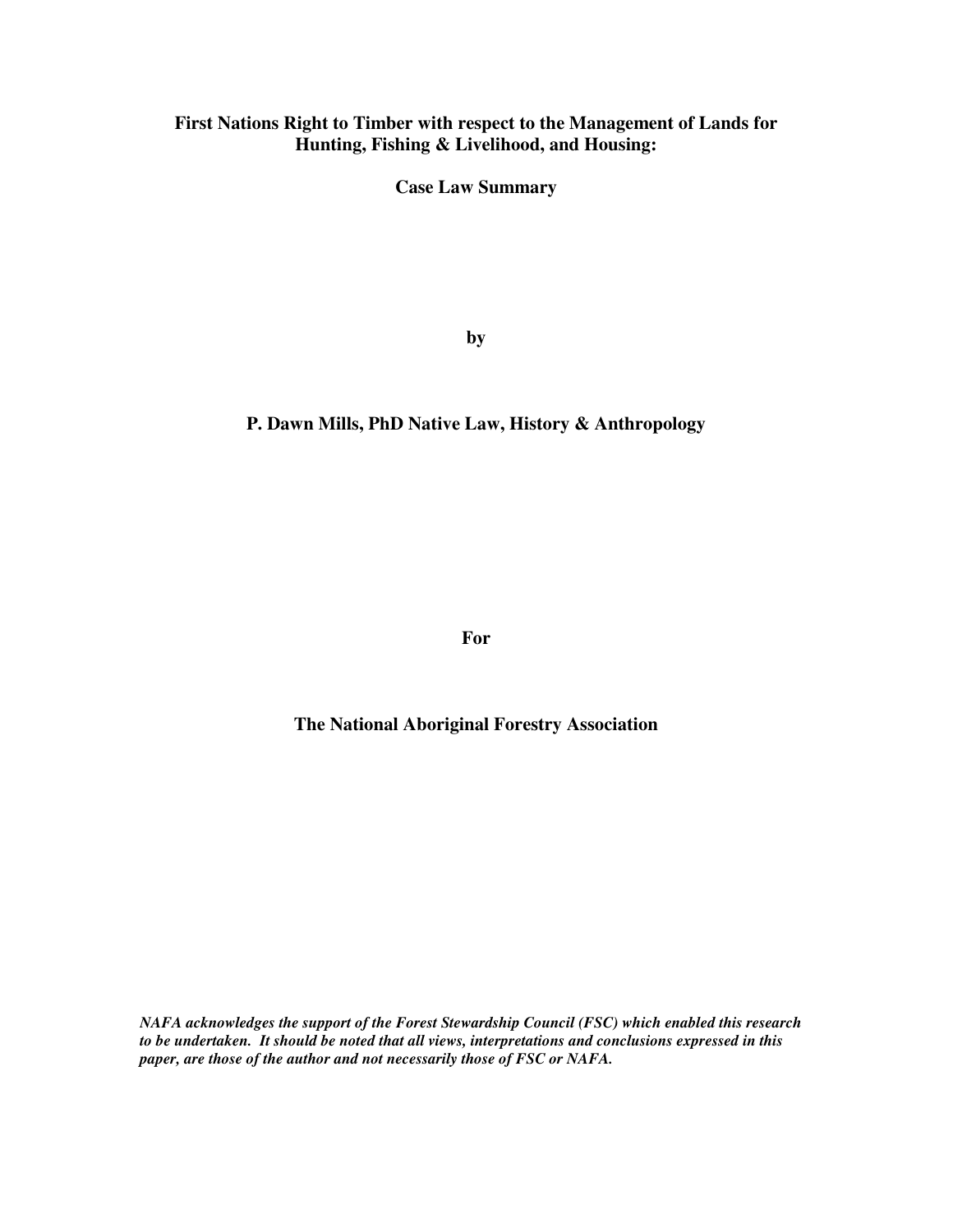# **Table of Contents**

| <b>Case Law</b>                                                                      |
|--------------------------------------------------------------------------------------|
| St. Catherine's Milling and Lumber Co. v. The Queen, $(1888)$ , 14 $(A.C. 46)$ 5417  |
|                                                                                      |
|                                                                                      |
|                                                                                      |
|                                                                                      |
| Delgam'uukw v. the Attorney General of BC, [1997] 3 S.C.R. 101030                    |
|                                                                                      |
| Mikisew Cree v. Canada (Minister of Canadian Heritage), [2005] 3 S.C.R. 38840        |
|                                                                                      |
|                                                                                      |
| Gitxsan and other First Nations v. British Columbia (Minister of Forests), 2002 BCSC |
|                                                                                      |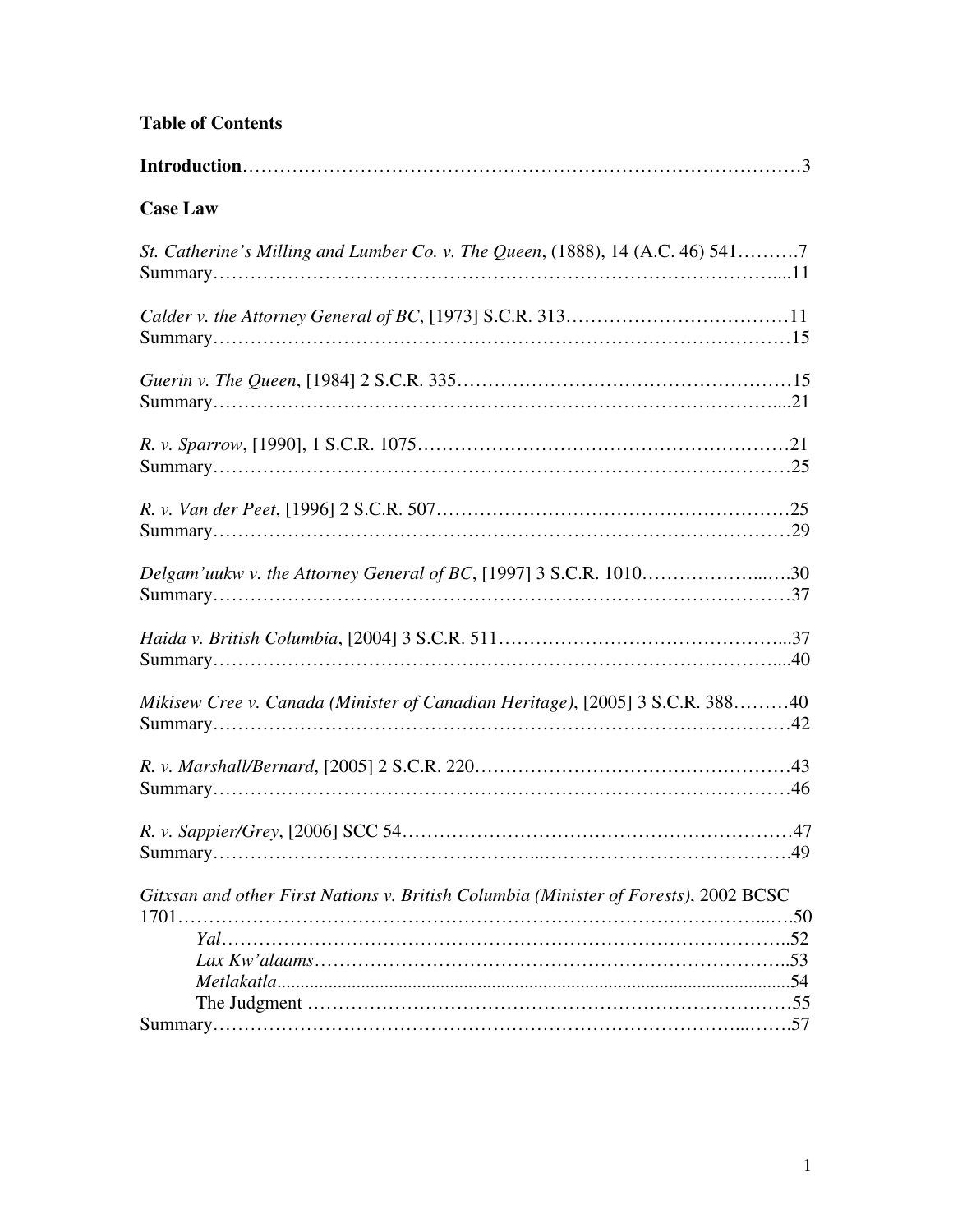| Gitanyow First Nation v. Minister of Forests, Skeena Cellulose, NWBC Timber & Pulp  |  |
|-------------------------------------------------------------------------------------|--|
|                                                                                     |  |
|                                                                                     |  |
|                                                                                     |  |
|                                                                                     |  |
|                                                                                     |  |
|                                                                                     |  |
|                                                                                     |  |
| Hupacasath First Nation v. British Columbia (Minister of Forests) et.al., 2005 BCSC |  |
|                                                                                     |  |
|                                                                                     |  |
| Huu-Ay-Aht First Nation et. al. v. The Minister of Forests et. al., 2005 BCSC 69778 |  |
| Previous Accommodation Agreements, Interim Measures Agreement and Interim           |  |
|                                                                                     |  |
|                                                                                     |  |
|                                                                                     |  |
|                                                                                     |  |
|                                                                                     |  |
|                                                                                     |  |
|                                                                                     |  |
|                                                                                     |  |
| Identification of the Contemporary Rights-Bearing Community87                       |  |
| Verification of the Claimant's Membership in the Relevant Contemporary              |  |
|                                                                                     |  |
|                                                                                     |  |
| Determination of Whether the Practice is Integral to the Claimants' Distinctive     |  |
|                                                                                     |  |
| Establishment of Continuity Between the Historic Practice and the Contemporary      |  |
|                                                                                     |  |
| Determination of Whether or Not the Right Was Extinguished90                        |  |
| If There Is a Right, Determination of Whether There Is an Infringement90            |  |
|                                                                                     |  |
|                                                                                     |  |
|                                                                                     |  |
|                                                                                     |  |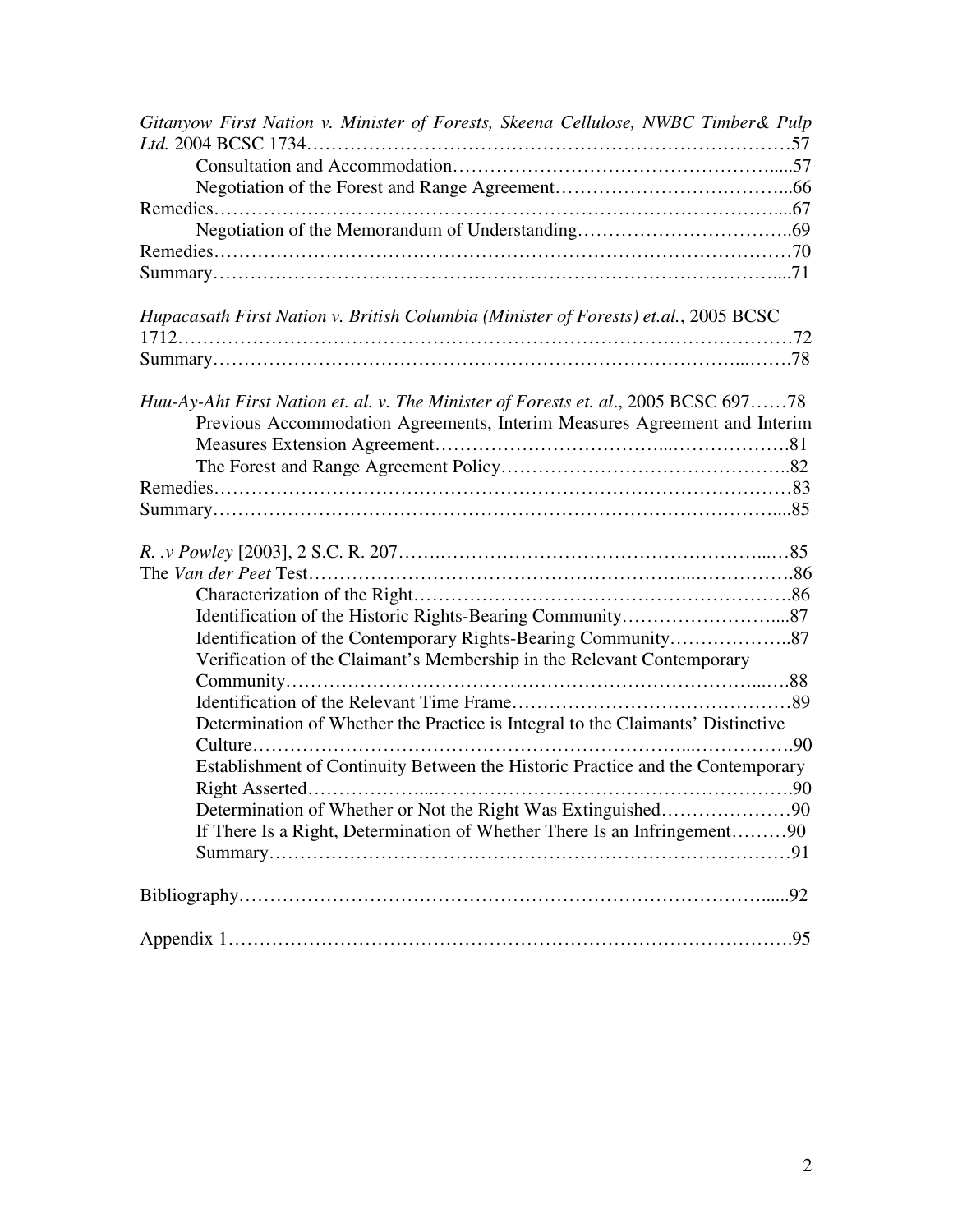#### **Introduction**

The following paper is first a summary of the major Aboriginal Rights and Title litigation. Besides a summary, the author has also provided some commentary and given and outline of the resulting Forest and Range agreements that British Columbia has entered into with community members. However, most of these agreements are in place because the Crown was nudged into action by a legal challenge.

Those legal challenges are situated in the Aboriginal rights, treaty rights and title debate, where Aboriginal rights and title are considered to be *sui generis* in nature, as their definition and content do not originate in English, French or First Nation law or property law. As such it appears that what determines to be the content of aboriginal rights is associated with practices that pre-date European contact, and are activities that indicate the distinctive nature of the aboriginal society claiming the right. These rights may be proven through reference to their history and their legal structures. Similarly, aboriginal title, like aboriginal rights, is also considered to be *sui generis* in nature, in that this title does not originate in English, French or First Nation property laws. The main feature that distinguishes Aboriginal title from other property rights is that it does not originate in a grant from the Crown in Canada. In essence, although these rights are seated in the particular society in which they originate, they are inalienable to anyone except the Crown; and although the uses of aboriginal title lands may be put to nontraditional uses, such as forestry and mining, the use in question must not be contrary to the community's relationship with the land. However, even though aboriginal rights and title are shaped within the community by the historic practice of the community and their distinctive relationship with the land, the community may exercise their traditional livelihood or act on their traditional aboriginal activities in a contemporary manner<sup>1</sup>, and the only limitation placed on the exercise of these rights is conservation of resource itself.

Since *Calder<sup>2</sup>*, government can no longer dismiss debating aboriginal rights and title issues or deny that there is a pre-existing relationship that is situated, in the first the peaceful surrender of a community's territory in order that others may settle and prosper, and second that the community rights include participation in the decisions that affect

<sup>1</sup> *R. v. Sparrow*, [1990], 1 S.C.R. 1075 [*Sparrow*].

<sup>2</sup> *Calder v. the Attorney General of BC*, [1973] S.C.R. 313 [*Calder*].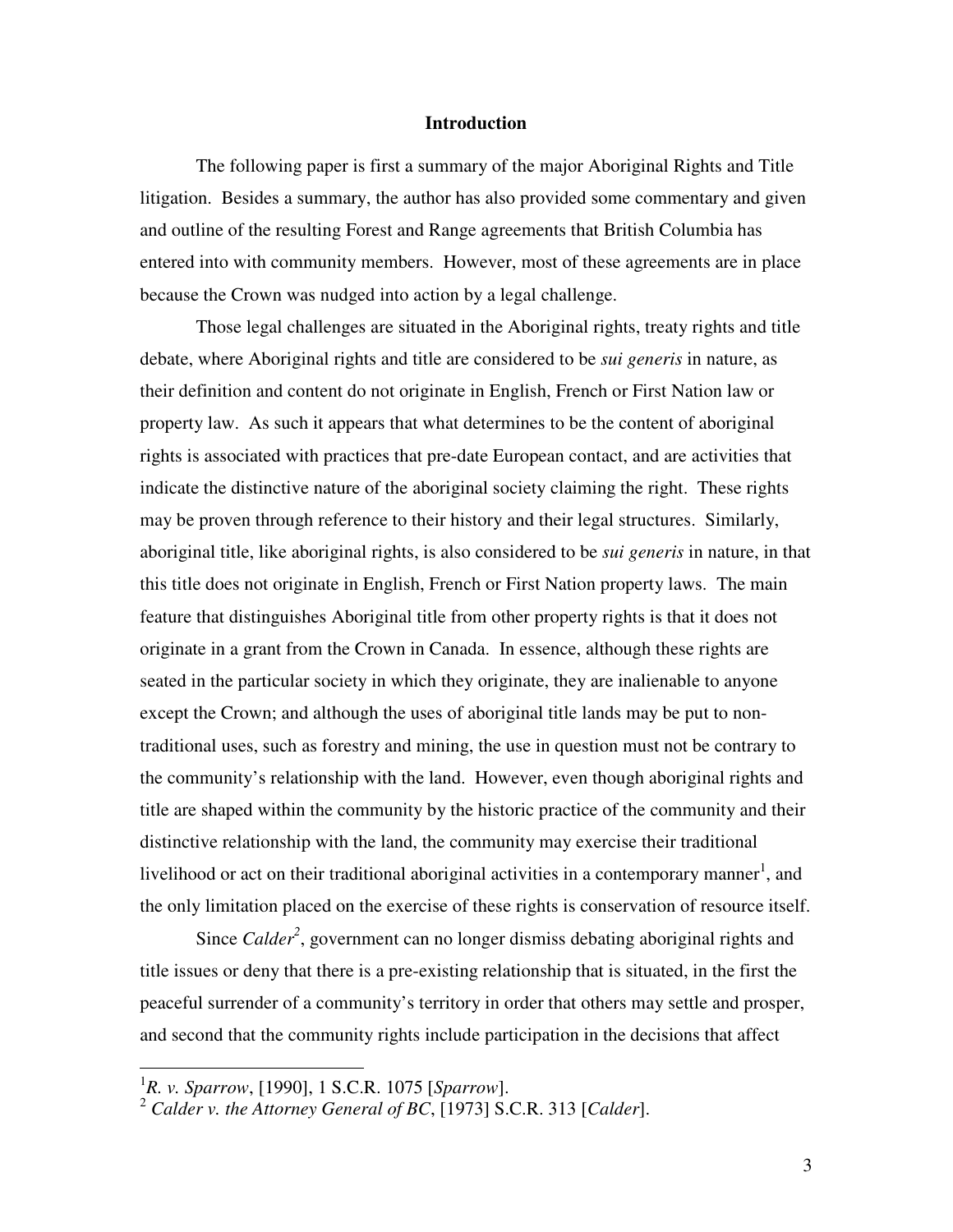their ability to exercise their aboriginal rights. The Gitxsan in the *Delgam'uukw<sup>3</sup>* litigation, as in the Nisga'a in the *Calder* suit, argued that they had legitimate land and aboriginal rights to most of their territories in order to provide the Crown with a compelling reason to negotiate a treaty with them. The Nisga'a people's expected relationship was unlike the Gitxsan and their ensuing Treaty relationship could very well have been written up in 1919. In as far as the Nisga'a were concerned, they achieved their goal of creating a homeland, jurisdiction over language and culture, control over resource management within their contiguous land base, and legitimized their central government with the signing of their treaty into law in the year 2000. The Gitxsan concept of Treaty is distinctly different than that of the Nisga'a or other First Nation communities who are in the BC Treaty making process. The Gitxsan may end up litigating their claims to aboriginal title and rights. The stumbling block in their situation is seated in the terms of the current "treaty," "comprehensive claims," or "aboriginal title definitions," which assumes surrender in exchange for defined rights (even if they are more expansive than those east of the Rockies), the tactic of negotiating within these parameters may in itself be the limitation.

Yet, even within the narrow definition of what aboriginal title is and what uses it may be put to, or even the current "comprehensive claims policy," the fiduciary obligations of the Crown has been added to. It was stated in *Delgam'Uukw* that the honour of the Crown is now contingent on "good faith negotiation," a consultation procedure before it "takes up the land," even in situations where there may be an aboriginal title claim, and most definitely where there is a possible aboriginal rights claim. These issues of consultation are clearly articulated in the *Haida<sup>4</sup>* case, and similarly in the *Mikisew Cree<sup>5</sup>* decision. In these decisions the Supreme Court has taken the perspective that although Government may not "run rough-shod" over Aboriginal rights, treaty or title where the community may have a *prima facia* claim to title, rights or treaty rights, the Haida, Gitxsan, nor any other First Nation community does not have the right to veto the proposed legislative development, pending final proof of their claim. In

<sup>3</sup> *Delgam'uukw v. the Attorney General of BC*, [1997] 3 S.C.R. 1010 [*Delgam'uukw*].

<sup>4</sup> *Haida v. British Columbia*, [2004] 3 S.C.R. 511 [*Haida*].

<sup>5</sup> *Mikisew Cree v. Canada* (Minister of Canadian Heritage), [2005] 3 S.C.R. 388 [*Mikisew Cree*].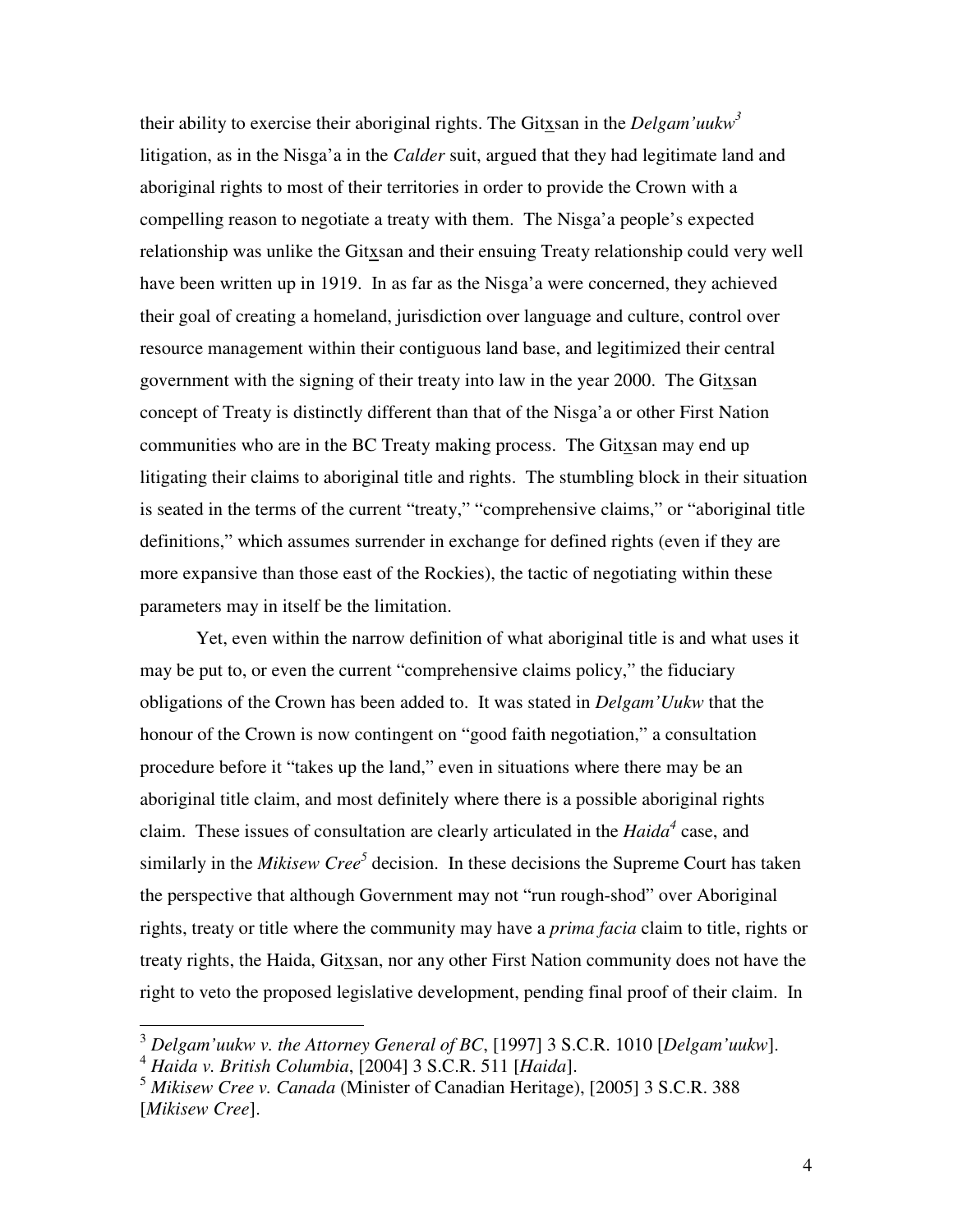areas where there are known treaty rights the communities should expect consultation, however they may expect accommodation/compensation only if the aspect of the aboriginal or treaty right would have a direct affect on their traditional livelihood. For example, if the proposed development affected a trapline or the area was specific to an animal's migratory path or was a specific habitat. These rulings, like *Delgam'Uukw*, expect a negotiated resolve. A resolve, as the Court has pointed out, which the Crown is "bound to balance societal and Aboriginal interests in making decisions that may affect Aboriginal claims," and "may be required to make decisions in the face of disagreement as to the adequacy of its response to Aboriginal concerns<sup>6</sup>."

With communities who hold treaties with the Crown, rights could be considered to be more certain, yet at the same time there is not a lot of latitude to develop additional aboriginal rights, except through test cases using the *Van de Peet* aboriginal rights test, or through negotiation. It appears from examining the *Bernard* and *Marshall<sup>7</sup>* decisions that the Supreme Court did not take a liberal interpretation of the traditional "trade" as it was stated in the 1752 to 1759 Treaties<sup>8</sup> as it applied had applied previously to the Communities fisheries. However when it came to their claim of aboriginal title to the land they logged, and their claim of a treaty right to a "trade in logs" the Court backed away from such a determination. First off, it looked to the instances of pre-existing trade; and second to commodities that First Nation Community members were likely to be trading with the Settlers.

In the latest judgment, that of *Sappier* and *Grey*, the Court has applied the distinctive cultural and integral aspect of the *Van der Peet* test. However, unlike the application of the *Van der Peet* test to the potential commercial aspects of access to forest products for timber for lumber or fiber sales the Court applied the test to determine the pre-contact use of timber for housing, fuel and furniture and re-tooled the claim of "treaty right," into an "aboriginal right that held no commercial value. The Court dismissed the idea that there could be a commercial application or even the opportunity for the integration of co-management practices by maintaining that there was no "commercial or

<sup>6</sup> *Haida supra* note 4 at para. 45.

<sup>7</sup> *R. v. Marshall/Bernard*, [2005] 2 S.C.R. 220 [*Marshall/Bernard*]

<sup>8</sup> *Belcher's Proclamation* (1762) & Mi'kmaq Treaties of 1760-61.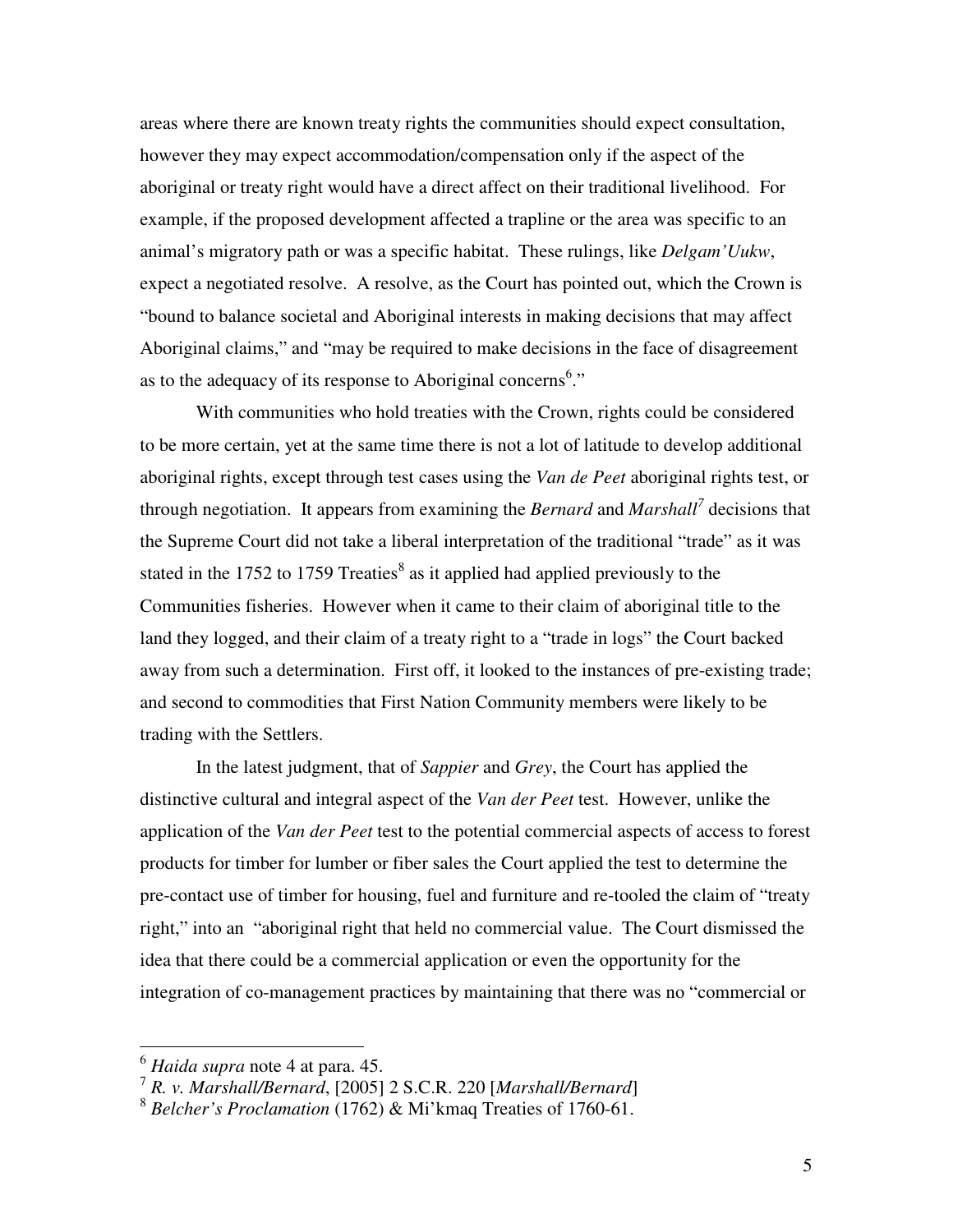retail value" to be assigned to this timber as all the labour was considered to be personal or voluntary, harkening back to the *St. Catherine's* decision. Commercial rights to timber or fiber claimed by the First Nation community would be considered to be outside of the Crown's current definition what aboriginal rights are, and would have to be brought forth as a challenge using the *Van der Peet*<sup>9</sup> test. If the community is to use the *Van der Peet* test to claim a commercial right to timber (log or fibre), the community should frame the right in such a manner as to indicate that the commercial practice is an integral and distinct aspect of the community's culture. Even if the right in question is proven, the right may be infringed upon. The Crown has reserved the right to "balance a range of societal needs" when allocating to a First Nation the permission to exercise rights that fall outside known aboriginal rights. This result is most clearly seen in the four cases that have gone to trial at either the British Columbia Supreme Court or the British Columbia Court of Appeal.

In the series of British Columbia Forestry judgments of *Gitxsan and other First Nations<sup>10</sup>, Gitanyow First Nation<sup>11</sup>, Hupacasath First Nation<sup>12</sup> ,* and *Huu-Ay-Aht First Nation*<sup>13</sup> all were about consultation in the pre-treaty political environment. Although in each case the judge ruled in the favour of the First Nation community, in that it was found the consultation process either absent or inadequate, they also clearly stated that the Community and the Province seek a negotiated end. In addition, each judge reminded the Community in question that they would not receive a declaration that reflected a position that would give the community a veto to the Crown's legislative initiative, and that accommodation of their interests, either their aboriginal rights or claimed aboriginal title, would have to be achieved through negotiation.

However, if a First Nation community were to successfully argue for the commercial right to timber for fiber or lumber, the argument would have to be

 9 *R. Van der Peet*, [1996] 2 S.C.R. [*Van der Peet*].

<sup>10</sup> *Gitxsan and other First Nations v. British Columbia (Minister of Forests)*, 2002 BCSC 1701.

<sup>11</sup> *Gitanyow First Nation v. Minister of Forests, Skeena Cellulose, NWBC Timber& Pulp Ltd.* 2004 BCSC 1734.

<sup>12</sup> *Hupacasath First Nation v. British Columbia (Minister of Forests) et. al.*, 2005 BCSC 1712.

<sup>13</sup> *Huu-Ay-Aht First Nation et. al. v. The Minister of Forests et. al*., 2005 BCSC 69.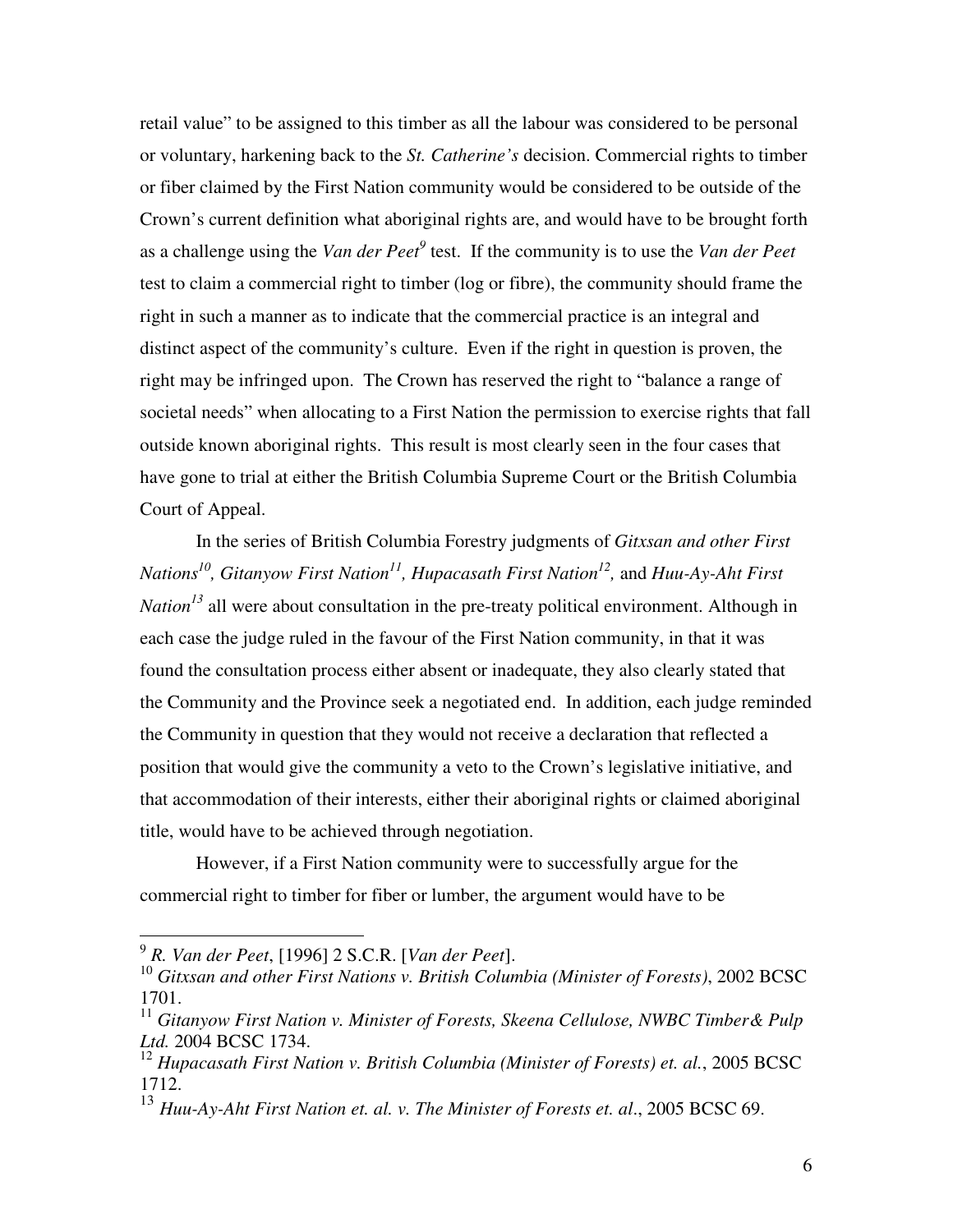characterize in such a manner that shifts the debate away from specific activities, such has hunting fishing and gathering foodstuffs for food, ceremonial and social purposes; to one that examines the nature of the community's economy, the integrated uses of the lands of the community, its laws, and procedures related to sharing. In essence what the First Nation community's goal would be to argue for, instead of "aboriginal rights uses," an equivalent livelihood to their pre-contact one, where although there would have been fluctuations in a "regional economy" in part of the year, the community would have still been able to afford its obligations to both the elderly and those within the community who did not derive their livelihood from aboriginal right activities. Thus, the community would be preparing arguments which point to their laws that defined territories, dispute resolution, and most importantly sharing, and organization of labour in order to access the needed surplus within their economy to be able to afford to act in such a culturally distinctive manner.

There is historical support for such an argument that could shift the debate away from "the aboriginal right activities," to one that provides a space for First Nation/Crown relationship to develop into the broader partnership that is situated in "co-management of Provincial resources." Clearly stated in the Report of the Special Commissioners, appointed on the  $8<sup>th</sup>$  of September, 1856 to Investigate Indian Affairs in Canada<sup>14</sup>, the Commissioners came to the conclusion that First Nation community members had a strong claim on their English neighbours to be compensated for loss of lands in which in the past community members derived their livelihood from, and that this compensation ought to be to invested or be available to maintain community members in a condition that is of at least equal advantage to that which they would have enjoyed in their former state.

<sup>14</sup> Canada, *Report of the Special Commissioners, appointed on the 8th of September, 1856 to Investigate Indian Affairs in Canada* (Toronto, Ont.: Stewart Derbishire & George Desbarts, Printer to the Queen, 1858) at 103 to 104.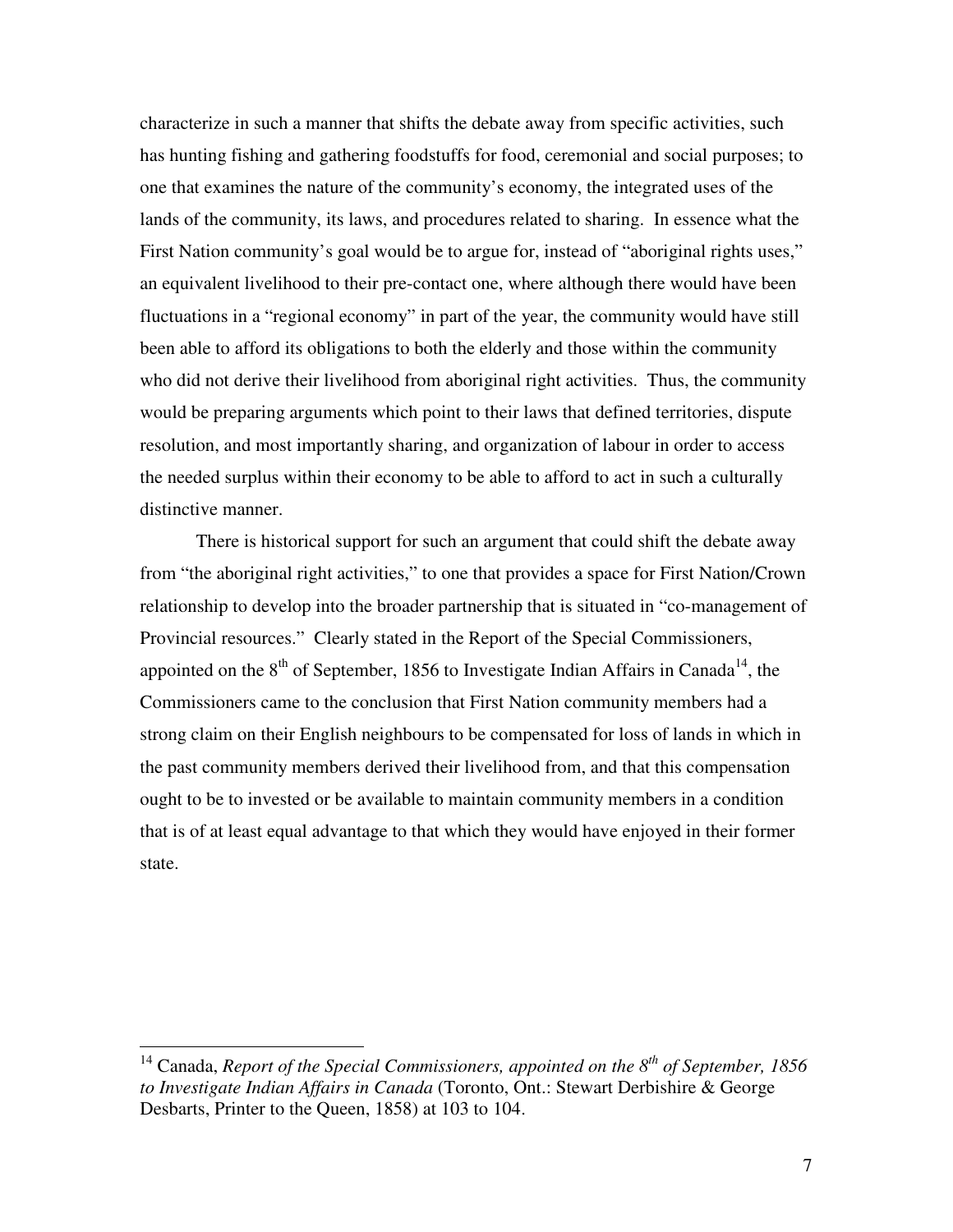# *St Catherine's***<sup>15</sup>**

The question at the appeal to the Privy Council in 1888 was whether certain lands situated within the boundaries of Ontario belonged to the Province of Ontario, or to the Dominion of Canada. The case originates in the situation that the appellants, members of the St. Catherine's Milling and Timber Co., cut timber on the lands, which were on Crown lands, without authority from the Ontario Government, who accordingly sued for an injunction and damages. Those associated with St. Catherine's Milling and Timber Co., the appellants felt they were justified in cutting timber as they obtained a licence from the Dominion Government, May  $1<sup>st</sup>$ , 1883. The Courts in Canada decided in favour of the Province.

The lands in question prior to Treaty 3 (October  $3<sup>rd</sup>$ , 1873)<sup>16</sup> were occupied by the Ojibwa (Ojibbeway) Indians, who by that treaty ceded the whole area to the Government of the Dominion<sup>17</sup>. The provincial government was not party to this treaty, and it was admitted that no surrender had been made of Indian title except to the Dominion. Documentary evidence was referred to, to show the nature and character of the Indian title. It was contended that from the earliest times the Indians had, and were always recognized as having, a complete proprietary interest, limited by an imperfect power of alienation.

British and Canadian legislation was referred to, to show that such complete title had been uniformly recognized: see Royal Proclamation October 7, 1763, held by Lord Mansfield in *Campbell v. Hall<sup>18</sup>* to have the same force as a statute, under which the lands in suit were reserved to the Indians in absolute proprietary right. The proclamation

<sup>15</sup> *St. Catherine's Milling and Lumber Co. v. The Queen*, (1888), 14 (A.C. 46) 541 [*St. Catherine's*].

<sup>&</sup>lt;sup>16</sup> Treaty 3 between Her Majesty, The Queen and the Saulteaux Tribe of Indians and the Ojibbeway Indians at the Northwest Angle of the Lake of the Woods with Adhesions (Transcribed by: Roger Duhamel, F.R.S.C., Queen's Printer and Controller of Stationery, Ottawa, 1966).

<sup>17</sup> See: *The Constitution Act, 1867* [*BNA Act*], sect. 91, sub-sect. 24, which gives to the Dominion exclusive legislative authority over "Indians and lands reserved for the Indians" as compared with sect. 92, sub-sect. 5, which assigns "the management and sale of public lands belonging to the Province, and of the timber and wood thereon" to the legislative authority of the Province.

<sup>18</sup> *Campbell v. Hall* 1 Cowp. 204.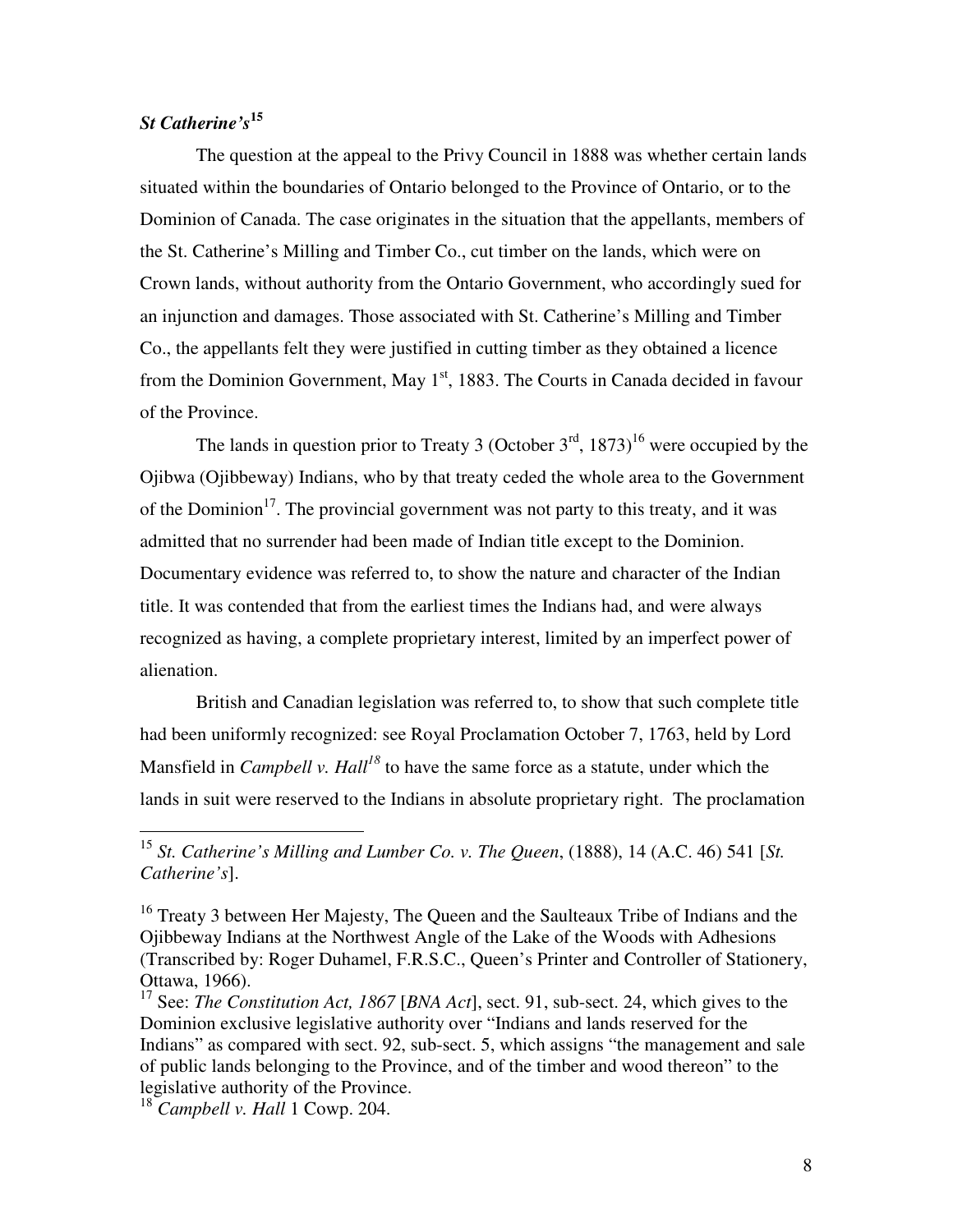in 1763 was uniformly acted on and recognized by the Government as well as the legislature, and was regarded by the Indians as their charter. It was not superseded by the Quebec Act<sup>19</sup> but it was held by the Supreme Court of the United States to be still in force in  $1823^{20}$ .

The Dominion argued that the absolute title that the Indians held was ceded by them, subject to certain reservations, and the treaty to that effect did not extend to the benefit of the Province in any way. The Dominion contended that the Province could not claim property in the land except by virtue of the BNA Act of 1867, and as regards to that Act the lands did not belong to the Province within the meaning of sect.  $109^{21}$ ; that is, they were not in 1867 public property which the Province could retain under sect. 117 and they were not public lands of the Province within the meaning of sect. 92, sub-sect. 5.

Although Mowat, Q.C., and Blake, Q.C. ruled in favour Province, they contended that both before and after the treaty of 1873 the title to the lands in question was in the Crown, and not in the Indians. Their reasoning was seated in the argument that the lands, in question, were within the limits of the Province, and the beneficial interest passed to the Province under the BNA Act of 1867, and the Dominion retained no such interest of "ownership" as it claimed. For sake of argument, they stated "even if they were lands reserved for the Indians within the meaning of the BNA Act the Dominion gained only a power of legislating in respect to them," it did not gain full ownership or a right to become owner by purchase from the Indians.

Likewise under section 109, whether reserved to the Indians or not, the land goes to the Province subject to any interest on the part of the Indians<sup>22</sup>. With regard to the alleged absolute title of the Indians to which the Dominion is said to have succeeded by treaty, no such title existed on their part either as against the King of France before the conquest or against the Crown of England, or since the conquest.

<sup>19</sup> *An Act for making more effectual Provision for the Government of the Province of Quebec in North America*, 14 Geo. 3, c. 83 (1774).

<sup>20</sup> See *Johnson v. McIntosh* 8 Wheaton, 543; *The Cherokee Nation v. The State of Georgia* 5 Peters, 1 and *Worcester v. The State of Georgia* 6 Peters, 515.

<sup>21</sup> *BNA Act supra* note 14 sect.109

<sup>22</sup> *Ibid*. Sect. 108 and Sect. 91, sub-sect. 9.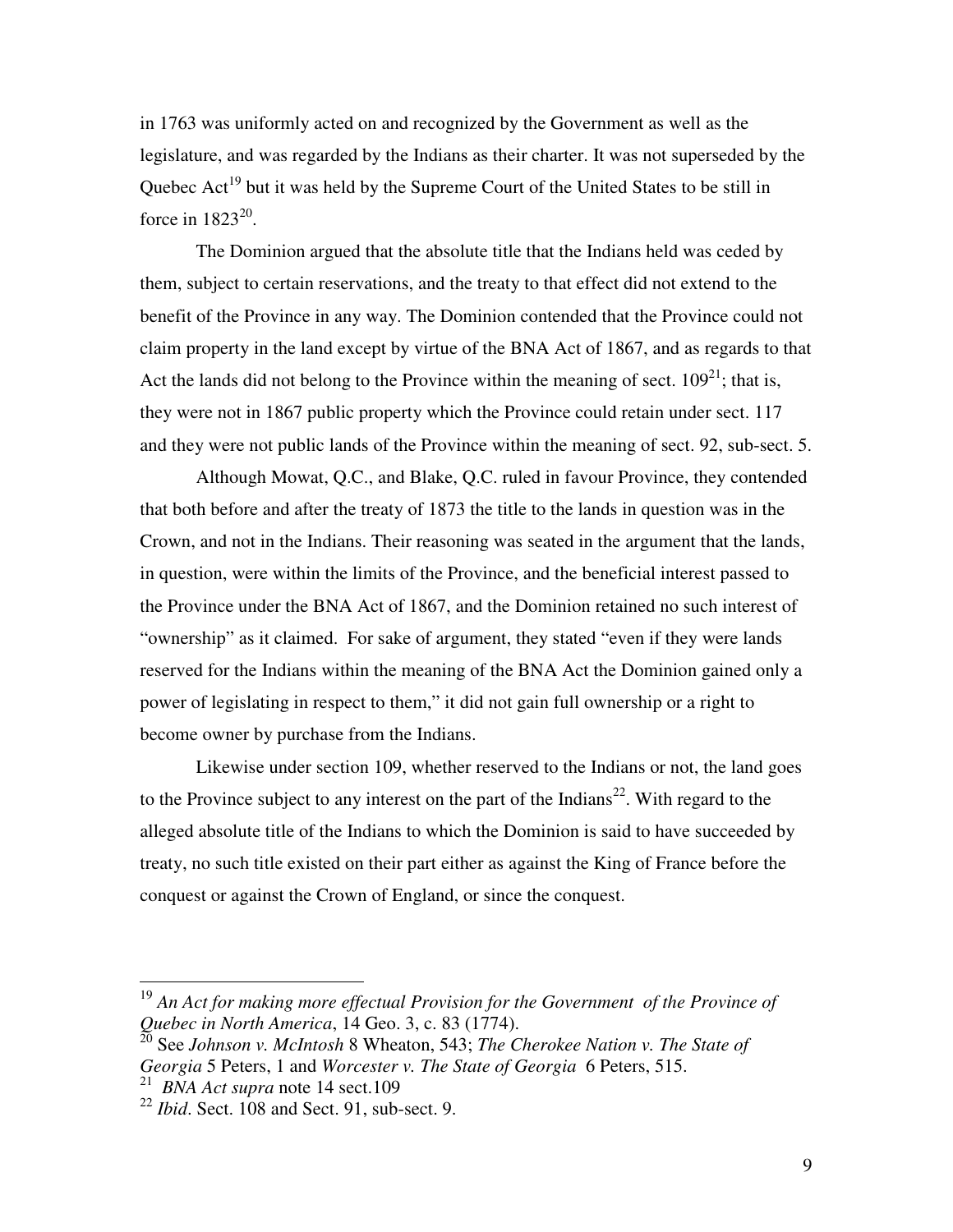Regarding the Ojibwa's title, it was determined to be a personal right of occupation, held at the pleasure of the Crown, and it was not a legal or an equitable title. For example, the Crown made grants of land in every part of British North America both before and after the proclamation of 1763 without any previous extinguishment of the Indian claim. The grantees in those cases had to deal with the Indian claims, but the legal validity of the grants themselves was undeniably recognized by both the Canadian and the American Courts. As for the meaning and intent of the Royal Proclamation, it was not intended to divest, and did not divest, the Crown of its absolute title to the lands, and the "reservation," or "lands reserved" was expressed to last only "for the present and until Our further pleasure be known." Furthermore, the definition of the lands in question in St. Catherine's, were regarded as "added to the "Province" under the Imperial Act of 1774, known as the Quebec Act. It was not the intention of the Quebec Act to give to the Indians any new rights over and above the interest in which they possessed under the proclamation, and which was a "mere licence terminable at the will of the Crown"

As one may well imagine this analysis of aboriginal title is completely beneficial to any of the Provinces, especially to Ontario and British Columbia. In fact, prior to the St Catherine's Milling and Timber case, David Mills, a lawyer for Canada, was sent to British Columbia to settle the Indian Land Question. He was actually making headway with the then BC Provincial authorities of the time in sorting the issues surrounding the Aboriginal title question and equitable reserve size, which would have included compensation. It appears that however, on David Mills return to Ontario, and his subsequent election to Parliament (and quite possibly in an altercation with John A. MacDonald), he leaves the Tory Party and sides with Ontario's position half way through the trial part of the St. Catherine's case. The most disturbing aspect of the St. Catherine's trial is that first, the Ojibwa were not represented, and Ottawa's claim on the resource itself – the cut timber, lease revenues and the licence fee. Also second, that David Mills' research on the content of Aboriginal title was limited to John Locke, and other travel journalist accounts; in other words, the words of tourists from Europe. In addition, to not being able to properly present what the Indigenous title was, its sovereign as well as procedural aspects, these early writers were only able to describe that First Nation communities were engaged in agricultural pursuits, lived in villages and in these villages

10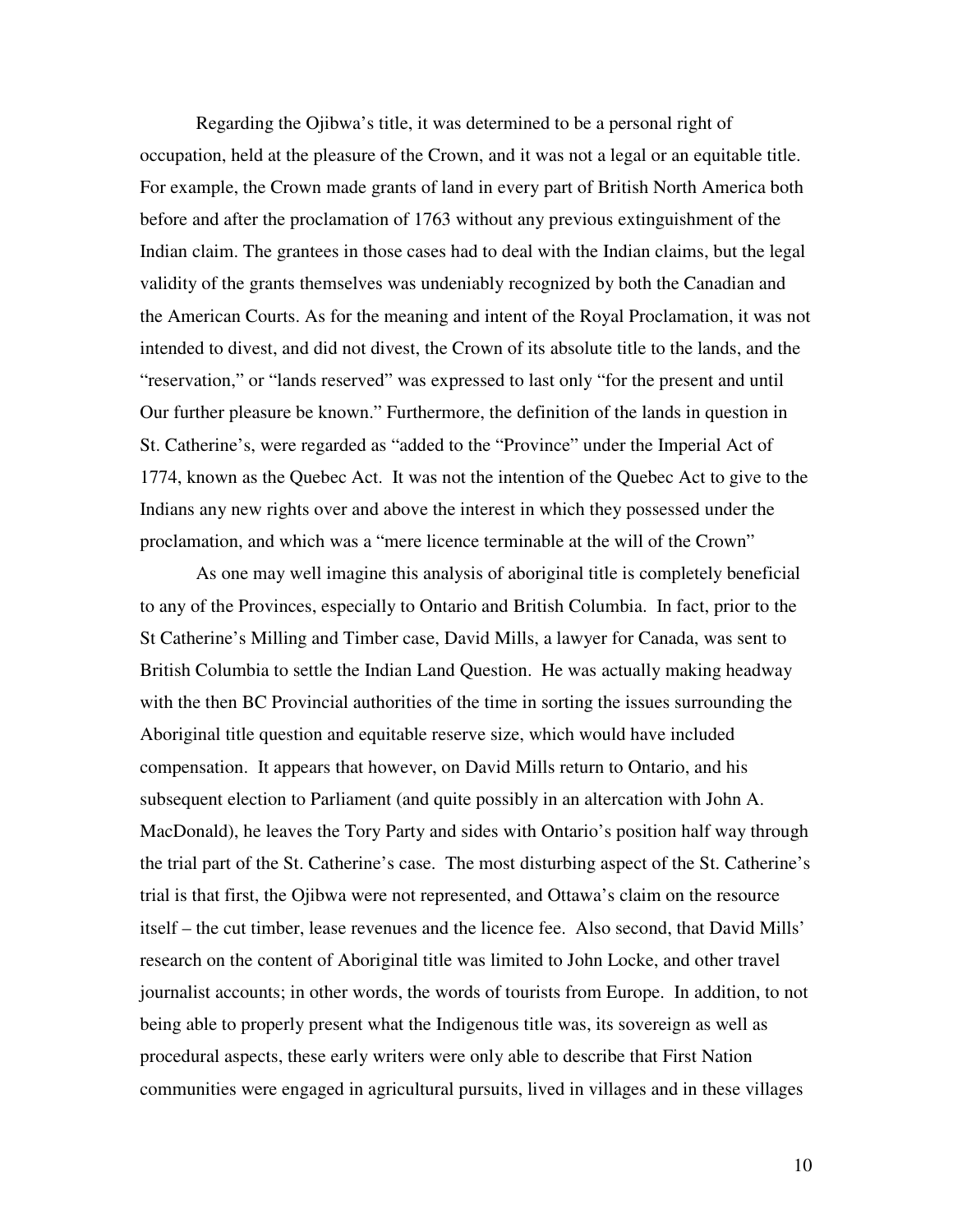lived in "communal houses." Assumptions about the procedural aspects of their title, that is how they shared, or determined and dealt with crimes, and more importantly how they made decisions regarding defense or raiding was only superficially alluded to. All in all, not much evidence was presented in defense any claim that could have made against even the claim of that Canada purportedly made that it still had an interest in the lands of western Ontario, vis-à-vis the fact that the Ojibwa entered into a treaty with the Dominion of Canada in 1873, and in the Ojibwa's concept of title was not represented, protected nor defended by the Crown.

#### **Summary**

- After surrender aboriginal title land and resources are vested in the Crown in Right of the Province
- The Federal government is responsible to legislate for Indians and Lands Reserved for Indians, which does not include Provincial Crown lands
- Aboriginal title before surrender was determined to be a personal right of occupation, held at the pleasure of the Crown, and it was not a legal or an equitable title

# *Calder***<sup>23</sup>**

In an attempt to resurrect their assertion of aboriginal title in the Nass Valley, the Nisga'a, in 1967, argued before the B.C. Courts that aboriginal title was recognized as common law and that the Nisga'a could satisfy the requirements of establishing title. The Nisga'a goal was to obtain a declaration of their rights within traditional territory, in order to negotiate a Treaty. They did not claim that they were able to sell or alienate their right to possession, except to the Crown. They did, however, challenge the authority of British Columbia to make grants in derogation of their rights. The officers of the Nishga (Nisga'a) Indian Tribal Council, on their own behalf, brought an action against the Attorney-General of British Columbia for a declaration that the aboriginal or Indian title to certain lands had never been lawfully extinguished. They presented arguments to determine 1) whether the Royal Proclamation of 1763 was applicable to their lands in question; 2) whether pre-Confederation Proclamations and Ordinances made by Colony of British Columbia were an exercise of sovereignty, and lastly 3) whether their title was extinguished by the acts of the Crown.

<sup>23</sup> *Calder supra* note 2.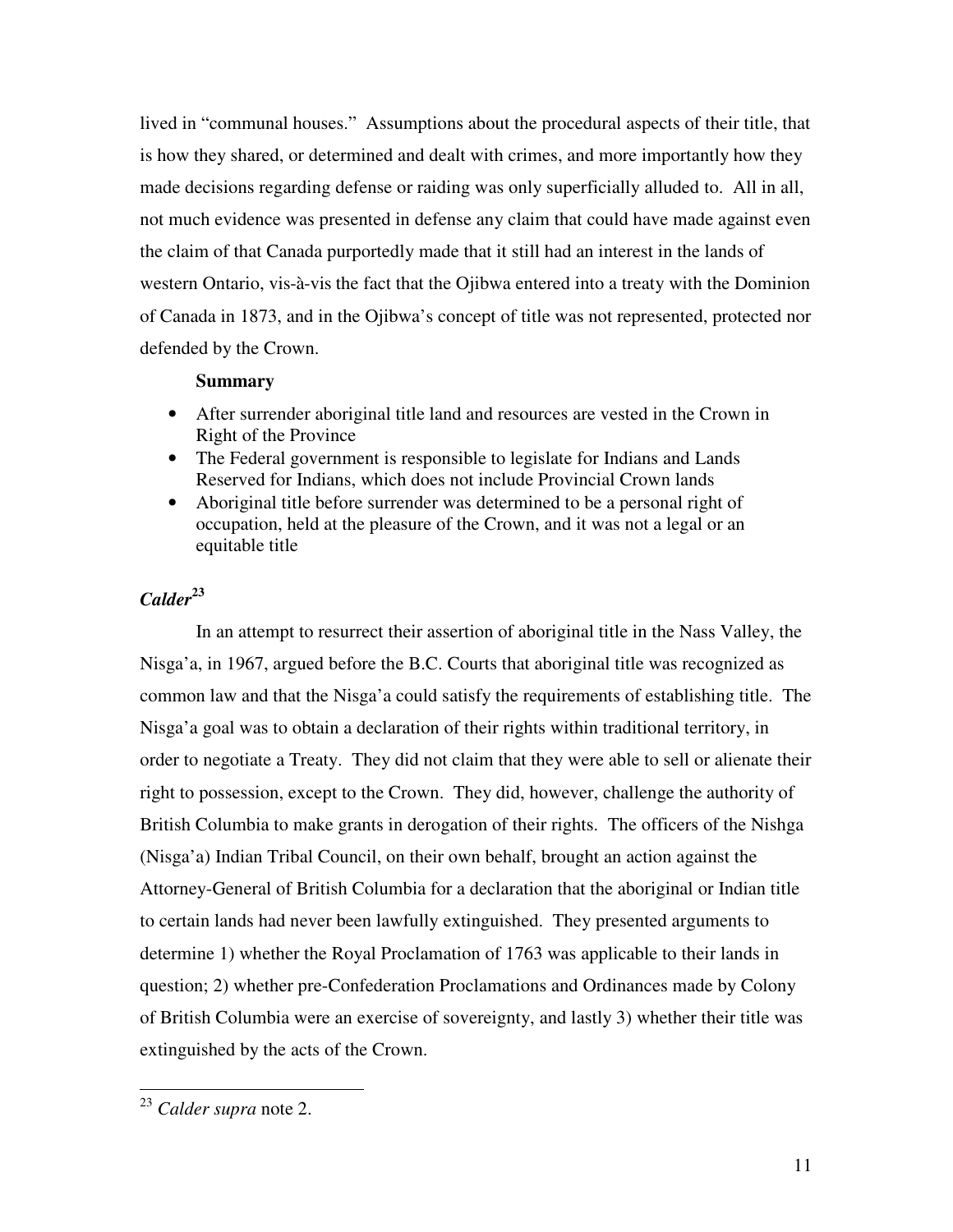The Supreme Court decision was split; three judges held that the Nisga'a retained an unextinguished title; three held that whatever title the Nisga'a held was extinguished; and the seventh judge dismissed the claim as the Nisga'a had failed to obtain a *fiat* from British Columbia to proceed with the litigation, and, as the case was dismissed on a technicality, the Court did not address the content of aboriginal title<sup>24</sup>. All six judges agreed that aboriginal title could arise at common law without legislative recognition based on colonial constitutional principles that the sovereign ought to recognize the property rights of the inhabitants upon acquisition of a new territory.

The first three judges stated that although in the Royal Proclamation of 1763 that "the several Nations and tribes of Indians, who lived under British protection, should not be molested or disturbed in the "Possession of such Parts of Our Dominions and Territories as, not having been ceded to or purchased by Us, are reserved to them or any of them as their Hunting Grounds" and providing that no Governor of any Colony grant warrants of survey or pass any patents for lands "until our further Pleasure be Known" on any lands "reserved to the Indians," did not apply to the lands historically occupied by the Nisga'a. Their reasoning was seated in the fact that the northern limit of British territory on the Pacific coast was not determined until 1825 and the 49th parallel as the southern boundary was not confirmed until 1846. Consequently, the Nisga'a people were not any of the several Nations or tribes of Indians who lived under British protection in 1763, and thus were outside the scope of the Proclamation<sup>25</sup>.

In addition, whatever property right may have existed, they had been extinguished by properly constituted authorities in the exercise of their sovereign powers. It was argued that the Proclamation of December 2, 1858, the Governor of British Columbia enable the Crown to sell lands within the Colony and authorized the Crown to grant any land belonging to the Crown in the Colony. By Proclamation of February 14, 1859, "all lands in British Columbia and all mines and minerals there under" were declared to belong to the Crown. Other Proclamations and Ordinances recognized the claims of persons who acquired unoccupied, unreserved and unsurveyed Crown land and provided for the public sale of lands belonging to the Crown in fee. These Proclamations and

<sup>24</sup> *Ibid.* at 422 to 427.

<sup>25</sup> *Ibid.* at 328 to 335.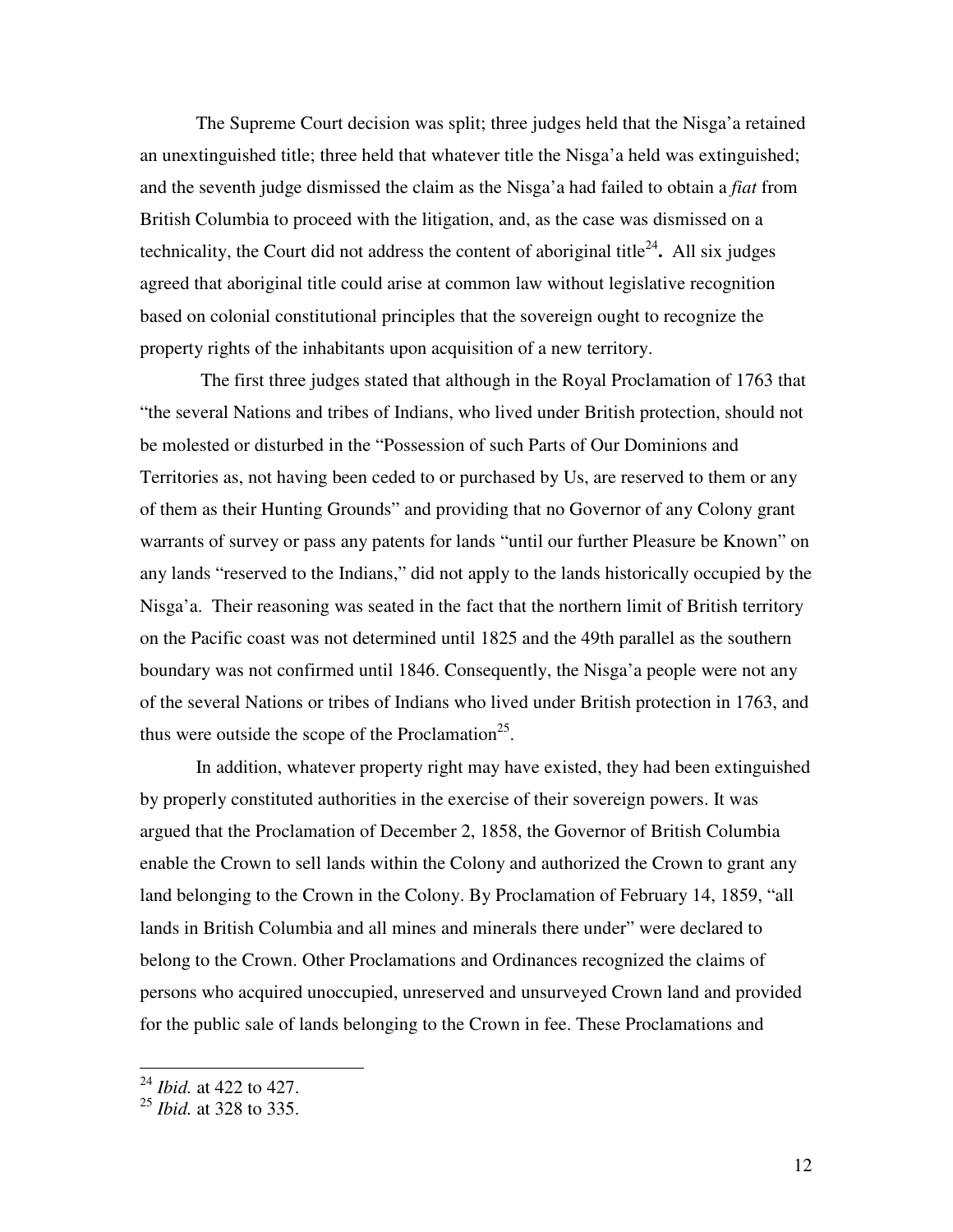Ordinances revealed a unity of intention to exercise, and the legislative exercising of, absolute sovereignty over all the lands of British Columbia. This exercise of sovereignty was determined to be inconsistent with any conflicting interests, including that of "aboriginal title." Furthermore, the Terms of Union under which British Columbia entered into Confederation with the Dominion of Canada<sup>26</sup> which terms recognized the responsibility of the Government of the Colony of British Columbia in respect of the trusteeship and management of lands reserved for the Indians and, in consideration of the assumption by the federal Government of that responsibility, provided for the conveyance of such tracts of land as were necessary for the purpose, that is, the creation of reserves, and, further, the establishment of the railway belt under the Terms of Union without any reservation of Indian rights are both inconsistent with the recognition and continued existence of an aboriginal title. Finally, the negotiation by the federal Government of Treaty No. 8 in 1899, whereby the lands of certain tribes of north-eastern British Columbia were surrendered, did not constitute recognition of the rights of the appellants in 1899. Original Indian title had been in the Colony of British Columbia prior to Confederation and there were no Indian claims to transfer to the Dominion beyond those mentioned in term 13 of the Terms of Union. However, Hall J. set out the contours of the Nisga'a argument by saying:

The appellants rely on the presumption that the British Crown intended to respect native rights; therefore, when the Nishga people came under British sovereignty they were entitled to assert, as a legal right, their Indian title. It being a legal right, it could not thereafter be extinguished except by surrender to the Crown or by competent legislative authority, and then only by specific legislation. There was no surrender by the Nishgas and neither the Colony of British Columbia nor the Province after Confederation, enacted legislation specifically purporting to extinguish the Indian title nor did Parliament at Ottawa<sup>27</sup>.

With Judson and Hall JJ. writing the principal judgment, the Court split three-three on the major issue of whether the Nisga'a Indians' aboriginal title to their ancient tribal territory had been extinguished by general land enactments in British Columbia. The Court also

 $^{26}$ British Columbia Terms of Union, (R.S.C., 1985, App. II, No. 10) art. 13).

<sup>27</sup> *Calder supra* note 2 at 402.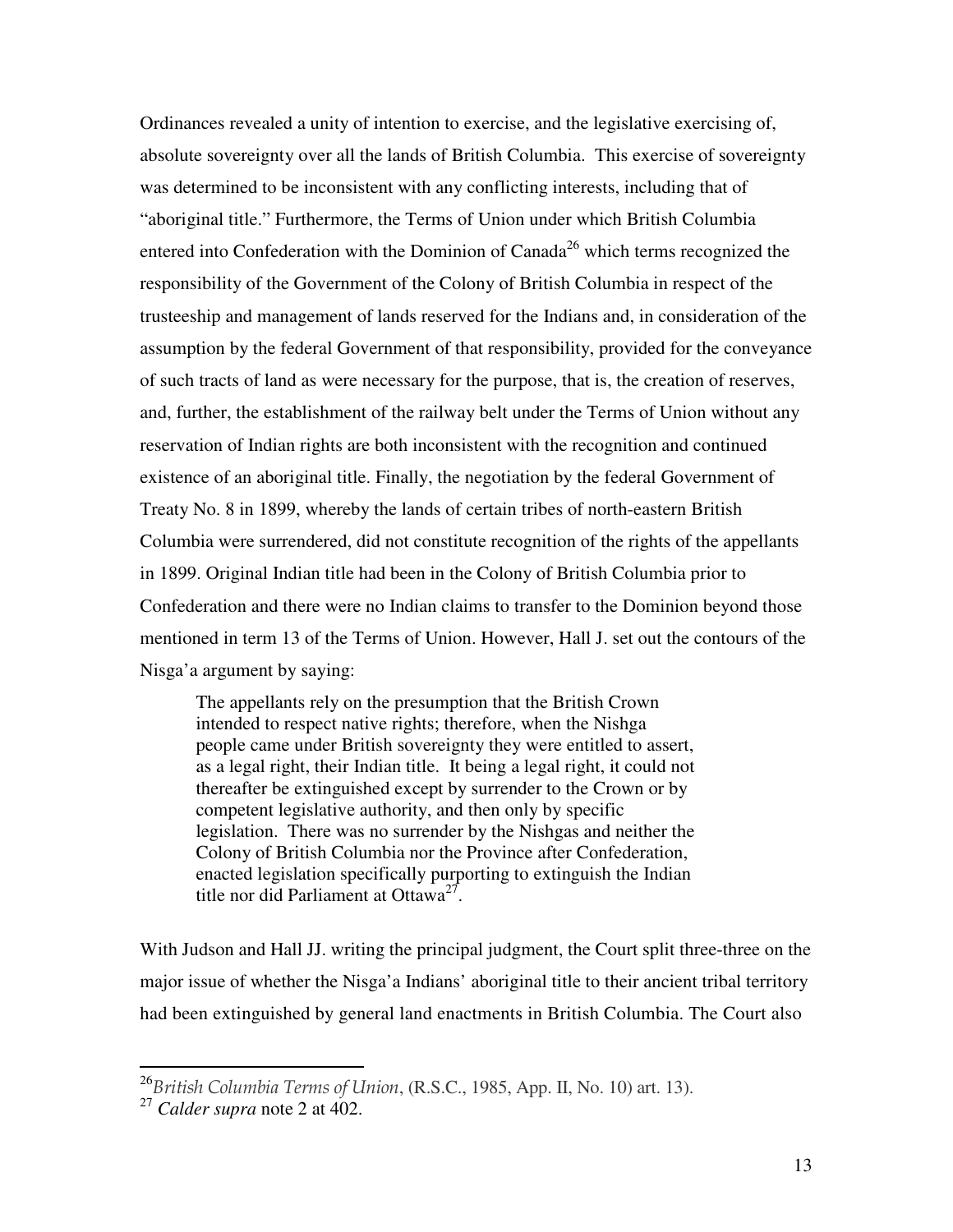split on the issue of whether the Royal Proclamation of 1763 was applicable to Indian lands in that province. While Judson and Hall JJ. were in agreement that aboriginal title existed in Canada, at least where it had not been extinguished by appropriate legislative action, independently of the Royal Proclamation. Judson J. stated expressly that the Proclamation was not the "exclusive" source of Indian title<sup>28</sup> Hall J. said that "aboriginal Indian title does not depend on treaty, executive order or legislative enactment $29$ ."

 While the Supreme Court's ruling was inconclusive as to the Nisga'as' claim, the *Calder* decision made it clear that aboriginal title was alive as a legal concept, despite the Government's denial of it. Besides the *Calder* action, in 1973 in the *Re: Paulette*<sup>30</sup> case, sixteen chiefs were successful in registering a caveat on the title to approximately 700,000 square kilometers of land in the North West Territories, based on the claim that they had never ceded their aboriginal rights to the Crown. Also, in 1973, the James Bay Cree obtained an injunction to halt the construction of a hydro-electric dam at James  $Bay<sup>31</sup>$ . Though the James Bay Cree injunction was nullified by the Court of Appeal, this action heralded the first contemporary treaty two years later in  $1975^{32}$ . The year 1973 was a year of change in law, policy and attitude towards First Nation grievances, especially for communities who had not formally ceded their territories to the Crown. After the *Calde*r case, the Federal government conceded that its earlier 1969 position was deficient and responded with a comprehensive claims policy in August of 1973<sup>33</sup>. Cabinet agreed that there were two types of claims, "Specific" and "Comprehensive," and Comprehensive Claims were based on traditional use and occupancy of land in areas

 $\overline{a}$ 

<sup>33</sup> See: "Top court 'rejects' Nishga land claim" [Times] *Colonist* (31 January 31) 1; "Calder to meet Trudeau to press Nishga campaign" [Vancouver] *Sun* (1 February 1973) 2.

<sup>28</sup> *Ibid.* at 322 to 323 & 328.

<sup>29</sup> *Ibid.* at 390.

<sup>&</sup>lt;sup>30</sup> Re: Paulette et al and Registrar of Titles (No. 2) [1973] 6 W.W.R. 97.

<sup>31</sup> *La société de développement de la Baie James*, [1975] R.J.Q. 166.

<sup>&</sup>lt;sup>32</sup> Quebec, Grand Council of the Crees (of Quebec) and Northern Quebec Inuit Association and Canada, Agreement between the Government of Quebec, Grand Council of the Crees (of Quebec) and Northern Quebec Inuit Association and the Government of Canada (Ottawa, Ont.: Department of Indian and Northern Affairs, 1975).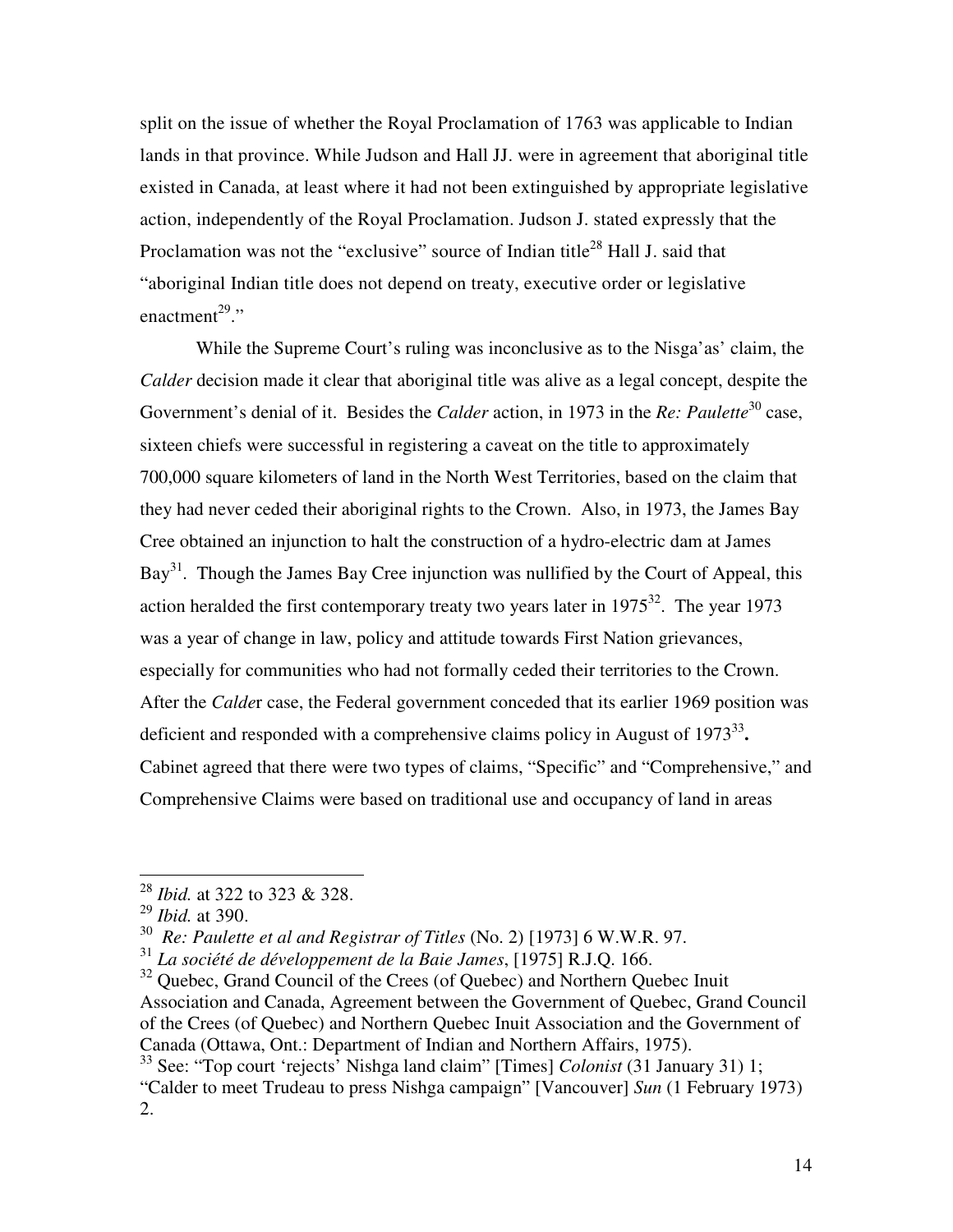where First Nation interests had yet to be extinguished by treaty or superseded by law. These claims were to be settled not only in cash, but also with additional lands<sup>34</sup>.

#### **Summary**

- The Court was split 3-3 as to whether aboriginal title existed after declared sovereignty in British Columbia, however as the Nisga'a failed to receive a *fiat*  from British Columbia and the case was dismissed
- The *Calder* case spurred the Federal Government to re-assess its position with respect to Comprehensive Claims

# *Guerin***<sup>35</sup>**

 $\overline{a}$ 

In *Guerin* it is affirmed that the Indians' interest in their land is a pre-existing legal right not created by the Royal Proclamation of 1763, by s. 18(1) of the *Indian Act*<sup>36</sup>, or by any other executive order or legislative provision. The nature of the Indians' interest is best characterized by its inalienability, coupled with the fact that the Crown is under an obligation to deal with the land on the Indians' behalf when the interest is surrendered.

The nature of Indian title and the framework of the statutory scheme established for disposing of Indian land place upon the Crown an equitable obligation, enforceable by the courts, to deal with the land for the benefit of the Indians. Successive federal statutes including the present *Indian Act* provide for the general inalienability of Indian reserve land, except upon surrender to the Crown. The purpose of the surrender requirement is to interpose the Crown between the Indians and prospective purchasers or lessees of their land so as to prevent the Indians from being exploited. Through the confirmation in s. 18(1) of the *Indian Act* of the Crown's historic responsibility to protect the interests of the Indians in transactions with third parties, Parliament has conferred upon the Crown discretion to decide for itself where the Indians' best interests lie. Where by statute, by agreement or perhaps by unilateral undertaking, one party has an obligation to act for the benefit of another, and that obligation carries with it a discretionary power, the party thus

<sup>&</sup>lt;sup>34</sup> "Chrétien says gov't ready to settle Indian, Inuit claims with cash; land" [Vancouver] *Sun* (18 august 1973) 12.

<sup>35</sup> *Guerin v. The Queen*, [1984] 2 S.C.R. 335 [*Guerin*]

<sup>36</sup> *Indian Act* (R.S., 1985, c.1 -5 ) [*Indian Act*].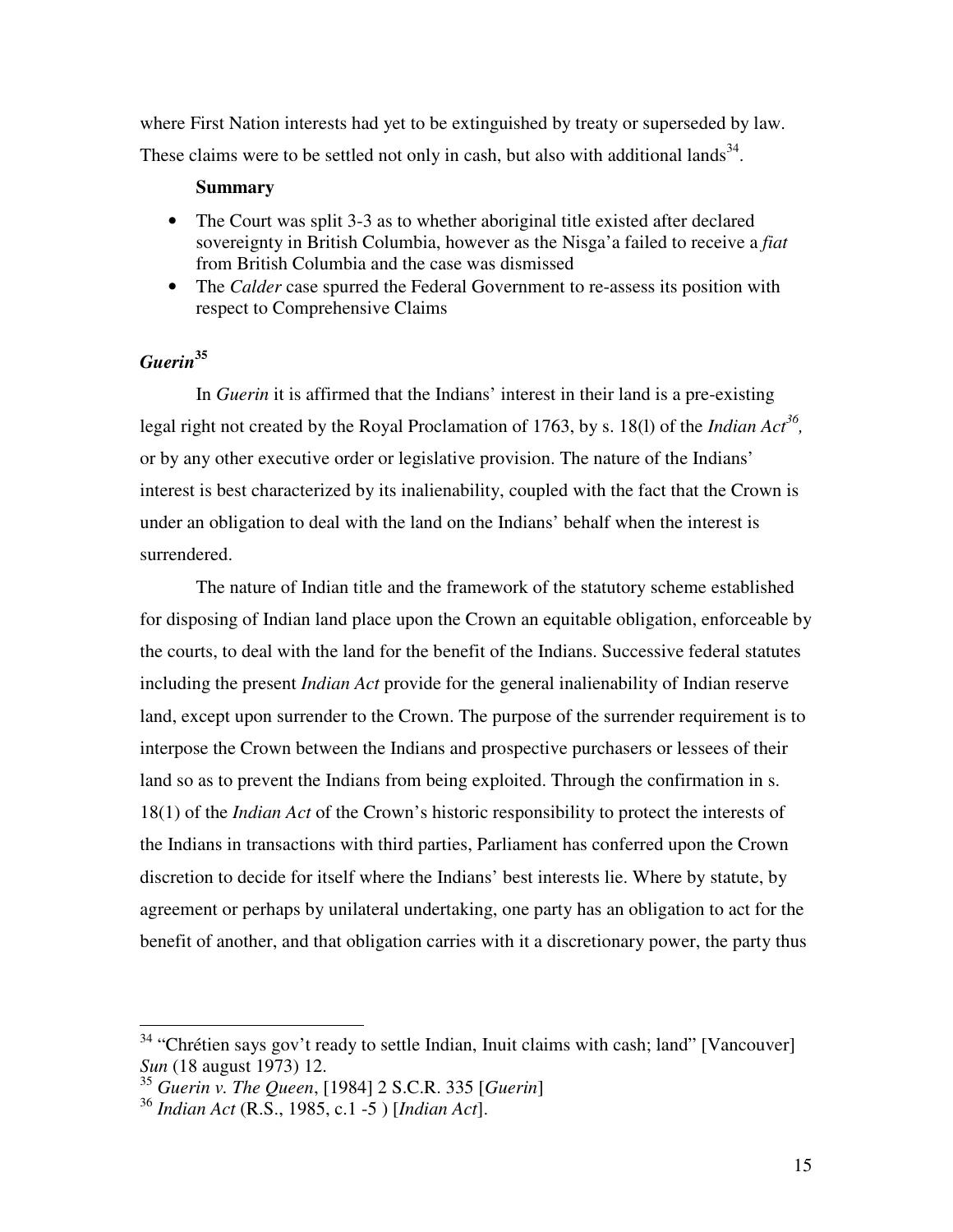empowered becomes a fiduciary. Equity will then supervise the relationship by holding him to the fiduciary's strict standard of conduct.

Accordingly, section 18(1) of the *Indian Act* confers upon the Crown a broad discretion in dealing with the surrendered land. In Guerin, the document of surrender confirms this discretion in the clause conveying the land to the Crown. That is, when an Indian Band surrenders its interest to the Crown, a fiduciary obligation takes hold to regulate the manner in which the Crown exercises its discretion in dealing with the land on the Indians' behalf. In this case, the Crown's agents promised the Band to lease the land in question on certain specified terms and then, after surrender, obtained a lease on different terms which was much less valuable. The Crown was not empowered by the surrender document to ignore the oral terms which the Band understood would be embodied in the lease. After the Crown's agents had induced the Band to surrender its land on the understanding that the land would be leased on certain terms, it would be unconscionable to permit the Crown simply to ignore these terms. In obtaining without consultation a much less valuable lease than that promised, the Crown breached the fiduciary obligation it owed to the Band and it must make good the loss suffered.

The fiduciary relationship between the Crown and the Indians has its roots in the concept of aboriginal, native or Indian title. The fact that Indian Bands have a certain interest in lands does not, however, in itself give rise to a fiduciary relationship between the Indians and the Crown. The conclusion that the Crown is a fiduciary depends upon the further proposition that the Indian interest in the land is inalienable except upon surrender to the Crown. This speaks to the fact that an Indian Band is prohibited from directly transferring its interest to a third party. Any sale or lease of land can only be carried out after "surrender has taken place," with the Crown then acting on the Band's behalf. The Crown first took this responsibility upon itself in the Royal Proclamation of 1763. This is still recognized in the surrender provisions of the *Indian Act.* The surrender requirement, and subsequent responsibility that this entails, are the source of a distinct fiduciary obligation owed by the Crown to the Indians. In order to explore the character of this obligation, however, it is first necessary to consider the basis of aboriginal title and the nature of the interest in land which it represents.

16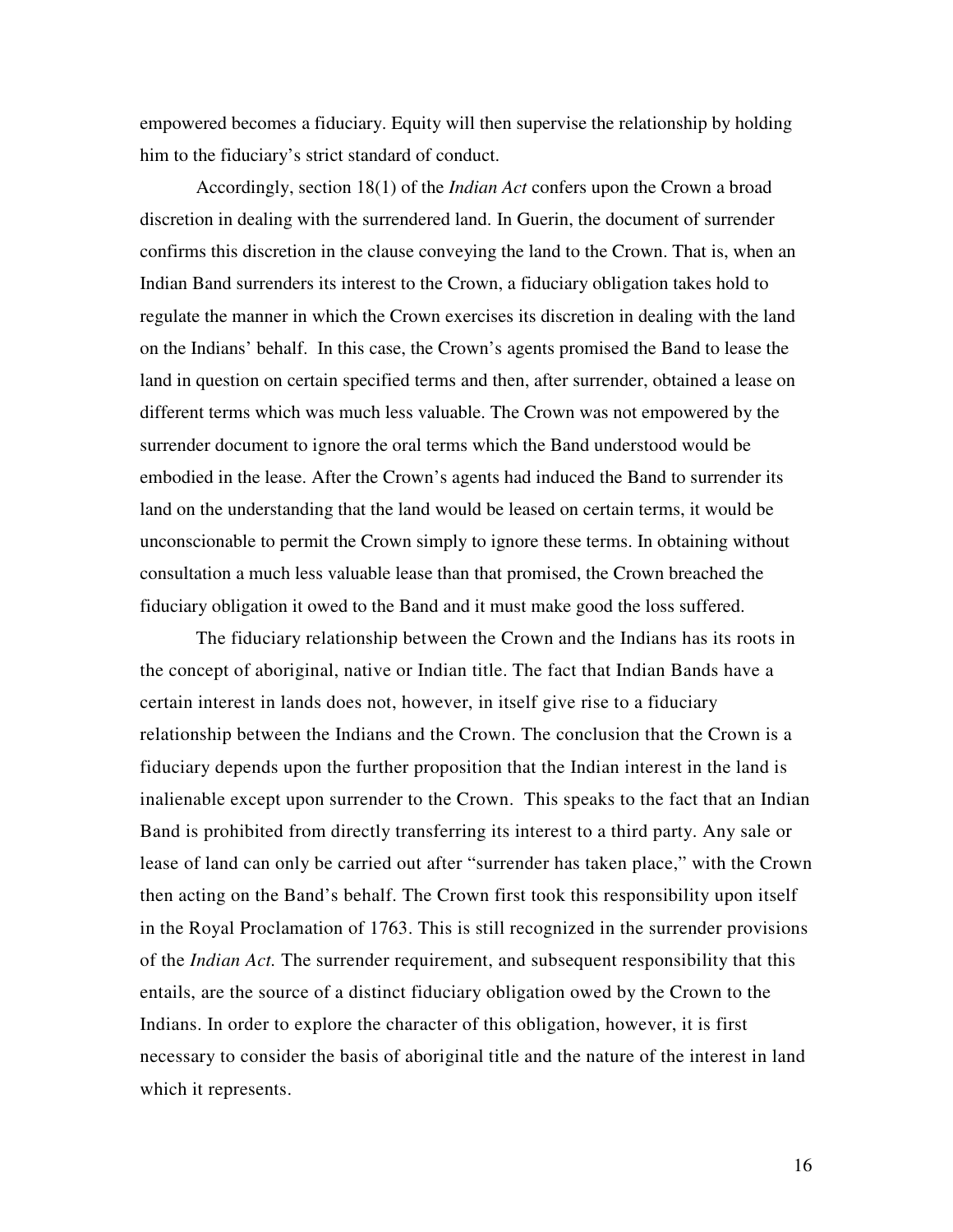Looking back to *Calder<sup>37</sup>*, the Supreme Court recognized aboriginal title as a legal right derived from the Indians' historic occupation and possession of their tribal lands. In recognizing that the Proclamation is not the sole source of Indian title the *Calder* decision went beyond the judgment of the Privy Council in *St. Catherine's Milling*<sup>38</sup>. The Royal Proclamation of 1763 reserved "under our Sovereignty, Protection, and Dominion, for the use of the said Indians, all the Lands and Territories not included within the Limits of Our said Three new Governments, or within the Limits of the Territory granted to the Hudson's Bay Company, as also all the Lands and Territories lying to the Westward of the Sources of the Rivers which fall into the Sea from the West and North West as aforesaid $39$ ,

The principle that a change in sovereignty over a particular territory does not in general affect the presumptive title of the inhabitants was approved by the Privy Council in *Amodu Tijani v. Southern Nigeria (Secretary)*<sup>40</sup>. That principle supports the assumption implicit in *Calder<sup>41</sup>* that Indian title is an independent legal right which, although recognized by the Royal Proclamation of 1763, nonetheless predates it. Thus it follows that the situation of the Indians is entirely different. Their interest in their lands is a pre-existing legal right not created by Royal Proclamation, or by s. 18(1) of the *Indian Act<sup>42</sup>*, or by any other executive order or legislative provision. It did not matter that in that the in *Guerin* the concern was centred on "an Indian Band in a reserve" rather than with "unrecognized aboriginal title in traditional tribal lands." However, the court determined that the Indian interest in the land is the same in both cases<sup>43</sup>: It is worth noting, however, that the reserve in question was created out of the ancient tribal territory of the Musqueam Band by the unilateral action of the Colony of British Columbia, prior to Confederation.

<sup>37</sup> *Calder supra* note 2 at 390.

<sup>38</sup> *St Catherine's supra* note 12.

 $39$  Royal Proclamation of 1763, (R.S.C., 1985, App. II, No. 1).

<sup>40</sup> *Amodu Tijani v. Southern Nigeria (Secretary* [1921] *2* A.C. 399.

<sup>41</sup> *Calder supra* note 2 at 383, 385, 387 & 398.

<sup>42</sup> *Indian Act supra* note 33.

<sup>&</sup>lt;sup>43</sup> See: Attorney-General for Quebec v. Attorney-General for Canada, [1921] 1 A.C. 401 at 410 to 411 (the *Star Chrome* case).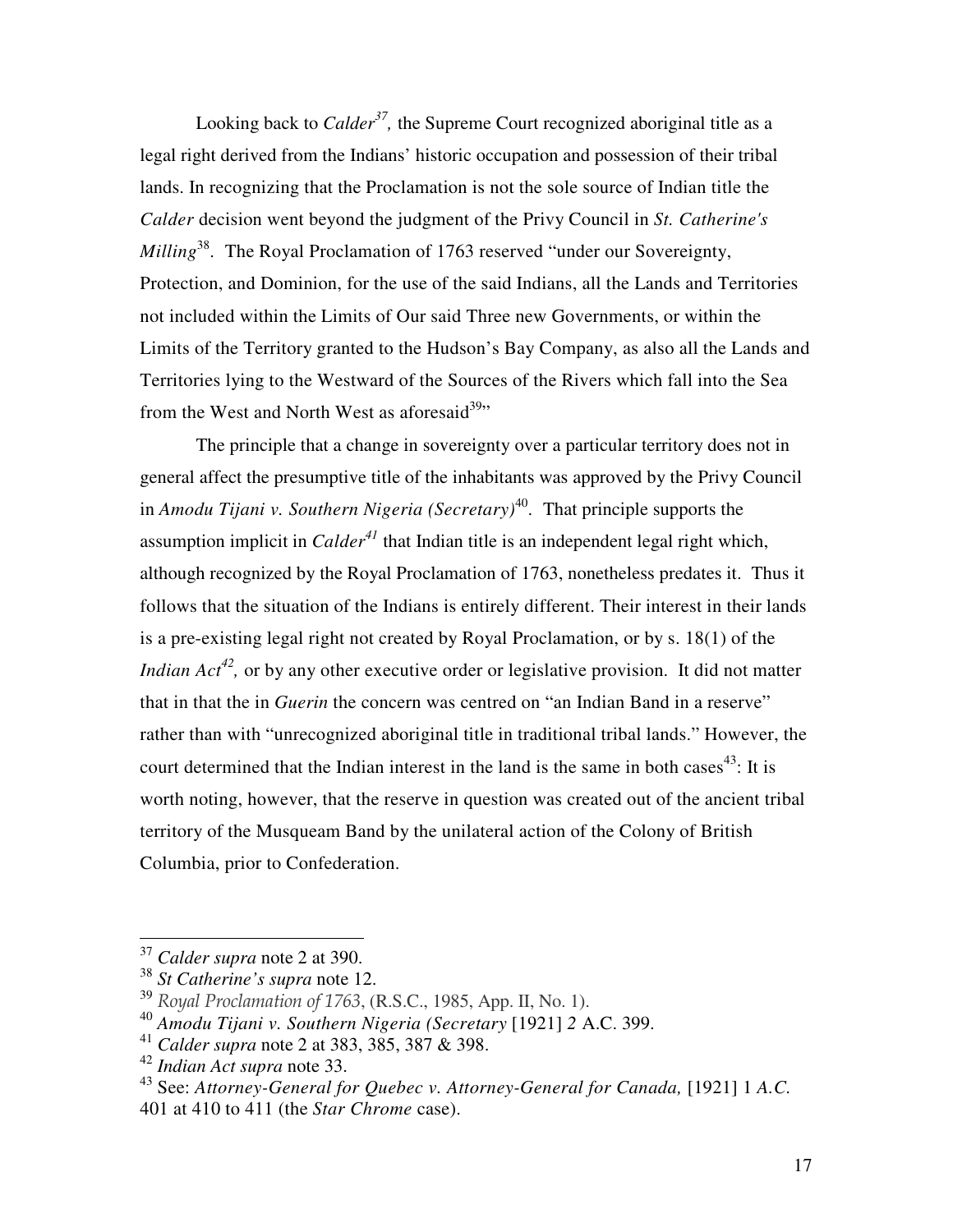In the *St. Catherine's Milling<sup>44</sup>* case, the Privy Council held that the Indians had a "personal and usufructuary right" in the lands which they had traditionally occupied. Lord Watson said that "there has been all along vested in the Crown a substantial and paramount estate, underlying the Indian title, which became a plenum dominium whenever the title was surrendered or otherwise extinguished<sup>45</sup>." He reiterated this idea, stating that the Crown "has all along had a present proprietary estate in the land, upon which the Indian title was a mere burden<sup>46</sup>." Similarly, Chief Justice Marshall took a similar view in *Johnson v. M'Intosh*<sup>47</sup>, saying, "All our institutions recognize the absolute title of the crown, subject only to the Indian right of occupancy ..." It should be noted that the Privy Council's emphasis on the personal nature of aboriginal title stemmed in part from constitutional arrangements peculiar to Canada.

When the land in question in *St. Catherine's Milling was* subsequently disencumbered of the native title upon its surrender to the federal government by the Ojibwa in 1873, the entire beneficial interest in the land was held to have passed, because of the personal and usufructuary nature of the Indians' right, to the Province of Ontario under s. 109 rather than to Canada. The same constitutional issue arose recently in this in *Smith v. The Queen*<sup>48</sup>, in which the Supreme Court held that the Indian right in a reserve, being personal, could not be transferred to a grantee, whether an individual or the Crown. Upon surrender the right disappeared "in the process of release." No such constitutional problem arises in *Guerin,* since in 1938 the title to all Indian reserves in British Columbia was transferred by the provincial government to the Crown in right of Canada.

Indians have a legal right to occupy and possess certain lands, the ultimate title to which is in the Crown. While their interest does not, strictly speaking, amount to beneficial ownership, neither is its nature completely exhausted by the concept of a personal right. It is true that the *sui generis* interest which the Indians have in the land is personal in the sense that it cannot be transferred to a grantee, but it is also true, as will presently appear, that the interest gives rise upon surrender to a distinctive

 $\overline{a}$ 

18

<sup>44</sup> *St. Catherine's Milling supra* note 12.

<sup>45</sup> *Ibid*. at 55.

<sup>46</sup> *Ibid*. at 58

<sup>47</sup> *Ibid*. at 588.

<sup>48</sup> *Smith v. The Queen* [1983] 1 S.C.R. 554.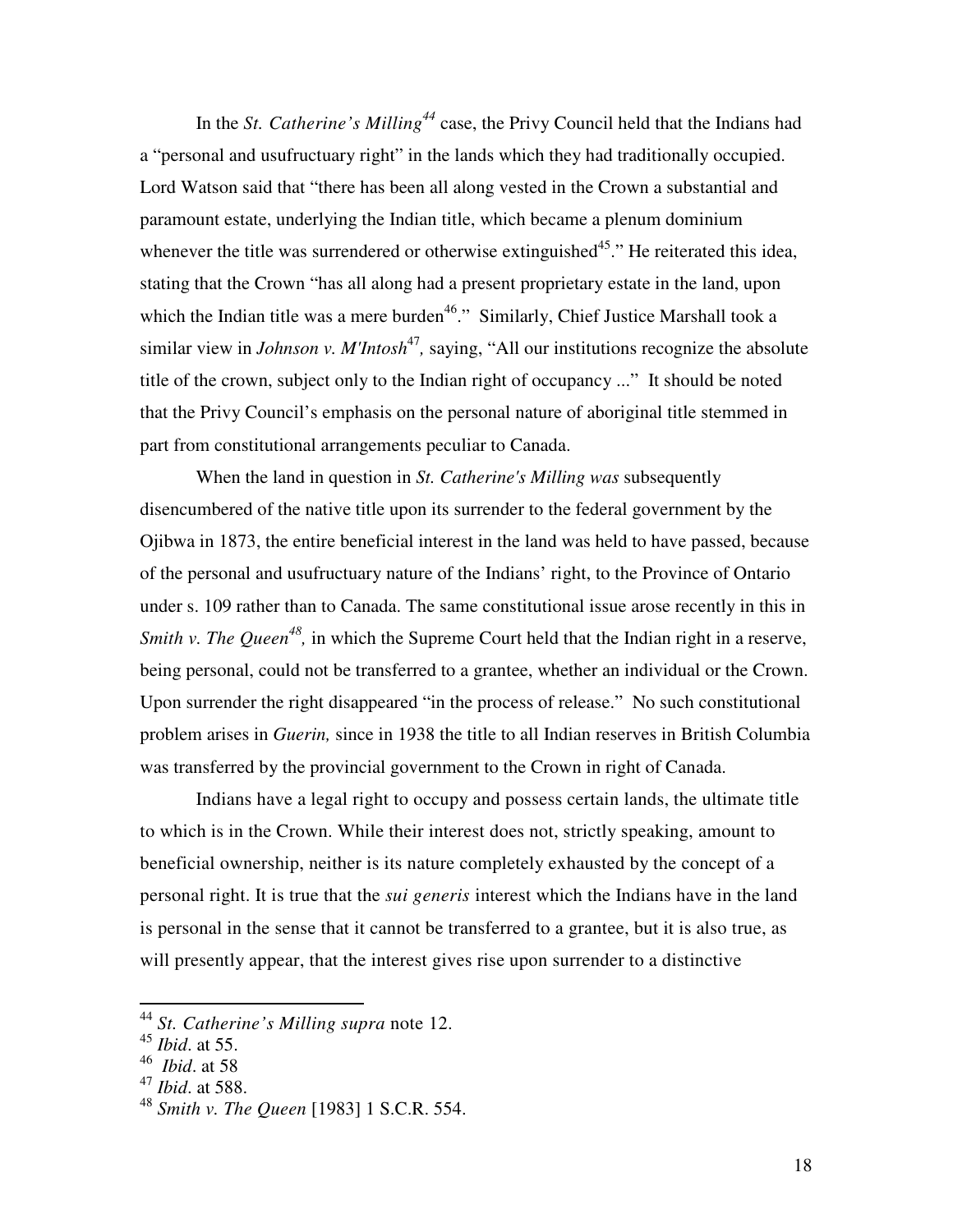fiduciary obligation on the part of the Crown to deal with the land for the benefit of the surrendering Indians. These two aspects of Indian title go together, since the Crown's original purpose in declaring the Indians' interest to be inalienable otherwise than to the Crown was to facilitate the Crown's ability to represent the Indians in dealings with third parties. The nature of the Indians' interest is therefore best characterized by its general inalienability, coupled with the fact that the Crown is under an obligation to deal with the land on the Indians' behalf when the interest is surrendered.

The concept of fiduciary obligation originated long ago in the notion of breach of confidence, one of the original heads of jurisdiction in Chancery. In Guerin its relevance is based on the requirement of "surrender The Royal Proclamation of 1763 provided that no private person could purchase from the Indians any lands that the Proclamation had reserved to them, and provided further that all purchases had to be by and in the name of the Crown, in a public assembly of the Indians held by the governor or commander-in-chief of the colony in which the lands in question lay.

The purpose of this surrender requirement is clearly to place the Crown between the Indians and prospective purchasers or lessees of their land, so as to prevent the Indians from being exploited. This is made clear in the Royal Proclamation itself, which makes the Crown an intermediary with a declaration that "great Frauds and Abuses have been committed in purchasing Lands of the Indians, to the great Prejudice of our Interests, and to the great Dissatisfaction of the said Indians ...." Through the confirmation in the *Indian Act* of the historic responsibility which the Crown has undertaken, to act on behalf of the Indians so as to protect their interests in transactions with third parties, Parliament has conferred upon the Crown discretion to decide for itself where the Indians' best interests really lie. This is the effect of s. 18(1) of the *Indian Act*. This discretion on the part of the Crown, far from ousting as the Crown contends, the jurisdiction of the courts to regulate the relationship between the Crown and the Indians, has the effect of transforming the Crown's obligation into a fiduciary one<sup>49</sup>.

<sup>&</sup>lt;sup>49</sup> It should be noted that fiduciary duties generally arise only with regard to obligations originating in a private law context. Public law duties, the performance of which requires the exercise of discretion, do not typically give rise to a fiduciary relationship. The mere fact, however, that it is the Crown which is obligated to act on the Indians' behalf does not of itself remove the Crown's obligation from the scope of the fiduciary principle. As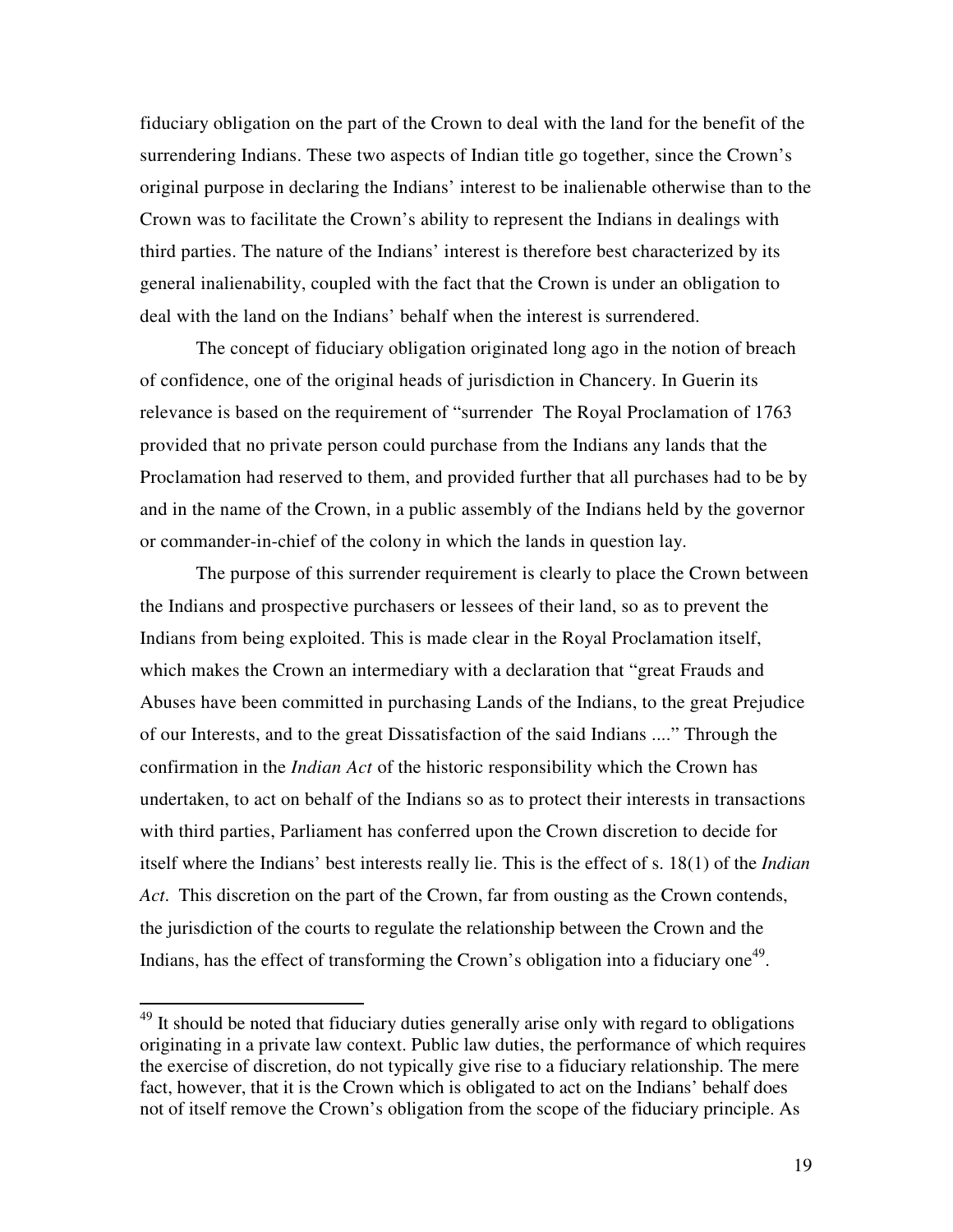Section 18(1) of the *Indian Act* confers upon the Crown a broad discretion in dealing with surrendered land. *Guerin*, the document of surrender, set out in part earlier in these reasons, by which the Musqueam Band surrendered the land, confirms this discretion in the clause conveying the land to the Crown "in trust to lease ... upon such terms as the Government of Canada may deem most conducive to our Welfare and that of our people<sup>50</sup>." When, as here, an Indian Band surrenders its interest to the Crown, a fiduciary obligation takes hold to regulate the manner in which the Crown exercises its discretion in dealing with the land on the Indians' behalf and that before surrender the Crown does not hold the land in trust for the Indians. The Court also argued that that the Crown's obligation does not "crystallize into a trust, express or implied, at the time of surrender." Not all of these elements of a "trust" are present in the relationship between an Indian community and the Crown. That is, upon unconditional surrender the Indians' right in the land disappears. Accordingly, although the nature of Indian title coupled with the discretion vested in the Crown is sufficient to give rise to a fiduciary obligation neither an express nor an implied trust arises upon surrender.

The Crown's fiduciary obligation to the Indians is therefore not a trust. The obligation is trust-like in character<sup>51</sup>, and would be in the case with a "trust," the Crown must hold surrendered land for the use and benefit of the surrendering Band. The obligation is thus subject to principles very similar to those which govern the law of trusts concerning, for example, the measure of damages for breach. The fiduciary relationship between the Crown and the Indians also bears a certain resemblance to agency, since the obligation can be characterized as a duty to act on behalf of the Indian Bands who have surrendered lands, by negotiating for the sale or lease of the land to third parties. But just as the Crown is not a trustee for the Indians, neither is it their agent; not only does the Crown's authority to act on the Band's behalf lack a basis in

was pointed out earlier, the Indians' interest in land is an independent legal interest. It is not a creation of either the legislative or executive branches of government. The Crown's obligation to the Indians with respect to that interest is therefore not a public law duty. While it is not a private law duty in the strict sense either, it is nonetheless in the nature of a private law duty. Therefore, in this *sui generis* relationship, it is not improper to regard the Crown as a fiduciary.

<sup>50</sup> *Guerin supra* note 32 at 385.

<sup>51</sup> *Ibid.* at 386.

l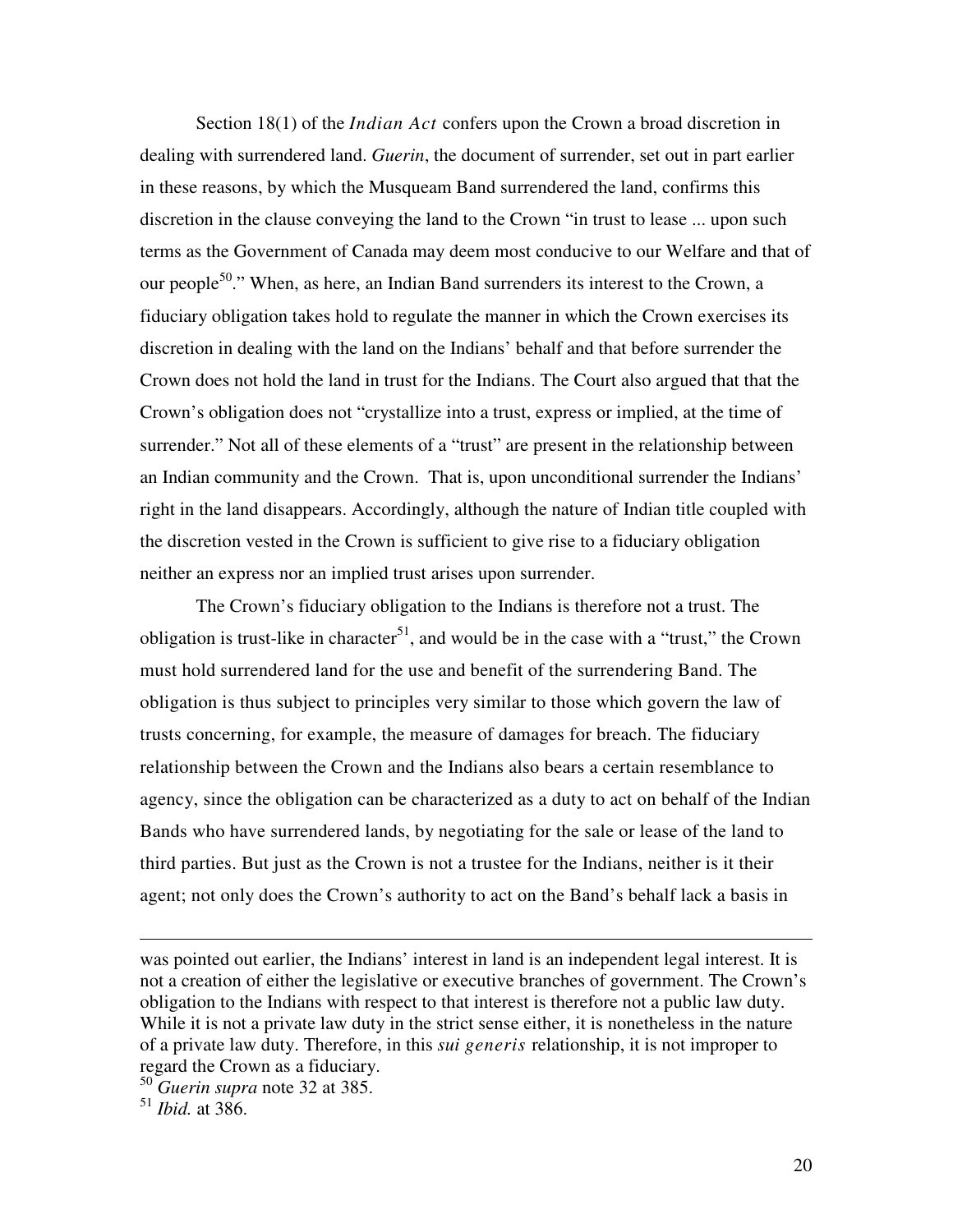contract, but the Band is not a party to the ultimate sale or lease, as it would be if it were the Crown's principal. The fiduciary obligation which is owed to the Indians by the Crown is *sui generis,* given the unique character both of the Indians' interest in land and of their historical relationship with the Crown.

### **Summary**

- The Crown's fiduciary obligation to the Indians situated in a trust relationship, the obligation is trust-like in character
- Indians have a legal right to occupy and possess certain lands, the ultimate title to which is in the Crown
- While their interest does not amount to beneficial ownership, it is the *sui generis* interest which the Indians have in the land is personal in the sense that it cannot be transferred to a grantee and therefore must be surrendered to the Crown
- The interest gives rise upon surrender to a distinctive fiduciary obligation on the part of the Crown to deal with the land for the benefit of the surrendering Indians.

# *Sparrow***<sup>52</sup>**

Mr. Ron Sparrow was charged in 1984 under the *Fisheries Act* with fishing with a drift net longer than that permitted by the terms of his Band's Indian food fishing licence. He admitted that the facts alleged constitute the offence, but defended the charge on the basis that he was exercising an existing aboriginal right to fish and that the net length restriction contained in the Band's licence was invalid in that it was inconsistent with s. 35(1) of the *Constitution Act, 1982<sup>53</sup> .*

The trial judge found that an aboriginal right could not be claimed unless it was supported by a special treaty and that s. 35(1) of the *Constitution Act, 1982* accordingly had no application. An appeal to County Court was dismissed for similar reasons. The Court of Appeal found that the trial judge's findings of facts were insufficient to lead to an acquittal. Its decision was appealed and cross-appealed. The constitutional question before this Court queried whether the net length restriction contained in the Band's fishing licence was inconsistent with s. 35(1) of the Constitution Act, 1982. The Supreme Court held that the appeal and cross-appeal should be dismissed and the constitutional question should be sent back to trial to be answered according to the analysis set out.

<sup>52</sup> *Sparrow supra* note 1.

<sup>53</sup> *Constitution Act, 1982*, Schedule B, Part II, Sect. 35 (1).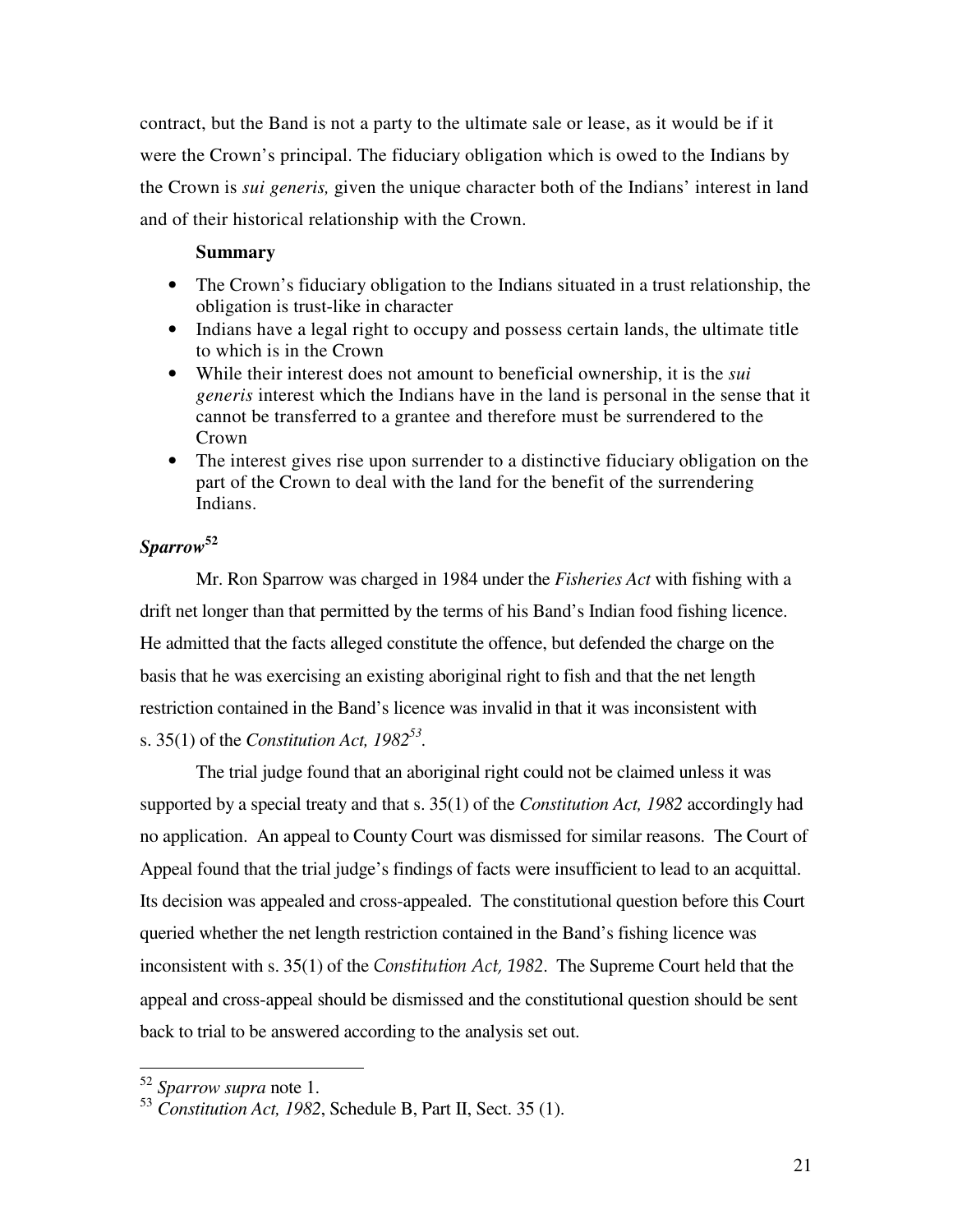It was determined that Section 35(1) applies to rights in existence when the *Constitution Act, 1982* came into effect; it does not revive extinguished rights. An existing aboriginal right cannot be read so as to incorporate the specific manner in which it was regulated before 1982. The phrase "existing aboriginal rights" must be interpreted flexibly so as to permit their evolution over time. The Crown failed to discharge its burden of proving extinguishment. An aboriginal right is not extinguished merely by its being controlled in great detail by the regulations under the *Fisheries Act<sup>54</sup>*. Nothing in the *Fisheries Act* or its detailed regulations demonstrated a clear and plain intention to extinguish the Indian aboriginal right to fish. Fishing permits are simply a manner of controlling the fisheries, not of defining underlying rights. Historical policy on the part of the Crown can neither extinguish the existing aboriginal right without clear intention nor, in itself, delineate that right. That is, the nature of government regulations cannot be determinative of the "content and scope of an existing aboriginal right." Government policy can only, however, regulate the exercise of that right but such regulation must be in keeping with s. 35(1).

 In the first instance, Section 35(1) of the *Constitution Act, 1982*, at the least, provides a solid constitutional base upon which subsequent negotiations can take place and affords aboriginal peoples constitutional protection against provincial legislative power. Its significance, however, extends beyond these fundamental effects. The approach to its interpretation is derived from general principles of constitutional interpretation, principles relating to aboriginal rights, and the purposes behind the constitutional provision itself. Secondly, Section 35(1) is to be construed in a purposive way. A generous, liberal interpretation is demanded given that the provision is to affirm aboriginal rights. The provision is not subject to s. 1 of the *Canadian Charter of Rights and Freedoms*. Any law or regulation affecting aboriginal rights, however, will not automatically be of any force or effect by the operation of s. 52 of the *Constitution Act, 1982*. Legislation that affects the exercise of aboriginal rights will be valid if it meets the test for justifying an interference with a right recognized and affirmed under s. 35(1). Thirdly, Section 35(1) does not explicitly authorize the courts to assess the legitimacy of any government legislation that restricts aboriginal rights. The words "recognition and affirmation," however, incorporate

<sup>&</sup>lt;sup>54</sup> Fisheries Act, R.S.C. 1970, c. F-14, ss. 34, 61(1).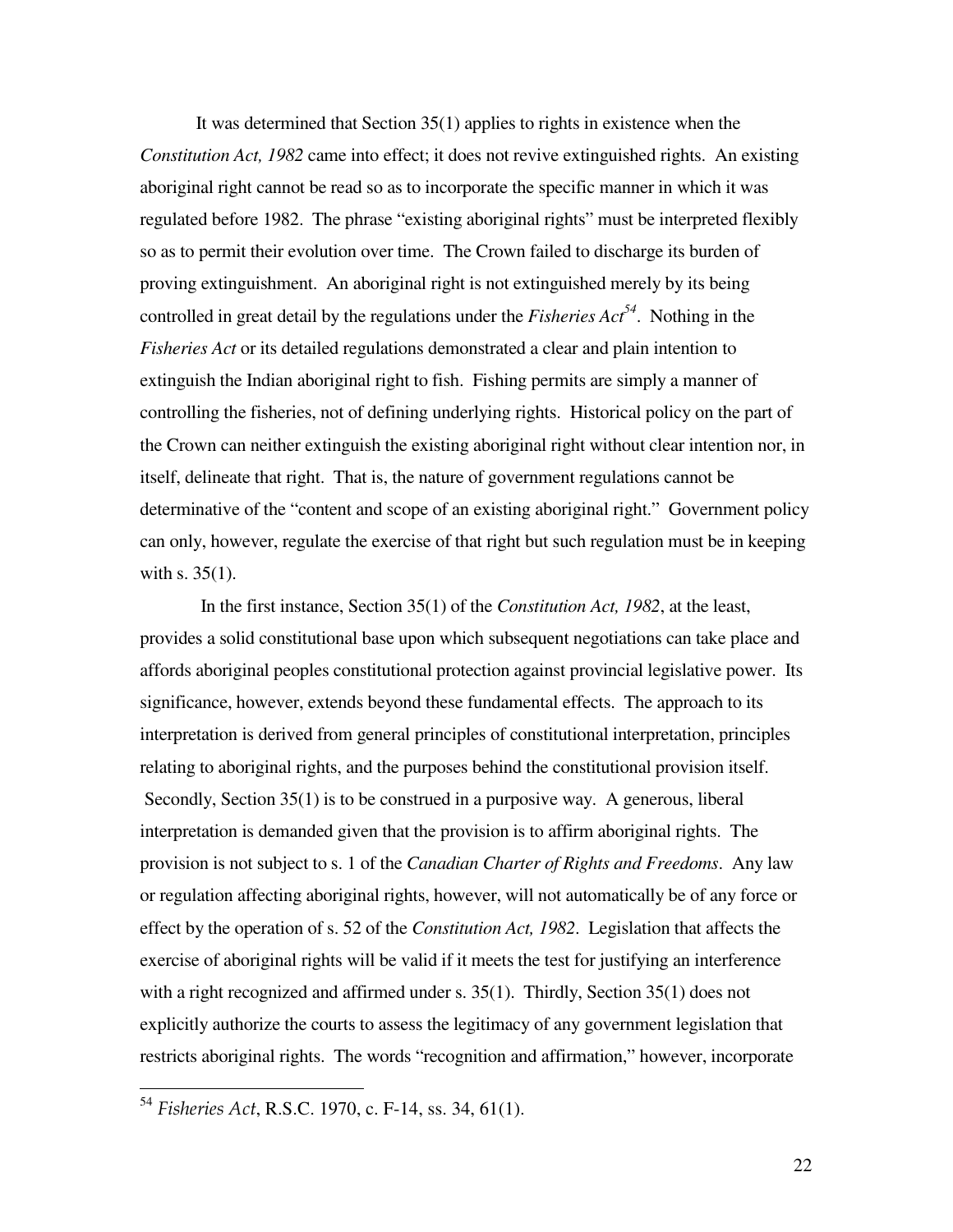the government's responsibility to act in a fiduciary capacity<sup>55</sup> with respect to aboriginal peoples and so import some restraint on the exercise of sovereign power. Federal legislative powers continue, including the right to legislate with respect to Indians pursuant to s. 91(24) of the *Constitution Act, 1867*, but must be read together with s. 35(1). Federal power must be reconciled with federal duty and the best way to achieve that reconciliation is to demand the justification of any government regulation that infringes upon or denies aboriginal rights.

In order to be proactive the Court introduced a test for justification requiring that a legislative objective must be attained in such a way as to uphold the honour of the Crown and be in keeping with the unique contemporary relationship, grounded in history and policy, between the Crown and Canada's aboriginal peoples. The extent of legislative or regulatory impact on an existing aboriginal right may be scrutinized so as to ensure recognition and affirmation. Section 35(1) does not promise immunity from government regulation in contemporary society but it does hold the Crown to a substantive promise. The government is required to bear the burden of justifying any legislation that has some negative effect on any aboriginal right protected under s. 35(1).

 The Court framed this test as a series of questions that government must ask itself, and the first question to be asked is whether the legislation in question has the effect of interfering with an existing aboriginal right. The Court suggested that the inquiry begins with a reference to the characteristics or incidents of the right at stake. For example, in the *Sparrow* case, fishing rights were the focus. They are not traditional property rights and they, in the case of Aboriginal people they are held by a collective, and are in keeping with the culture and existence of that group. So in order to determine whether the Musqueam fishing rights have been interfered with such as to constitute a *prima facie* infringement of s. 35(1), certain questions must be asked. That is: 1) is the limitation unreasonable?; 2) does the regulation impose undue hardship?; and 3) does the regulation deny to the holders of the right their preferred means of exercising that right <sup>56</sup>? Thus the onus of proving a *prima facie* infringement lies on the individual or group challenging the legislation.

In the *Sparrow* situation the regulation was found to be a *prima facie* interference if it were found to be an adverse restriction on the exercise of the Musqueam peoples' right to

<sup>55</sup> *Sparrow supra* note 1 at 1109.

<sup>56</sup> *Ibid*. at 1111 to 1113.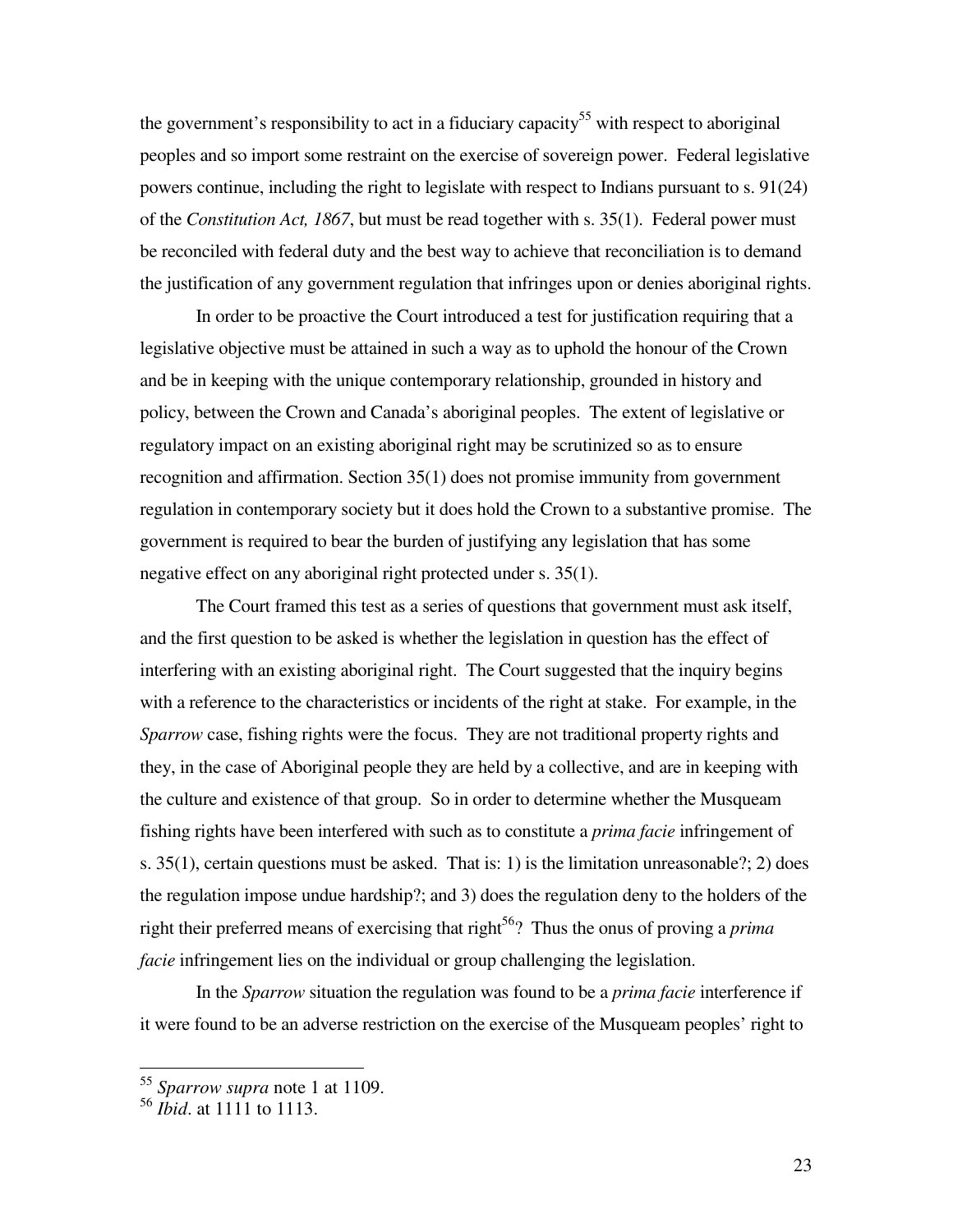fish for food. The issue does not merely require looking at whether the fish catch has been reduced below that needed for the reasonable food and ceremonial needs; rather, the test involves asking whether either the purpose or the effect of the restriction on net length unnecessarily infringes the interests protected by the fishing right. At this point if a *prima facie* interference is found, the analysis moves to the issue of justification. Here the Court suggested that this test involved two steps. First is the question of whether there is a valid legislative objective<sup>57</sup>. Here the court would inquire into whether the objective of Parliament in authorizing the department to enact regulations regarding fisheries is valid. The objective of the department in setting out the particular regulations could then be scrutinized. The justification of conservation and resource management, however, is uncontroversial.

At this point in the analysis the second part of the justification test is applied, so that if a valid legislative objective is found, in other words, conservation and resource management regulations are used to limit the Aboriginal fishing right, then the analysis proceeds to the second part of the justification issue: the honour of the Crown in dealings with aboriginal peoples<sup>58</sup>. The special trust relationship and the responsibility of the government vis-à-vis aboriginal people must be the first consideration in determining whether the legislation or action in question can be justified. There must be a link between the question of justification and the allocation of priorities in the fishery. The constitutional recognition and affirmation of aboriginal rights may give rise to conflict with the interests of others given the limited nature of the resource. Lastly, within the analysis of justification, there are further questions to be addressed, depending on the circumstances of the inquiry. These include: whether there has been as little infringement as possible in order to affect the desired result; whether, in a situation of expropriation, fair compensation is available; and whether the aboriginal group in question has been consulted with respect to the conservation measures being implemented<sup>59</sup>. This list is not exhaustive.

l

<sup>57</sup> *Ibid* at 1114.

<sup>58</sup> *Ibid* at 1114.

<sup>59</sup> *Ibid* at 1114.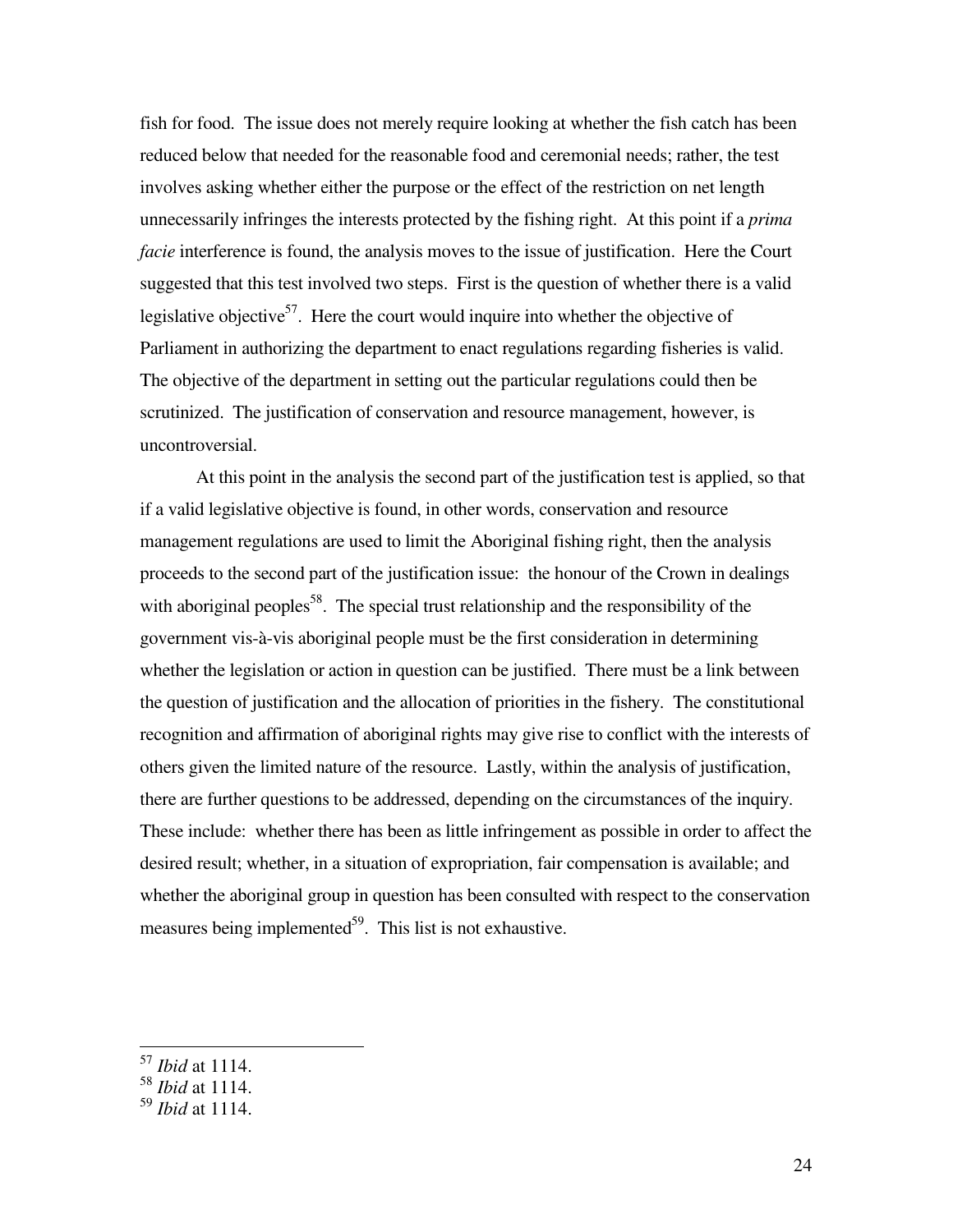### **Summary**

- Section 35(1) of the *Constitution Act, 1982*, provides a solid constitutional base upon which subsequent negotiations can take place and affords aboriginal peoples constitutional protection against provincial legislative power
- A generous, liberal interpretation of Section 35 (1) is required given that the provision is to affirm aboriginal rights.
- The words in Section 35(1) "recognition and affirmation" incorporate the government's responsibility to act in a fiduciary capacity with respect to aboriginal peoples and so import some restraint on the exercise of sovereign power.
- The Court introduced a test for justification requiring that a legislative objective must be attained in such a way as to uphold the honour of the Crown and be in keeping with the unique contemporary relationship, grounded in history and policy, between the Crown and Canada's aboriginal peoples
- The test asks a series of questions: whether the legislation in question has the effect of interfering with an existing aboriginal right. That is: 1) is the limitation unreasonable?; 2) does the regulation impose undue hardship?; and 3) does the regulation deny to the holders of the right their preferred means of exercising that right?
- Whether there has been as little infringement as possible in order to affect the desired result; whether, in a situation of expropriation, fair compensation is available; and whether the aboriginal group in question has been consulted with respect to the conservation measures being implemented

### *Van der Peet***<sup>60</sup>**

 Dorothy Marie Van der Peet, a member of the Sto:lo Nation, was charged with selling 10 salmon caught under the authority of an Indian food fish licence, contrary to s. 27(5) of the *British Columbia Fishery (General) Regulations*, which prohibited the sale or barter of fish caught under such a licence. The restrictions imposed by s. 27(5) were alleged to infringe the Mrs. Van der Peet's aboriginal right to sell fish and accordingly were invalid because they violated s. 35(1) of the *Constitution Act, 1982*. The trial judge held that the aboriginal right to fish for food and ceremonial purposes did not include the right to sell such fish and found the appellant guilty. The summary appeal judge found an aboriginal right to sell fish and remanded for a new trial. The constitutional question before the Supreme Court queried whether s. 27(5) of the Regulations was applicable or not in the circumstances for the reason that the sale of fish were an aboriginal rights within the meaning of s. 35 of the *Constitution Act, 1982.* However, the Supreme Court determined that the trial judge made no clear and palpable error which would justify an

<sup>60</sup> *Van der Peet supra* note 10.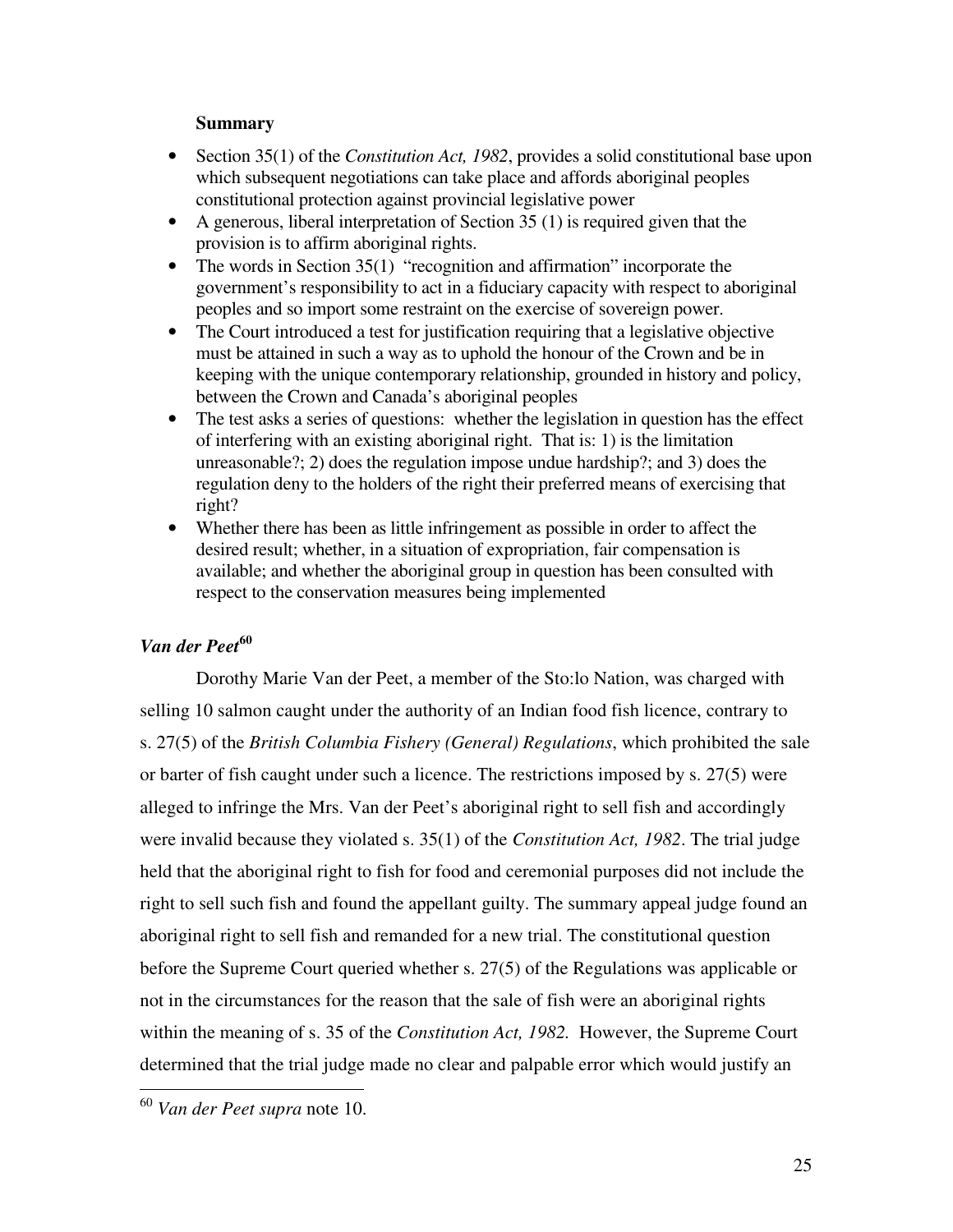appellate court's substituting its findings of fact. These findings included: (1) prior to contact exchanges of fish were only "incidental" to fishing for food purposes; (2) there was no regularized trading system amongst the Sto:lo people prior to contact; (3) the trade that developed with the Hudson's Bay Company, while of significance to the Sto:lo of the time, was qualitatively different from what was typical of Sto:lo culture prior to contact; and, (4) the Sto:lo's exploitation of the fishery was not specialized and this suggested that the exchange of fish was not a central part of Sto:lo culture. Mrs. Van der Peet, in the Courts eyes, failed to demonstrate that the exchange of fish for money or other goods was an integral part of the distinctive Sto:lo culture which existed prior to contact and was therefore protected by s. 35(1) of the *Constitution Act, 1982*.

In the determination of what is an "aboriginal right," a purposive analysis of s. 35(1) must take place in light of the general principles applicable to the legal relationship between the Crown and aboriginal peoples. This relationship is a fiduciary one, and therefore a generous and liberal interpretation should accordingly be given in favour of aboriginal peoples. Thus, any ambiguity as to the scope and definition of s. 35(1) must be resolved in favour of aboriginal peoples $<sup>61</sup>$ .</sup>

Aboriginal rights existed and were recognized under the common law. They were not created by s.  $35(1)$  but subsequent to s.  $35(1)$  they cannot be extinguished. They can, however, be regulated or infringed consistent with the justificatory test laid out in *R. v. Sparrow*<sup>62</sup>. Yet s. 35(1) provides the constitutional framework through which the fact that aboriginals lived on the land in distinctive societies, with their own practices, customs and traditions, is acknowledged and reconciled with the sovereignty of the Crown. The substantive rights which fall within the provision must be defined in light of this purpose. Specifically, to be an aboriginal right an activity must be an element of a practice, custom or tradition integral to the distinctive culture of the aboriginal group claiming the right<sup>63</sup>. The Court suggested that a number of factors must be considered in applying the "integral to a distinctive culture" test. In a challenge the court must take into

l

<sup>61</sup> *Ibid*. at 536 para. 23.

<sup>62</sup> *Sparrow supra* note 1 at 1111 to 1114.

<sup>63</sup> *Van der Peet supra* note 10 at 549 para. 47.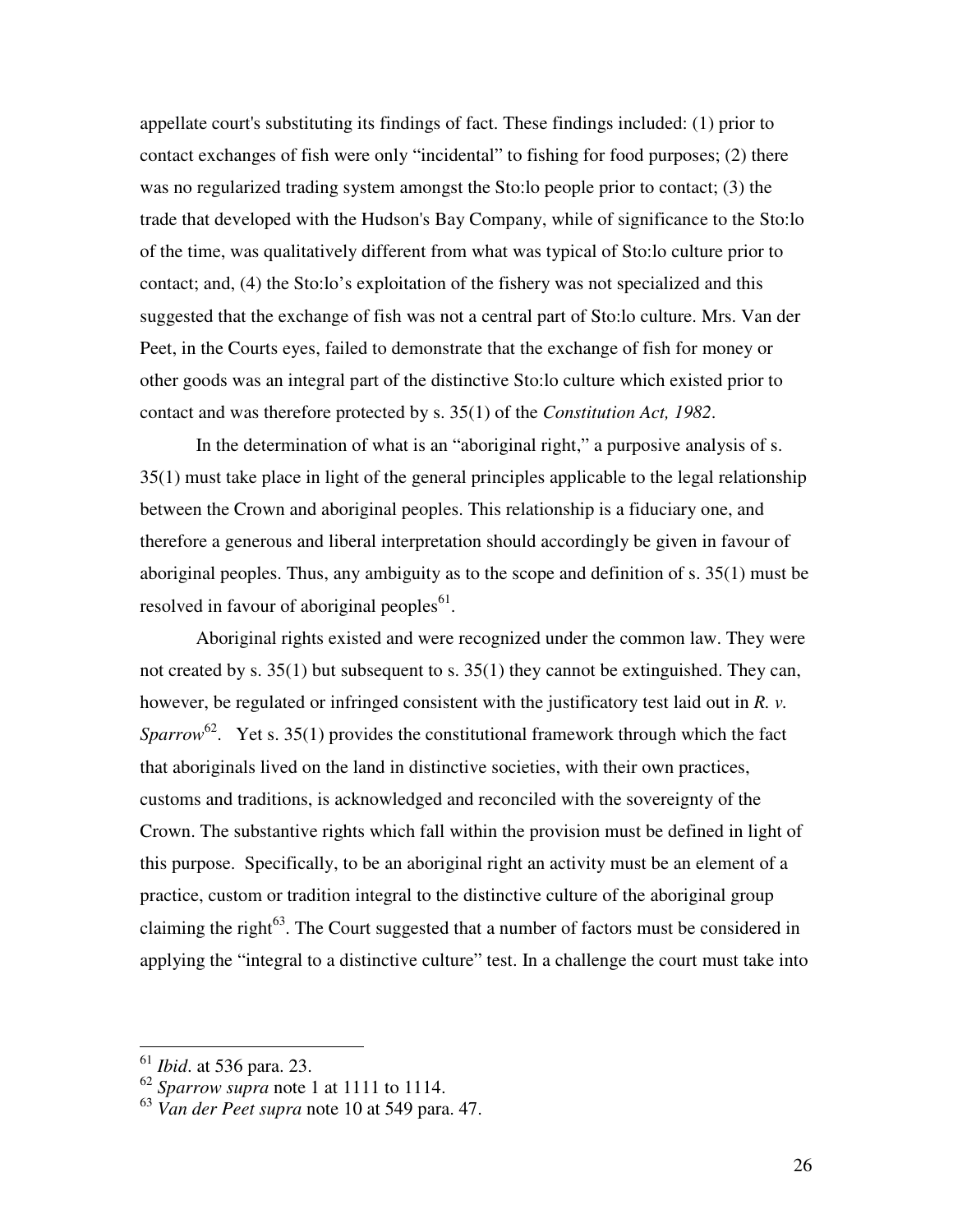account the perspective of the aboriginal peoples, but that perspective must be framed in terms cognizable to the Canadian legal and constitutional structure.

 In assessing a claim to be an aboriginal right a court must first identify the nature of the right being claimed in order to determine whether a claim meets the test of being integral to the distinctive culture of the aboriginal group claiming the right. To characterize an applicant's claim correctly, a court should consider such factors as the nature of the action which the applicant is claiming was 1) done pursuant to an aboriginal right, 2) the nature of the governmental regulation, statute or action being impugned, and 3) the practice, custom or tradition being relied upon to establish the right $^{64}$ . The activities in question must be considered at a general rather than specific level and they may be an exercise in modern form of a pre-contact practice, custom or tradition and the claim should be characterized accordingly<sup>65</sup>.

To be integral, a practice, custom or tradition must be of central significance to the aboriginal society in question; that is, the right in question is one of the things which made the culture of the society distinctive<sup>66</sup>. A court cannot look at those aspects of the aboriginal society that are true of every human society (e.g., eating to survive) or at those aspects of the aboriginal society that are only incidental or occasional to that society. It is those distinctive features that need to be acknowledged and reconciled with the sovereignty of the Crown.

The practices, customs and traditions which constitute aboriginal rights are those which have continuity with the practices, customs and traditions that existed prior to contact with European society<sup>67</sup>. Conclusive evidence from pre-contact times about the practices, customs and traditions of the community in question need not be produced. The evidence simply needs to be directed at demonstrating which aspects of the aboriginal community and society have their origins pre-contact<sup>68</sup>. The concept of continuity is the means by which a "frozen rights" approach to s. 35(1) will be avoided. It does not require

<sup>64</sup> *Ibid* at 553 para. 55.

<sup>65</sup> *Ibid.* at 559 para. 69.

<sup>66</sup> *Ibid.* at 560 to 561 para.70 to 71.

<sup>67</sup> *Ibid.* at 561 to 562 para. 73.

<sup>68</sup> *Ibid.* at 554 to555 para.60.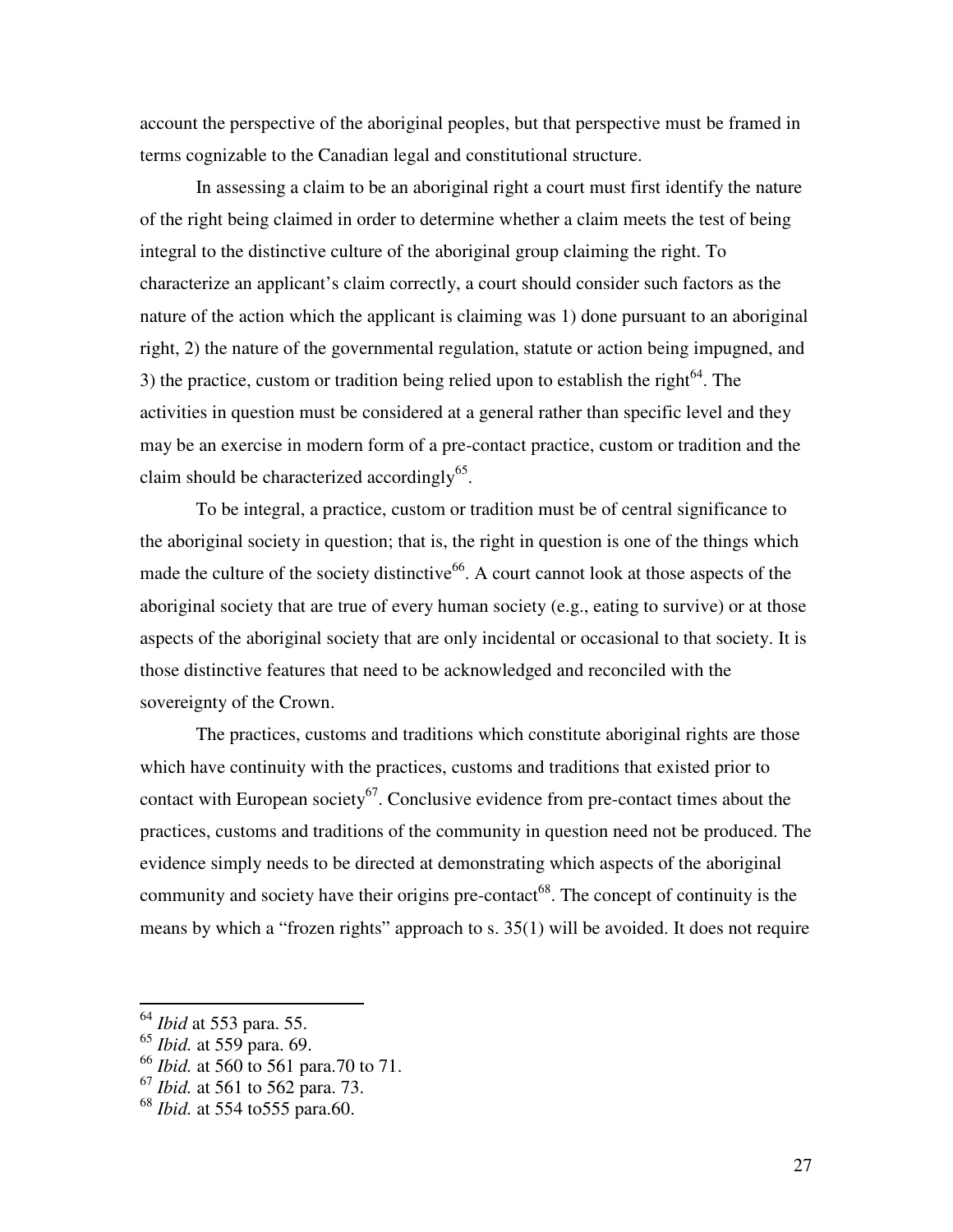an unbroken chain between current practices, customs and traditions and those existing prior to contact. A practice existing prior to contact can be resumed after an interruption.

Basing the identification of aboriginal rights in the period prior to contact is not inconsistent with the inclusion of the Métis in the definition of "aboriginal peoples of Canada" in s. 35(2) of the *Constitution Act, 1982.* The history of the Métis and the reasons underlying their inclusion in the protection given by s. 35 are quite distinct from those relating to other aboriginal peoples in Canada. The manner in which the aboriginal rights of other aboriginal peoples are defined is not necessarily determinative of the manner in which the aboriginal rights of the Métis are defined.

A court should approach the rules of evidence, and interpret the evidence that exists, conscious of the special nature of aboriginal claims, and of the evidentiary difficulties in proving a right which originates in times where there were no written records of the practices, customs and traditions and customs engaged in $^{69}$ . The courts must not undervalue the evidence presented by aboriginal claimants simply because that evidence does not conform precisely to the evidentiary standards applied in other contexts.

 Courts considering a claim to the existence of an aboriginal right must focus specifically on the practices, customs and traditions of the particular aboriginal group claiming the right. Claims to aboriginal rights are not to be determined on a general basis. In identifying those practices, customs and traditions that constitute the aboriginal rights recognized and affirmed by s. 35(1), a court must ensure that the practice, custom or tradition relied upon in a particular case is independently significant to the aboriginal community claiming the right. The practice, custom or tradition cannot exist simply as an incident to another practice, custom or tradition. Incidental practices, customs and traditions cannot qualify as aboriginal rights through a process of piggybacking on integral practices, customs and traditions<sup>70</sup>.

A practice, custom or tradition, to be recognized as an aboriginal right need not be distinct, meaning "unique", to the aboriginal culture in question. The aboriginal claimants must simply demonstrate that the custom or tradition is a defining characteristic of their

 $69$  Ibid. at 550 to 551 para. 49 to 50.

<sup>70</sup> *Ibid.* at 559 para. 69.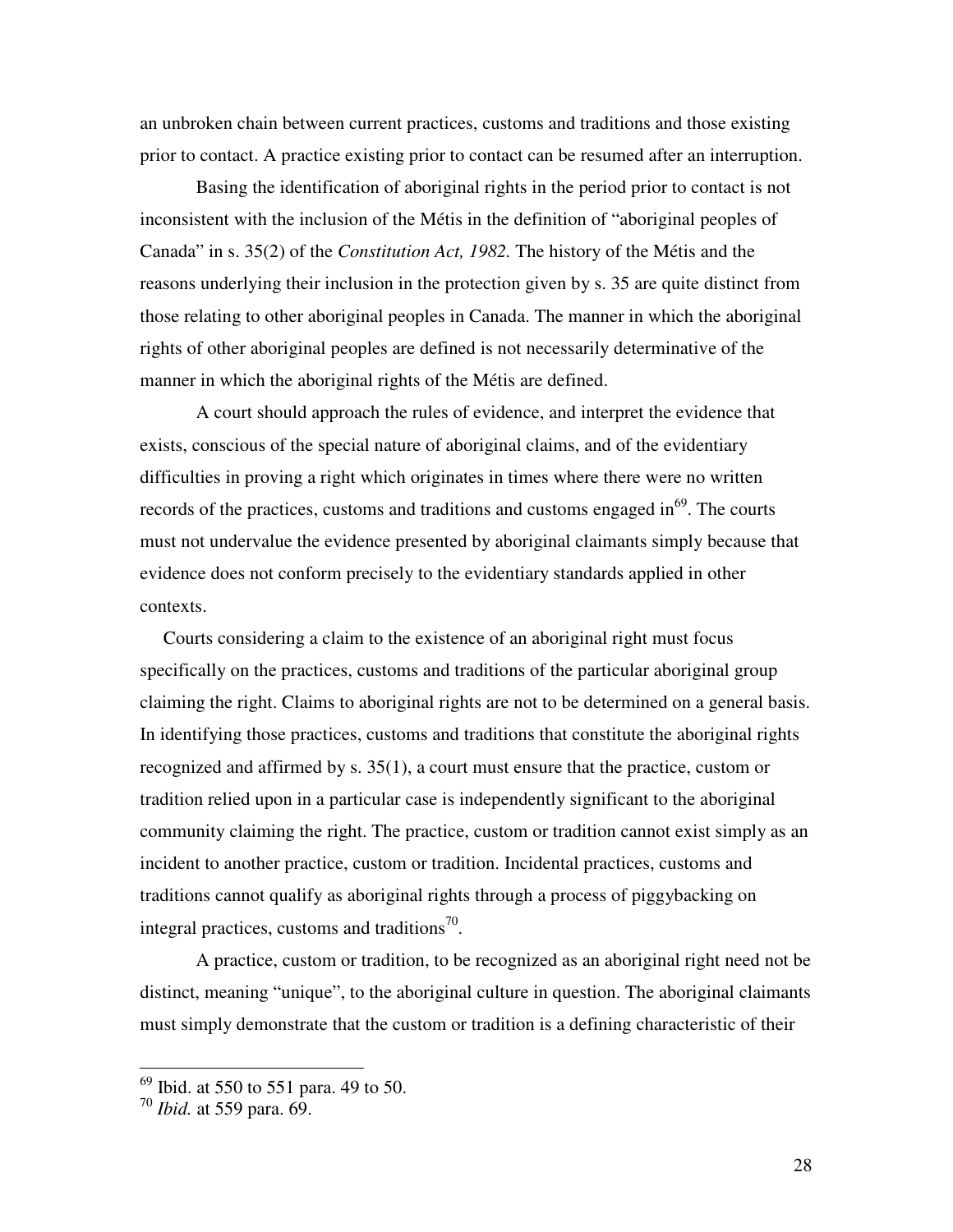culture. The fact that that practice, custom or tradition continued after the arrival of Europeans, and adapted in response to their arrival, is not relevant to determination of the claim; European arrival and influence cannot be used to deprive an aboriginal group of an otherwise valid claim to an aboriginal right. A practice, custom or tradition will not meet the standard for recognition of an aboriginal right, however, where it arose solely as a response to European influences. The relationship between aboriginal rights and aboriginal title (a sub-category of aboriginal rights dealing solely with land claims) must not confuse the analysis of what constitutes an aboriginal right. Aboriginal rights arise from the prior occupation of land, but they also arise from the prior social organization and distinctive cultures of aboriginal peoples on that land. In considering whether a claim to an aboriginal right has been made out, courts must look both at the relationship of an aboriginal claimant to the land and at the practices, customs and traditions arising from the claimant's distinctive culture and society<sup>71</sup>. Courts must not focus so entirely on the relationship of aboriginal peoples with the land that they lose sight of the other factors relevant to the identification and definition of aboriginal rights.

The first step in the application of the integral to a distinctive culture test requires the Court to identify the precise nature of the appellant's claim to have been exercising an aboriginal right. Here, the appellant claimed that the practices, customs and traditions of the Sto: lo include as an integral element the exchange of fish for money or other goods. The significance of the practice, tradition or custom is relevant to the determination of whether that practice, custom or tradition is integral, but cannot itself constitute the claim to an aboriginal right. The claim must be based on the actual practices, customs and traditions related to the fishery, here the custom of exchanging fish for money or other goods.

#### **Summary**

- In assessing a claim to be an aboriginal right a court must first identify the nature of the right being claimed in order to determine whether a claim meets the test of being integral to the distinctive culture of the aboriginal group claiming the right
- To characterize an applicant's claim correctly, a court should consider such factors as the nature of the action which the applicant is claiming was 1) done pursuant to an aboriginal right, 2) the nature of the governmental regulation,

<sup>71</sup> *Ibid.* at 562 para. 74.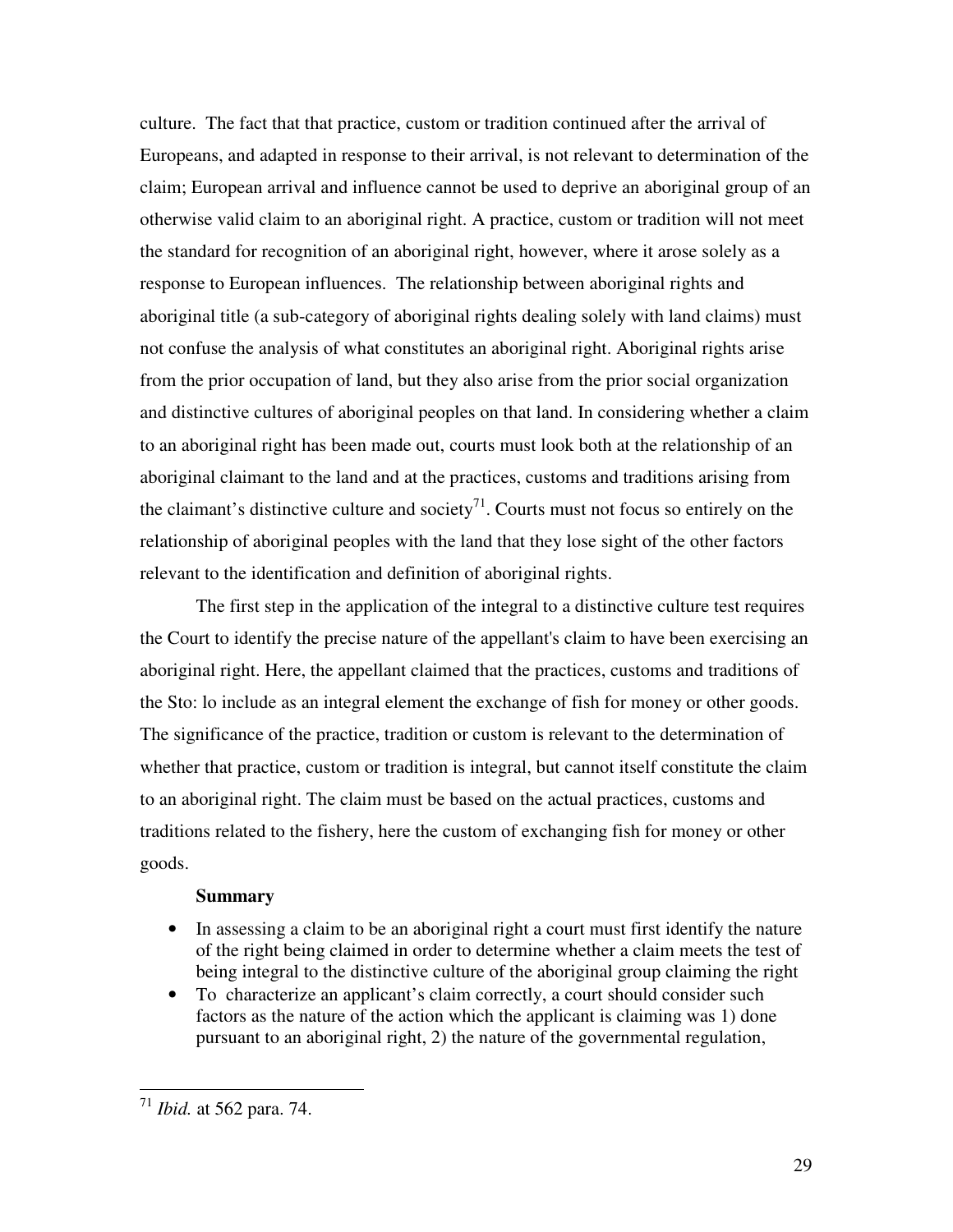statute or action being impugned, and 3) the practice, custom or tradition being relied upon to establish the right

- The activities in question must be considered at a general rather than specific level, they may be an exercise in modern form of a pre-contact practice, custom or tradition and the claim should be characterized accordingly
- To be integral, a practice, custom or tradition must be of central significance to the aboriginal society in question; that is, the right in question is one of the things which made the culture of the society distinctive
- The practices, customs and traditions which constitute aboriginal rights are those which have continuity with the practices, customs and traditions that existed prior to contact with European society
- In a challenge the court must take into account the perspective of the aboriginal peoples, but that perspective must be framed in terms cognizable to the Canadian legal and constitutional structure
- A court should approach the rules of evidence, interpret the evidence that exists, conscious of the special nature of aboriginal claims, and of the evidentiary difficulties in proving a right which originates in times where there were no written records of the practices, customs and traditions and customs engaged in
- In considering whether a claim to an aboriginal right has been made out, courts must look both at the relationship of an aboriginal claimant to the land and at the practices, customs and traditions arising from the claimant's distinctive culture and society

# *Delgam'uukw***<sup>72</sup>**

The appellants, all Gitxsan or Wet'suwet'en hereditary chiefs, both individually and on behalf of their "Houses", claimed separate portions of 58,000 square kilometers in British Columbia. For the purpose of the claim, this area was divided into 133 individual territories, claimed by the 71 Houses. This represents all of the Wet'suwet'en people, and all but 12 of the Gitxsan Houses. Their claim was originally for "ownership" of the territory and "jurisdiction" over  $it^{73}$ . British Columbia counterclaimed for a declaration that the appellants have no right or interest in and to the territory or alternatively, that the appellants' cause of action ought to be for compensation from the Government of Canada. At trial, the appellants' claim was based on their historical use and "ownership" of one or more of the territories. In addition, the Gitxsan Houses have an "adawaak", which is a collection of sacred oral tradition about their ancestors, histories and territories. The Wet'suwet'en each have a "kungax", which is a spiritual song or dance

l

<sup>72</sup> *Delgam'uukw supra* note 3.

<sup>&</sup>lt;sup>73</sup> At the Supreme Court the Gitxsan pleadings for "ownership" were transformed into a claim for aboriginal title over the land. See: *Ibid.* at 1028 to 1029 para. 7.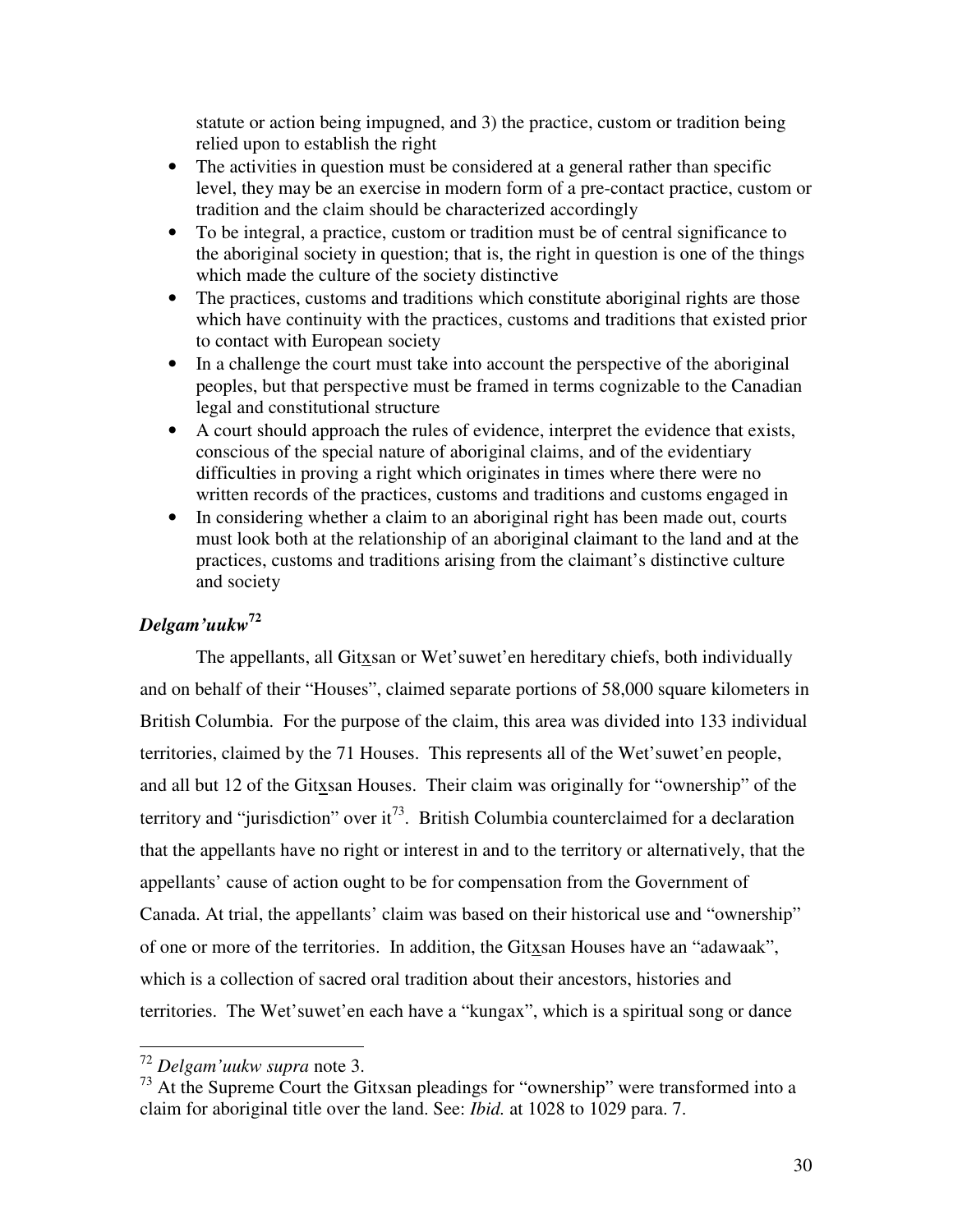or performance which ties them to their land. Both of these were entered as evidence on behalf of the appellants. The most significant evidence of spiritual connection between the Houses and their territory was a feast hall where the Gitxsan and Wet'suwet'en people tell and retell their stories and identify their territories to remind themselves of the sacred connection that they have with their lands.

 The trial judge did not accept the appellants' evidence of oral history of attachment to the land. He dismissed the action against Canada, dismissed the plaintiffs' claims for ownership and jurisdiction and for aboriginal rights in the territory, granted a declaration that the plaintiffs were entitled to use unoccupied or vacant land subject to the general law of the province, dismissed the claim for damages and dismissed the province's counterclaim. On appeal, the original claim was altered in two different ways. First, the claims for ownership and jurisdiction were replaced with claims for aboriginal title and self-government, respectively. Second, the individual claims by each House were amalgamated into two communal claims, one advanced on behalf of each nation, the Gitxsan and the Wet'suwet'en. There were no formal amendments to the pleadings to this effect. The appeal was dismissed by a majority of the Court of Appeal.

 The principal issues on the appeal, some of which raised a number of sub-issues, were as follows: (1) whether the pleadings precluded the Court from entertaining claims for aboriginal title and self-government; (2) what was the ability of this Court to interfere with the factual findings made by the trial judge; (3) what is the content of aboriginal title, how is it protected by s. 35(1) of the *Constitution Act, 1982*, and what is required for its proof; (4) whether the appellants made out a claim to self-government; and, (5) whether the province had the power to extinguish aboriginal rights after 1871, either under its own jurisdiction or through the operation of s. 88 of the *Indian Act*. The Supreme Court held that the appeal should be allowed in part, and the cross-appeal should be dismissed.

Like in the *Sparrow* and *Van der Peet* challenges, the Supreme Court addressed the Gitxsan and Wet'suwet'en claim by laying the content of aboriginal title, make statements as to how aboriginal title is protected by s, 35(2) of the *Constitution Act* of 1982 and requirement necessary to prove aboriginal title. In general aboriginal title encompasses the right to exclusive use and occupation of the land held pursuant to that

31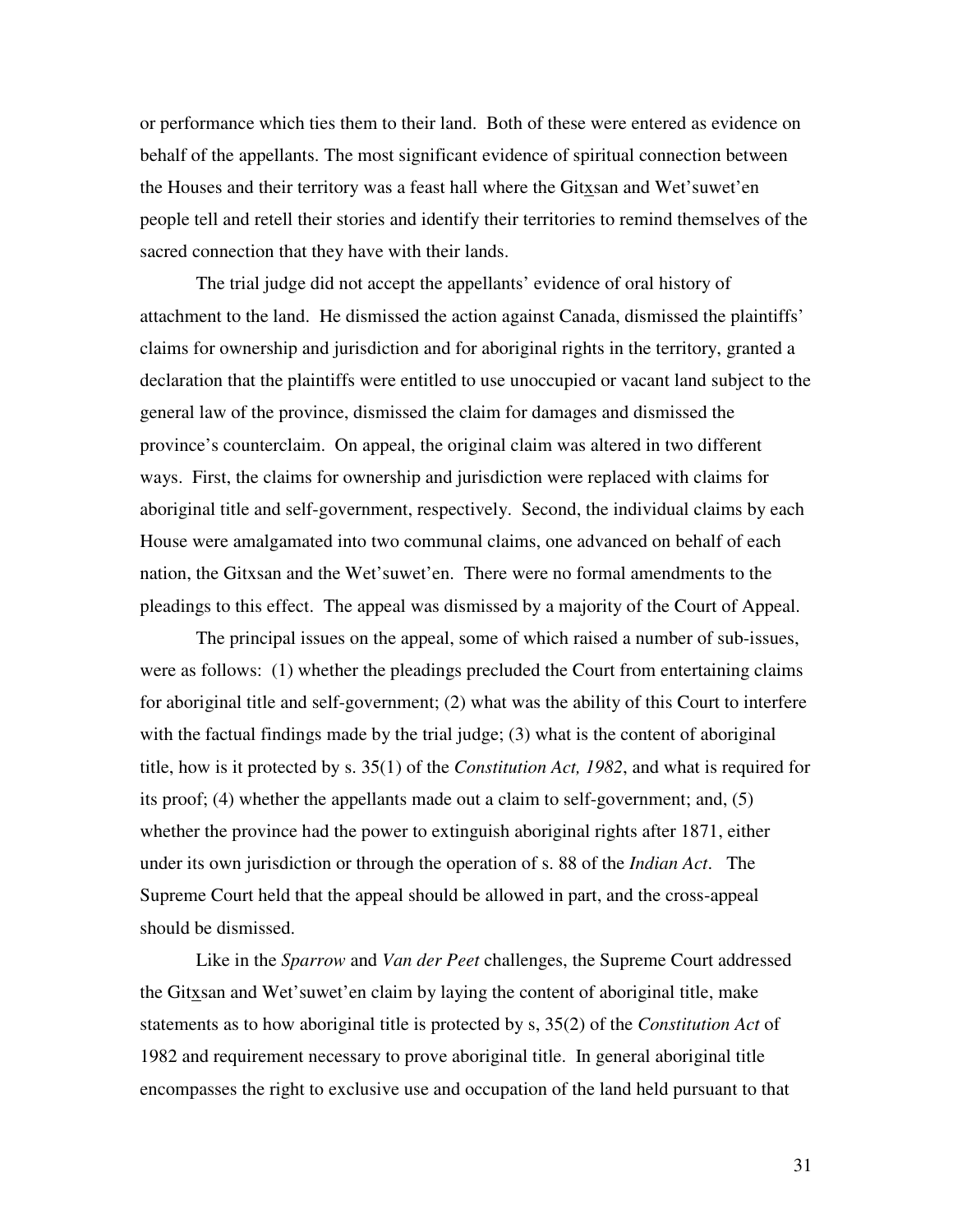title for a variety of purposes, which need not be aspects of those aboriginal practices, customs and traditions which are integral to distinctive aboriginal cultures. The protected uses must not be irreconcilable with the nature of the group's attachment to that land. Above all aboriginal title is *sui generis*, and so distinguished from other proprietary interests, and characterized by several dimensions. It is inalienable and cannot be transferred, sold or surrendered to anyone other than the Crown. Another dimension of aboriginal title is its sources: its recognition by the *Royal Proclamation, 1763* and the relationship between the common law which recognizes occupation as proof of possession and systems of aboriginal law pre-existing assertion of British sovereignty. Finally, aboriginal title is held communally.

The exclusive right to use the land is not restricted to the right to engage in activities which are aspects of aboriginal practices, customs and traditions integral to the claimant group's distinctive aboriginal culture<sup>74</sup>. Canadian jurisprudence on aboriginal title frames the "right to occupy and possess" in broad terms and, significantly, is not qualified by the restriction that use be tied to practice, custom or tradition. The nature of the Indian interest in reserve land which has been found to be the same as the interest in tribal lands is very broad and incorporates present-day needs. Finally, aboriginal title encompasses mineral rights and lands held pursuant to aboriginal title should be capable of exploitation<sup>75</sup>.

The content of aboriginal title contains an inherent limit in that lands so held cannot be used in a manner that is irreconcilable with the nature of the claimants' attachment to those lands<sup>76</sup>. This inherent limit arises because the relationship of an aboriginal community with its land should not be prevented from continuing into the future. Occupancy is determined by reference to the activities that have taken place on the land and the uses to which the land has been put by the particular group. If lands are so occupied, there will exist a special bond between the group and the land in question such that the land will be part of the definition of the group's distinctive culture. Land held by virtue of aboriginal title may not be alienated because the land has an inherent

l

<sup>74</sup> *Ibid.* at 1101 to 1102 para. 150 to 151.

<sup>75</sup> *Ibid.* at 1088 para. 125

<sup>76</sup>*Ibid.* at 1090 to 1091 para. 130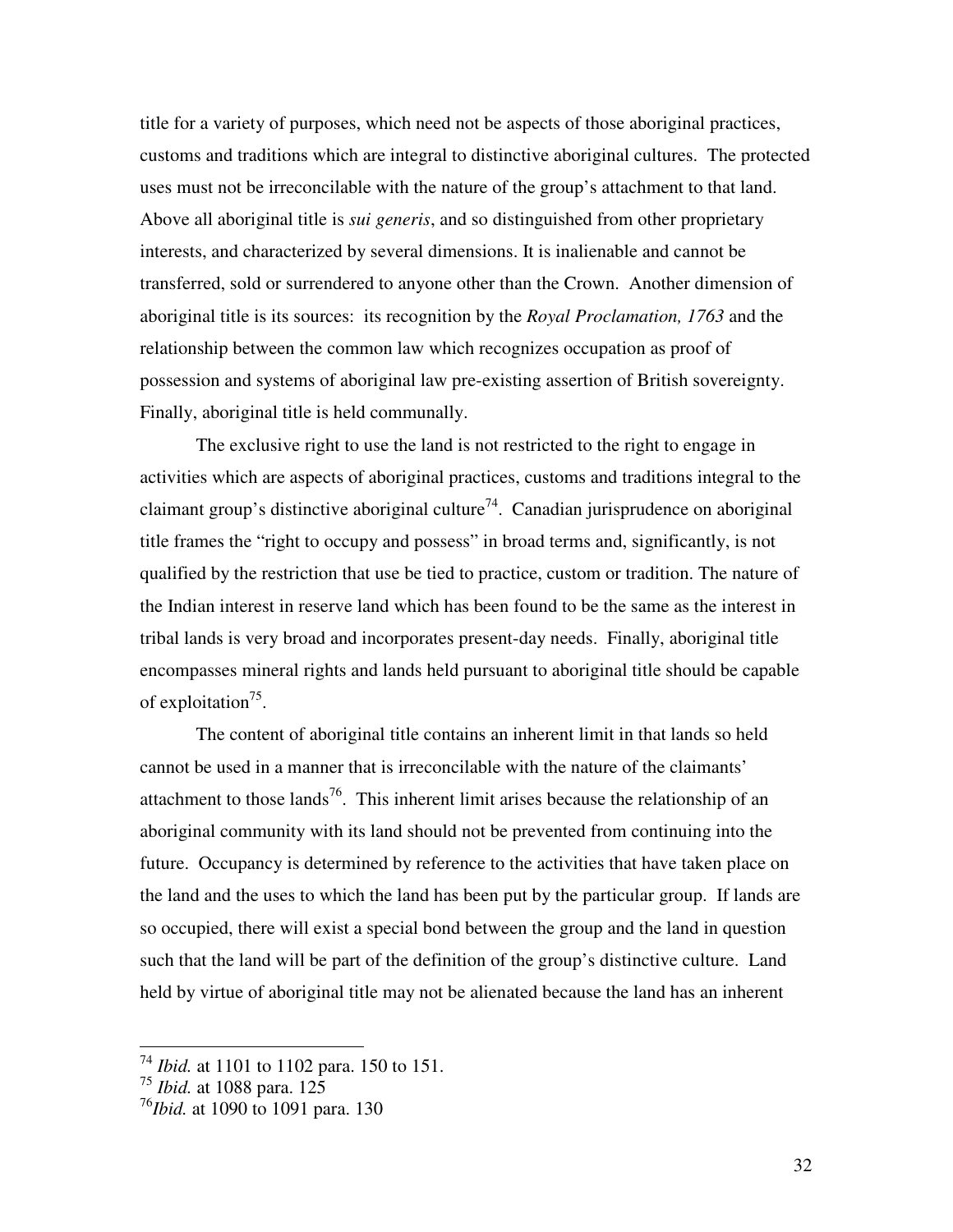and unique value in itself, which is enjoyed by the community with aboriginal title to it. The community cannot put the land to uses which would destroy that value<sup>77</sup>. Finally, the importance of the continuity of the relationship between an aboriginal community and its land, and the non-economic or inherent value of that land, should not be taken to detract from the possibility of surrender to the Crown in exchange for valuable consideration. On the contrary, the idea of surrender reinforces the conclusion that aboriginal title is limited. If aboriginal peoples wish to use their lands in a way that aboriginal title does not permit, then they must surrender those lands and convert them into non-title lands to do so<sup>78</sup>.

Aboriginal title at common law was recognized well before 1982 and is accordingly protected in its full form by s. 35(1). In characterizing the constitutionally protected nature of aboriginal title the Supreme Court cited the nature of the constitutionally protected rights. Constitutionally recognized aboriginal rights fall along a spectrum with respect to their degree of connection with the land. At the one end are those aboriginal rights which are practices, customs and traditions integral to the distinctive aboriginal culture of the group claiming the right but where the use and occupation of the land where the activity is taking place is not sufficient to support a claim of title to the land. In the middle are activities which, out of necessity, take place on land and indeed, might be intimately related to a particular piece of land. Although an aboriginal group may not be able to demonstrate title to the land, it may nevertheless have a site-specific right to engage in a particular activity. At the other end of the spectrum is aboriginal title itself which confers more than the right to engage in site-specific activities which are aspects of the practices, customs and traditions of distinctive aboriginal cultures. Site-specific rights can be made out even if title cannot. Because aboriginal rights can vary with respect to their degree of connection with the land, some aboriginal groups may be unable to make out a claim to title, but will nevertheless possess aboriginal rights that are recognized and affirmed by s. 35(1), including site-specific rights to engage in particular activities<sup>79</sup>.

l

<sup>77</sup> *Ibid.* at 1089 to 1091 para. 128 to 129.

<sup>78</sup> *Ibid.* at 1091 para. 132.

 $79$  Ibid at 1091 to 1095 para. 133 to 139.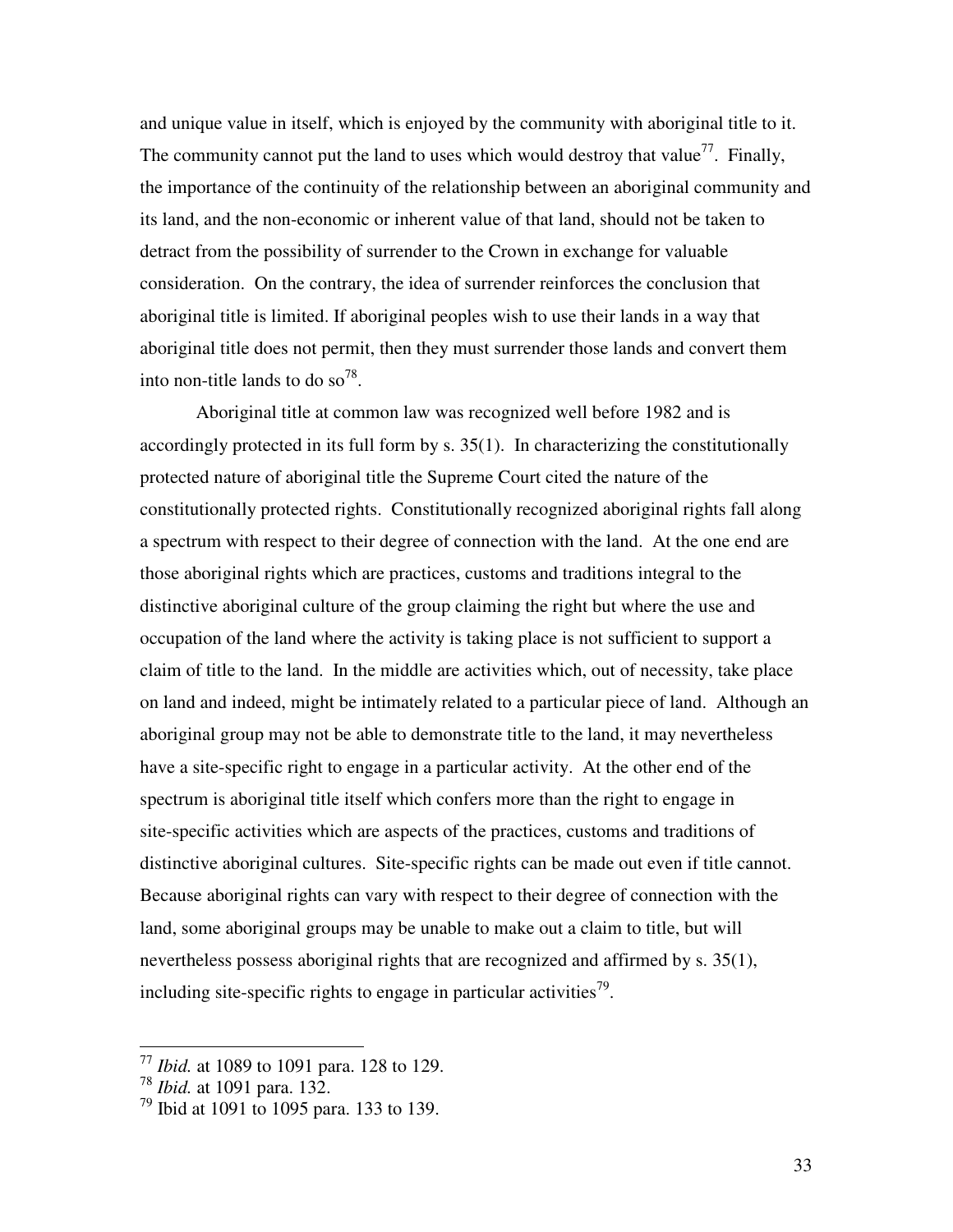In all practicality Aboriginal title is a right to the land itself, and that land may be used, subject to the inherent limitations of aboriginal title, for a variety of activities, none of which need be individually protected as aboriginal rights under s. 35(1). In this case, those activities are considered to be parasitic on the underlying title. Section 35(1), since its purpose is to reconcile the prior presence of aboriginal peoples with the assertion of Crown sovereignty, must recognize and affirm both aspects of that prior presence; first, by the occupation of land, and second, through the prior social organization and distinctive cultures of aboriginal peoples on that land.

In keeping with the ability of government to both recognize, infringe upon, and compensate for loss of aboriginal title, the test for the identification of aboriginal title the Supreme Court looked its test for aboriginal rights. However, the test for aboriginal rights to engage in particular activities and the test for the identification of aboriginal title are broadly similar, are distinct in two ways. First, under the test for aboriginal title, the requirement that the land be integral to the distinctive culture of the claimants is subsumed by the requirement of occupancy<sup>80</sup>. Second, whereas the time for the identification of aboriginal rights is the time of first contact, the time for the identification of aboriginal title is the time at which the Crown asserted sovereignty over the land $81$ .

In order to establish a claim to aboriginal title, the aboriginal group asserting the claim must establish that it occupied the lands in question at the time at which the Crown asserted sovereignty over the land<sup>82</sup>. In the context of aboriginal title, sovereignty is the appropriate time period to consider for several reasons. First, from a theoretical standpoint, aboriginal title arises out of prior occupation of the land by aboriginal peoples and out of the relationship between the common law and pre-existing systems of aboriginal law<sup>83</sup>. Aboriginal title is a burden on the Crown's underlying title. The Crown, however, did not gain this title until it asserted sovereignty and it makes no sense to speak of a burden on the underlying title before that title existed. Aboriginal title crystallized at the time sovereignty was asserted. Second, aboriginal title does not raise the problem of distinguishing between distinctive, integral aboriginal practices, customs

<sup>80</sup> *Ibid.* at 1097 para. 143 to 144.

<sup>81</sup> *Ibid.* at 1098 para. 145

<sup>82</sup> *Ibid.* at1096 to 1097 para.141 to 142.

<sup>83</sup> *Ibid.* at 1097 to 1098 para. 143 to 144.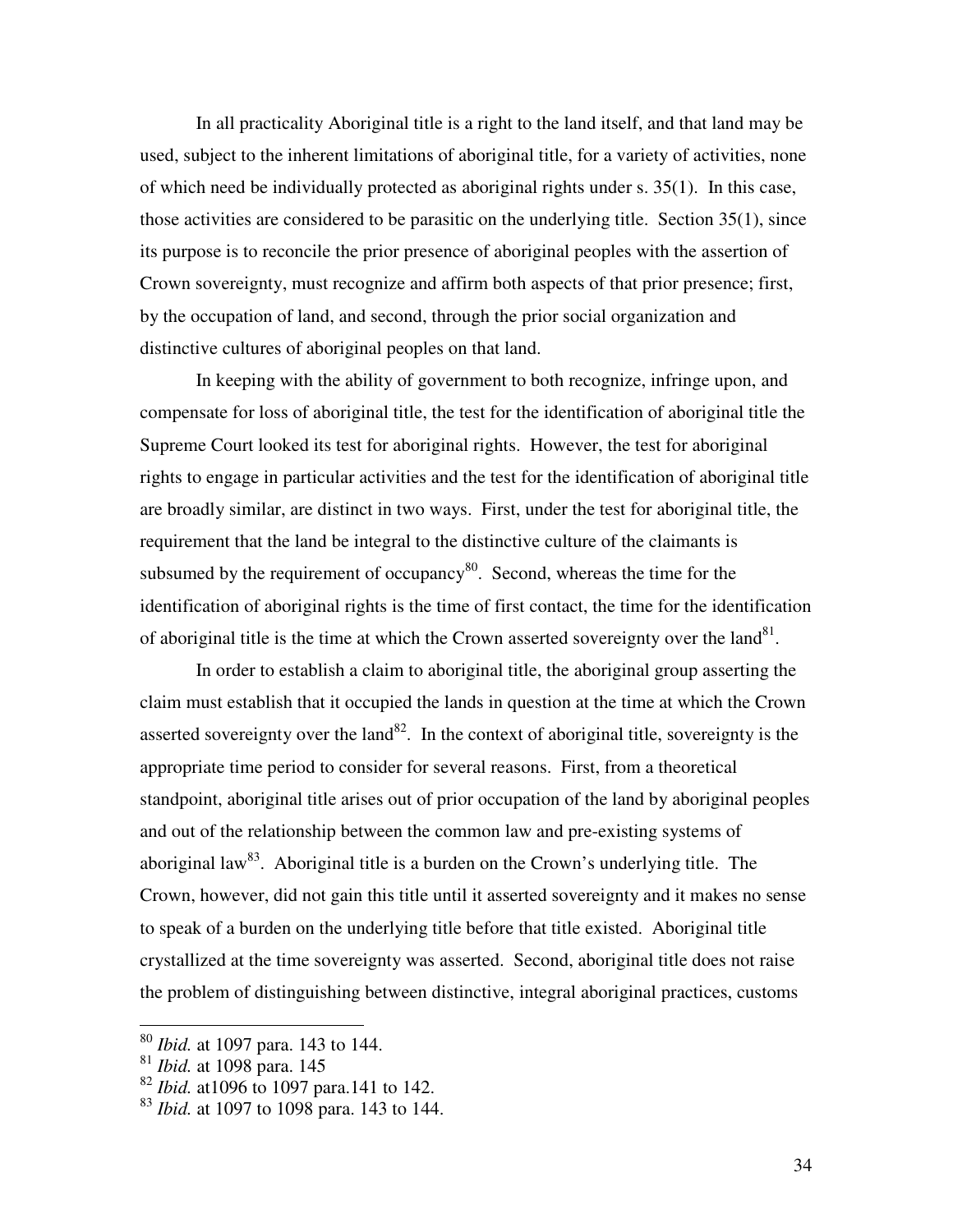and traditions and those influenced or introduced by European contact<sup>84</sup>. Under common law, the act of occupation or possession is sufficient to ground aboriginal title and it is not necessary to prove that the land was a distinctive or integral part of the aboriginal society before the arrival of Europeans. Finally, the date of sovereignty is more certain than the date of first contact.

Accordingly both the common law and the aboriginal perspective on land should be taken into account in establishing the proof of occupancy. At common law, the fact of physical occupation is proof of possession at law, which in turn will ground title to the land<sup>85</sup>. Physical occupation may be established in a variety of ways, ranging from the construction of dwellings through cultivation and enclosure of fields to regular use of definite tracts of land for hunting, fishing or otherwise exploiting its resources. In considering whether occupation sufficient to ground title is established, the group's size, manner of life, material resources, and technological abilities, and the character of the lands claimed must be taken into account<sup>86</sup>. Given the occupancy requirement, it was not necessary to include as part of the test for aboriginal title whether a group demonstrated a connection with the piece of land as being of central significance to its distinctive culture. Ultimately, the question of physical occupation is one of fact to be determined at trial.

If present occupation is relied on as proof of occupation pre-sovereignty, there must be a continuity between present and pre-sovereignty occupation. Since conclusive evidence of pre-sovereignty occupation may be difficult, an aboriginal community may provide evidence of present occupation as proof of pre-sovereignty occupation in support of a claim to aboriginal title. An unbroken chain of continuity need not be established between present and prior occupation. The fact that the nature of occupation has changed would not ordinarily preclude a claim for aboriginal title, as long as a substantial connection between the people and the land is maintained  $87$ . The only limitation on this principle might be that the land not be used in ways which are inconsistent with continued use by future generations of aboriginals.

 $\overline{a}$ 

35

<sup>84</sup> *Ibid.* at 1098 to 1099 para. 145 to 146.

<sup>85</sup> *Ibid.* at 1100 to 1101 para. 149.

<sup>86</sup> *Ibid.* at 1102 to 1103 para. 152.

<sup>87</sup> *Ibid.* at 1102 to 1105 para. 152 to 156.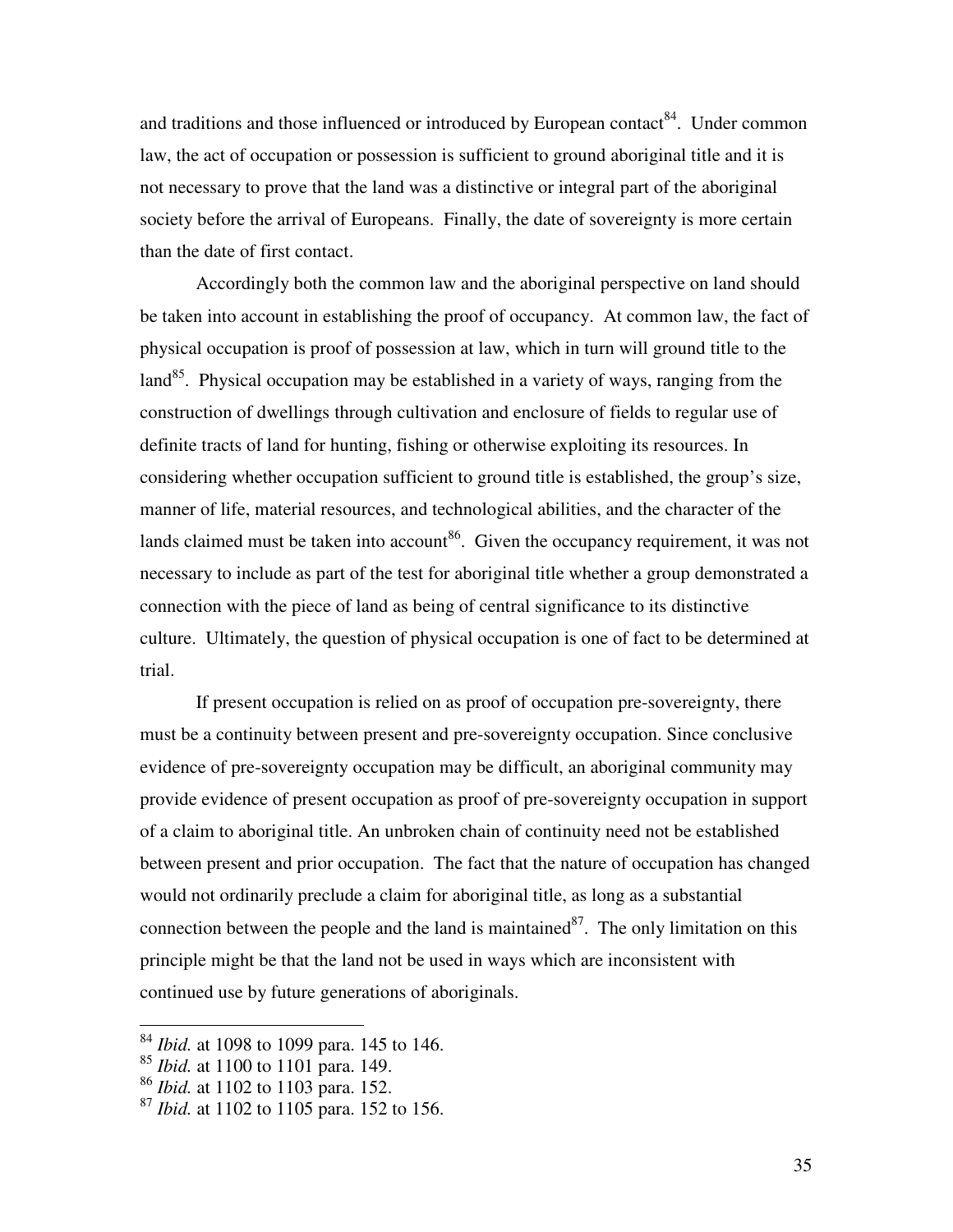At sovereignty, occupation must have been exclusive  $88$ . This requirement flows from the definition of aboriginal title itself, which is defined in terms of the right to exclusive use and occupation of land. The test must take into account the context of the aboriginal society at the time of sovereignty. The requirement of exclusive occupancy and the possibility of joint title can be reconciled by recognizing that joint title can arise from shared exclusivity. As well, shared, non-exclusive aboriginal rights short of aboriginal title but tied to the land and permitting a number of uses can be established if exclusivity cannot be proved. The common law should develop to recognize aboriginal rights as they were recognized by either *de facto* practice or by aboriginal systems of governance.

Constitutionally recognized aboriginal rights are not absolute and may be infringed by the federal and provincial governments if the infringement (1) furthers a compelling and substantial legislative objective and (2) is consistent with the special fiduciary relationship between the Crown and the aboriginal peoples The development of agriculture, forestry, mining and hydroelectric power, the general economic development of the interior of British Columbia, protection of the environment or endangered species, and the building of infrastructure and the settlement of foreign populations to support those aims, are objectives consistent with this purpose<sup>89</sup>. Three aspects of aboriginal title are relevant to the second part of the test. First, the right to exclusive use and occupation of land is relevant to the degree of scrutiny of the infringing measure or action. Second, the right to choose to what uses land can be put, subject to the ultimate limit that those uses cannot destroy the ability of the land to sustain future generations of aboriginal peoples, suggests that the fiduciary relationship between the Crown and aboriginal peoples may be satisfied by the involvement of aboriginal peoples in decisions taken with respect to their lands<sup>90</sup>. There is always a duty of consultation and, in most cases, the duty will be significantly deeper than mere consultation<sup>91</sup>. And third, lands held pursuant to aboriginal title have an inescapable economic component which suggests that

<sup>88</sup> *Ibid.* at 1104 para. 155.

<sup>89</sup> *Ibid.* at 1111 para. 165.

<sup>90</sup> *Ibid.* at 1111 to 11112 para. 166 to 167.

<sup>91</sup> *Ibid.* at 1112 to 1114 para. 168.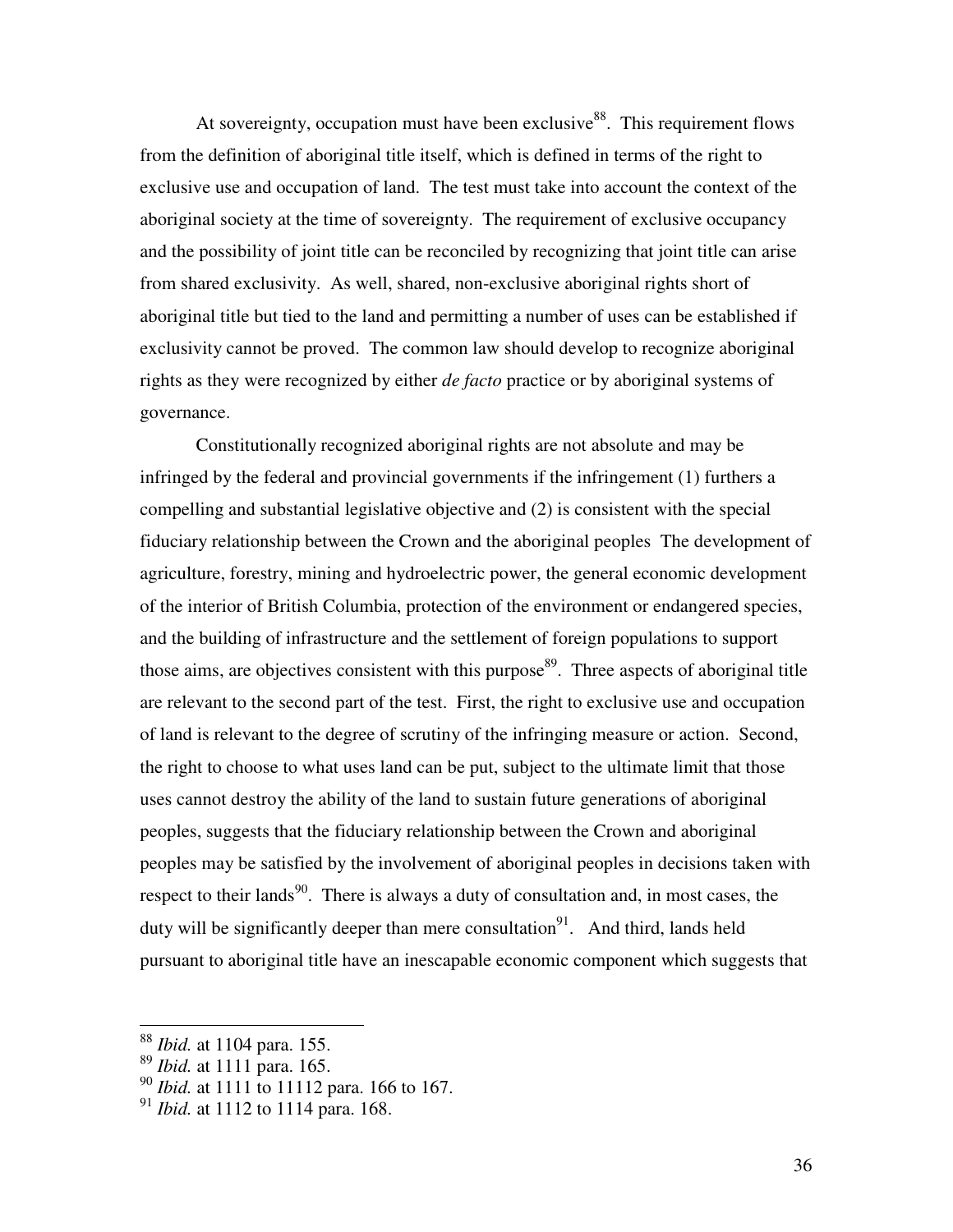compensation is relevant to the question of justification as well. Fair compensation will ordinarily be required when aboriginal title is infringed $^{92}$ .

# **Summary**

- In the test for aboriginal title, the requirement that the land be integral to the distinctive culture of the claimants is subsumed by the requirement of occupancy
- Accordingly both the common law and the aboriginal perspective on land should be taken into account in establishing the proof of occupancy
- Whereas the time for the identification of aboriginal rights is the time of first contact, the time for the identification of aboriginal title is the time at which the Crown asserted sovereignty over the land.
- Constitutionally recognized aboriginal rights are not absolute and may be infringed by the federal and provincial governments if the infringement (1) furthers a compelling and substantial legislative objective and (2) is consistent with the special fiduciary relationship between the Crown and the aboriginal peoples.
- The right to choose to what uses land can be put, subject to the ultimate limit that those uses cannot destroy the ability of the land to sustain future generations of aboriginal peoples, suggests that the fiduciary relationship between the Crown and aboriginal peoples may be satisfied by the involvement of aboriginal peoples in decisions taken with respect to their lands
- There is always a duty of consultation and, in most situations the duty will be significantly deeper than mere consultation
- Lands held pursuant to aboriginal title have an inescapable economic component which suggests that compensation is relevant to the question of justification
- Fair compensation will ordinarily be required when aboriginal title is infringed upon

# *Haida***<sup>93</sup>**

For more than 100 years, the Haida people have claimed title to all the lands of Haida Gwaii and the waters surrounding it, but that title has not yet been legally recognized. The Province of British Columbia issued a "Tree Farm License" (T.F.L. 39) to a large forestry firm in 1961, permitting it to harvest trees in an area of Haida Gwaii designated as Block 6. In 1981, 1995 and 2000, the Minister replaced T.F.L. 39, and in 1999, the Minister approved a transfer of T.F.L. 39 to Weyerhaeuser Co. The Haida challenged in court these replacements and the transfer, which were made without their consent and, since at least 1994, over their objections. They asked that the replacements and transfer be set aside. The chambers judge dismissed the petition, but found that the

<sup>92</sup> *Ibid.* at 1113 to 1114 para.169.

<sup>93</sup> *Haida supra* note 4.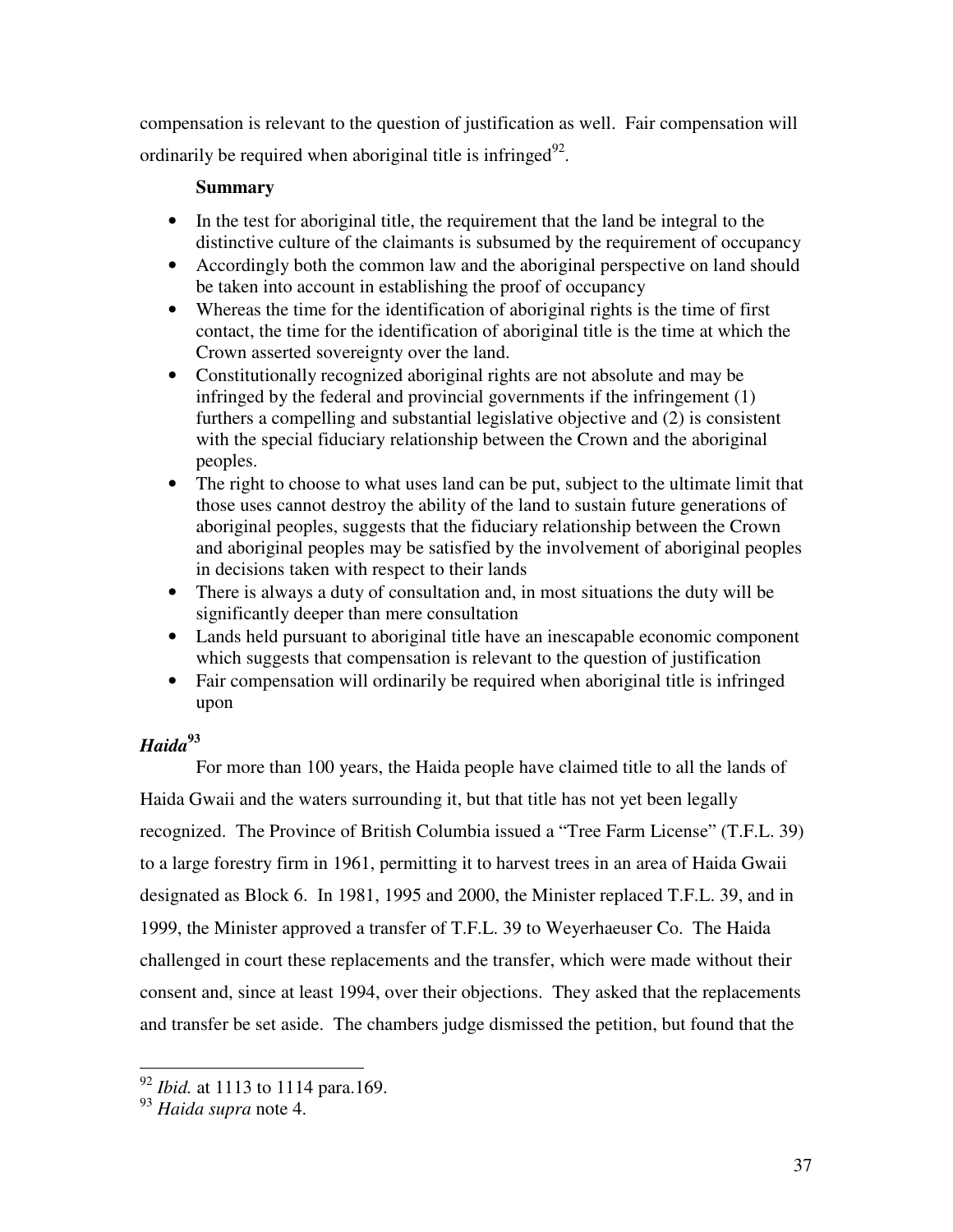government had a moral, not a legal, duty to negotiate with the Haida. The Court of Appeal reversed the decision, declaring that both the government and Weyerhaeuser Co. have a duty to consult with and accommodate the Haida with respect to harvesting timber from Block 6. The Haida asked of the Supreme Court whether there was a duty to consult and accommodate Aboriginal peoples; whether the Crown has duty to consult and accommodate Aboriginal peoples prior to making decisions that might adversely affect their as yet unproven Aboriginal rights and title claims; and, whether duty extends to third parties.

 The Supreme Court determined that the government's duty to consult with Aboriginal peoples and accommodate their interests is grounded in the principle of the honour of the Crown, which must be understood generously. While the asserted but unproven Aboriginal rights and title are insufficiently specific for the honour of the Crown to mandate that the Crown act as a fiduciary, the Crown, acting honourably, cannot "cavalierly run roughshod over Aboriginal interests" where claims affecting these interests are being seriously pursued in the process of treaty negotiation and proof $94$ . The duty to consult and accommodate is part of a process of fair dealing and reconciliation that begins with the assertion of sovereignty and continues beyond formal claims resolution. The foundation of the duty in the Crown's honour and the goal of reconciliation suggest that the duty arises when the Crown has knowledge, real or constructive, of the potential existence of the Aboriginal right or title and contemplates conduct that might adversely affect it. Lastly the Supreme Court commented that consultation and accommodation before final claims resolution preserve the Aboriginal interest and are an essential corollary to the honourable process of reconciliation that s. 35 of the *Constitution Act*, 1982, demands<sup>95</sup>.

 Thus in laying out the procedural concerns the Supreme Court outlined that the scope of the duty is proportionate to a preliminary assessment of the strength of the case supporting the existence of the right or title, and to the seriousness of the potentially adverse effect upon the right or title claimed. However, the Crown is not under a duty to reach an agreement; rather, the commitment is to a meaningful process of consultation in

<sup>94</sup> *Ibid.* at 526 para. 26 to 27.

<sup>95</sup> *Ibid.* at 530 to 531 para. 38.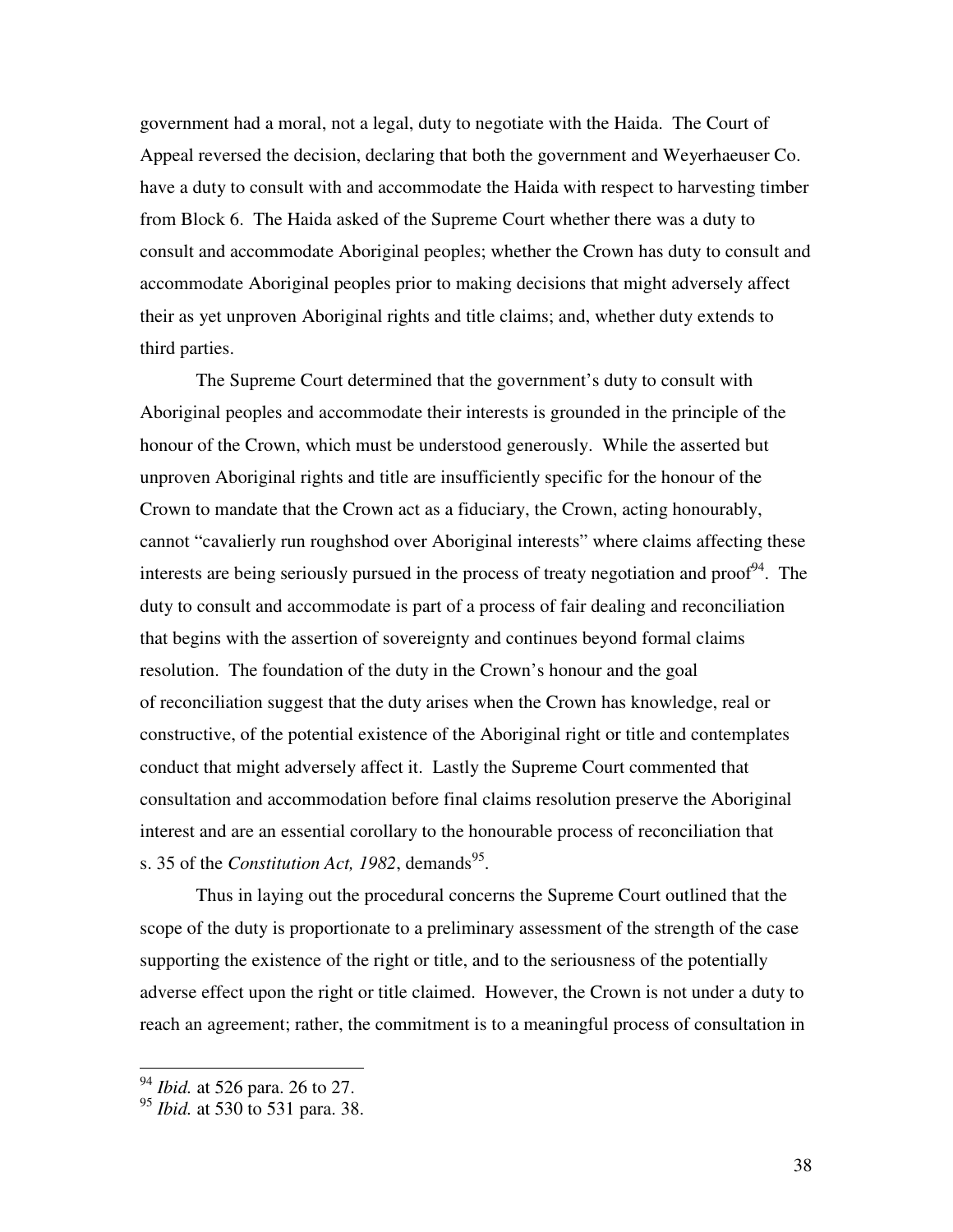good faith. That is the content of the duty varies with the circumstances and each case must be approached individually and with flexibly. It has been suggested by the Supreme Court that it is possible that the requirement to maintain the honour of the Crown and to effect reconciliation between the Crown and the Aboriginal people may entail "good faith consultation" that in itself may be to "reveal a duty to accommodate  $96$ ." Where accommodation is required in making decisions that may adversely affect as yet unproven Aboriginal rights and title claims, the Crown must balance Aboriginal concerns reasonably with the potential impact of the decision on the asserted right or title and with other societal interests<sup>97</sup>.

In addressing whether third parties could be held responsible for consultation and accommodation the Supreme Court found that third parties cannot be held liable for failing to discharge the Crown's duty to consult and accommodate. That is, the honour of the Crown cannot be delegated, and the legal responsibility for consultation and accommodation rests with the Crown<sup>98</sup>. However, this does not mean, that third parties can never be liable to Aboriginal peoples. Yet the more significant aspect to this duty to consult and accommodate may be in the fact that this procedure also applies to the provincial government. Here the Supreme Court uses s. 109 and nature of British Columbia's pre-existing sovereignty that pre-dates the Union, the Province took the lands subject to this duty<sup>99</sup>.

 The Supreme Court held that the Crown's obligation to consult the Haida on the replacement of T.F.L. 39 was engaged in this case. The Haida's claims to title and Aboriginal right to harvest red cedar are supported by a good *prima facie* case, and the Province knew that the potential Aboriginal rights and title applied to Block 6, and could be affected by the decision to replace T.F.L. 39. The transfer of T.F.L. 39 decisions reflect strategic planning for utilization of the resource and may have potentially serious impacts on Aboriginal rights and titles. If consultation is to be meaningful, it must take place at the stage of granting or renewing T.F.L.'s. Furthermore, the strength of the case for both the Haida's title and their right to harvest red cedar, coupled with the serious

<sup>96</sup> *Ibid*. at 534 to 535 para. 46 to 47.

<sup>97</sup> *Ibid.* at 536 para. 50.

<sup>98</sup> *Ibid.* at 539 para. 56.

<sup>99</sup> *Ibid.* at 539 to 540 para.57 to 59.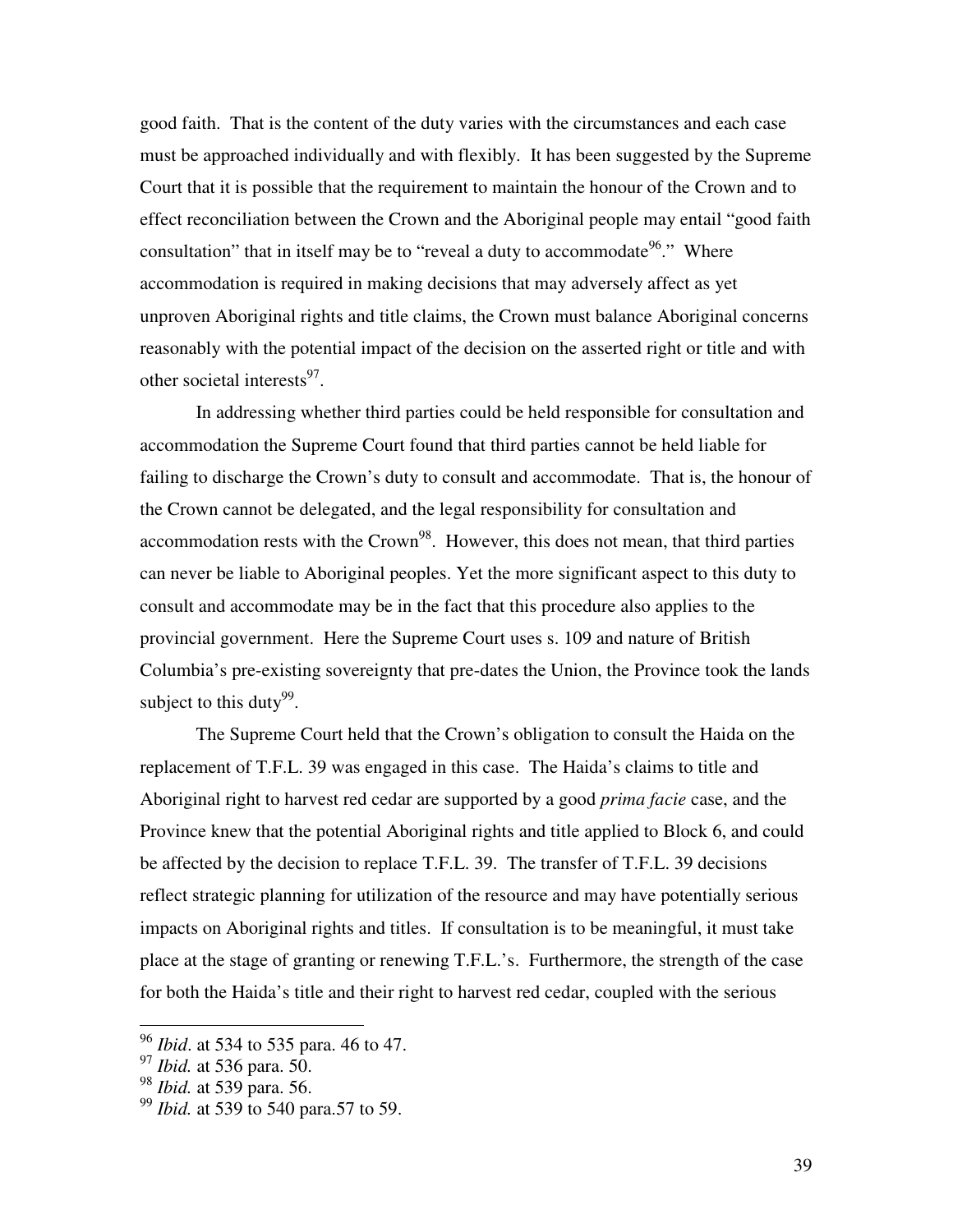impact of incremental strategic decisions on those interests, suggest that the honour of the Crown may also require significant accommodation to preserve the Haida's interest pending resolution of their claims.

# **Summary**

- The Supreme Court determined that the government's duty to consult with Aboriginal peoples and accommodate their interests is grounded in the principle of the honour of the Crown, which must be understood generously
- While the asserted but unproven Aboriginal rights and title are insufficiently specific for the honour of the Crown to mandate that the Crown act as a fiduciary, the Crown, acting honourably, cannot "cavalierly run roughshod over Aboriginal interests" where claims affecting these interests are being seriously pursued in the process of treaty negotiation and proof
- In laying out the procedural concerns the Supreme Court outlined that the scope of the duty is proportionate to a preliminary assessment of the strength of the case supporting the existence of the right or title, and to the seriousness of the potentially adverse effect upon the right or title claimed.
- However, the Crown is not under a duty to reach an agreement; rather, the commitment is to a meaningful process of consultation in good faith.

# *Mikisew Cree***<sup>100</sup>**

Under Treaty 8, made in 1899, the First Nations who lived in the area surrendered to the Crown 840,000 square kilometers of what is now northern Alberta, northeastern British Columbia, northwestern Saskatchewan and the southern portion of the Northwest Territories, an area whose size dwarfs France, exceeds Manitoba, Saskatchewan and Alberta and approaches the size of British Columbia. In exchange for this surrender, the First Nations were promised reserves and some other benefits including, most importantly to them, the rights to hunt, trap and fish throughout the land surrendered to the Crown except "such tracts as may be required or taken up from time to time for settlement, mining, lumbering, trading or other purposes."

The Mikisew Reserve is located within Treaty 8 in what is now Wood Buffalo National Park. In 2000, the federal government approved a winter road, which was to run through the Mikisew's reserve, without consulting them. After the Mikisew protested, the road alignment was modified (but without consultation) to track around the boundary of the reserve. The total area of the road corridor is approximately 23 square kilometers. The

 $\overline{a}$ <sup>100</sup> *Mikisew Cree supra* note 5.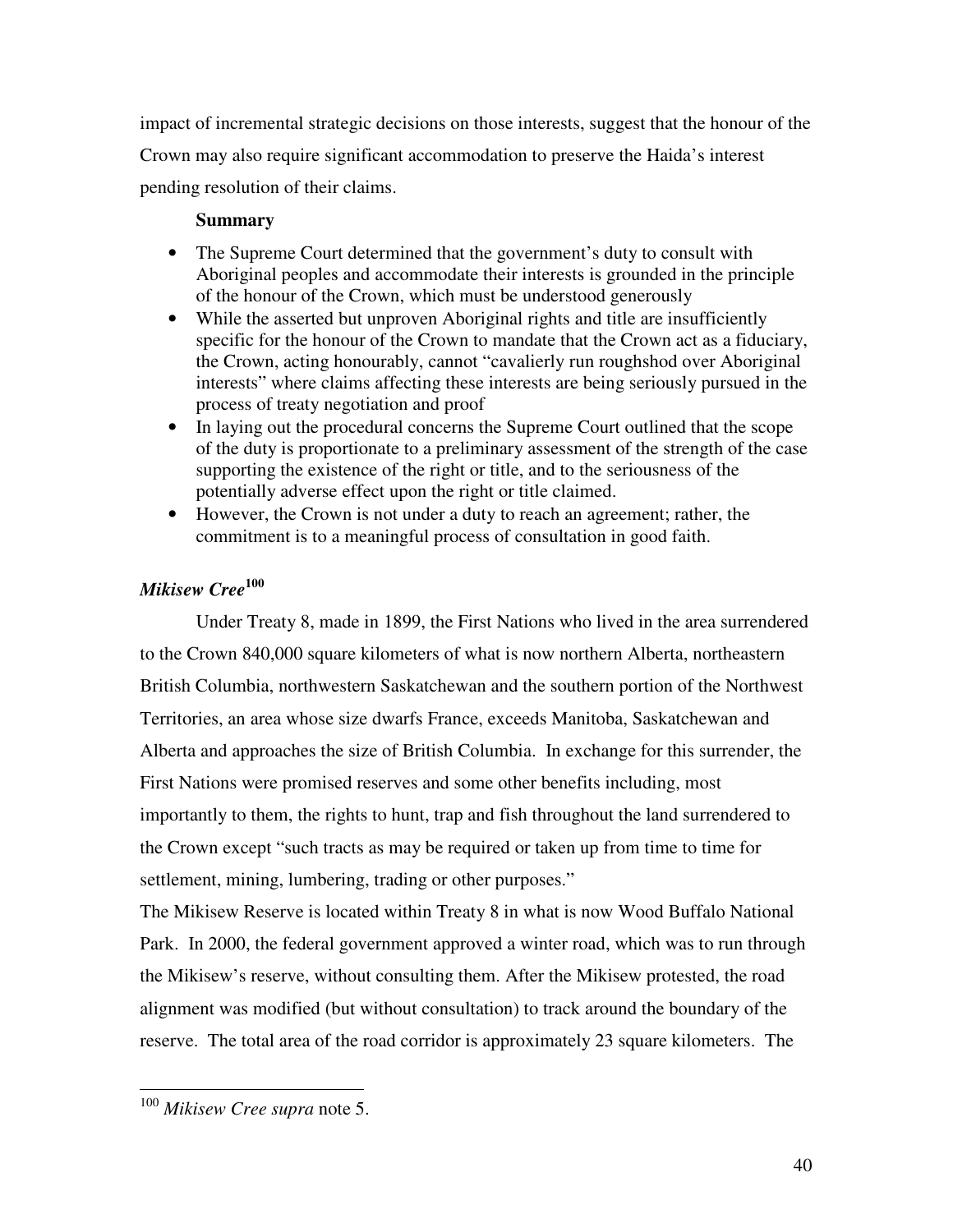Mikisew's objection to the road goes beyond the direct impact of closure to hunting and trapping of the area covered by the winter road and included the injurious affection it would have on their traditional lifestyle which was central to their culture. The Federal Court, Trial Division set aside the Minister's approval based on breach of the Crown's fiduciary duty to consult with the Mikisew adequately and granted an interlocutory injunction against constructing the winter road. The court held that the standard public notices and open houses which were given were not sufficient and that the Mikisew were entitled to a distinct consultation process. The Federal Court of Appeal set aside the decision and found, on the basis of an argument put forward by an intervener, that the winter road was properly seen as a "taking up" of surrendered land pursuant to the treaty rather than an infringement of it. The Supreme Court determined that the appeal should be allowed and that the duty of consultation, which flows from the honour of the Crown, was breached and that the government's approach, rather than advancing the process of reconciliation between the Crown and the Treaty 8 First Nations, undermined it. Treaty

When the Crown exercises its Treaty 8 right to "take up" land, its duty to act honourably dictates the content of the process. The question in each case is to determine the degree to which conduct contemplated by the Crown would adversely affect the rights of the aboriginal peoples to hunt, fish and trap so as to trigger the duty to consult. Accordingly, where the court is dealing with a proposed "taking up," it is not correct to move directly to a *Sparrow* justification analysis even if the proposed measure, if implemented, would infringe a First Nation treaty right. The Court must first consider the process and whether it is compatible with the honour of the Crown<sup>101</sup>.

The Crown, while it has a treaty right to "take up" surrendered lands, is nevertheless under the obligation to inform itself on the impact its project will have on the exercise by the Mikisew of their treaty hunting, fishing and trapping rights and to communicate its findings to the Mikisew. The Crown must then attempt to deal with the Mikisew in good faith and with the intention of substantially addressing their concerns. The duty to consult is triggered at a low threshold, but adverse impact is a matter of degree, as is the extent of the content of the Crown's duty. Under Treaty 8, the First Nation treaty rights to hunt, fish and trap are therefore limited not only by geographical

<sup>101</sup> *Ibid.* at 405 to 406 para. 33 to 34 & 418 para. 59.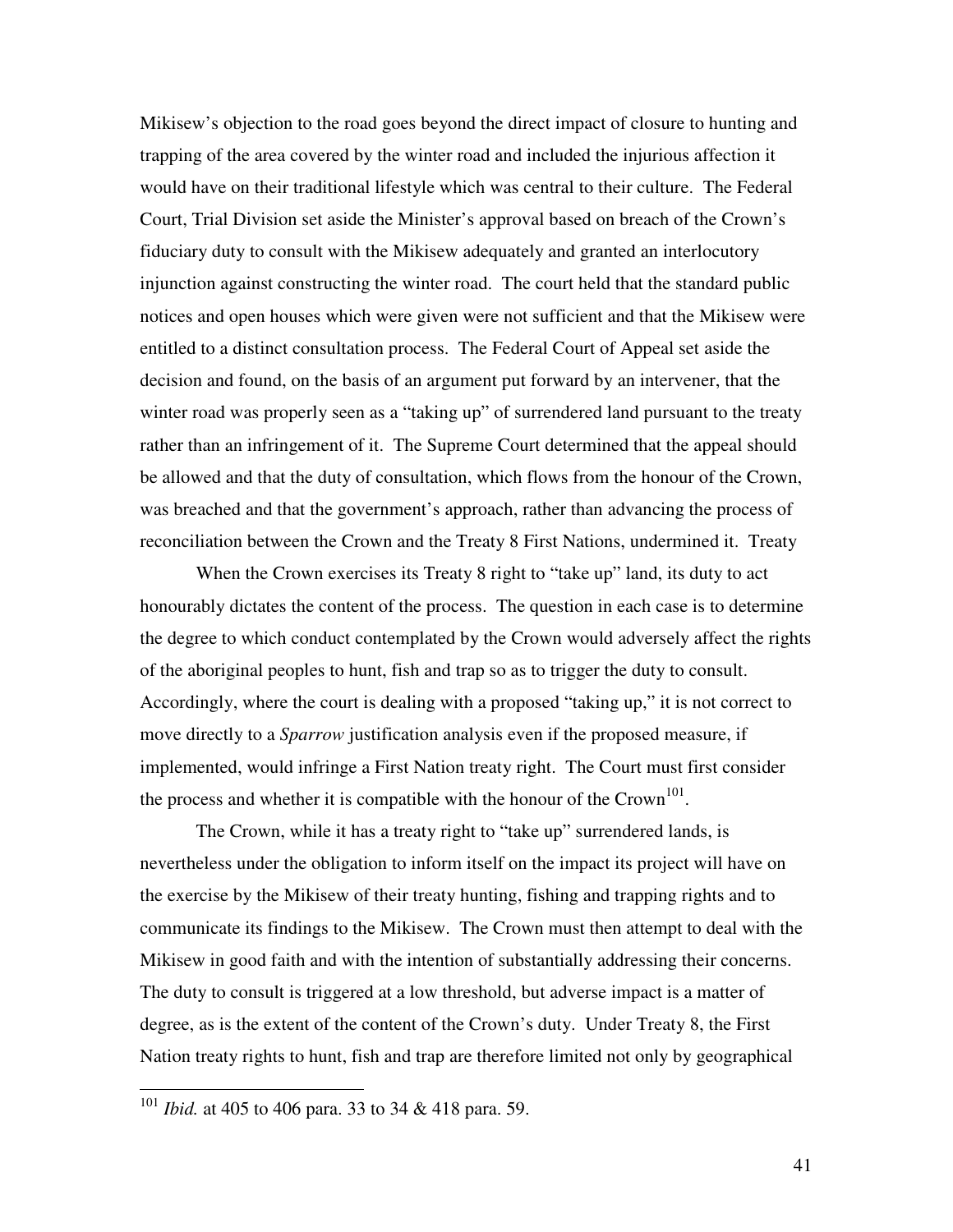limits and specific forms of government regulation, but also by the Crown's right to take up lands under the treaty, subject to its duty to consult and, if appropriate, to accommodate the concerns of the First Nation affected $102$ . It is at this instance that the duty to consult is triggered. The impacts of the proposed road were clear, established, and demonstrably adverse to the continued exercise of the Mikisew hunting and trapping rights over the lands in question. Contrary to the Crown's argument, the duty to consult was not discharged in 1899 by the pre-treaty negotiations $103$ .

 However, given that the Crown is proposing to build a fairly minor winter road on surrendered lands where the Mikisew treaty rights are expressly subject to the "taking up" limitation, the content of the Crown's duty of consultation in this case lies at the lower end of the spectrum. The Crown is required to provide notice to the Mikisew and to engage directly with them. This engagement should include the provision of information about the project, addressing what the Crown knew to be the Mikisew's interests and what the Crown anticipated might be the potential adverse impact on those interests. The Crown must also solicit and listen carefully to the Mikisew's concerns, and attempt to minimize adverse impacts on its treaty rights<sup> $104$ </sup>. The Crown did not discharge its obligations when it unilaterally declared the road re-alignment would be shifted from the reserve itself to a track along its boundary. It failed to demonstrate an intention of substantially addressing aboriginal concerns through a meaningful process of  $constant^{105}$ .

### **Summary**

- When the Crown exercises its Treaty 8 right to "take up" land, its duty to act honourably dictates the content of the process
- The question in each case is to determine the degree to which conduct contemplated by the Crown would adversely affect the rights of the aboriginal peoples to hunt, fish and trap so as to trigger the duty to consult
- Where the court is dealing with a proposed "taking up of the land", it is not correct to move directly to a *Sparrow* justification analysis even if the proposed measure, if implemented, would infringe a First Nation treaty right
- The Court must first consider the process and whether it is compatible with the honour of the Crown

<sup>102</sup> *Ibid.* at 416 to 417 para. 55 to 56.

<sup>103</sup> *Ibid.* at 416 to 417 para. 54 to 55.

<sup>104</sup> *Ibid.* at 421 64.

<sup>105</sup> *Ibid.* at 421 to 423 64 to 67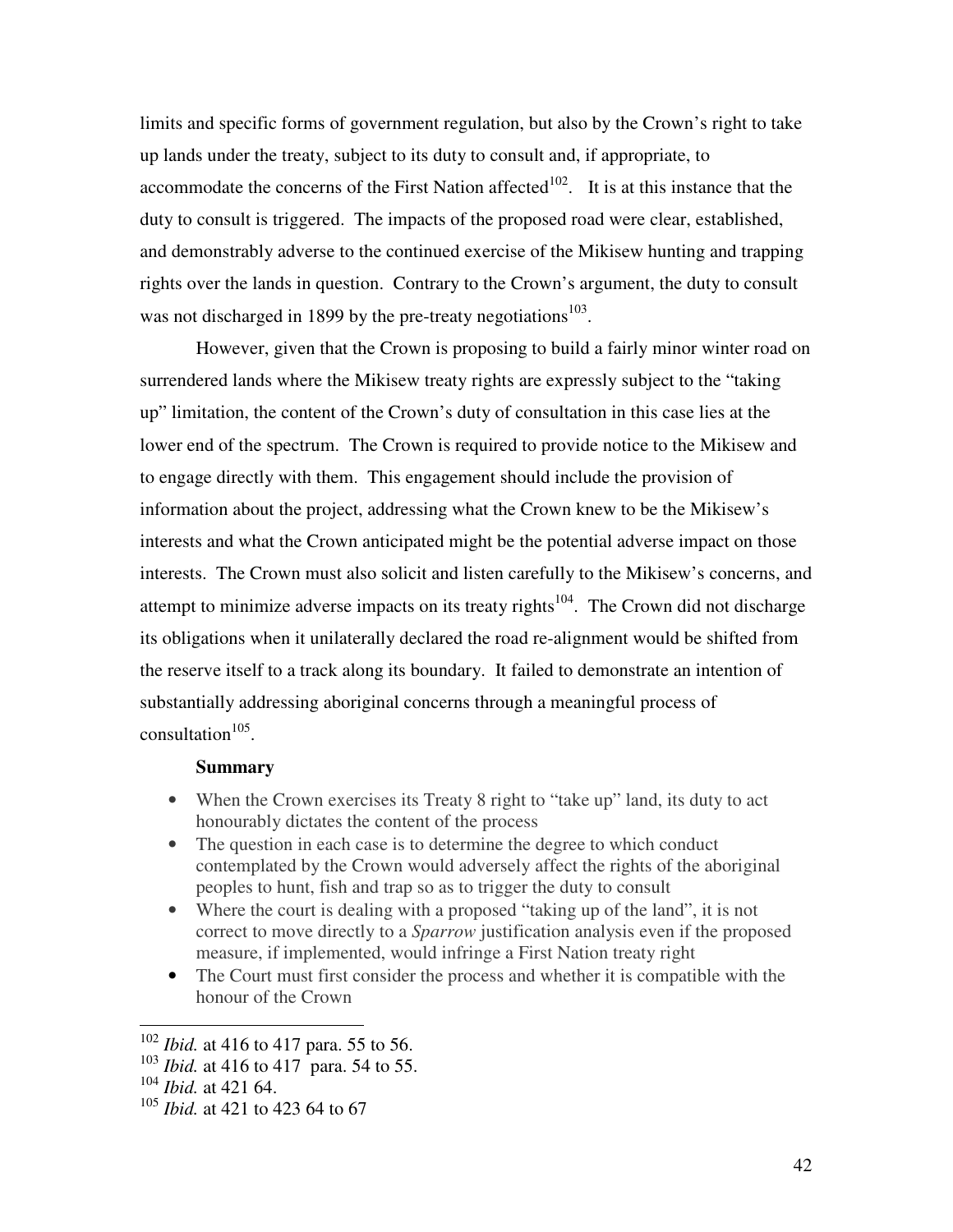# *R v. Marshall/ Bernard***<sup>106</sup>**

The questions asked of the Supreme Court were whether Mi'kmaq holds aboriginal title to lands they logged and whether the Royal Proclamation of 1763 or Belcher's Proclamation of 1762 granted aboriginal title to Mi'kmaq. The appeal deals with two cases. In *Marshall*, 35 Mi'kmaq Indians were charged with cutting timber on Crown lands in Nova Scotia without authorization. In *Bernard*, a Mi'kmaq Indian was charged with unlawful possession of spruce logs he was hauling from the cutting site to the local saw mill. These logs had been cut on Crown lands in New Brunswick. In both cases, the accused argued that as Mi'kmaq Indians, they were not required to obtain provincial authorization to log because they have a right to log on Crown lands for commercial purposes pursuant to treaty or aboriginal title. The trial courts entered convictions which were upheld by the summary conviction courts. The Courts of Appeal set aside the convictions. A new trial was ordered in *Marshall* and an acquittal entered in *Bernard*. At the Supreme Court, the court was asked to determine if the Mi'kmaq in Nova Scotia and New Brunswick have treaty right to log on Crown lands for commercial purposes; whether the Mi'kmaq held aboriginal title to the land they logged, and lastly; whether Royal Proclamation of 1763 or Belcher's Proclamation of 1762 granted aboriginal title to Mi'kmaq.

The treaties of 1760-61 do not confer on modern Mi'kmaq a right to log contrary to provincial regulation. The truck house clause of the treaties was a trade clause which only granted the Mi'kmaq the right to continue to trade in items traditionally traded in 1760-61. While the right to trade in traditional products carries with it an implicit right to harvest those resources, this right to harvest is the adjunct of the basic right to trade in traditional products. The Court felt that there was nothing in the wording of the truck house clause that could translates to a general right to harvest or gather all natural resources then used. Instead, the truck house clauses is limited to the right to trade, and the emphasis therefore is not on what products were used<sup>107</sup>, but on what trading activities were in the contemplation of the parties at the time the treaties were made, and

<sup>106</sup> *R v. Marshall/ Bernard supra* note 7.

<sup>107</sup> *Ibid.* at 233 para. 15.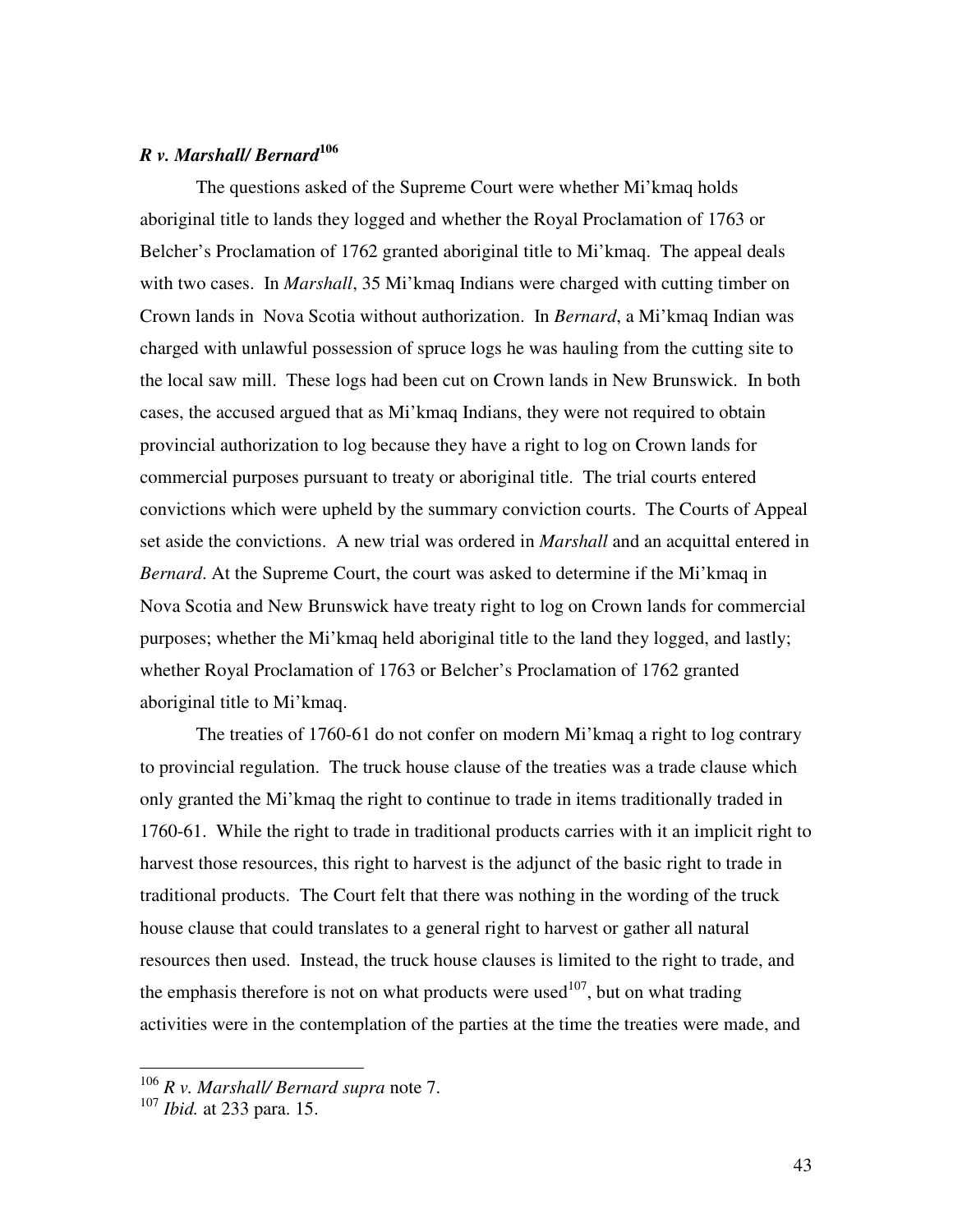only those trading activities are protected. Ancestral trading activities, however, are not frozen in time and the question in each case is whether the modern trading activity in issue represents a logical evolution from the traditional trading activities at the time the treaties were made. Here, the trial judges applied the proper test and the evidence supports their conclusion that the commercial logging that formed the basis of the charges against the accused was not the logical evolution of a traditional Mi'kmaq trading activity in  $1760-61^{108}$ .

Accordingly, the accused did not establish that they hold aboriginal title to the lands they logged. In *Delgam'Uukw* the requirement for a claim for aboriginal title, stipulated that both aboriginal and European common law perspectives must be considered. The court must examine the nature and extent of the pre-sovereignty aboriginal practice and translate that practice into a modern common law right. Since different aboriginal practices correspond to different modern rights, the question is whether the practices established by the evidence, viewed from the aboriginal perspective, correspond to the core of the common law right claimed. Here, the accused did not assert an aboriginal right to harvest forest resources but aboriginal title. Aboriginal title to land is established by aboriginal practices that indicate possession similar to that associated with title at common law.

The evidence must prove "exclusive" pre-sovereignty "occupation" of the land by their forebears. "Occupation" means "physical occupation," and "exclusive occupation" means an intention and capacity to retain exclusive control of the land. However, evidence of acts of exclusion is not required. All that is required is demonstration of effective control of the land by the group, from which a reasonable inference can be drawn that the group could have excluded others had it chosen to do so. Typically, this is established by showing regular occupancy or use of definite tracts of land for hunting, fishing or the exploitation of resources. These principles apply to nomadic and semi-nomadic aboriginal groups; the right in each case depends on what the evidence establishes.

Continuity is required, in the sense of showing the group's descent from the pre-sovereignty group whose practices are relied on for the right. On all these matters,

<sup>108</sup> *Ibid.* at 234 to 235 para. 16 to 20, 25 & 240 para. 35.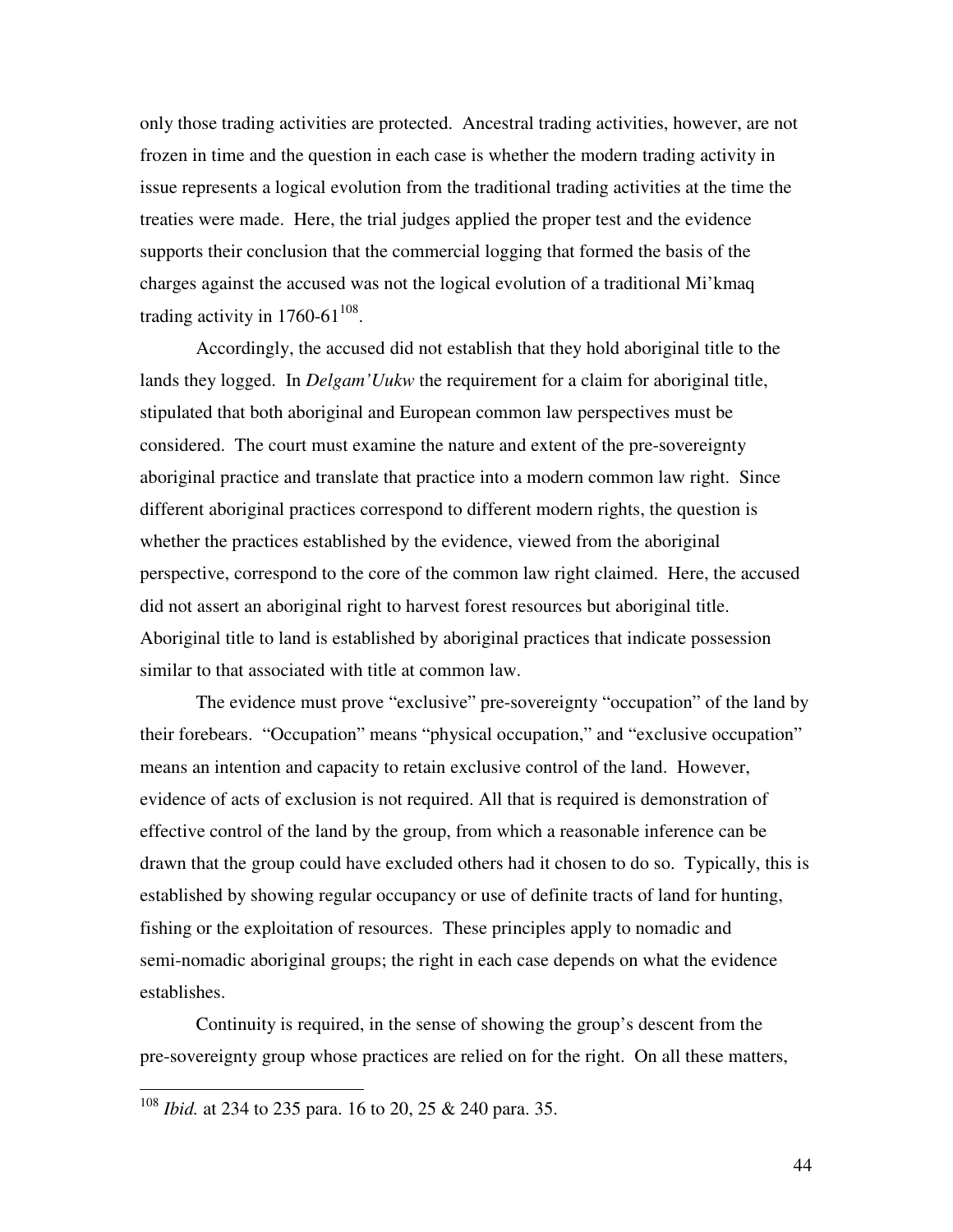evidence of oral history is admissible, provided it meets the requisite standards of usefulness and reasonable reliability. The trial judges in both cases applied the proper test in requiring proof of sufficiently regular and exclusive use of the cutting sites by Mi'kmaq people at the time of the assertion of sovereignty, and there is no ground to interfere with their conclusions that the evidence did not establish aboriginal title $109$ . The text, the jurisprudence and historic policy all support the conclusion that the *Royal Proclamation* of 1763 did not reserve aboriginal title to the Mi'kmaq in the former colony of Nova Scotia. On the evidence, there is also no basis for finding title to the cutting sites in *Belcher's Proclamation<sup>110</sup>* .

In the context of aboriginal title claims, aboriginal conceptions of territoriality, land use and property should be used to modify and adapt the traditional common law concepts of property in order to develop an occupancy standard that incorporates both the aboriginal and common law approaches. However, the role of the aboriginal perspective cannot be simply to help in the interpretation of aboriginal practices in order to assess whether they conform to common law concepts of title. The patterns and nature of aboriginal occupation of land should inform the standard necessary to prove aboriginal title. The common law notion that "physical occupation is proof of possession" remains but is not the governing criterion: the nature of the occupation is shaped by the aboriginal perspective, which includes a history of nomadic or semi-nomadic modes of occupation. Since proof of aboriginal title relates to the manner in which the group used and occupied the land prior to the assertion of Crown sovereignty, the mere fact that an aboriginal group travelled within its territory and did not cultivate the land should not take away from its title claim. Therefore, anyone considering the degree of occupation sufficient to establish title must be mindful that aboriginal title is ultimately premised upon the notion that the specific land or territory at issue was of central significance to the aboriginal group's culture. Occupation should be proved by evidence not of regular and intensive use of the land but of the tradition and culture of the group that connect it with the land. Thus, intensity of use is related not only to common law notions of possession but also to the aboriginal perspective. The record in the courts below lacks

<sup>109</sup> *Ibid.* at 243 to 248 45 to 60, 251 to 252 para. 70 & 72.

<sup>110</sup> *Ibid.* at 260 para. 96 & 263 para. 106.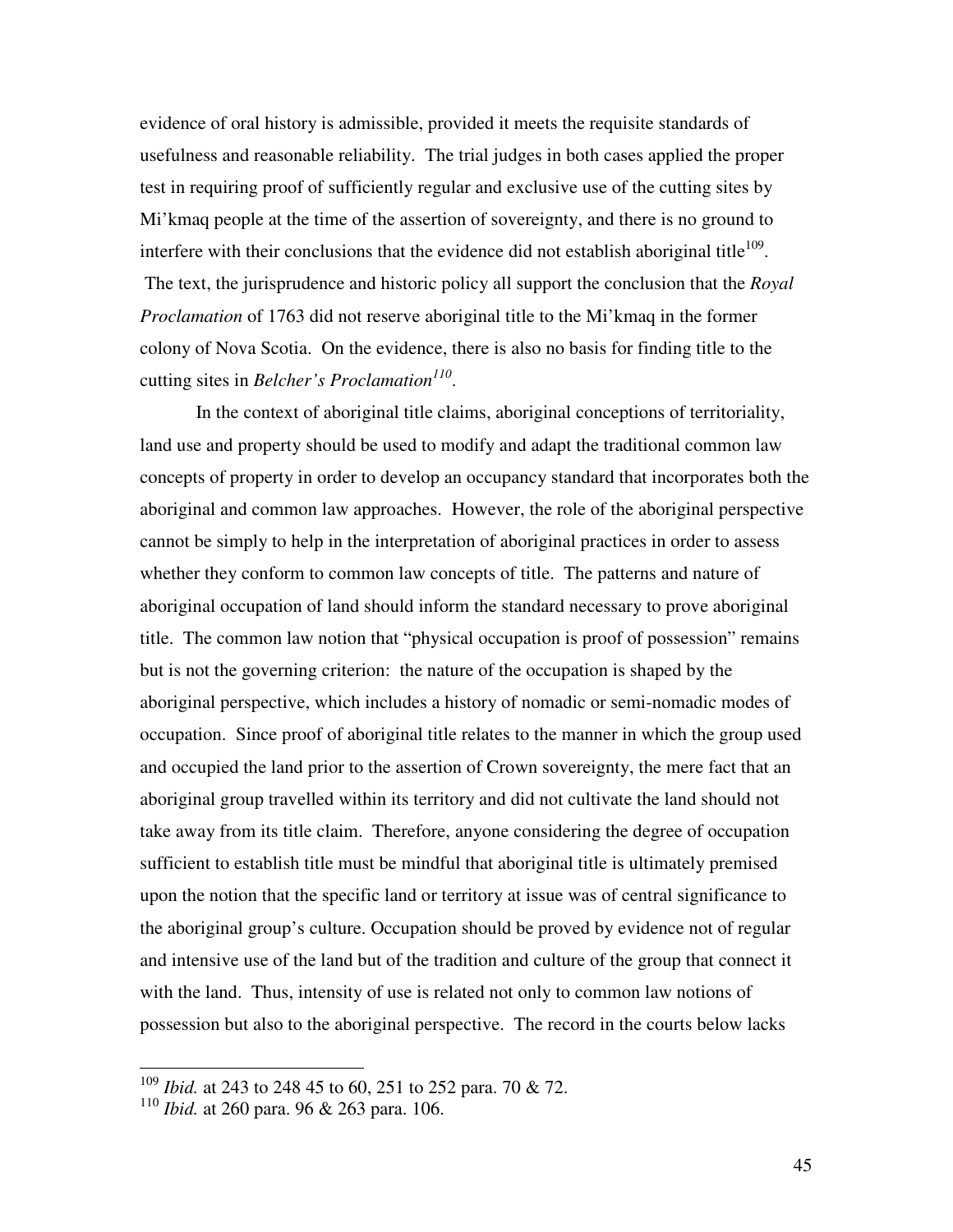the evidentiary foundation necessary to make legal findings on the issue of aboriginal title in respect of the cutting sites in Nova Scotia and New Brunswick and, as a result, the accused in these cases have failed to sufficiently establish their title claim<sup>111</sup>.

 The protected treaty right includes not only a right to trade but also a corresponding right of access to resources for the purpose of engaging in trading activities. The treaty right comprises both a right to trade and a right of access to resources: there is no right to trade in the abstract because a right to trade implies a corresponding right of access to resources for trade. There are limits, however, to the trading activities and access to resources that are protected by the treaty. Only those types of resources traditionally gathered in the Mi'kmaq economy for trade purposes would reasonably have been in the contemplation of the parties to the treaties of 1760 to 61. In order to be protected under those treaties, trade in forest products must be the modern equivalent or a logical evolution of Mi'kmaq use of forest products at the time the treaties were signed. On the facts of these cases, the evidence supports the conclusion that trade in forest products was not contemplated by the parties and that logging is not a logical evolution of the activities traditionally engaged in by Mi'kmaq at the time the treaties were entered into<sup>112</sup>.

### **Summary**

#### **Treaty Rights**

- The treaties of 1760-61 do not confer on modern Mi'kmaq a right to log contrary to provincial regulation
- The truck house clause of the treaties was a trade clause which only granted the Mi'kmaq the right to continue to trade in items traditionally traded in 1760-61, and only those trading activities are protected
- The trial judges applied the proper test and the evidence supports their conclusion that the commercial logging that formed the basis of the charges against the accused was not the logical evolution of a traditional Mi'kmaq trading activity in 1760-61.

### **Aboriginal Title**

 $\overline{a}$ 

• The accused did not establish that they hold aboriginal title to the lands they logged

<sup>111</sup> *Ibid.* at 271 to 279 para. 27 to 141.

<sup>112</sup> *Ibid.* at 265 to 268 para. 110 to 118.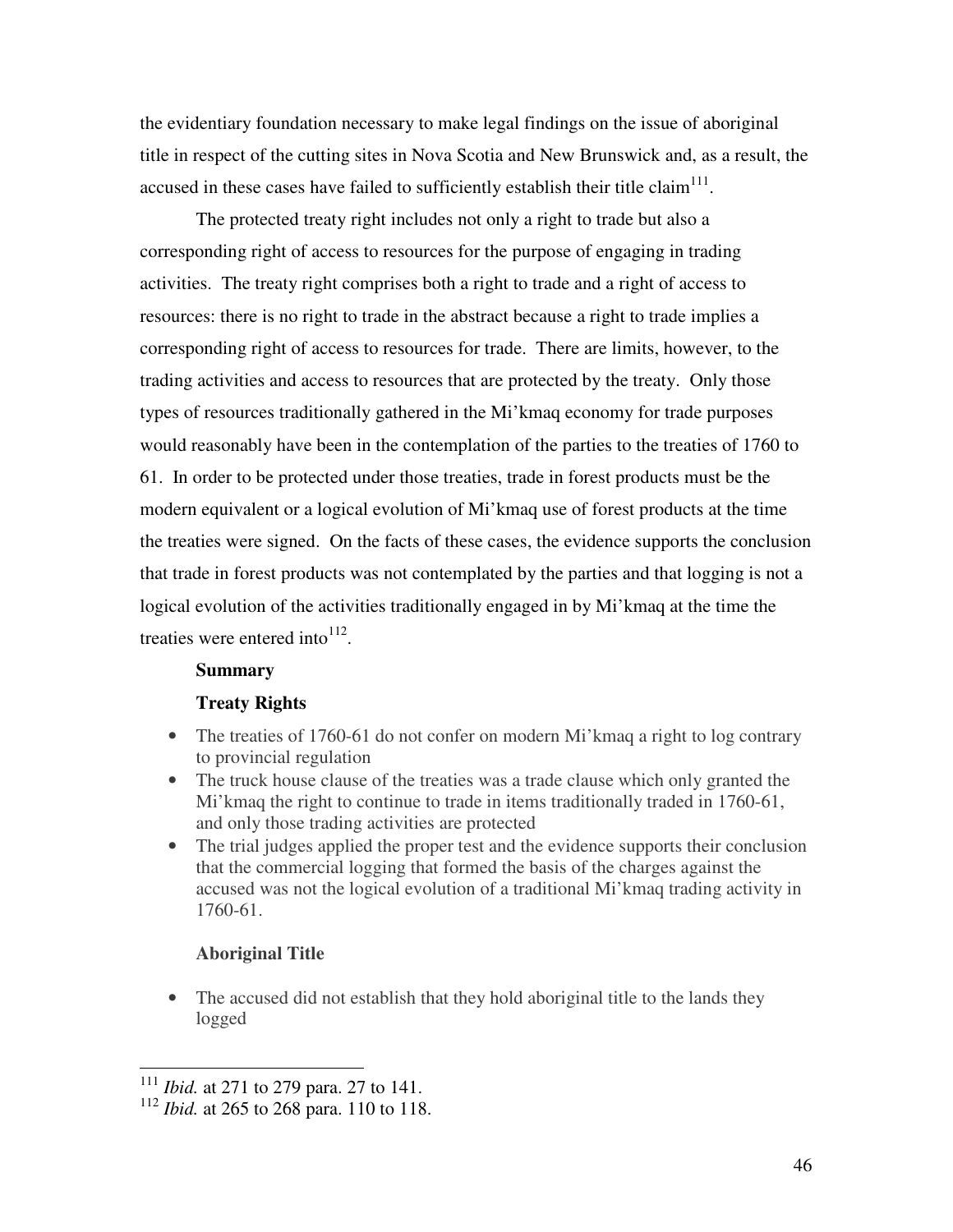- *Delgamuukw* requires that in analyzing a claim for aboriginal title, both aboriginal and European common law perspectives must be considered.
- The accused did not assert an aboriginal right to harvest forest resources but aboriginal title.
- Aboriginal title to land is established by aboriginal practices that indicate possession similar to that associated with title at common law.
- The trial judges in both cases applied the proper test in requiring proof of sufficiently regular and exclusive use of the cutting sites by Mi'kmaq people at the time of the assertion of sovereignty, and there was no ground to interfere with their conclusions as the evidence did not establish aboriginal title

# *R Sappier/Grey***<sup>113</sup>**

The respondents, Mr. D. Sappier and Mr. C. Polchies who are Maliseet and Mr. D.J. Grey who is Mi'kmaq, were charged under New Brunswick's *Crown Lands and Forests Act* <sup>114</sup> with unlawful possession of or cutting of Crown timber from Crown lands. The logs had been cut or taken from lands traditionally harvested by the respondents' respective First Nations. Those taken by Mr. Sappier and Mr. Polchies were to be used for the construction of Mr. Polchies' house and the residue for community firewood. Those cut by Mr. Grey were to be used to fashion his furniture. The respondents had no intention of selling the logs or any product made from them. Their defence was that they possessed an aboriginal and treaty right to harvest timber for personal use. They were acquitted at trial. Mr. Sappier and Mr. Polchies' acquittals were upheld by the Court of Queen's Bench and the Court of Appeal. Mr. Grey's acquittal was set aside by the Court of Queen's Bench but restored on appeal. Mr. Grey did not pursue his treaty right claim before the Court of Appeal or before the Supreme Court.

Given the test for aboriginal rights are founded upon practices, customs, or traditions which were integral to the distinctive pre-contact culture of an aboriginal people<sup>115</sup> and that the way of life of the Maliseet and the Mi'kmaq during the pre-contact period was that of a migratory peoples who lived from fishing and hunting used the rivers and lakes of Eastern Canada for transportation. The record also showed that wood was used to fulfill the communities' domestic needs for such things as shelter, transportation, tools and fuel. The question directed at the Court was: whether the Maliseet and

<sup>113</sup> *R. v. Sappier/Grey*, [2006] SCC 54.

<sup>114</sup> *Crown Lands and Forests Act*, S.N.B. 1980, c. C-38.1, ss. 67(1)(*a*), (*c*), 67(2).

<sup>115</sup> *Van der Peet supra* note 10.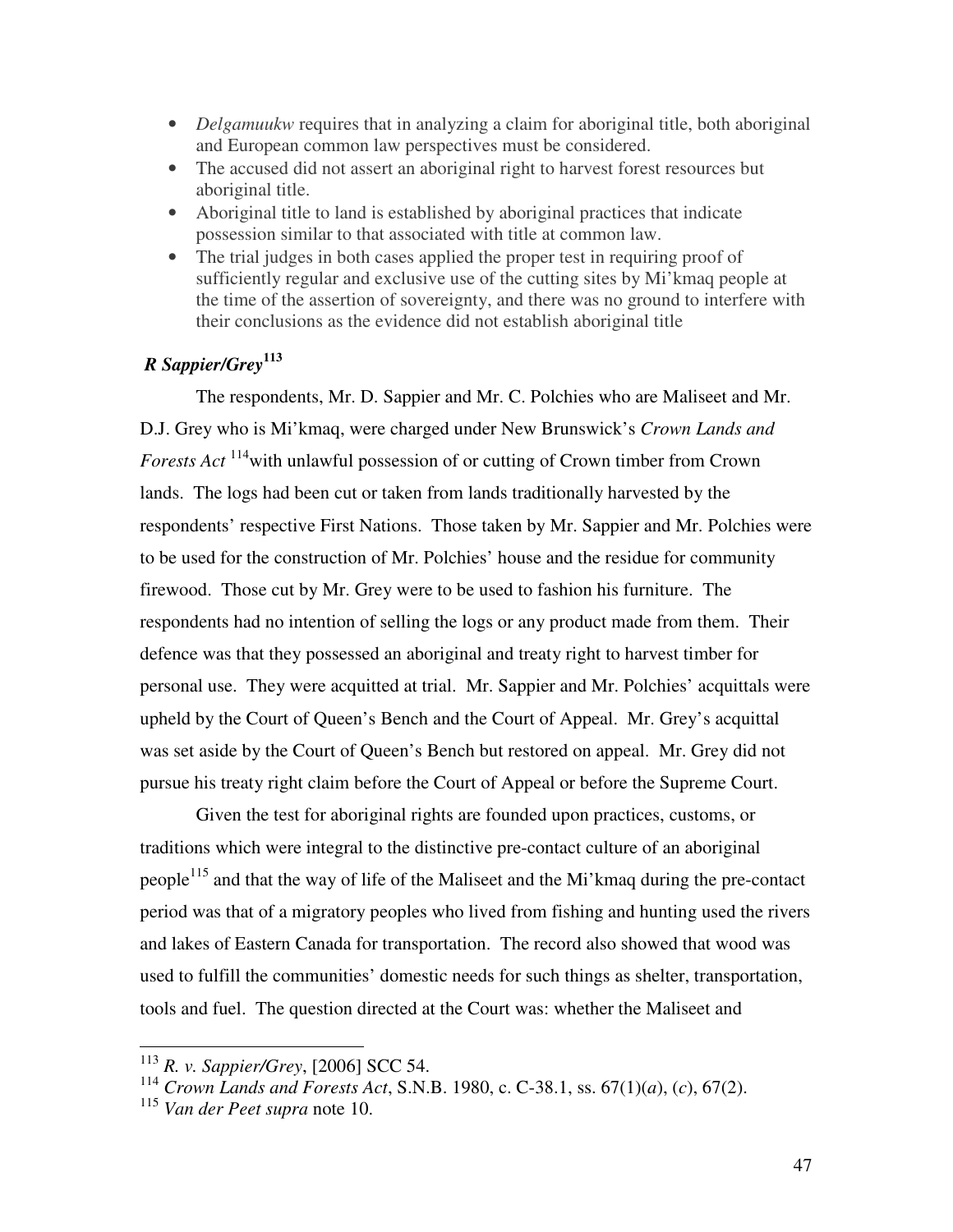Mi'kmaq have an aboriginal right to harvest wood for personal uses on Crown lands, and therefore, must be characterized as a right to harvest wood for domestic uses as a member of the aboriginal community. This right was so characterized to have no commercial dimension, and thus the harvested wood cannot be sold, traded or bartered to produce assets or raise money, even if the object of such trade or barter is to finance the building of a dwelling. Further, it is a communal right; it cannot be exercised by any member of the aboriginal community independently of the aboriginal society it is meant to preserve. Lastly, the right is site-specific, such that its exercise is necessarily limited to Crown lands traditionally harvested by members' respective First Nations. Under these situations, the respondents possess an aboriginal right to harvest wood for domestic uses on Crown lands traditionally used for that purpose by their respective First Nations $^{116}$ .

 Although very little evidence was led with respect to the actual harvesting practice, an aboriginal right can be based on evidence showing the importance of a resource to the pre-contact culture of an aboriginal people. Courts must be flexible and be prepared to draw necessary inferences about the existence and integrality of a practice when direct evidence is not available. The evidence in these cases established that wood was critically important to the pre-contact Maliseet and Mi'kmaq, and it can be inferred from the evidence that the practice of harvesting wood for domestic uses was significant, though undertaken primarily for survival purposes $117$ .

A practice undertaken for survival purposes can be considered integral to an aboriginal community's distinctive culture. The nature of the practice which founds an aboriginal right claim must be considered in the context of the pre-contact distinctive culture. "Culture" is an inquiry into the pre-contact way of life of a particular aboriginal community, including means of survival, socialization methods, legal systems, and, potentially, trading habits. The qualifier "distinctive" incorporates an element of aboriginal specificity but does not mean "distinct". The notion of aboriginality must not be reduced to racialized stereotypes of aboriginal peoples. A court, therefore, must first inquire into the way of life of the pre-contact peoples and seek to understand how the particular pre-contact practice relied upon by the rights claimants relates to that way of

<sup>116</sup> *Sappier supra* note 114 at 21, 24 to 26 & 72.

<sup>117</sup> *Ibid.* at 27 to 28 & 33.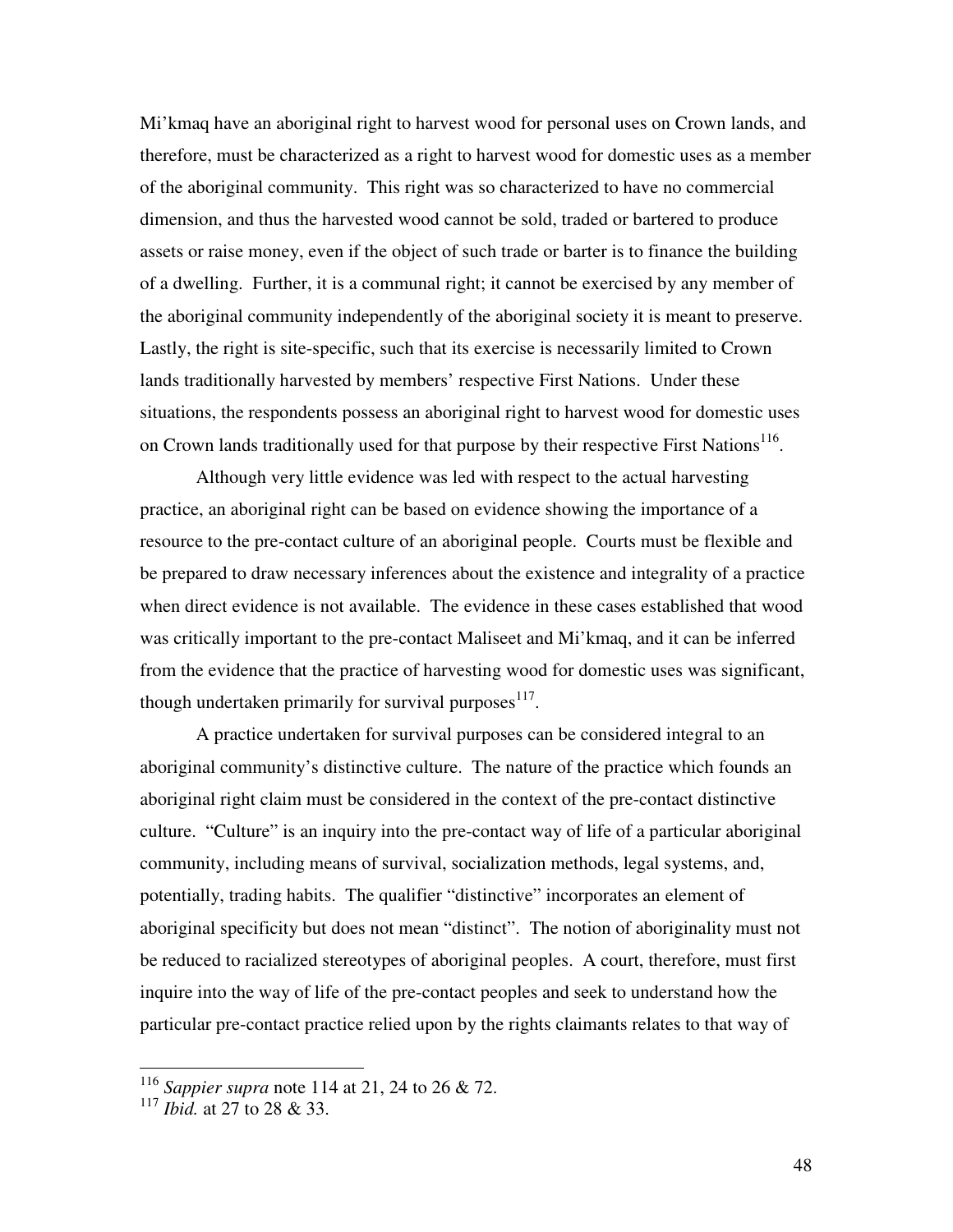life. A practice of harvesting wood for domestic uses undertaken in order to survive is directly related to the pre-contact way of life and meets the "integral to a distinctive culture" threshold $^{118}$ .

The nature of the right cannot be frozen in its pre-contact form but rather must be determined in light of present-day circumstances<sup>119</sup>. The right to harvest wood for the construction of temporary shelters must be allowed to evolve into one to harvest wood by modern means to be used in the construction of a modern dwelling. The site-specific requirement was also met. The Crown conceded in the case of Mr. Sappier and Mr. Polchies and the evidence established in the case of Mr. Grey that the harvesting of trees occurred within Crown lands traditionally used for this activity by members of their respective First Nations as one of their treaty rights $120$ .

### **Summary**

- Aboriginal rights are founded upon practices, customs, or traditions which were integral to the distinctive pre-contact culture of an aboriginal people
- The way of life of the Maliseet and of the Mi'kmaq during the pre-contact period was that of migratory peoples who lived from fishing and hunting and who used the rivers and lakes of Eastern Canada for transportation and the record showed that wood was used to fulfill the communities' domestic needs for such things as shelter, transportation, tools and fuel
- The relevant practice in the present cases was characterized as a right to harvest wood for domestic uses as a member of the aboriginal community, and this right has no commercial dimension and the harvested wood cannot be sold, traded or bartered to produce assets or raise money, even if the object of such trade or barter is to finance the building of a dwelling
- It was found to be a communal right; it cannot be exercised by any member of the aboriginal community independently of the aboriginal society it is meant to preserve
- The right is site-specific, such that its exercise is necessarily limited to Crown lands traditionally harvested by members' respective First Nations.
- In these cases, the respondents possessed an aboriginal right to harvest wood for domestic uses on Crown lands traditionally used for that purpose by their respective First Nations
- The Court upheld the right to harvest timber for shelter, transportation, tools and fuel

<sup>118</sup> *Ibid.* at 38 & 45 to 48.

<sup>119</sup> *Sparrow supra* note 1.

<sup>120</sup> *Ibid.* at 48 & 52 to 53.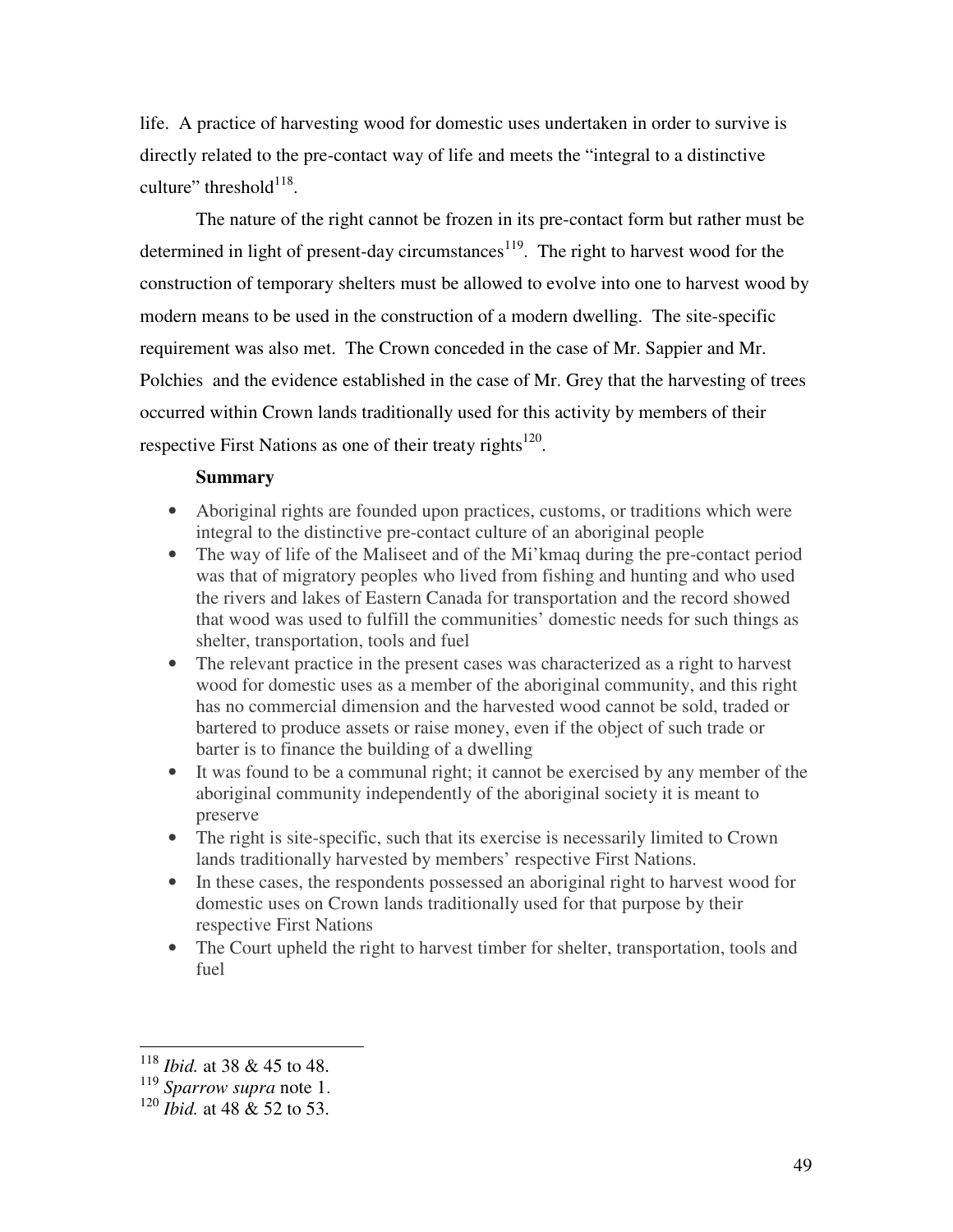## *Gitxsan and other First Nations<sup>121</sup>*

On December 10, 2002, Mr. Justice Tysoe issued a single set of Reasons for Judgment for three proceedings under the citation of *Gitxsan and other First Nations v. British Columbia (Minister of Forests)*. He held that in each of the petitioning First Nations they had a good *prima facie* claim of Aboriginal title and a strong *prima facie* claim of Aboriginal rights with respect to at least part of the areas included within the lands covered by Skeena's tree farm and forest licenses. He further held that the Minister had not satisfied his duty of consultation and accommodation before he consented to the change in control of Skeena. However, Mr. Justice Tysoe declined to quash the decision of the Minister at that time, with the view that he should be given further opportunity to fulfill his duty. He did granted liberty to each of the Petioners to apply again to the Courts with respect to any question regarding the fulfillment of his duty, and to be able to re-apply to quash the decision in the event that the Minister failed to fulfill his duty. In each of these three proceedings, the Petitioners challenged the decision of the Minister of Forests (the "Minister") to consent to the change of control of Skeena Cellulose Inc. to that of NWBC Timber & Pulp Ltd. (who became the owner of all of the shares in the capital of Skeena). The Gitanyow First Nation further challenged the degree of consultation that they received and were not satisfied with the level accommodation they had been afforded by the Minister.

Skeena Cellulose (Skeena) has been involved in the forestry industry in northwestern British Columbia for many years. The company, besides holding several licences issued under the *Forest Act<sup>122</sup>*, R.S.B.C. 1996, c. 157 (the "*Act*") in connection with its operations, has a pulp mill in Prince Rupert and, either directly or indirectly through subsidiaries, it operates several saw mills. The main licence held by Skeena is a tree farm licence which gives it the exclusive right to harvest timber in three areas covered by it to the extent of the annual allowable cut attached to the licence in the approximate amount of 600,000 cubic metres of timber. Parts of the areas covered by the tree farm licence are among the lands claimed by the Gitxsan, Gitanyow, the Metlakatla and the Lax Kw'alaams First Nations.

<sup>121</sup> *Gitxsan supra* note 11.

<sup>122</sup> *Forest Act,* R.S.B.C. 1996, c. 157 (*Forest Act*).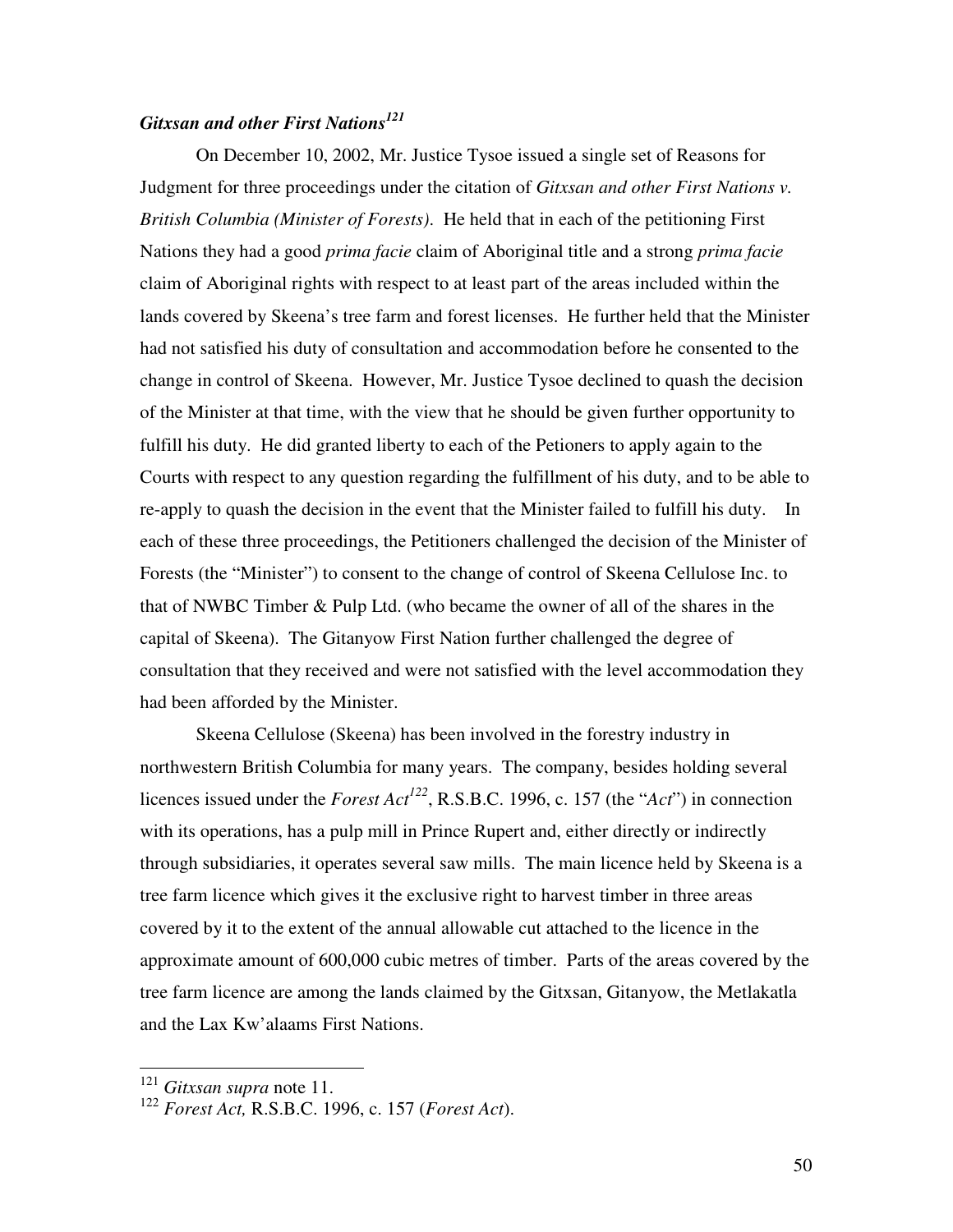As with all other tree farm licences issued under the *Act*, Skeena's tree farm licence has a term of 25 years. Section 36 of the *Act* sets out a procedure for the replacement of a tree farm licence every five years and each replacement licence has a term of 25 years, so that the practical effect of a replacement is to extend the term by five years. If a licence is not replaced at the end of the five year period, the licence continues in existence for the remaining 20 years of its term and it then expires with no right of replacement. Forest licences give the holder the right to harvest an annual volume of timber within timber supply areas. Unlike a tree farm licence, a forest licence does not give its holder the exclusive right to harvest timber within a timber supply area. The chief forester determines the allowable annual cut for a particular timber supply area and the volume is then apportioned among the holders of licences. A holder of a forest licence harvests timber in particular areas within the timber supply area in accordance with cutting permits issued by the Ministry of Forests.

Forest licences held by Skeena (and the forest licence held by Buffalo Head) relate to timber supply areas within the territories claimed by the petitioning First Nations. Skeena also holds at least six forest licences and a seventh forest licence is held by Buffalo Head Forest Products Ltd. ("Buffalo Head"), a company which was owned by Skeena until the transaction in question. Skeena has been encountering financial difficulties for the past decade. It sought the protection of the*<sup>123</sup>*, in the mid-1990s and its two principal creditors, the Crown and The Toronto-Dominion Bank, became its shareholders through a numbered holding company (with an agreement to give shares to Skeena's employees in consideration of a 10% wage cut over 7 years). When there was a change in the provincial government in May 2001, the Ministry holding Skeena's shares was given the mandate of returning Skeena to private sector ownership.

 Skeena's financial difficulties were continuing and it sought protection under the *CCAA* for a second time on September 5, 2001. These proceedings were supervised by Brenner C.J.S.C. A stay of proceedings was granted in the *CCAA* proceedings and it was extended several times while Skeena attempted to reorganize its financial affairs, principally through the mechanism of a sale of its assets or shares. On February 20, 2002, the Crown executed a purchase agreement with NWBC for the sale of its shares in

<sup>123</sup> *Companies' Creditors Arrangement Act*, R.S.C. 195, c. C-36 *(CCAA*).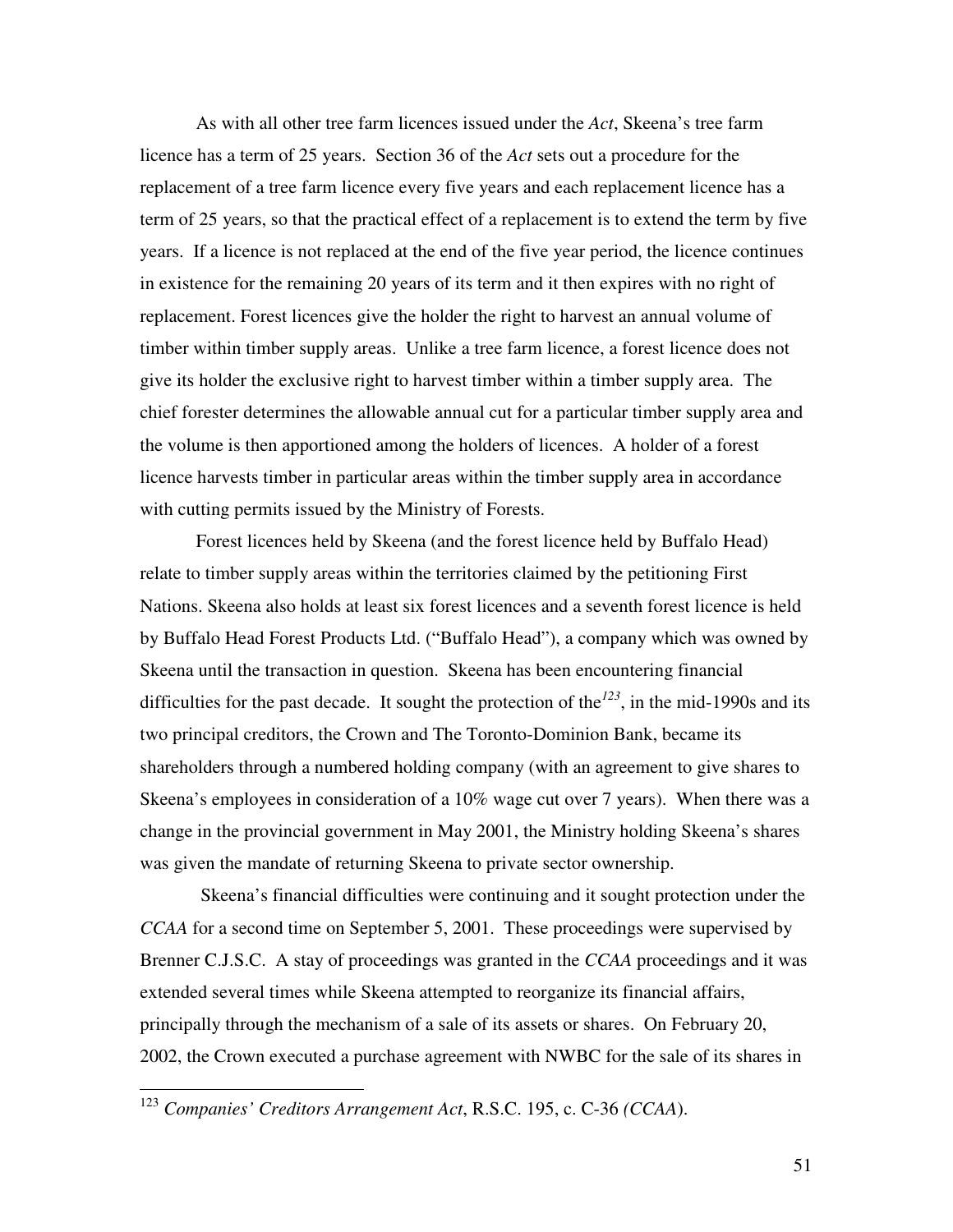Skeena to NWBC. Based on the purchase agreement, a restructuring plan was formulated to give a limited recovery to Skeena's creditors (\$6 million for the secured creditors and \$2 million, or 10 cents on the dollar, for the unsecured creditors). Skeena's creditors approved the restructuring plan at creditor meetings on April 2. The plan was sanctioned by Brenner C.J.S.C. on April 4, 2002. The closing of the share transaction and the implementation of Skeena's restructuring plan were scheduled for April 29, 2002. The latest extension of the stay in the *CCAA* proceedings was set to expire on April 30, 2002 and, if the restructuring was not completed by April 30, 2002, Skeena was to be assigned into bankruptcy. These deadlines were capable of further extension but it is not known whether Brenner C.J.S.C. or NWBC would have been prepared to grant an extension of any significant length. One of the conditions of the purchase agreement was that the Minister consent to the change of control of Skeena. As the transaction was scheduled to complete by April 29, 2002, the Minister was required to make his decision by this date.

By letters dated March 27, 2002, the Ministry of Forests wrote to the First Nations which it considered would be potentially impacted by the transfer of control of Skeena to NWBC. The letters stated that the Ministry would arrange a meeting with each First Nation between April 3 and 12, at which it proposed to outline the transaction, and that it would then look forward to hearing from the First Nation regarding the nature and extent of any aboriginal interests that the First Nation felt may be impacted by the proposed transaction. Representatives of the Ministry subsequently met with some of the First Nations between April 9 and 22, 2002. A representative of NWBC also attended these meetings $^{124}$ .

# *Yal***<sup>125</sup>**

 $\overline{a}$ 

Representatives of the Ministry of Forests met with representatives of the Gitxsan First Nation on April 12 and 19, 2002. The April 12 meeting was public and it was attended by non-Gitxsan persons as well as Gitxsan representatives. It is unclear whether the meeting was expressed as a consultation on aboriginal rights and title. A Gitxsan

<sup>124</sup> *Gitxsan supra* note 11 at para.12.

<sup>&</sup>lt;sup>125</sup> *Yal et al v. the Minister of Forests of BC and Skeena Cellulose Inc.*, 2005 BCSC 994 (*Yal*).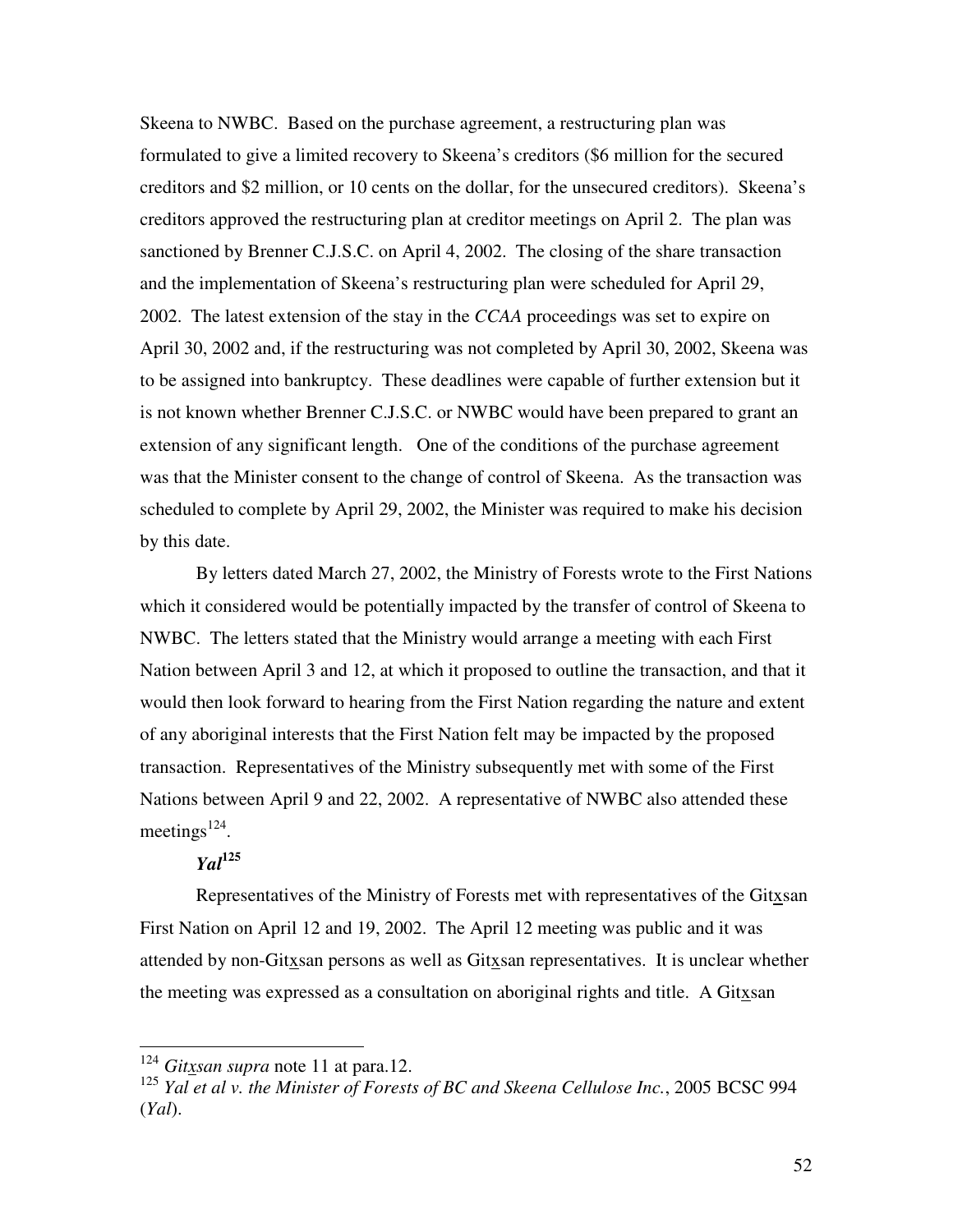representative asked to see a copy of the agreement between the Crown and NWBC, and was told that it was confidential. One of the Gitxsan speakers expressed the view that there was nothing upon which the Gitxsan could make a decision to approve or disapprove of the transaction. Another Gitxsan speaker stated that some of the Gitxsan Houses opposed the transfer because they were not consulted on activities occurring within their territories. Employment concerns were also raised by the Gitxsan. At the conclusion of the meeting, the Gitxsan stated that there had to be a thorough consultation process and that "mere consultation" was not sufficient. On April 15, the Chair of the Gitxsan Treaty Society wrote to the Minister about the April 12 meeting and future meetings. The letter stated that there must be a discussion of the process for consultation and accommodation. The letter listed a number of issues in respect of which the Gitxsan wished to be consulted. It requested seven items of information. The letter concluded by expressing the view that the Gitxsan needed to be fully informed of the implications of the transaction before they could be properly consulted. The Gitxsan First Nation has never received a reply to this letter. The April 19 meeting lasted approximately 1 ½ hours. A number of Gitxsan speakers expressed concerns about such matters as unemployment, the lack of any offers of partnership and the removal of resources from their territories. The meeting concluded with a Gitxsan speaker stating that the Gitxsan did not view the meeting as a consultation meeting and that they were prepared to enter into proper consultation when they had full information. One of the Ministry's representatives responded that the concerns expressed by the Gitxsan at the meeting would be forwarded to the Minister<sup>126</sup>.

## *Lax Kw'alaams***<sup>127</sup>**

No meetings occurred between representatives of the Ministry and the Lax Kw'alaams First Nation. A meeting was scheduled for April 16 but it was postponed by the First Nation after a letter dated April 9 was written to the Minister by the Chief Councilor of the Lax Kw'alaams Indian Band and the President of the Allied Tsimshian Tribes Association (the "Association"). The letter requested that the Minister withhold

<sup>126</sup> *Gitxsan supra* note 11 at para. 14 to 16.

<sup>127</sup> *LaxKw'alaams Indian Band v. Minister of Forests of BC and West Fraser Mills Ltd*., 2004 BCCA 392.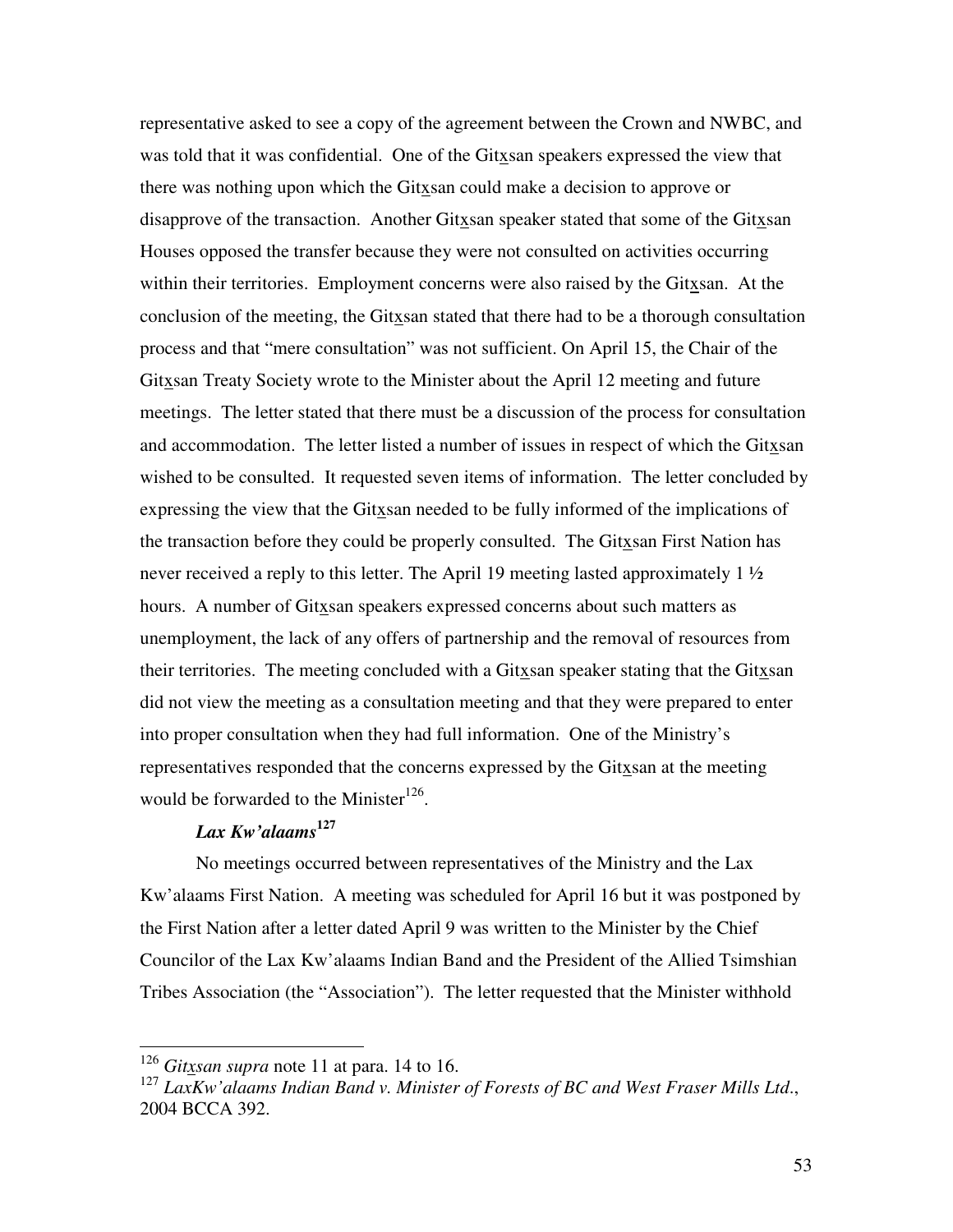his consent to the transfer of control of the forest tenures until he had completed a full and appropriate consultation process with the Lax Kw'alaams Indian Band. It expressed the view that a proper consultation would (1) involve a distinct and separate process, (2) involve a full discussion of the proper allocation of forest resources in the aboriginal title lands of the Lax Kw'alaams and (3) involve discussion of compensation for past and future infringements of their aboriginal rights and title. No response to this correspondence was received until May 8, when the Minister sent a letter in which he stated, among other things, that he had consented to the proposed change of control after reviewing all of the information provided to him. On April 23, 2002, legal counsel for the Lax Kw'alaams and the Association wrote to the lawyer with the Ministry of Attorney General who was involved in the meetings with the other First Nations. The lack of response to the April 9 letter was noted and a request was made for a consultation meeting with the Minister or his representative. No meeting took place. The Lax Kw'alaams band manager was told by a Ministry official on April 24 that there was no point in holding a meeting and that nothing could be done in view of the timetable for the transaction $^{128}$ .

# *Metlakatla***<sup>129</sup>**

One meeting was held on April 15, 2002 between representatives of the Metlakatla Indian Band and Ministry officials. The meeting lasted for approximately one hour. At the outset of the meeting, a Metlakatla representative stated that it was a highly flawed consultation process with inadequate time frames and that the Metlakatla could not support the transaction or the process without proper and meaningful consultation. The representative stated that he considered the meeting to be an information sharing meeting. At one point in the meeting one of the Metlakatla asked if the meeting was a result of the *Haida* case consultation ruling (*Haida No. 1<sup>130</sup>*) had been issued less than two months earlier), the lawyer from the Ministry of Attorney General responded that it was and she concurred that the process was less than adequate as far as consultation was concerned. She also stated that the government officials were not at the meeting to

 $\overline{a}$ 

54

<sup>128</sup> *Gitxsan supra* note 11 at para.17 to 18

<sup>129</sup> *Ibid.* at para. 19 to 29.

<sup>130</sup> *Haida v. British Columbia (Minister of Forests),* 2004 3 S.C.R. 511 [*Haida*].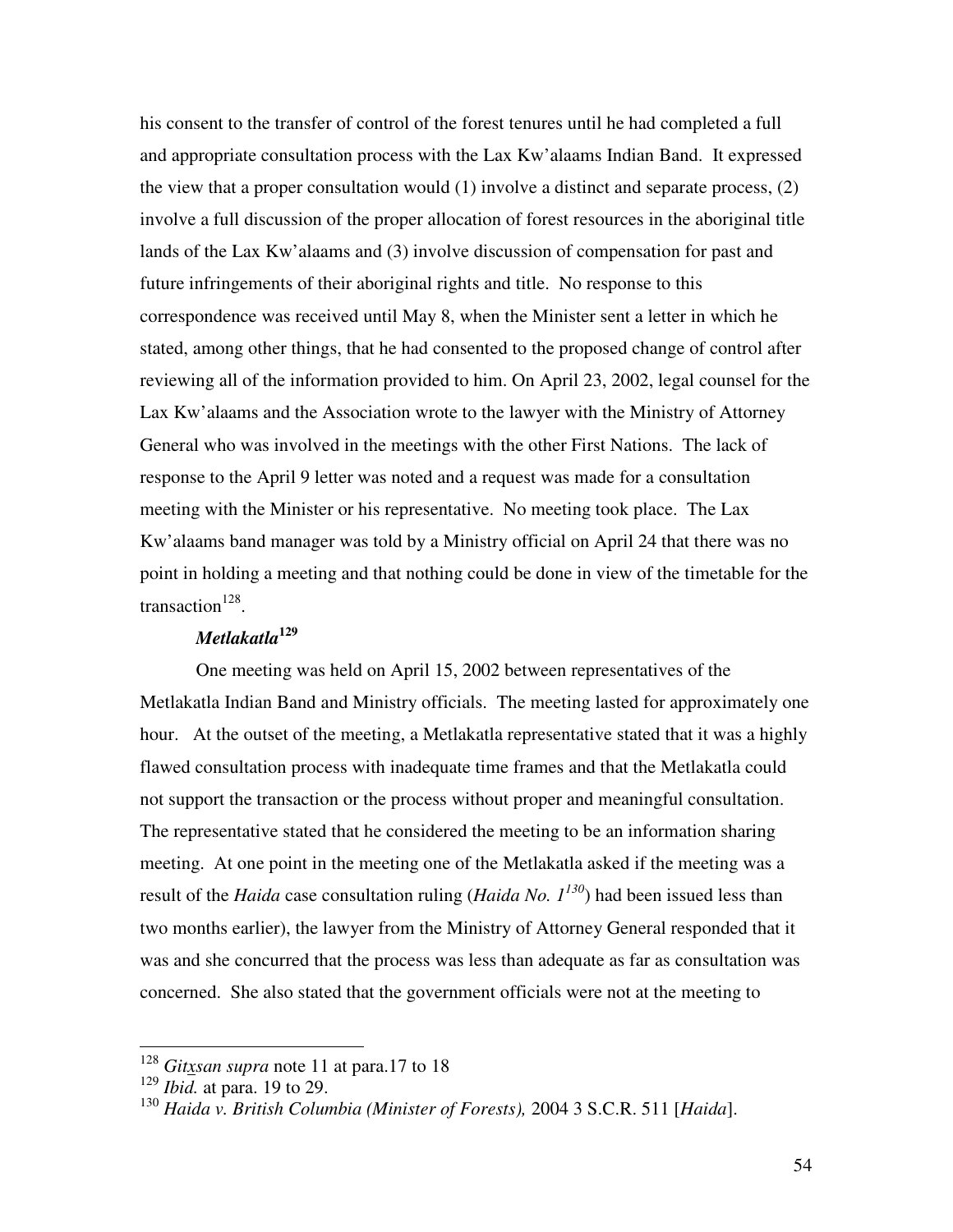request approval of either the transaction or the process. Concerns were expressed by the Metlakatla at the meeting about such matters as the management of their own resources, the environment and unemployment. A request was made for more specific accommodation of the Metlakatla concerns. The Attorney General's lawyer said that the concerns, including the concerns about the short time frame and lack of information, would be presented to the Minister $^{131}$ .

## **The Judgment**

In Justice Tysoe's opinion there was no meaningful consultation by the Crown of the petitioning First Nations with respect to the Minister's decision and there was no attempt whatsoever to accommodate their concerns. As it was stated in *Mikisew Cree First Nation<sup>132</sup>* consultation must be undertaken with the genuine intention of substantially addressing First Nation concerns. It is not sufficient for the communication to be the same as the communication with other interested stakeholders. In *Halfway River*<sup>133</sup>, the B.C. Court of Appeal said that the duty to consult imposes on the Crown the obligation to reasonably ensure that the aboriginal peoples are provided with all necessary information in a timely way and to ensure that their representations are seriously considered and, where possible, integrated into the proposed course of action. Tysoe found as follows:

- 1. the level of communication by the Crown with the petitioning First Nations was not significantly different from the level of communication with other stakeholders;
- 2. the petitioning First Nations were not provided with all necessary information in a timely way (or at all) prior to the Minister's decision (two examples are the refusal of the Crown to disclose any of the terms of the sale agreement and the fact that the Minister did not require a business plan to be produced until after the change in control had taken place); and
- 3. the Crown did not undertake the consultation with a genuine intention of substantially addressing the concerns of the petitioning First Nations because, as reflected in the letters comprising the Minister's consent, the Crown considered the transaction to be neutral with respect to any aboriginal right or title $^{134}$ .

<sup>131</sup> *Gitxsan supra* note 11 at para 19 to 22

<sup>132</sup> *Mikisew Cree First Nation v. Canada (Minister of Canadian Heritage)* [2005] 3 S.C.R. 388.

<sup>133</sup> *Halfway River First Nation v. BC (Minister of Forests)* 1999 BCSC 470.

<sup>134</sup> *Gitxsan supra* note 11 at para. 88.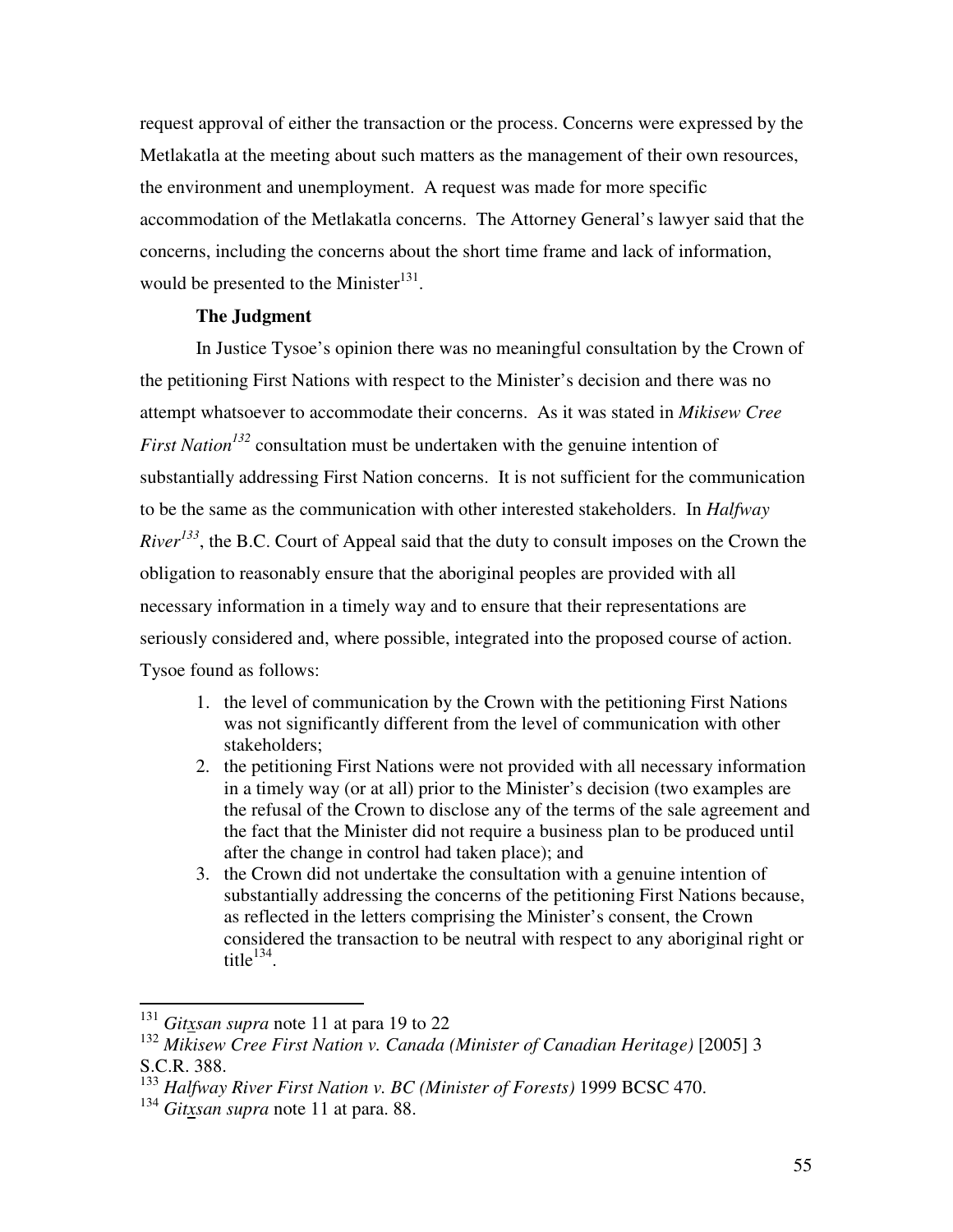In the case of consultation with the Lax Kw'alaams First Nation, it was nonexistent. It was not unreasonable for the Lax Kw'alaams to decline to meet until they had received a response to their April 9, 2002 letter. Their request for a consultation meeting by way of the letter dated April 23 from their legal counsel was essentially ignored by the Minister. Similarly, at the meeting with the Metlakatlas on April 15, 2002 the legal counsel for the Crown conceded that the meeting did not constitute consultation as required by *Haida No.*  $1^{135}$ . However, in his submissions, counsel for the Crown made reference to the time constraints facing the Minister in view of the April 29, 2002 deadline and he argued that the Minister acted reasonably in striking a balance between the concerns of the First Nations and the interests of creditors, employees and contractors of Skeena. However it was noted by the Court that the Crown did not initiate any communication with the First Nation groups until over a month after it entered into the sale agreement with NWBC. The sale agreement was signed on February 20, 2002 and the first letter to the First Nations was sent on March 27, 2002. Hence, the Crown itself contributed to the short length of the time constraints. On a legal basis, the shortness of time and economic interests are not sufficient to obviate the duty of consultation.

As Mr. Justice Tysoe found that that the Minister did not satisfy his duty of consultation and accommodation as it relates to the petitioning First Nations before he made his decision to consent to the change of control of Skeena and he made the following orders and declarations:

- (a) I declare that the Minister had in April 2002 and continues to have a legally enforceable duty to each of the petitioning First Nations to consult with them in good faith and to endeavour to seek workable accommodations between the aboriginal interests of each of the petitioning First Nations, on the one hand, and the short-term and the long-term objectives of the Crown and Skeena to manage such of the lands covered by the licences issued to Skeena under the *Act* as are claimed by the petitioning First Nations in accordance with the public interest, both aboriginal and non-aboriginal, on the other hand;
- (b) I declare that that the Minister is required to provide the Petitioners with all relevant information reasonably requested by them;

<sup>135</sup> *Haida supra* note 10.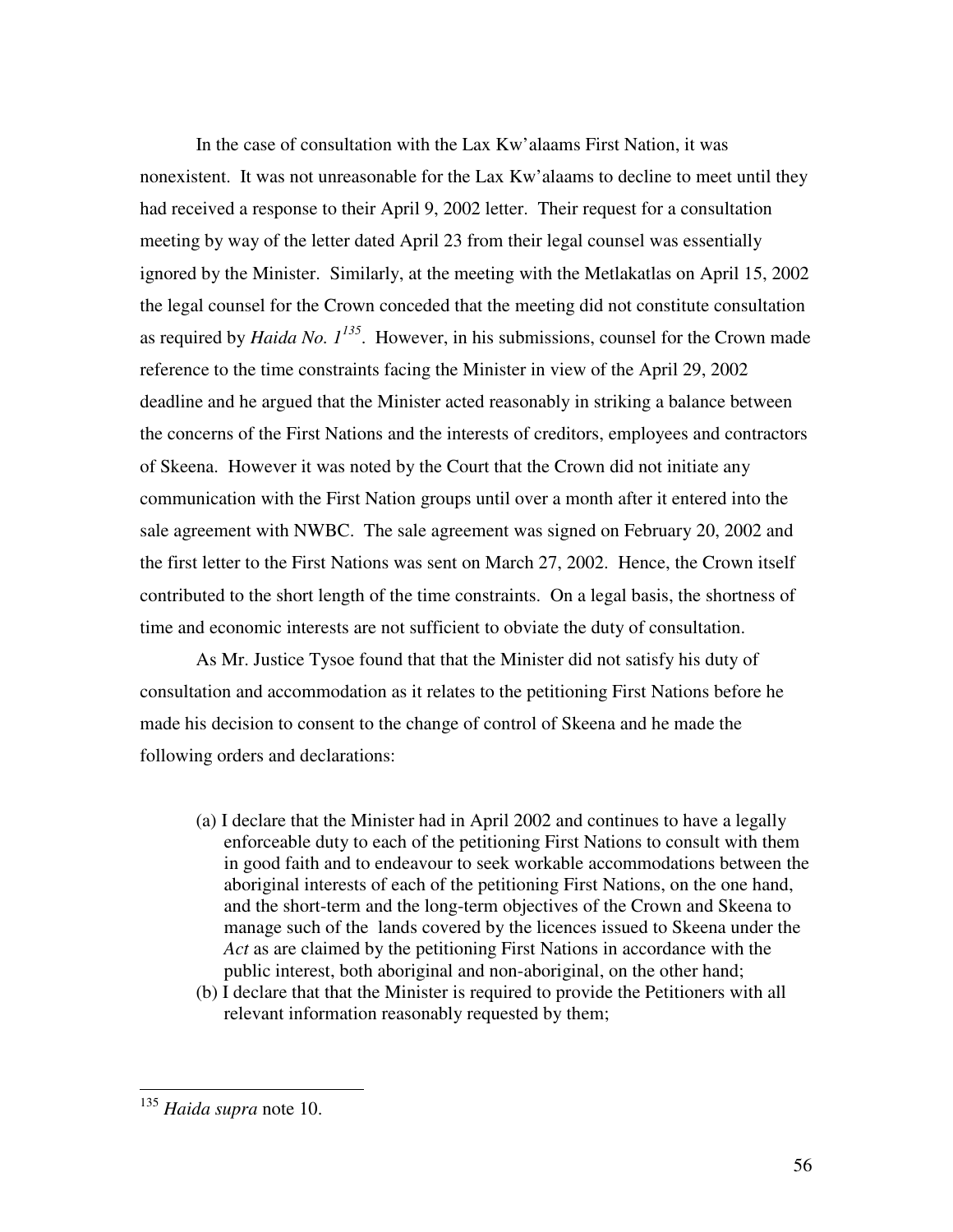- (c) I order that the parties have liberty to apply to this Court with respect to any question relating to the duty of consultation and accommodation, including the production of documents and other provision of information;
- (d) I order that the relief in the Petitions seeking to quash or set aside the decision of the Minister to consent to the change of control of Skeena is adjourned generally, with liberty to re-apply in the event that any of the Petitioners do not believe that the Minister is fulfilling the duty which I have declared in clause (a);
- (e) I order that the Petitioners are entitled to their party and party costs of their respective proceedings up to the date hereof; and
- (f) I order that the balance of the relief sought in the Petitions, including the request by the Gitanyow for a declaration that the Minister breached a duty to negotiate a treaty in good faith and the claim of the Gitanyow relating to the major amendment of the forest licence of one of Skeena's subsidiaries and the plan for the small business forest enterprise program, is dismissed $136$ .

## **Summary**

- It was held that each of the petitioning First Nations had a good *prima facie* claim of Aboriginal title and a strong *prima facie* claim of Aboriginal rights with respect to at least part of the areas included within the lands covered by Skeena's tree farm and forest licenses.
- It was further held that the Minister had not satisfied his duty of consultation and accommodation before he consented to the change in control of Skeena.
- The judge declined to quash the decision of the Minister at that time, in order that the Minister should be given further opportunity to fulfill his duty
- The judge granted liberty to the First Nation Communities to apply with respect to any question relation to the fulfillment of his duty and to re-apply to quash the decision in the event that the Minister failed to fulfill his duty.

# *Gitanyow First Nation***<sup>137</sup>**

# **Consultation and Accommodation**

In a separate judgment, Mr. Justice Tysoe determined that the concerns raised by the Gitanyow warranted a separate ruling. The concerns of the Gitanyow were in addition to the degree of consultation undertaken by the Minister and reached into the area of accommodation, by means of compensation as well as being able to be intimately associated with forest management and planning the cutting. The Gitanyow, unlike the other First Nation communities, initiated correspondence with the Minister as early as March 19, 2002, although the communications between the Ministry of Forests and the

<sup>136</sup> *Gitxsan supra* note 11 at para.157.

<sup>137</sup> *Gitanyow supra* note 12.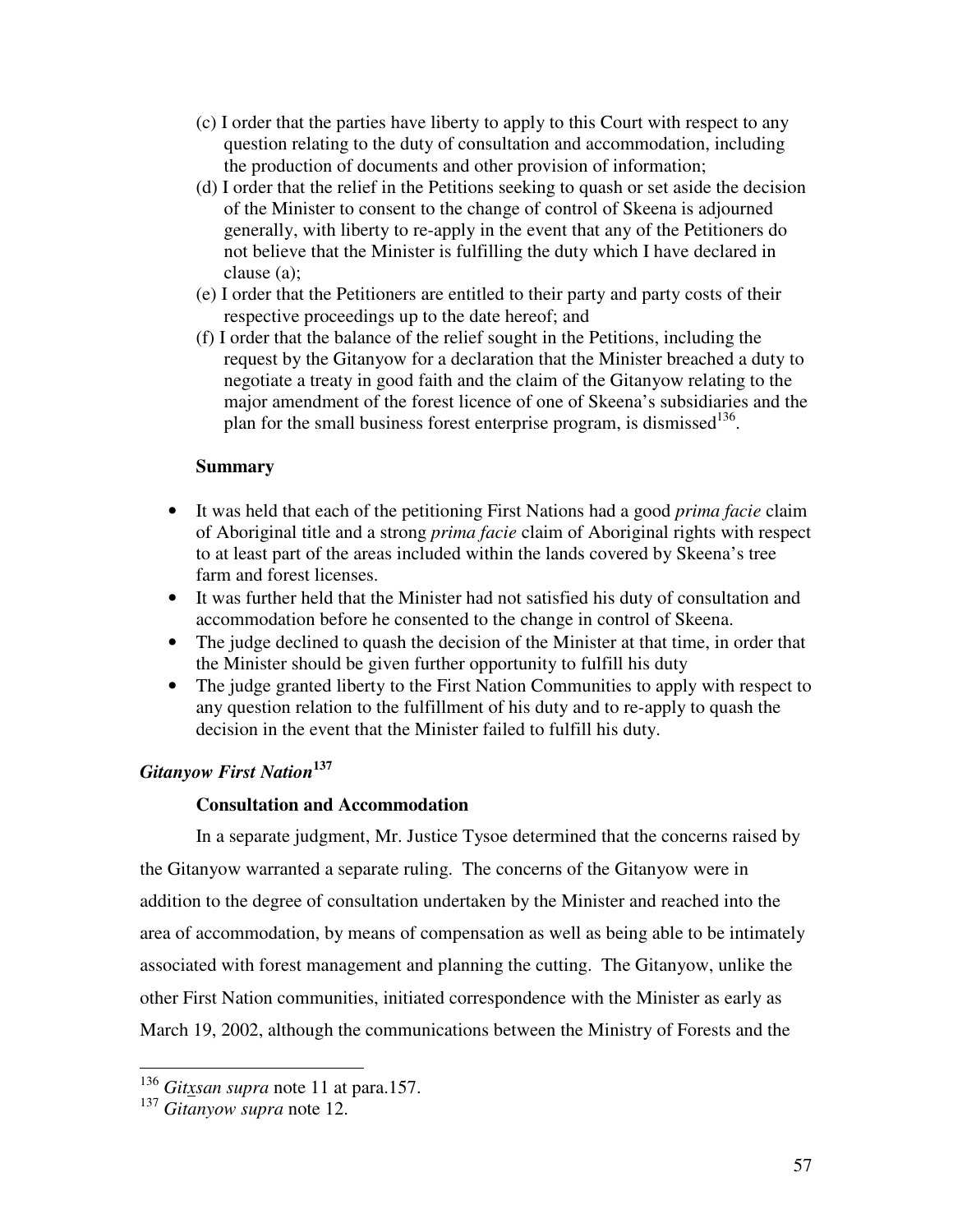other First Nations commenced with the Ministry's March 27 letter, making reference to media reports of a sale of Skeena to NWBC and requesting confirmation that the forest tenures held by Skeena would not be transferred until the completion of "legally required consultation with a view of accommodating the Aboriginal rights and title of the Gitanyow". After a series of letters, the on April 9, the Gitanyow tabled a draft of a framework agreement for consultation and accommodation with the B.C. treaty negotiators (a copy was also given to NWBC). The purpose of this draft agreement was to set out a process for consultation and accommodation with respect to forestry operations and the granting or transferring of forest tenures affecting the territory claimed by the Gitanyow. No comments on the form of the agreement have been made by the Crown (although a letter written by the Deputy Minister of Forests on the business day immediately preceding the hearing of the Gitanyow's Petition on October 21, 2002 has indicated a willingness to hold a workshop to discuss the draft agreement). At the April 12, 2002 meeting the Gitanyow stated that they did not view the meeting as a consultation. During the meeting, the Gitanyow expressed concerns about the environment, unemployment of their people, a dwindling of resources and the effect of logging on fishing and game. A Gitanyow speaker raised the topic of NWBC's business plan and was told that NWBC was not prepared to discuss its business plan in detail until the transaction closed. An issue was also raised about the fact that the Buffalo Head tenure was being excluded from the transaction and NWBC's President replied that it was expedient to exclude it. On April 21, 2002 the chief treaty negotiator for the Gitanyow wrote to the Minister requesting certain information with respect to the proposed change of control of Skeena. The letter stated that the April 12 meeting did not constitute even a beginning of consultation and that the requested information was needed to start the consultation process. The only response to this letter was the Minister's May 8, 2002 letter stating that he had consented to the change of control of Skeena<sup>138</sup>.

The Gitanyow First Nation was not satisfied with the level of consultation and accommodation which they had been afforded by the Minister. They applied for various forms of relief, including a declaration that the Minister had failed to provide meaningful and adequate consultation and accommodation, and an order quashing the decision of the

<sup>138</sup> *Ibid.* 18 at para. 23 to 29.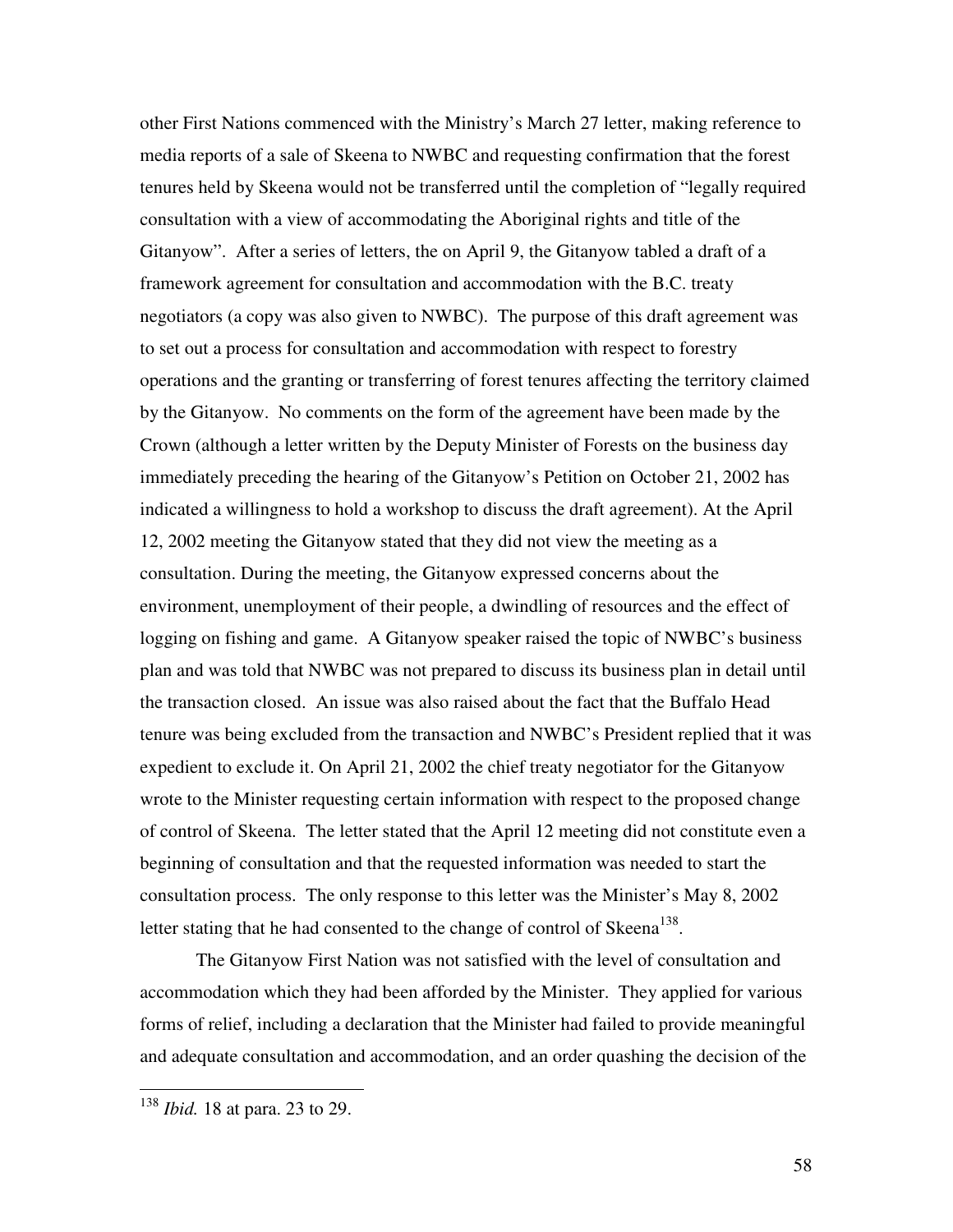Minister to consent to the change in control of Skeena. Starting in October 18, 2002, the Deputy Minister of Forests wrote to Glen Williams, Chief Negotiator for the Gitanyow Hereditary Chiefs, offering to have the Ministry of Forests (1) provide capacity funding of \$25,000 to the Gitanyow, (2) enter into negotiations with the Gitanyow for a consultation work plan, and (3) participate in a workshop to discuss the consultation framework agreement which had been drafted by the Gitanyow. On November 18, 2002, Mr. Williams replied favourably to the Deputy Minister but requested more capacity funds and a funding agreement for \$40,000 was entered into by the parties. On November 21, 2002, the Government of British Columbia, as represented by the Ministry of Forests, the Ministry of Sustainable Resource Management and the Treaty Negotiation Office, provided the Gitanyow with a draft document entitled Memorandum of Understanding on Recognition and Consultation (Memorandum of Understanding). The draft Memorandum of Understanding covered topics such as consultation funding, consultation on anticipated forest development activities and administrative decisions, communication and dialogue, a workshop on sustainable resource management planning and exploring economic opportunities for the Gitanyow in the Cranberry and Buffalo Head tenure  $\arccos^{139}$ .

Legal counsel for the Gitanyow reviewed the draft Memorandum of Understanding and produced a revised version of it on November 25, 2002. The revisions included a recognition by the Province of the Gitanyow having a good *prima facie* case of title, the right of the Gitanyow to share the land and resources of the territory it claimed, an acknowledgement that the statutory decision maker must consider various aspects of Aboriginal title, including the economic component, and a commitment that the parties would endeavour in the Memorandum of Understanding to provide for an economic component for the Gitanyow. Negotiations between the Province and the Gitanyow on the Memorandum of Understanding continued over the course of the following six months in the form of all day meetings and correspondence. By April 2003, the negotiations had expanded beyond the scope of a consultation process. The Province offered to pay the Gitanyow the sum of \$325,000 annually to address the economic component of the infringement of the Gitanyow's *prima facie*

<sup>139</sup> *Ibid.* at para. 5 to 6.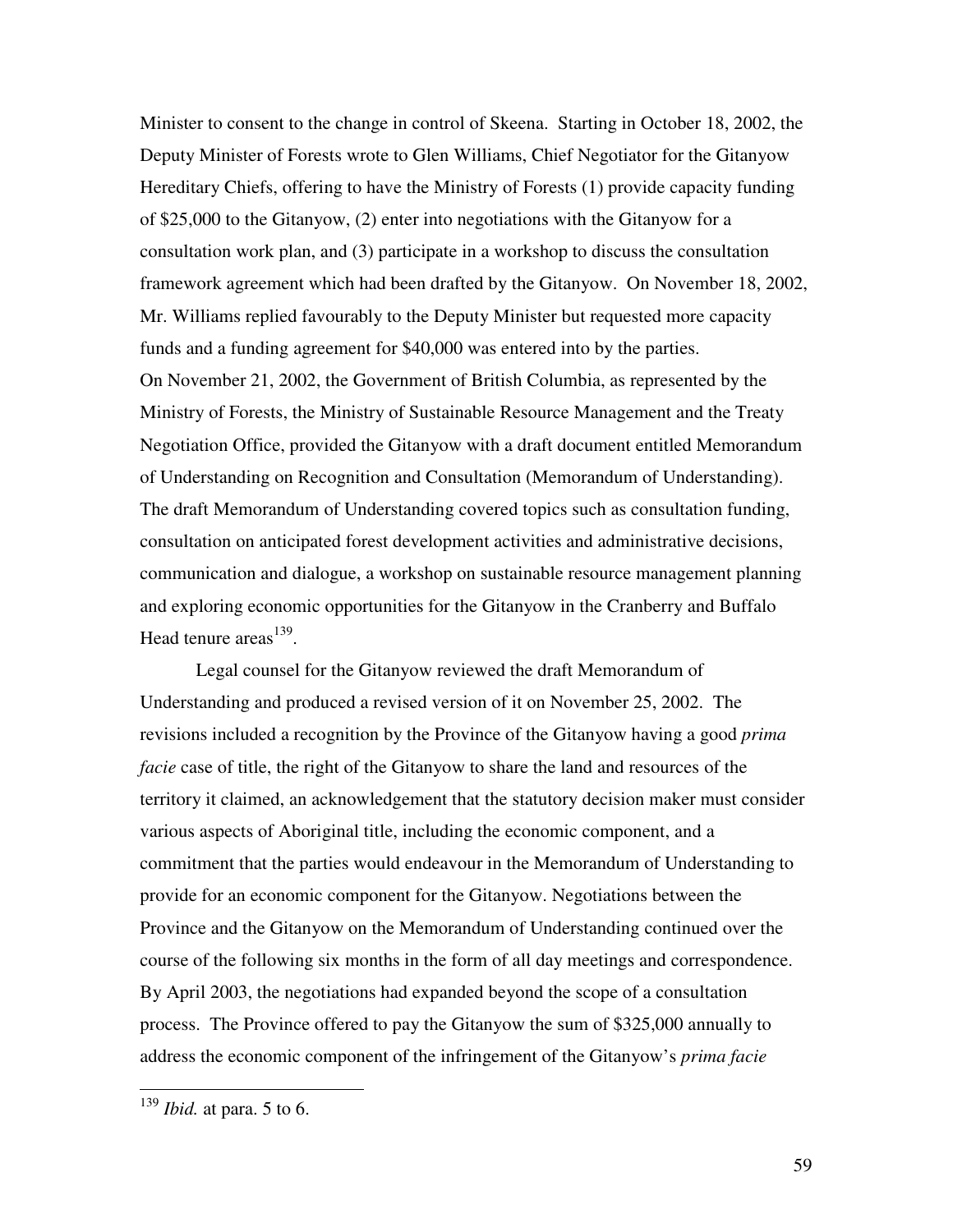claim to Aboriginal title. The Province was also willing to give the Gitanyow the opportunity to access 400,000 cubic metres of timber. The negotiations had also become linked to the treaty process, for example, there was an issue whether land use planning should be linked to or contingent upon the parties entering into an agreement in principle in the treaty process. An impasse was reached on June 24, 2003 and these unresolved issues included the basis of revenue sharing, details of the tenure to be made available to the Gitanyow and the silvicultural obligations associated with the Buffalo Head tenure. At this point in time the Province held that it had been following the consultation process set out in the Memorandum of Understanding, this too was disputed by the Gitanyow, who say that the Gitanyow Forest Consultation Council had not been created as contemplated in the Memorandum<sup>140</sup>.

In February 2003, the Province announced that it intended to pursue two initiatives with First Nations, which were revenue sharing and access to forest tenures, and in March 2003, the Province introduced the *Forestry Revitalization Act<sup>141</sup>*, which took back from licensees 20% of the annual allowable cut from replaceable forest licenses and tree farm licenses, with the view of allocating these forest tenures to First Nations. The Province also appropriated the sum of \$95 million for forestry revenue sharing with First Nations over the period from 2003 to 2005. The intent of these two initiatives by the Province was to reach accords with participating First Nations in the form of an agreement known by several different names, including a Forest and Range Agreement $142$ .

Apparently, as a result of the ongoing negotiations with the Gitanyow in respect of the Memorandum of Agreement, the Province initially decided to forgo the negotiation of a Forest and Range Agreement with the Gitanyow and to incorporate the topics of revenue sharing and tenure allocation into the ongoing negotiations. It was these topics which led, at least in part, to the impasse in the negotiations on the Memorandum of Agreement. Although there were further meetings and letters between the Province and the Gitanyow in the summer and fall of 2003, but nothing of substance was accomplished

l

<sup>140</sup> *Ibid.* at para. 7 to 10.

<sup>141</sup> *Forestry Revitalization Act* S.B.C. 2003, c. 17.

<sup>142</sup> *Gitanyow supra* note 12 at para.11.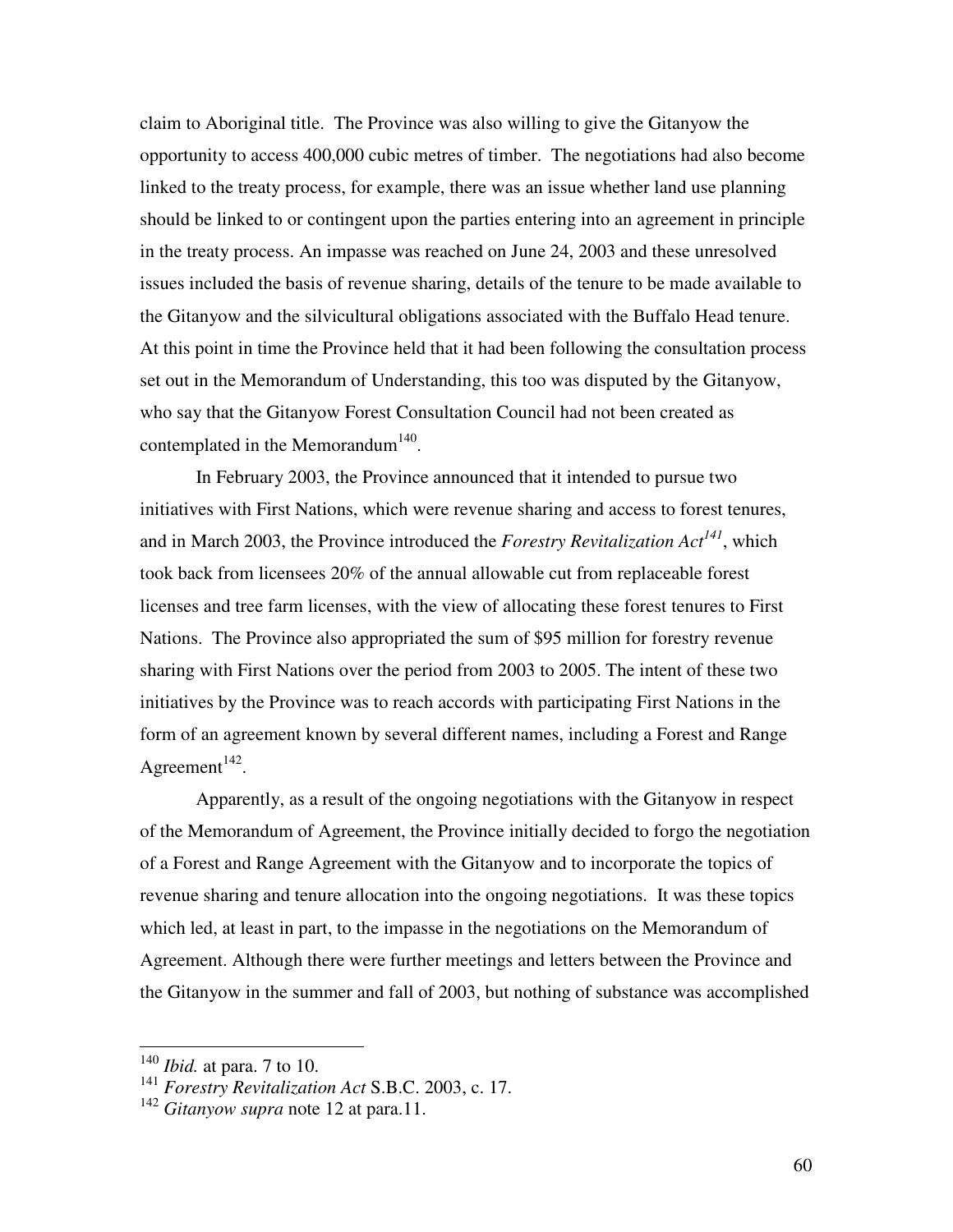with respect to their Memorandum of Understanding. On December 5, 2003, Mr. Friesen, an Assistant Deputy Minister of Forests, wrote to Mr. Williams stating that the Ministry of Forests was prepared to meet with the Gitanyow to outline the components of a five year Forest and Range Agreement, which would include economic benefits of revenue sharing of \$340,000 per year and access to 86,000 cubic metres of timber per year. The letter also stated that the Agreement would deal with economic benefits, but that the Province would still have the obligation to consult and seek workable accommodations of the cultural interests of the Gitanyow<sup>143</sup>.

Legal counsel for the Gitanyow replied to this letter by proposing a meeting to discuss the Forest and Range Agreement. A draft of the Agreement was sent by the Province to Mr. Williams in early January 2004. The affidavit materials filed in connection with this application did not include a copy of the draft Agreement, but they did include two versions of the form of the Agreement entered into by two of the other First Nations which had also challenged the decision of the Minister to consent to the change of control of Skeena, the Lax Kw'alaams Indian Band and the Metlakatla Indian Band. The Agreements are approximately 15 pages in length, and some of the more important provisions are as follows:

- (a) a forest licence will be made available by the Minister to enable the First Nation to harvest a specified volume of timber over the 5 year term of the Agreement (650,000 cubic metres in the case the Lax Kw'alaams and 160,000 cubic metres in the case of the Metlakatla);
- (b) the Province will provide a specified amount of money to the First Nation to develop a tenure business plan (\$40,000 in the case of the Lax Kw'alaams and \$25,000 in the case of the Metlakatla);
- (c) the Province will provide a specified annual amount of money to the First Nation as a revenue sharing economic benefit to address workable interim accommodation of the First Nation's economic interest during the term of the Agreement (\$1,370,000 in the case of the Lax Kw'alaams and \$345,000 in the case of the Metlakatla);
- (d) The Province will consult with the First Nation on all forest development plans, forest stewardship plans and range plans;
- (e) the First Nation agreed that the Province has fulfilled its duties to consult and seek workable interim accommodation with respect to the Minister's consent to the change of control of Skeena and the economic component of potential infringements of Aboriginal interests from logging operations

<sup>143</sup> *Ibid*. at para. 12 to 13.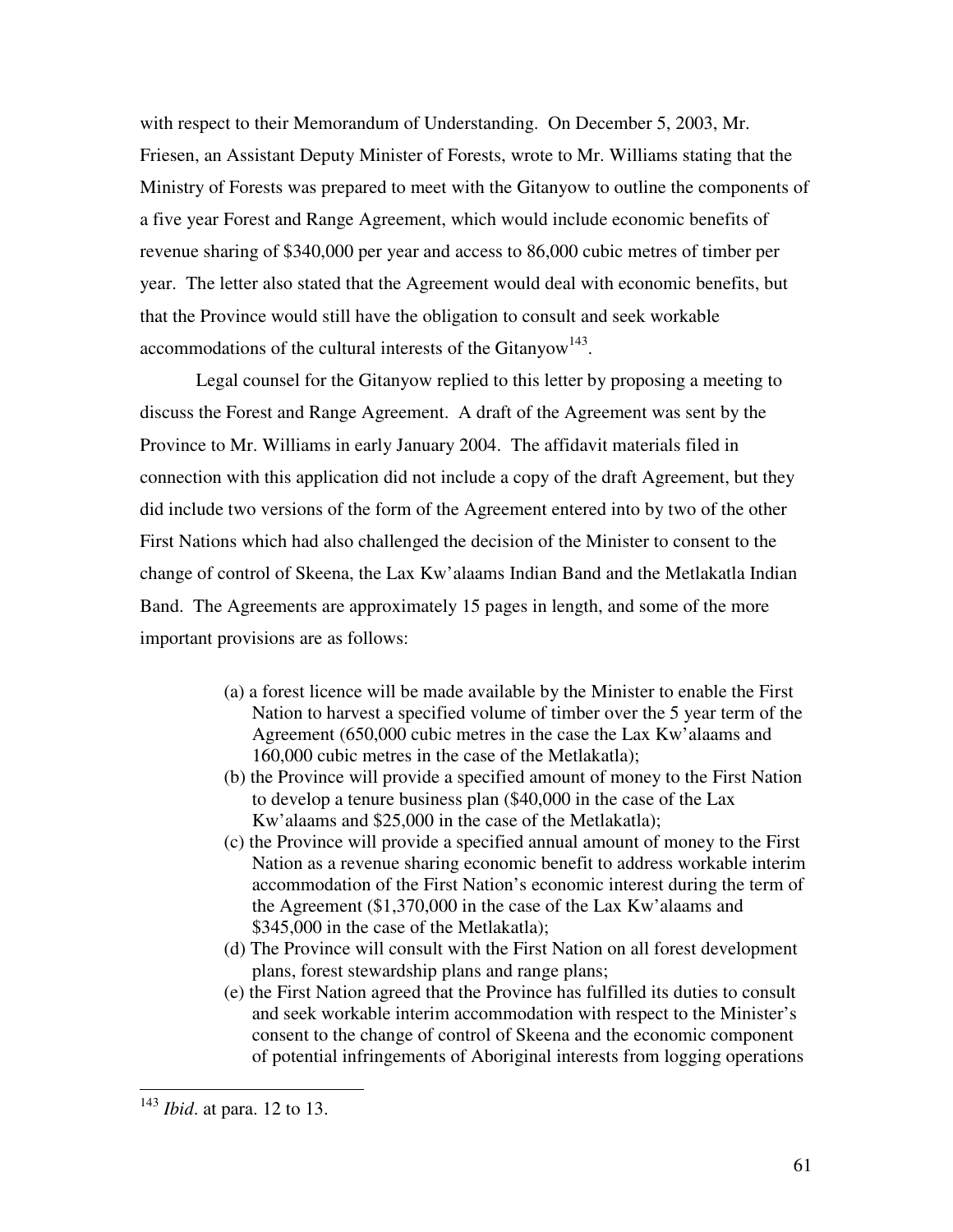and decisions made by a Ministry of Forests statutory decision maker during the term of the Agreement;

- (f) The First Nation will participate in the timber supply review processes affecting the lands claimed by the First Nation;
- (g) The payments of the annual sums under the Agreements can be suspended or cancelled by the Province in certain specified circumstances<sup>144</sup>.

The two Agreements are similar, but they are not identical. For example, the Metlakatla Agreement has an express provision making it clear that the Province is still required to fulfill its duty to consult and seek a workable accommodation if a statutory decision maker is of the opinion that a decision will create a potential infringement beyond the economic component of Metlakatla's Aboriginal interests, including the cultural component of the Aboriginal interests, more specifically culturally modified trees. Mr. Williams replied to the Province that the draft Forest and Range Agreement did not incorporate two critical elements which had been negotiated in the context of the Memorandum of Understanding; namely, (1) an acknowledgement of the Gitanyow's *prima facie* case of Aboriginal rights and title, and (2) negotiations with respect to long term land use planning for the Gitanyow territory. By letter dated January 27, 2004, the Province replied to Mr. Williams that the Forest and Range Agreements were intended to provide interim economic accommodation during the negotiations of treaties and that the only negotiations available in connection with the Agreements were restricted to the topics of specific elements of the forest tenures and process elements for consultation and accommodation of non-economic components. Additional correspondence was exchanged in February and March 2004, but no progress was achieved<sup>145</sup>. On May 18, 2004, Mr. Williams wrote to Mr. Friesen outlining the major four areas of disagreement in connection with the attempts to reach a forestry accommodation agreement; namely, revenue sharing, consultation in advance, forest tenure and joint planning.

Mr. Williams' May 18, 2004 letter grouped the areas of disagreement into four categories relating to revenue sharing, consultation in advance, forest tenure and joint planning. In his submissions, counsel for the Gitanyow argued that the conduct of the Minister was inconsistent with the Crown's duty in five respects, three of which coincide

<sup>144</sup> *Ibid.* at para.14.

<sup>145</sup> *Ibid.* at para.15 to 17.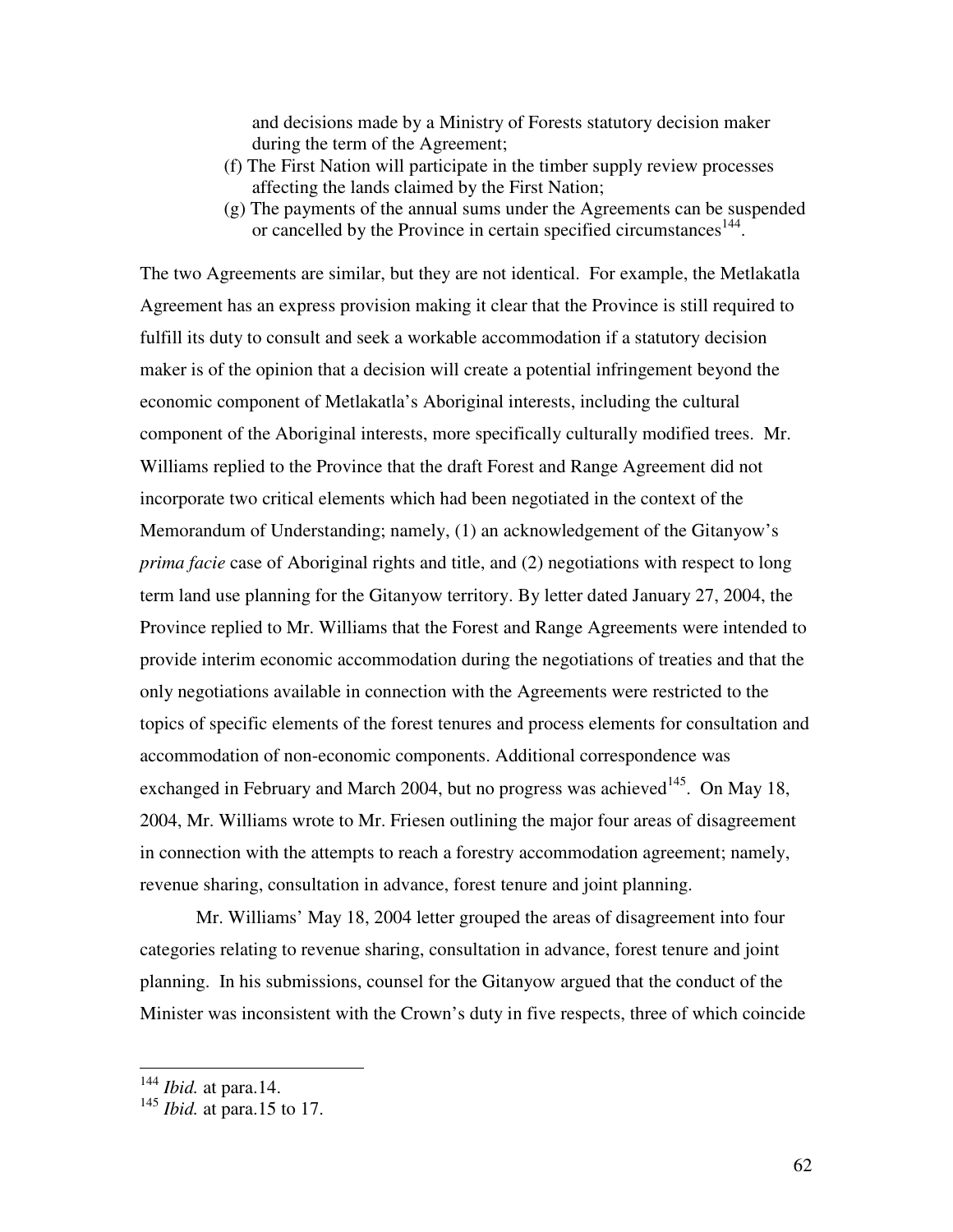with Mr. Williams' letter. First, the Province had offered access to 86,000 cubic metres of timber a year. Mr. Williams' point was that the specifics of the offered tenure were left to be determined in the future. He reiterated the Gitanyow proposal that they be provided with 100,000 cubic metres of timber a year and that the specifics of the tenure be contained in the Agreement. With respect to revenue sharing, the amount which the Province has offered to each First Nation as a revenue sharing economic benefit under the Forest and Range Agreements was calculated on the basis of \$500 a year for each member of the First Nation according to the records of the Federal Department of Indian and Northern Affairs. As at March 31, 2003, there were 680 Gitanyow registered with the Department of Indian and Northern Affairs, and this figure was the basis of the \$340,000 offer made by the Province to the Gitanyow. The Gitanyow make two points about the basis of the calculation. First, they say that, rather than basing the economic benefit on the number of people in each First Nation, it should be more properly based on the volume of timber harvested in their territory. Second, they say that, if they are to accept the per capita basis of calculation, the revenue sharing should be based on the Gitanyow's Wilp (house) membership rather than the number of people registered with the Department of Indian and Northern Affairs. On the second point, the Gitanyow point to the treaty negotiations, where it has been agreed with the Province and Canada that the Gitanyow are an Aboriginal group whose membership is not based on membership under the *Indian Act*. As part of the treaty negotiations, it has been agreed that participation in the final treaty will be determined in accordance with a chapter in the draft Agreement in Principle entitled Eligibility and Enrolment. Under that chapter, a person is eligible to be enrolled under the final treaty if the person is a member of a Wilp by birth or adoption or is a descendant of such a person. Mr. Williams estimates that the approximate number of Gitanyow members on this basis of eligibility is 2,500. If this figure is used in place of the 680 registered Gitanyow, the annual per capita payment would increase from \$340,000 to \$1,250,000. In his June 17, 2004 reply to Mr. Williams, Mr. Friesen stated that the Province was willing to include a clause in the Forest and Range Agreement that would amend the calculation of the revenue sharing benefit once a satisfactory enrolment and eligibility review is concluded as part of the treaty process. Counsel for the Gitanyow submitted that this position is disingenuous because the Province has refused to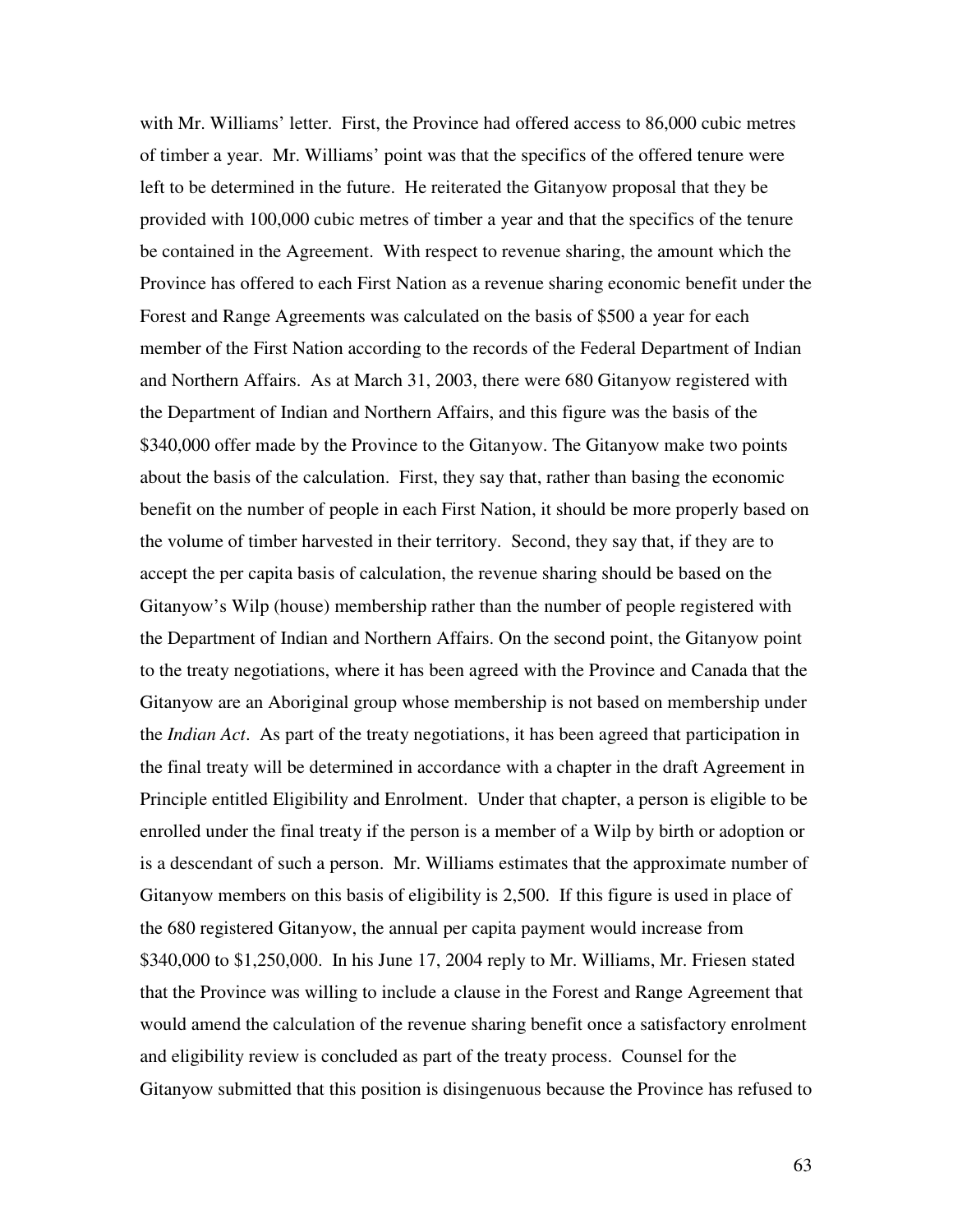provide the capacity funding for the Gitanyow to conduct a proper census based on the provisions of the Eligibility and Enrolment chapter<sup>146</sup>.

The third point has to do with "Consultation in Advance of the transfer of the control of Skeena Tree Farm Licences. The Gitanyow, in addition to agreeing in the Forest and Range Agreement that the Minister has satisfied his duty of consultation and accommodation with respect to his decision to consent to the change of control of Skeena, the Gitanyow were being asked to agree that the Province has fulfilled its duty with respect to the economic component of potential infringements of their Aboriginal interests for the next five years. In essence, the Province is offering the annual payment in exchange for the Gitanyow agreeing to waive their interim rights with respect to the economic aspect of infringement for a period of 5 years, together with the Minister's past action in consenting to the change of control of Skeena $147$ .

The fourth point, that of Joint Planning, the Gitanyow wanted to be involved in strategic joint planning of higher level decisions. There was a section of the draft Memorandum of Understanding dealing with the joint preparation of a sustainable resource management plan, but the Province stipulated that it would be dependent on an agreement with either Canada or the Province on funding being provided through a treaty related measure. It was then proposed that there would be a pilot landscape unit planning process for the Gitanyow territory. However, things did not progress further when the impasse on the Memorandum of Understanding was reached in June  $2003^{148}$ .

The fifth point that was raised was related to extend in which pilot landscape unit panning would indeed allow the Gitanyow in higher level strategic planning. Although the Ministry of Sustainable Resource Management, which has the mandate for resource planning, has an interest in engaging the Gitanyow in higher level planning, it does not have the funds to support a planning initiative in the Gitanyow territory. The original proposal touted by the Ministry of Sustainable Resource Management would include the Gitanyow gathering and mapping information relating to their interests in the area, followed by the joint development of an ecosystem network map providing for integrated

l

<sup>146</sup> *Ibid.* at para. 26.

<sup>147</sup> *Ibid.* at para. 29.

<sup>148</sup> *Ibid.* at para.30.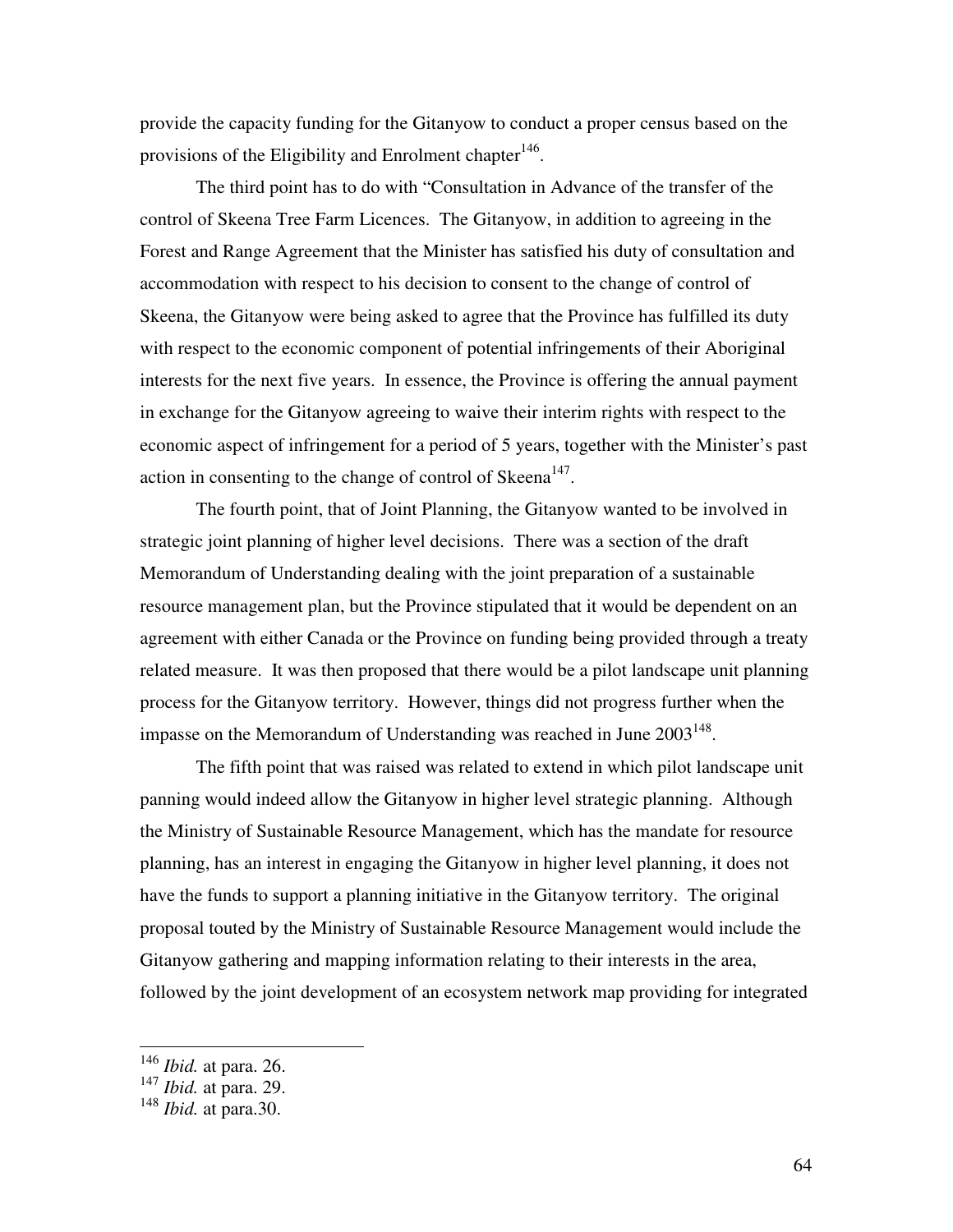management objectives. The subsequent exchange of correspondence between Mr. Williams and Mr. Friesen clarified that  $(1)$  the process was not intended to be the same as the pilot project contained in the draft Memorandum of Understanding, (2) the process was intended to assist the District Manager in determining the availability of additional timber in the Cranberry timber supply area in a manner that incorporates Gitanyow interests, and (3) any management objectives developed by the joint planning team would be used by licensees on a voluntary basis only. The Gitanyow said that this process does not offer any meaningful form of joint land use planning  $149$ .

With respect to the present case, Mr. Justice Tysoe already held that the Gitanyow had a good *prima facie* claim of Aboriginal title and a strong *prima facie* claim of Aboriginal rights with respect to at least part of the territories claimed by them. He also held that there was an infringement of asserted Aboriginal title or rights which required the Minister to fulfill the Crown's duty of consultation and accommodation prior to consenting to the change of control. In this latter regard, he held that (1) the decision of the Minister to give his consent to the change of control of Skeena did have an impact on the Gitanyow and, in any event, (2) (a) the duty is continuing and the Crown was obliged to honour its duty each time it deals with the license if it has not fulfilled its duty when previously dealing with the licence, and (b) the Crown did not fulfill its duty of consultation and accommodation when it had last replaced the forest tenure licences<sup>150</sup>. It was assumed by the Court that the Crown has probably had knowledge of the Gitanyow's claims for many years, and the affidavit materials in this case demonstrate that the Crown has had knowledge of the claims since at least 1993, when the Gitanyow submitted it's Statement of Intent for the purpose of entering into treaty negotiations. All of Skeena's licences have been replaced since 1993 without adequate consultation and accommodation by the  $Crown<sup>151</sup>$ .

l

<sup>149</sup> *Ibid.* at para.22 to 28.

<sup>150</sup> *Ibid.* at para.43.

<sup>151</sup> *Ibid.* at para. 46.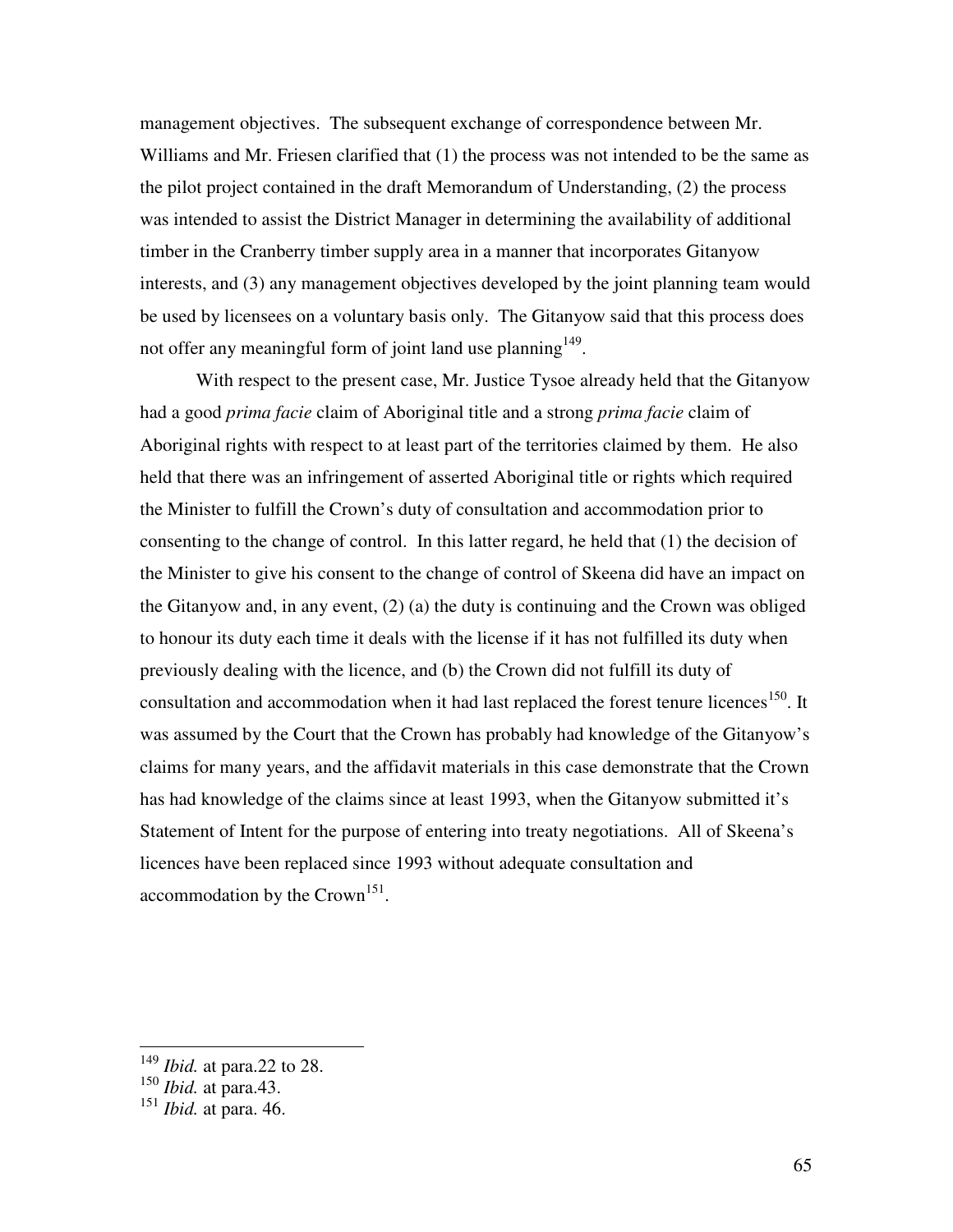## **Negotiation of the Forest and Range Agreement**

With respect to the negotiation of the Forest and Range Agreement, Mr. Justice Tysoe felt that it would not be appropriate for him to reach any conclusions at this time. However, he offered a set of non-binding observations that he hoped would assist the parties in the event that they decide to continue their negotiations on the Agreement. It appeared that for all intensive purposes, the Province had demonstrated a limited degree of flexibility in changing the terms of the Agreement. He agreed the position of the Gitanyow that it is more theoretically logical for the First Nations to be compensated in respect of the economic component of infringement on the basis of the volume of trees harvested in their claimed territory. However, the Province has committed itself to a system of compensation based on the number of Aboriginal people. It is understandable that the Province would not want to deviate from this system of compensation once established. On the one hand, if compensation is to be based on the number of Aboriginal people, it is reasonable for the Gitanyow to be compensated on the basis of their true numbers, as opposed to their numbers according to the records of the Department of Indian and Northern Affairs. Yet on the other hand, it was not unreasonable for the Province to look to the number of registered Gitanyow in view of the fact that the 1993 Statement of Intent filed by the Gitanyow stated that there were 714 Aboriginal people represented by them. The Province has offered to include a clause in the Agreement which would adjust the revenue sharing calculation when the census pursuant to the Eligibility and Enrolment chapter is completed. One potential solution would be to make the adjustment retroactive to the beginning of the Agreement. While Mr. Tysoe understood the desire of the Gitanyow to be involved in a joint planning process, I also appreciate at least two of the Province's difficulties. The first is that, while input of the Gitanyow may be desirable, they are not entitled to a veto. The second is the cost of funding of such a process<sup>152</sup>.

<sup>152</sup> *Ibid.* at para. 57.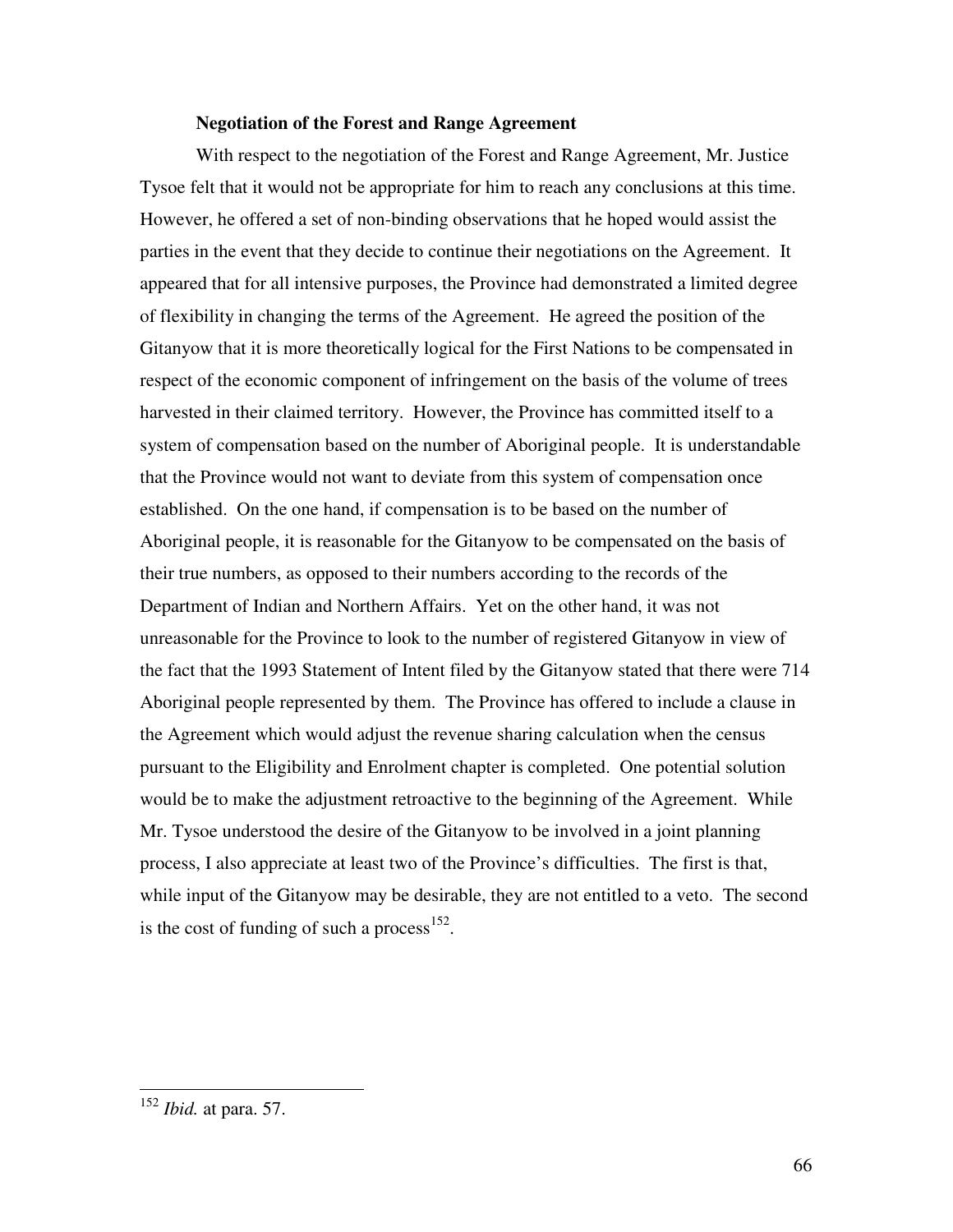## **Remedies**

The relief sought by the Gitanyow on this application was as follows:

- 1. a declaration that the Minister has failed to provide meaningful and adequate consultation and accommodation to the Gitanyow with respect to his consent to the change of control of Skeena;
- 2. an order quashing or setting aside the Minister's decision to consent to the change of control of Skeena;
- 3. a declaration that the decision of the Minister to give consent to the change of control of Skeena was a breach of the Crown's duty of consultation and accommodation and of the Crown's constitutional duties towards the Gitanyow;
- 4. a declaration that the Crown's duty to consult is not an obligation owed to "status" Indians under the *Indian Act* but rather is an obligation owed to all persons who have the right to exercise their Aboriginal rights in the affected territory and, in this case, is an obligation to the Gitanyow;
- 5. a declaration that the conduct of the Minister subsequent to the Initial Reasons was a breach of the Crown's duty of consultation and accommodation in that the Minister made the Forest and Range Agreement conditional on the requirement that the Gitanyow agree that consultation and accommodation had been fulfilled in respect of other decisions on forestry activities within the Gitanyow territory; and
- 6. an order prohibiting the Minister and the District Manager from advertising for sale any forest tenures arising out of Skeena's licences.

The declaration which Mr. Justice Tysoe was prepared to make only addressed clauses (1) and (3) above. With respect to the relief referred to in clause (2) above, I continue to believe that it would not be appropriate to quash or set aside the Minister's consent to the change of control of Skeena for the reasons expressed in the Initial Reasons and for the additional reason that the Crown has demonstrated a willingness to consult with the Gitanyow and accommodate their interests, albeit not yet adequately. It was the opinion of Tysoe that the relief referred to in each of clauses (4), (5) and (6) goes beyond the parameters of the relief requested in the Gitanyow's Petition and, in any event, he did not grant such relief. The relief requested in clauses (4) and (5) were for declarations on isolated aspects of the negotiations related to the Forest and Range Agreement, and he held that negotiations on the Agreement did not constitute consultation and accommodation for the purposes of the Minister's consent to the change of control of Skeena. The relief requested in clause (6) relates to the forest tenure which the Crown has taken back from Skeena as a result of Skeena's undercut over the past two years and the take-back provisions of the *Forest Act* and the *Forestry Revitalization Act*. Although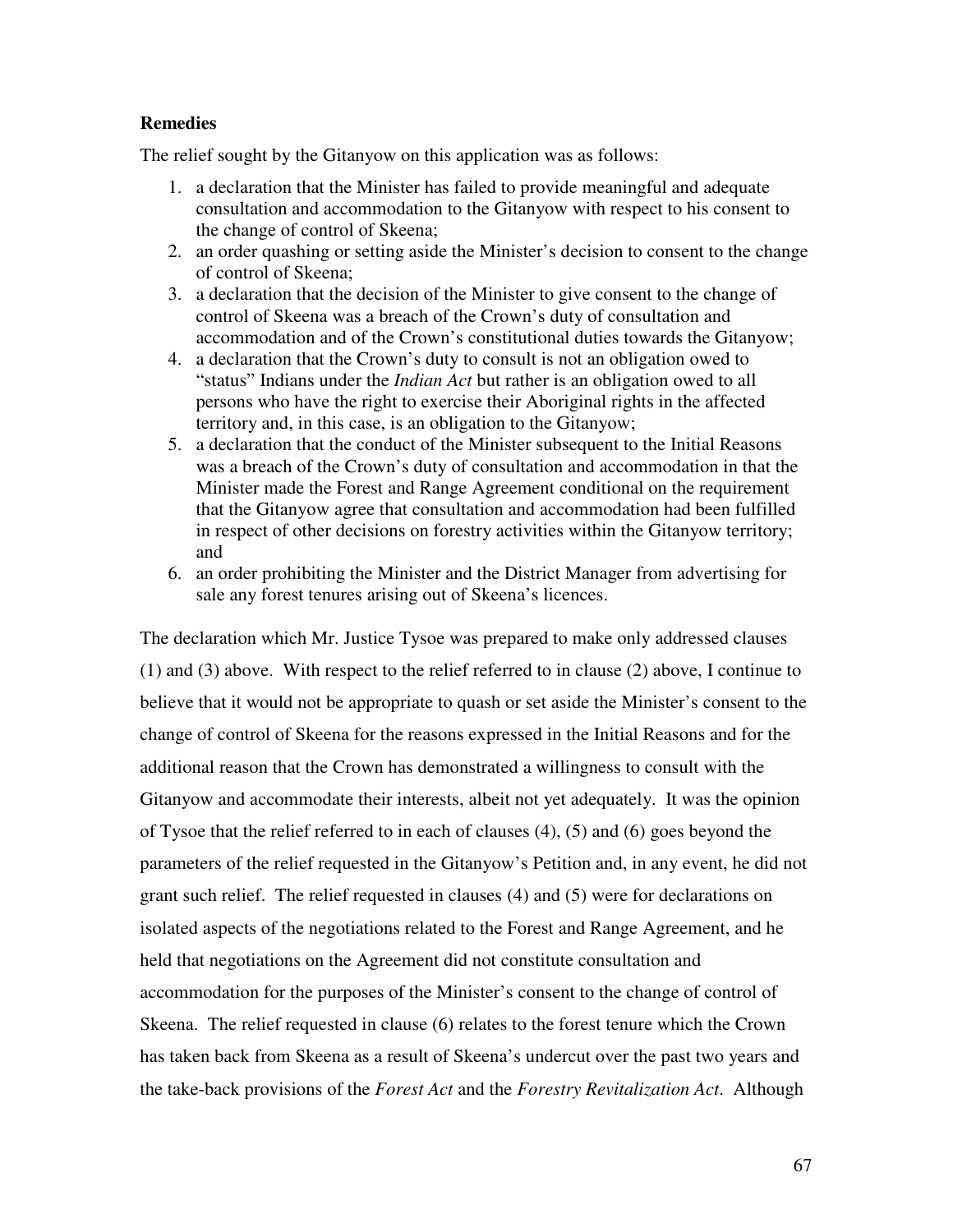the Gitanyow were hoping to obtain some of this forest tenure and it has been part of the negotiations to date, Tysoe could not conclude that "no form of accommodation by the Crown would be adequate unless it included this forest tenure being given to the Gitanyow." Although Tysoe declared that the Crown has not yet fulfilled its duty of consultation and accommodation with respect to the decision of the Minister to consent to the change of control of Skeena, he encouraged the parties to resume negotiations<sup>153</sup>. As a result, Mr. Justice Tysoe felt that it would not be appropriate for him to reach any conclusions with respect to the negotiations of the Forest and Range Agreement. However, he offered the following non-binding observations to assist the parties in the event that they decided to continue their negotiations on the Agreement:

- 1. The Province has demonstrated a limited degree of flexibility in changing the terms of the Agreement. I can understand the reluctance of the Province to make substantial changes to the form of the Agreement in a round of negotiations with a First Nation because it would provide an impetus for further changes in the ensuing rounds of negotiations.
- 2. I agree with the position of the Gitanyow that it is more theoretically logical for the First Nations to be compensated in respect of the economic component of infringement on the basis of the volume of trees harvested in their claimed territory. However, the Province has committed itself to a system of compensation based on the number of Aboriginal people. It is understandable that the Province would not want to deviate from this system of compensation once established.
- 3. On the one hand, if compensation is to be based on the number of Aboriginal people, it is reasonable for the Gitanyow to be compensated on the basis of their true numbers, as opposed to their numbers according to the records of the Department of Indian and Northern Affairs. On the other hand, it was not unreasonable for the Province to look to the number of registered Gitanyow in view of the fact that the 1993 Statement of Intent filed by the Gitanyow stated that there were 714 Aboriginal people represented by them. The Province has offered to include a clause in the Agreement which would adjust the revenue sharing calculation when the census pursuant to the Eligibility and Enrolment chapter is completed. One potential solution would be to make the adjustment retroactive to the beginning of the Agreement.
- 4. While I certainly understand the desire of the Gitanyow to be involved in a joint planning process, I also appreciate at least two of the Province's difficulties. The first is that, while input of the Gitanyow may be desirable, they are not entitled to a veto. The second is the cost of funding of such a process.

<sup>153</sup> *Ibid.* at para. 65 to 67.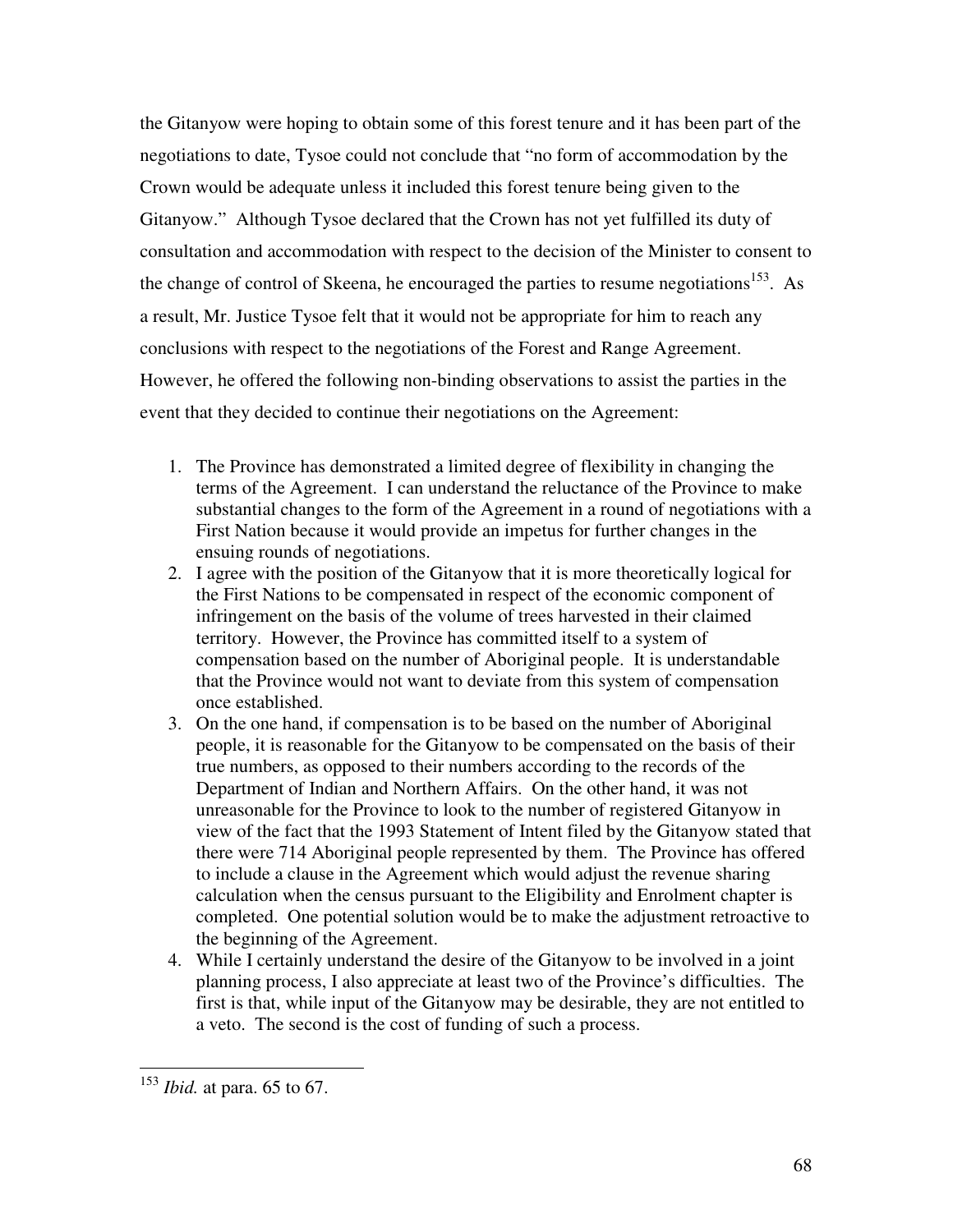### . **Negotiation of the Memorandum of Understanding**

The parties began negotiations on the Memorandum of Understanding as a means of establishing a framework for consultation. The negotiations expanded to address the economic component of the infringement of Aboriginal interests, but an impasse was reached in June 2003. It was the opinion of Mr. Justice Tysoe that the Crown had not yet fulfilled its duty of consultation and accommodation with respect to this issue. This was a unique situation because the Crown was a part owner of Skeena and benefited from the change of control. NWBC did not want to be burdened with the obligations associated with Buffalo Head, and the shares were transferred to a numbered company owned by the Crown. However, the affidavit evidence is unclear whether Timber Baron Contracting Ltd. acquired the shares of Buffalo Head from the Crown's numbered company or whether it acquired the forest licence from Buffalo Head. In these circumstances, the Crown's duty of consultation and accommodation is not fulfilled in my opinion by the fact that Buffalo Head's unfulfilled silviculture obligations appear to have been assumed by Timber Baron Contracting Ltd. (either as a result of a provision of the share purchase agreement or the provisions of s. 54.6 of the *Forest Act*). There is no evidence that Timber Baron Contracting Ltd. has the capability or intention of fulfilling these obligations. The Province at this point has not indicated what will done if Timber Baron does not fulfill the obligations. Apart from the other aspects of the negotiations, the Crown's failure to adequately address the issue of the Buffalo Head silviculture obligations led Mr. Justice Tysoe to conclude that it has not fulfilled its duty of consultation and accommodation as a result of the offers it made in the course of the negotiations on the Memorandum of Understanding. However, the situation with respect to the Buffalo Head silviculture obligations was unique as a result of the fact that these obligations relate to the replenishment of timber which has already been harvested in the territory claimed by the Gitanyow. There are also the facts that the Crown had an ownership interest in Skeena and that the Crown became the indirect owner of Buffalo Head when it was excluded from NWBC's acquisition of Skeena. It may be possible to address this issue by way of a monetary payment to the Gitanyow, but there has been no suggestion that a part of the compensation offered during the negotiations on the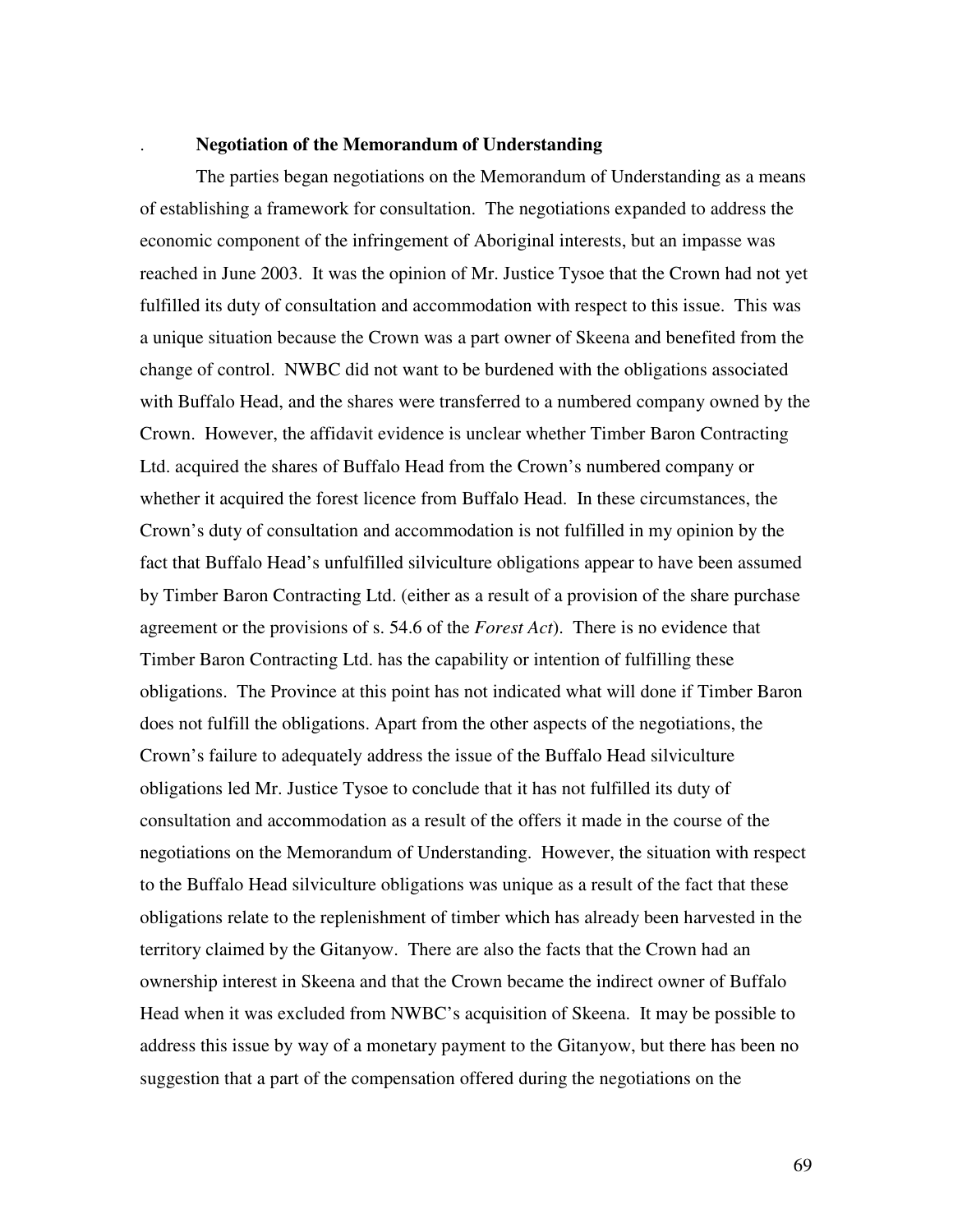Memorandum of Understanding was intended to provide an accommodation in respect of this aspect<sup>154</sup>.

# **Remedies**

The relief sought by the Gitanyow on this application was the following:

- 1. a declaration that the Minister has failed to provide meaningful and adequate consultation and accommodation to the Gitanyow with respect to his consent to the change of control of Skeena;
- 2. an order quashing or setting aside the Minister's decision to consent to the change of control of Skeena;
- 3. a declaration that the decision of the Minister to give consent to the change of control of Skeena was a breach of the Crown's duty of consultation and accommodation and of the Crown's constitutional duties towards the Gitanyow;
- 4. a declaration that the Crown's duty to consult is not an obligation owed to "status" Indians under the *Indian Act* but rather is an obligation owed to all persons who have the right to exercise their Aboriginal rights in the affected territory and, in this case, is an obligation to the Gitanyow;
- 5. a declaration that the conduct of the Minister subsequent to the Initial Reasons was a breach of the Crown's duty of consultation and accommodation in that the Minister made the Forest and Range Agreement conditional on the requirement that the Gitanyow agree that consultation and accommodation had been fulfilled in respect of other decisions on forestry activities within the Gitanyow territory; and
- 6. an order prohibiting the Minister and the District Manager from advertising for sale any forest tenures arising out of Skeena's licences<sup>155</sup>.

Although it was noted by Tysoe that the parties had made significant progress it was still determined that the Crown had not yet fulfilled its duty of consultation and accommodation with respect to the decision of the Minister to consent to the change of control of Skeena  $(1 \& 3)$ . Mr. Justice Tysoe was prepared to make a declaration to that effect, but he did not believe that the remaining relief sought by the Gitanyow was appropriate or necessary at this stage. It is his view that the parties should resume negotiations on the Memorandum of Understanding (or the Forest and Range Agreement if both parties wish to do so) with the benefit of his views. Regarding clause (2) above, he believed that it would not be appropriate to quash or set aside the Minister's consent to the change of control of Skeena for the reasons expressed in the Initial Reasons and for

<sup>154</sup> *Ibid.* at para. 57 to 63.

<sup>155</sup> *Ibid.* at para. 64.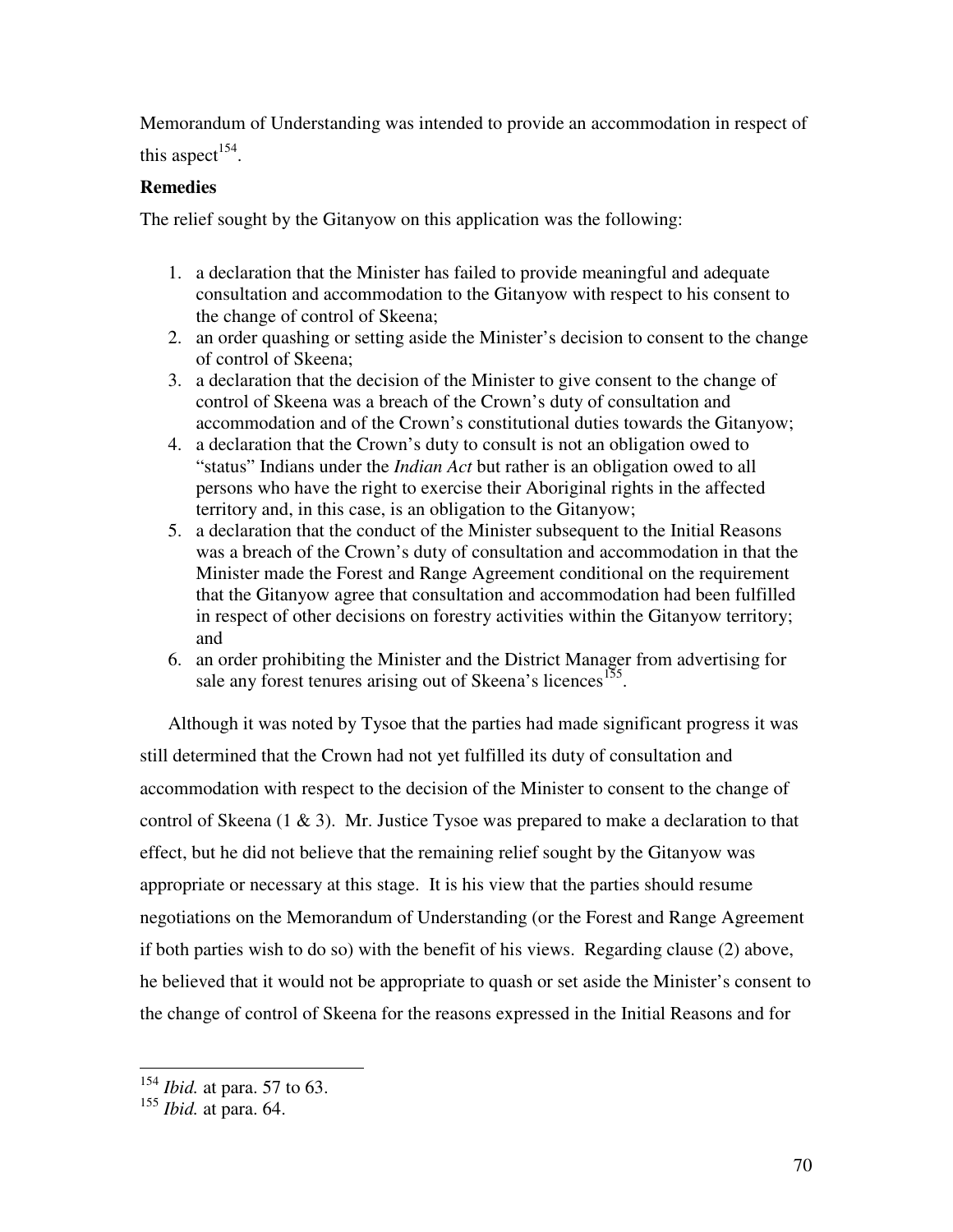the additional reason that the Crown has demonstrated a willingness to consult with the Gitanyow and accommodate their interests, albeit not yet adequately. It was the opinion of Tysoe that the relief referred to in each of clauses (4), (5) and (6) goes beyond the parameters of the relief requested in the Gitanyow's Petition and, in any event, he did not grant such relief. The relief requested in clauses (4) and (5) was for declarations on isolated aspects of the negotiations related to the Forest and Range Agreement, and Tysoe held that the negotiations on the Agreement do not constitute consultation and accommodation for the purposes of the Minister's consent to the change of control of Skeena. The relief requested in clause (6) relates to the forest tenure which the Crown has taken back from Skeena as a result of Skeena's undercut over the past two years and the take-back provisions of the *Forest Act* and the *Forestry Revitalization Act*. Although the Gitanyow were hoping to obtain some of this forest tenure and it has been part of the negotiations to date, Tysoe could not conclude that "no form of accommodation by the Crown would be adequate unless it included this forest tenure being given to the Gitanyow." Although Tysoe declared that the declared that the Crown has not yet fulfilled its duty of consultation and accommodation with respect to the decision of the Minister to consent to the change of control of Skeena, he encouraged the parties to resume negotiations.

#### **Summary**

- The judge declared that the Crown has not yet fulfilled its duty of consultation and accommodation with respect to the decision of the Minister to consent to the change of control of Skeena
- The judge encouraged the parties to resume negotiations on both the Memorandum of Understanding with respect to the Consultation agreement and the accommodation agreement
- Each of the parties will continue to have liberty to re-apply to the Court with respect to any question relating to the duty of consultation and accommodation, and the Gitanyow will continue to have liberty to re-apply for an order quashing or setting aside the consent of the Minister to the change of control of Skeena.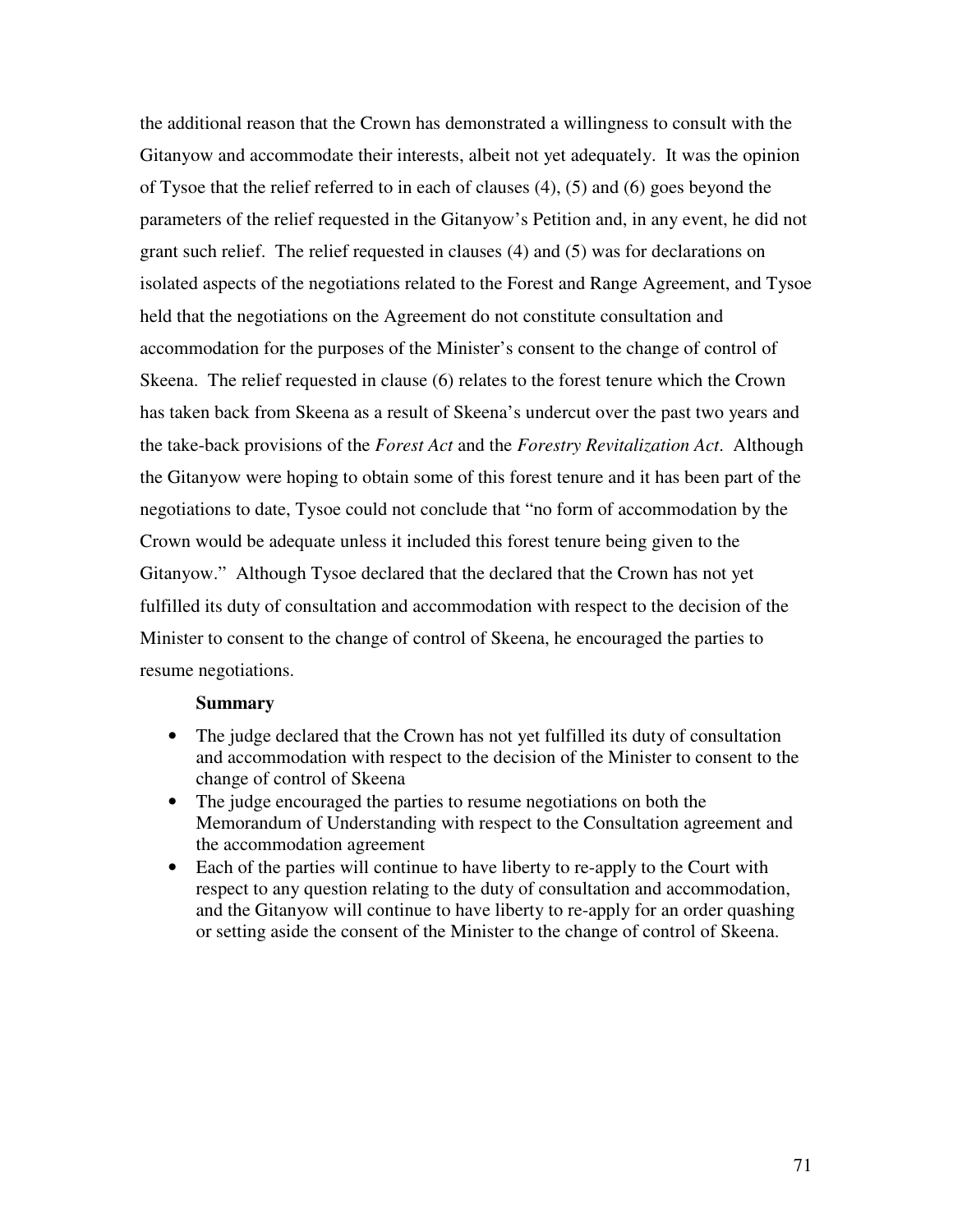# *Hupacasath First Nation<sup>156</sup>*

Madame Justice Lynn Smith of the BC Supreme Court ruled that "the Crown had a duty to consult with the Hupacasath regarding the removal of the land from TFL 44, and regarding the consequences of the removal of that land on the remaining (Crown land) portion of TFL 44. The court declared that making the removal decision on July 9, 2004 without consultation was inconsistent with the honour of the Crown in right of British Columbia in its dealings with the Hupacasath First Nation (HFN). The Hupacasath have consistently maintained the right to be consulted because of the many rights exercised on the removed private lands and the fact that they have always had access to those lands and were extensively consulted on the lands for many years. The 70,000 hectares of lands that were removed represents almost one third of the Hupacasath's territory and the impacts of that removal of the land from the TFL was an incursion onto their rights and title. However, the court refused to quash the Minister's decision removing the lands from the TFL and the Hupacasath express deep disappointment with that ruling. This suggests that substantial prejudice to third parties is more important than constitutionally protected rights and title. The court stated "that meaningful remedy can be granted pending the completion of consultation." With that the court has ordered the Crown to set up a government to government consultation process with Hupacasath so that their interests can be addressed and sets out 7 conditions that Brascan must fulfill in the interim. The court has also order mediation or directions from the court if the parties cannot agree on the process or the consultation.

The Hupacasath have always lived near Port Alberni, on Vancouver Island. They assert aboriginal rights and title with respect to some 232,000 hectares of land in central Vancouver Island. They claim that most of the privately owned Removed Lands are within their traditional territory. The territory which they claim is described in the affidavit of Chief Sayers as encompassing:

… the headwaters of the Ash and Elsie River systems in the northwest, east to the height of land on the Beaufort Range and then southeast to Mount Arrowsmith to Labour Day Lake and the Cameron River system; the southeast boundary includes the China Creek, Franklin River, Corrigan

<sup>156</sup> *Hupacasath supra* note 13.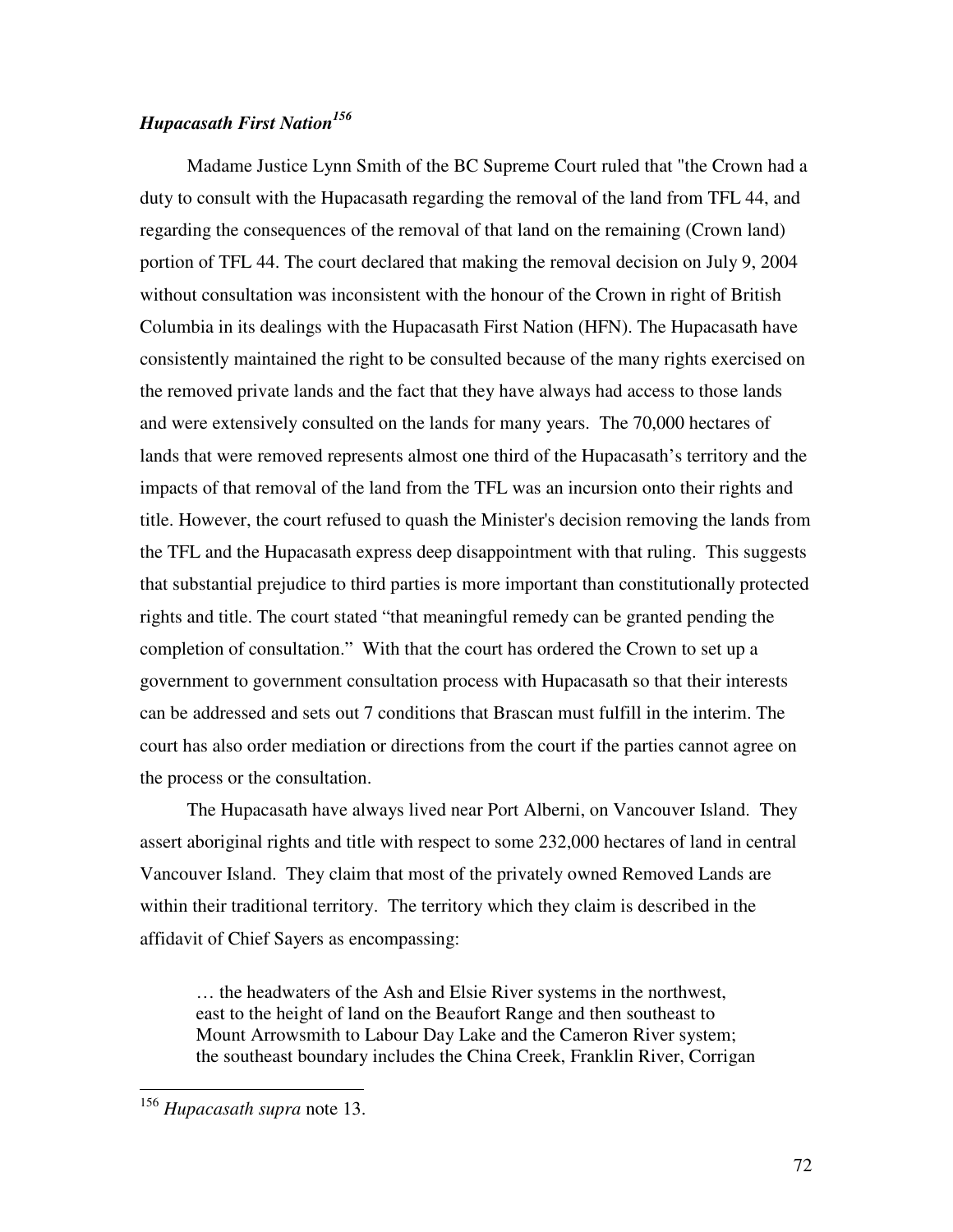Creek Areas and the north part of the Coleman Creek Area; the southern boundary follows Alberni Inlet to Handy Creek then northwest to follow the height of land between Henderson Lake and Nahmint Lake; the west boundary includes the headwaters of the Sproat Lake and Great Central Lake Areas; and including the river beds and lake beds of all bodies of water $157$ .

The Removed Lands are located in the centre of Vancouver Island. The area of the Removed Lands is about 70,000 hectares and is largely within the HFN claimed traditional territory. The Removed Lands roughly form a rectangle that runs along the northwest/southeast plane of Vancouver Island, but exclude an area around Port Alberni that stretches northeast. Their western border cuts through the eastern tip of Great Central Lake and Sterling Arm in Sprout Lake, and their eastern border stops short of Home and Cameron Lakes. Smaller pockets of the Removed Lands are located within the borders of TFL 44, primarily around Great Central Lake and Sprout Lake, Alberni Inlet, Bamfield and Ucluelet. These lands, the Removed Lands have been privately owned since 1887 when the Dominion of Canada transferred a tract of land (the "Railway Lands") to the Esquimalt and Nanaimo Railway Company. The Dominion had received the lands from the British Columbia Government in 1884 under the *Settlement Act<sup>158</sup> .* MacMillan Bloedel Limited owned the lands for a time, and Weyerhaeuser owned them until May,  $2005^{159}$ .

Chief Judith Sayers deposed that the consultation processes dealt with the following concerns: protecting and enhancing fish habitat and rebuilding salmon runs, protecting and enhancing water quality, protecting sacred sites, protecting and managing red and yellow cedar and maintaining old growth trees, protecting culturally modified trees, protecting and enhancing bird and wildlife habitat, protecting uncommon tree and plant species such as Yew which are used for cultural and medicinal purposes, and providing access to the territory for HFN members to exercise spiritual practices and aboriginal hunting and fishing rights. She swore that between 1998 and June 2004, the HFN and Weyerhaeuser met almost monthly to consult on forestry-related issues and by

<sup>157</sup> *Ibid.* at para. 21.

<sup>158</sup> *Settlement Act*, 1884, c. 14 S.B.C. (*An Act relating to the Island Railway, the Graving Dock and Railway Lands of the Province*).

<sup>159</sup> *Hupacasath supra* note 13 para. 22 to 24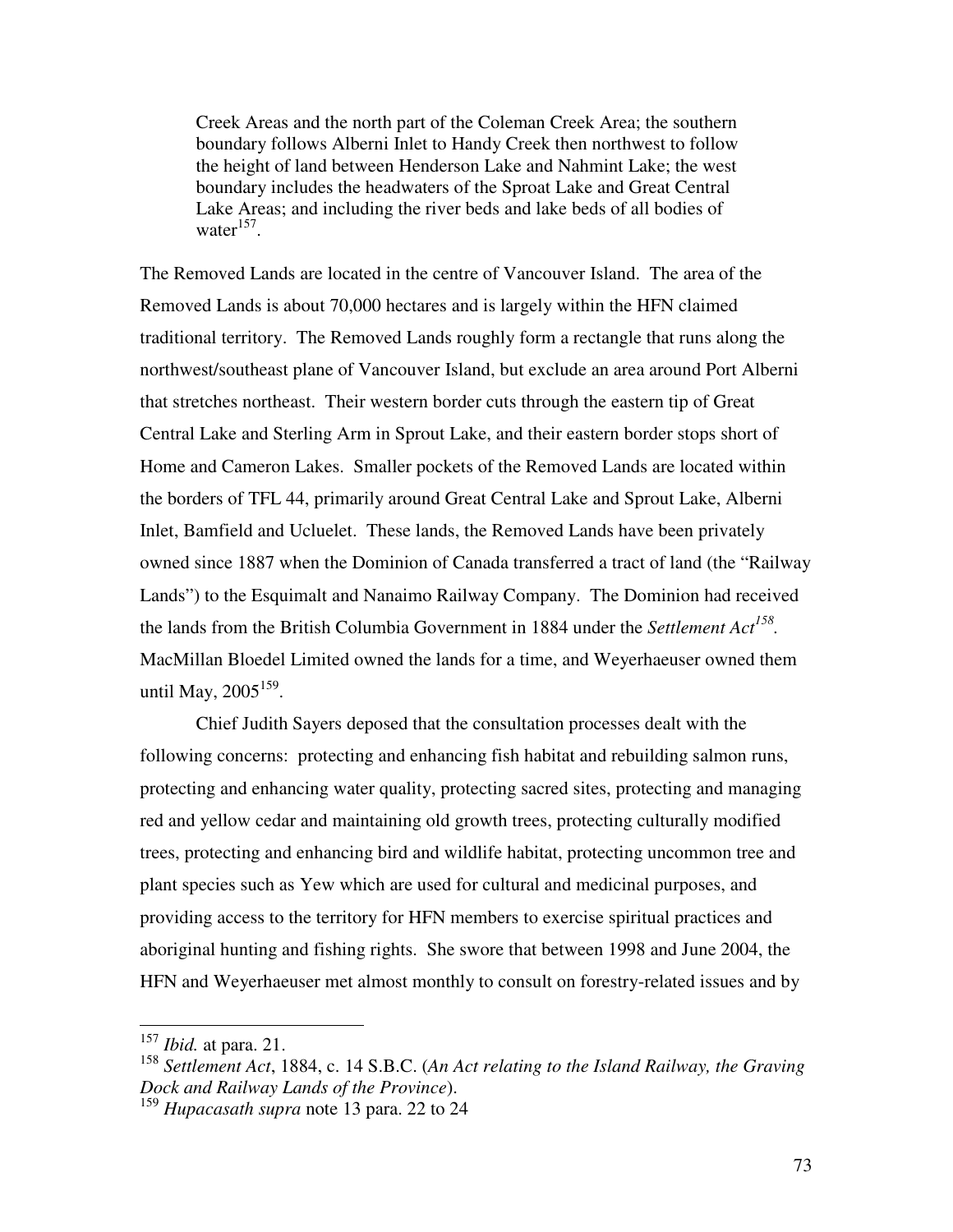2001 had developed an efficient process for considering and integrating aboriginal interests into the operational-level planning of forestry operations, with the result that Ministry intervention was rarely required.

On November 30, 2000, Weyerhaeuser entered into a Memorandum of Understanding with the HFN, which included a consultation protocol regarding the Ash River lands, which at that time were being transferred from the Crown to Weyerhaeuser. They form part of the Removed Lands. On October 1, 2003, the HFN announced that it had completed the first phase of a *Land Use Plan* for its claimed traditional territory. Weyerhaeuser wrote to the Minister of Forests on December 5, 2003, requesting removal of private land from both TFL 39 and TFL  $44^{160}$ .

 Chief Sayers deposed, and her evidence was not contradicted in this respect, that no representative of the Minister or Chief Forester ever contacted her or any other HFN representative to propose consultation regarding the removal of the lands from the TFL. On June 11, 2004, Chief Sayers, at a meeting with Weyerhaeuser discussing the Removed Lands, proposed certain conditions before Weyerhaeuser could "get the land out." The evidence thus showed that the HFN, through West Island Woodlands Community Advisory Group (WIWAG) meetings with Weyerhaeuser became aware of Weyerhaeuser's desire to remove the lands from the TFL as early as 2002, and learned of the company's pursuit of the issue with government in early 2004. The evidence does not show, however, any formal consultation or indeed any discussion between the Minister or other agent of the Crown and the HFN regarding Weyerhaeuser's initiative. The Minister of Forests made the removal decision on July 9, 2004, pursuant to the newly-enacted s. 39.1 of the *Forest Act*. The HFN received notice of the removal decision on July 13, 2004, and on July 19, 2004, gave notice to the Minister of Forests that it considered that the removal decision infringed its aboriginal rights and title. The HFN informed the Minister that accommodation of HFN rights could be achieved by respecting the HFN *Land Use Plan* and on August 12, 2004, Chief Sayers outlined a list of conditions that Weyerhaeuser would have to satisfy in order to gain HFN acceptance of the removal decision. Weyerhaeuser informed the HFN on August 20, 2004, that Weyerhaeuser no

 $160$  Ibid. at para. 37 & 39 to 40.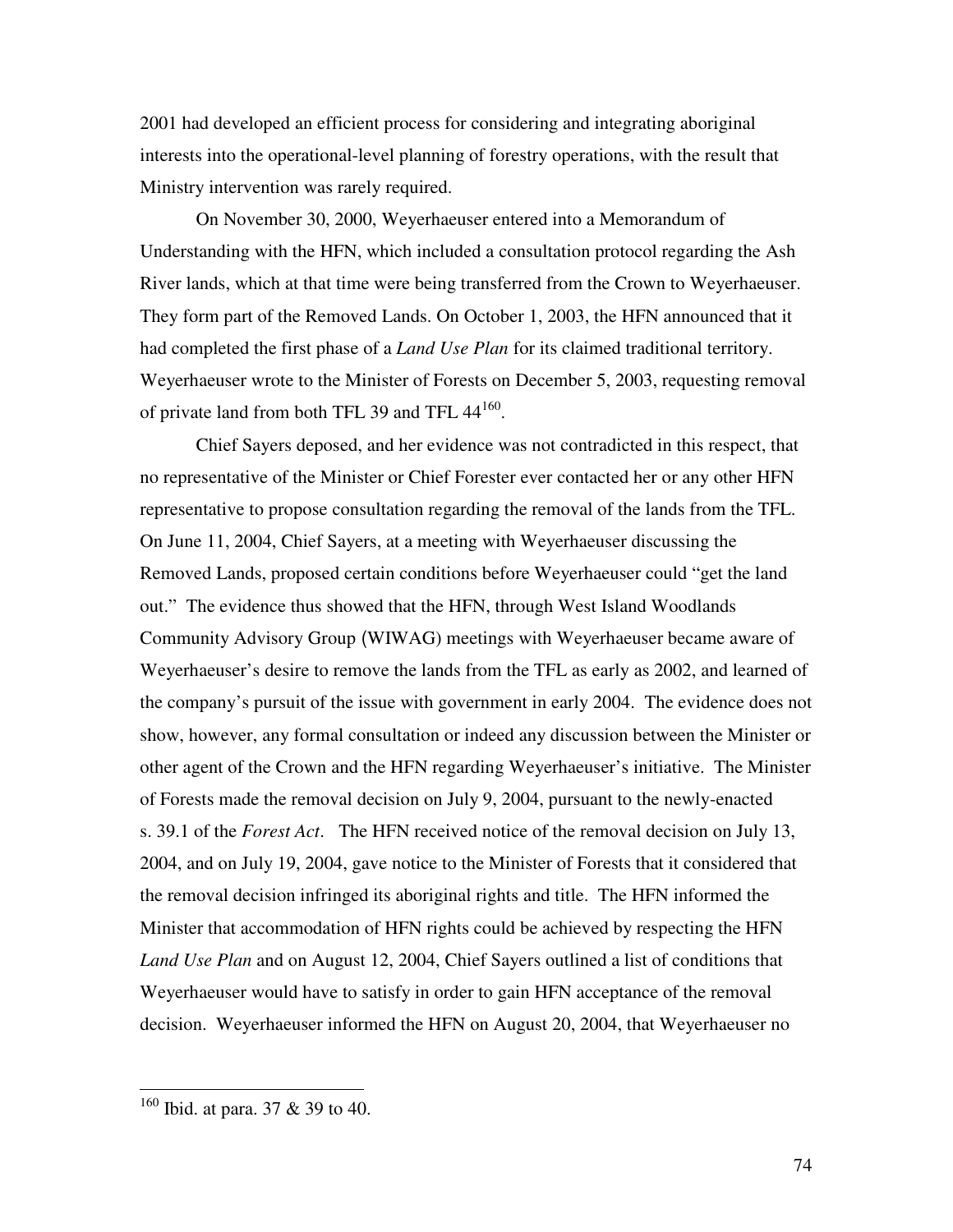longer had an obligation to consult with them with respect to activities on the Removed Lands $^{161}$ .

On August 26, 2004, the Deputy Chief Forester amended the allowable annual cut for TFL 44, retroactive to July 9, 2004. In his *Rationale for AAC Adjustment Resulting from the Deletion of Private Lands* (the "*Amendment Rationale*"), the Deputy Chief Forester stated:

> I am satisfied that the assessment provided by Weyerhaeuser is a reasonable portrayal of the impact of reducing the THLB assumed in the 2003 AAC determination. Based on the assessment, my knowledge of the previous analysis, and on expert advice from Ministry staff, I hereby determine that the AAC for TFL 44 is 1 327 000 cubic metres, effective July 9, 2004.

> Within the AAC, I also conclude that harvesting in the Clayoquot Working Circle should not exceed 29 hectares per year<sup>162</sup>.

The evidence indicated that the amendment were based on a Weyerhaeuser assessment and was simply mathematical; the allowable annual cut was reduced by the proportion that the Removed Lands bore to the total TFL area. Kenneth Baker, the Deputy Chief Forester at the time, deposed that the information and factors on which the original determination had been based 13 months earlier had not changed, that he had considered "concerns regarding identified wildlife, wildlife habitat and retention of old growth forests", and that he decided on that basis that a proportional reduction was appropriate. The province confirmed in September, 2004, that it was ready to resume Stage Four treaty negotiations with the Hupacasath directly. Weyerhaeuser advised the HFN of the allowable annual cut amendment on September 14,  $2004^{163}$ .

In October 2004, Brascan began to negotiate with Weyerhaeuser for the purchase of all of Weyerhaeuser's coastal forestry assets and operations. Brascan has produced evidence, which was uncontradicted, that the removal of the privately owned lands from TFL 44 was a critical consideration in its decision to proceed with the transaction. Its business plan was based on the premise that it would be able to conduct two different

l

<sup>161</sup> *Ibid.* at para. 48 to 54.

<sup>162</sup> *Ibid.* at para. 55.

<sup>163</sup> *Ibid.* at para. 56 to 58.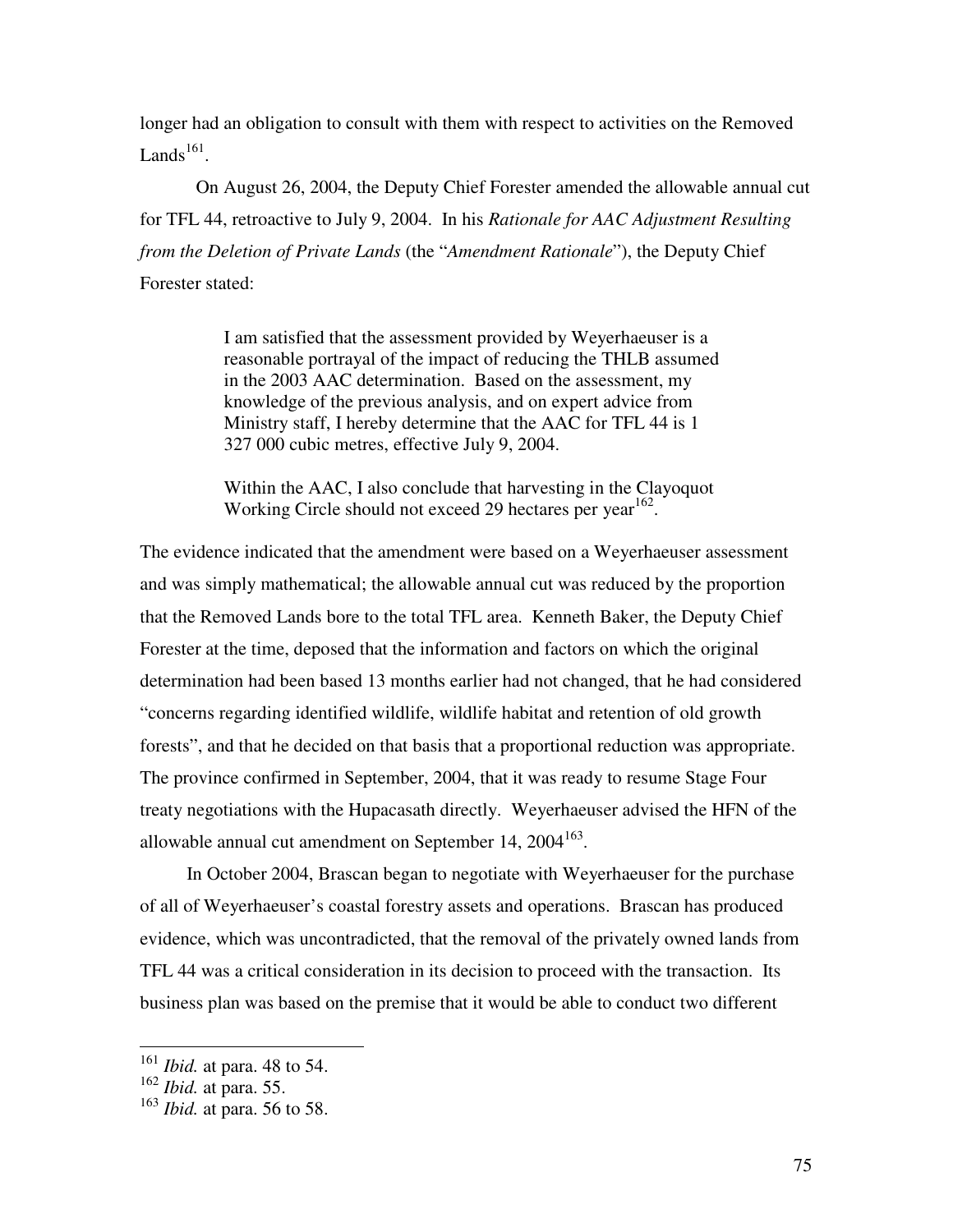logging operations, through two different entities, under different management regimes for the Crown land than for the private land. Unlike lands in the TFL system, private timberlands can be "harvested to market", thus allowing private owners to harvest the species commanding the best prices in the market. A further benefit for private owners is that they are not subject to TFL restrictions on the export of logs that are surplus to the demands of domestic mills. On November 16, 2004, the District Manager of the South Island Forest District sent the HFN the *Amendment Rationale* for the allowable annual  $cut$  amendment<sup>164</sup>.

 Brascan made a proposal to Weyerhaeuser on December 6, 2004, regarding the purchase of Weyerhaeuser's coastal timber assets, including the Removed Lands. Weyerhaeuser accepted that proposal on December 14, 2004. The parties entered into an exclusivity agreement, which thereafter precluded Brascan from making inquiries of the Crown or of the HFN regarding the legal validity of the removal decision. This petition was filed on December 15, 2004, and Brascan learned of it on December 16, 2004.

Weyerhaeuser and Brascan publicly announced the agreement for purchase and sale on February 17, 2005, and government approvals were obtained. On April 27, 2005, Weyerhaeuser was joined as a party to the petition by consent and an amended petition was filed. The sale to Brascan for the total purchase price of \$1.4 billion closed on May 30, 2005. The purchase included 258,000 hectares of privately owned timberlands, the annual harvesting rights to 3.6 million cubic metres of Crown timberlands, five coastal sawmills and two remanufacturing facilities. After receiving Weyerhaeuser's coastal assets, Brascan transferred the Removed Lands to Island Timberlands GP Ltd. to be held beneficially for Island Timberlands Limited Partnership (Island Timberlands) and it transferred its interest in TFL 44 and the Crown land based operations to Cascadia Forest Products Ltd. (Cascadia). Island Timberlands is a limited partnership in which Brascan holds the majority interest and Cascadia is a wholly owned subsidiary of Brascan $165$ .

<sup>164</sup> *Ibid.* at para. 59 & 61.

<sup>165</sup> *Ibid.* at para. 63 to 69.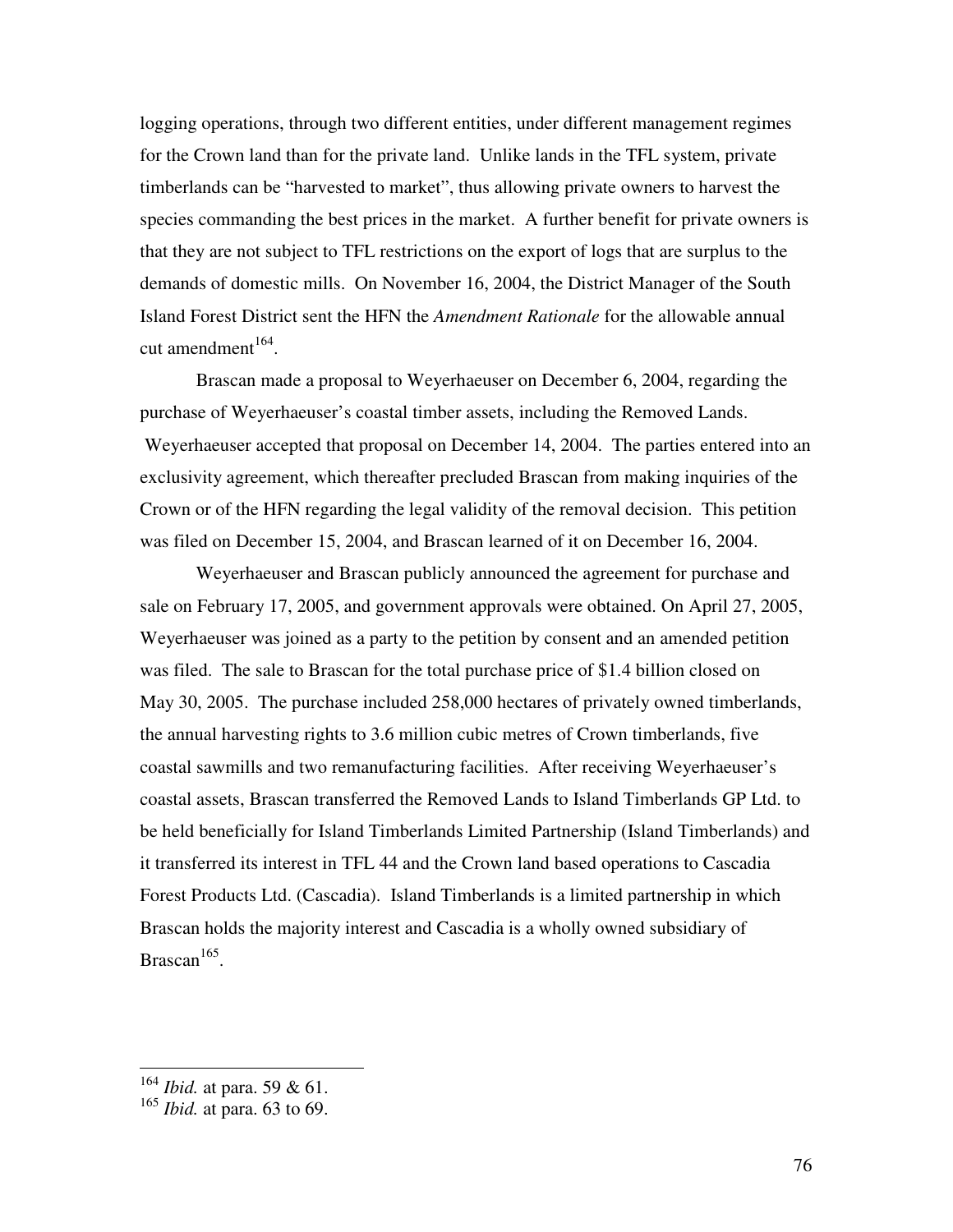The following will be terms of this Court's order and will be in effect for two years from the date of entry of this order or until the province has completed consultations with the HFN, whichever is sooner:

- 1. Brascan will maintain the current status of "managed forest" on the Removed Lands and will keep the land under the *Private Managed Forest Land Act<sup>166</sup>*, subject to all of its provisions and regulations governing planning, soil conservation, harvesting rate and reforestation;
- 2. Brascan will maintain variable retention and stewardship zoning on old growth areas in the Removed Lands;
- 3. Brascan will fulfill its commitments in the Minister's letter regarding maintenance of water quality on the Removed Lands;
- 4. Brascan will maintain all current wildlife habitat areas on the Removed Lands;
- 5. Brascan will maintain ISO or CSA certifications and will continue to subject the Removed Lands to the public advisory process as per CSA standards;
- 6. Brascan will maintain current access for aboriginal groups to the Removed Lands;
- 7. Brascan will provide to the HFN seven days notice of any intention to conduct activities on the land which may interfere with the exercise of aboriginal rights asserted by the  $HFN^{167}$ .

This order applies to Brascan, Island Timberlands, and their successors. The parties were asked to exchange positions as to what kinds of activities might interfere with the exercise of aboriginal rights and if there is a failure to agree on a framework, the matter is to go to mediation. The Crown was asked to facilitate the operation of this term of the order, including, if requested by the petitioners and Brascan, to provide the services of independent mediators at Crown expense. The petitioners also sought orders for disclosure of information relevant to the consultation. Madame Justice Smith ordered that the Crown and the petitioners provide to each other with such information that would be reasonably necessary for the consultation to be completed. As well, the Crown and the petitioners were to attempt to agree on a consultation process, however, if they were

<sup>166</sup> *Private Managed Forest Land Act,* 2003 S.B.C. c.88.

<sup>167</sup> *Hupacasath supra* note 13 para. 321.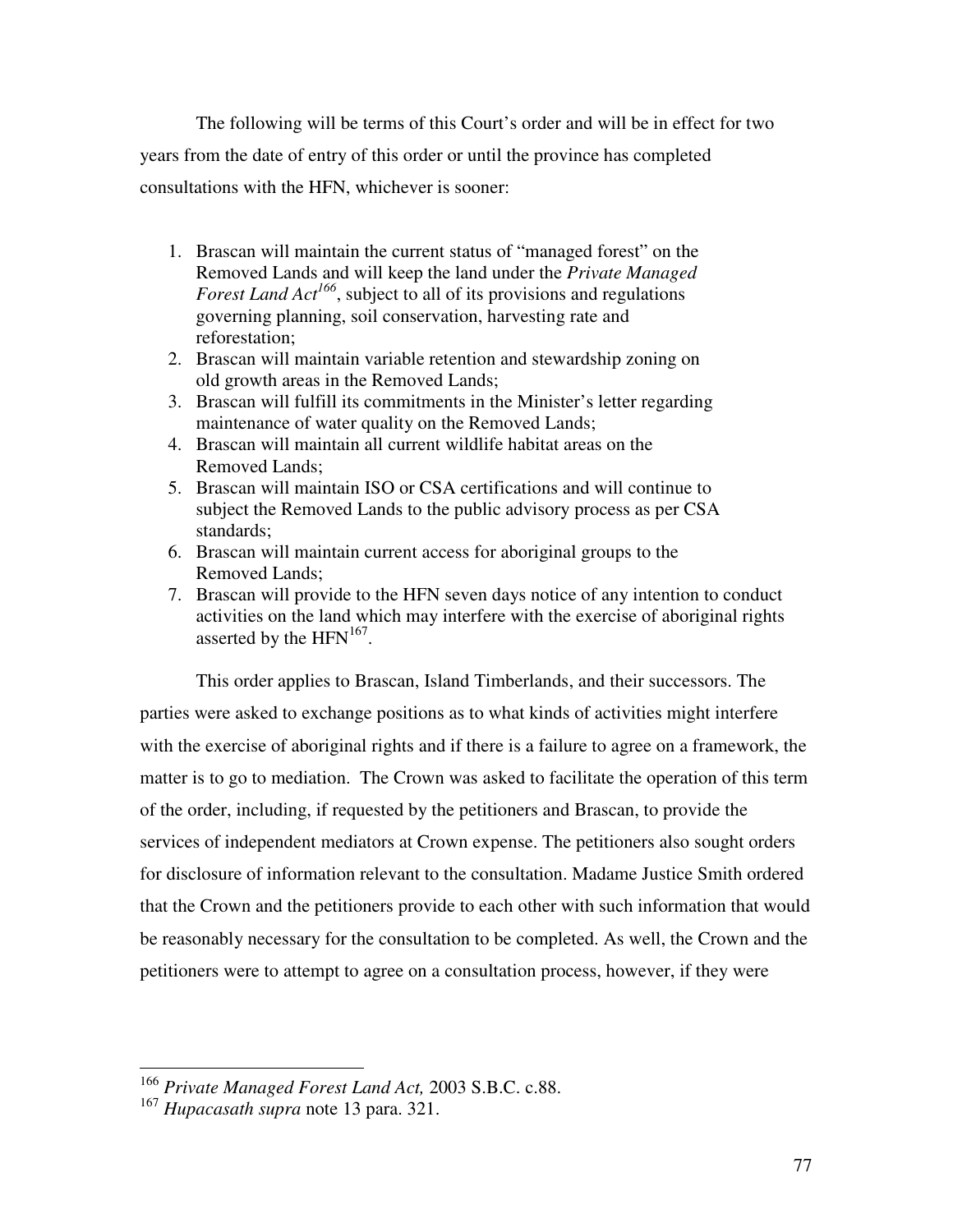unable to agree on such a process, they were to go to mediation. If and only if mediation fails, the parties could seek further directions from the Court<sup>168</sup>.

#### **Summary**

- The Minister of Forests' decision to remove lands from TFL 44 gave rise to a duty on the Provincial Crown to consult the Hupacasath , and the Crown failed to meet that duty
- The Chief Forester's decision to amend the allowable annual cut for TFL 44 gave rise to a duty on the Provincial Crown to consult the Hupacasath and the Crown met that duty.
- The judge declined to order that the removal decision be quashed or suspended
- However, certain conditions regarding the use of the Removed Lands for up to two years, pending the completion of consultation and accommodation, are imposed as terms of this order
- Where the parties fail to agree on matters regarding the consultation they will go to mediation

# *Huu-ay-aht***<sup>169</sup>**

 Prior to the assertion of British sovereignty, the Huu-ay-aht First Nation (HFN) claim that "they occupied a traditional territory called the "Hahoothlee," which is located on the western coast of Vancouver Island in and near Barclay Sound, Pachena Bay, and southern portions of Alberni inlet, including the watersheds of the Sarita River, Pachena River, Klanawa River and Coleman Creek." The HFN asserted for this action that most of their traditional territory falls within a tree farm licence held by Weyerhaeuser ("Tree Farm License 44"- TFL44). The Province has issued TFL 44, granted subsequent replacements of the licence pursuant to provincial forestry legislation, and directly authorized harvesting within the territory covered by TFL 44. The HFN claimed that their aboriginal title and rights were being infringed upon by the logging taking place within their traditional territory pursuant to TFL 44. The HFN claimed that their rights and title were infringed from "March 2004 to January 18, 2005, when logging operations continued within HFN territory despite the fact that the Province has not consulted with the HFN about the level of forestry operations within the Hahoothlee and despite the fact that HFN title and rights interests have not been accommodated." The HFN also claimed that such an infringement warrants economic accommodation and they "seek a forest

<sup>168</sup> *Ibid.* at para.322 to 326.

<sup>169</sup> *Huu-Ay-Aht supra* note 14.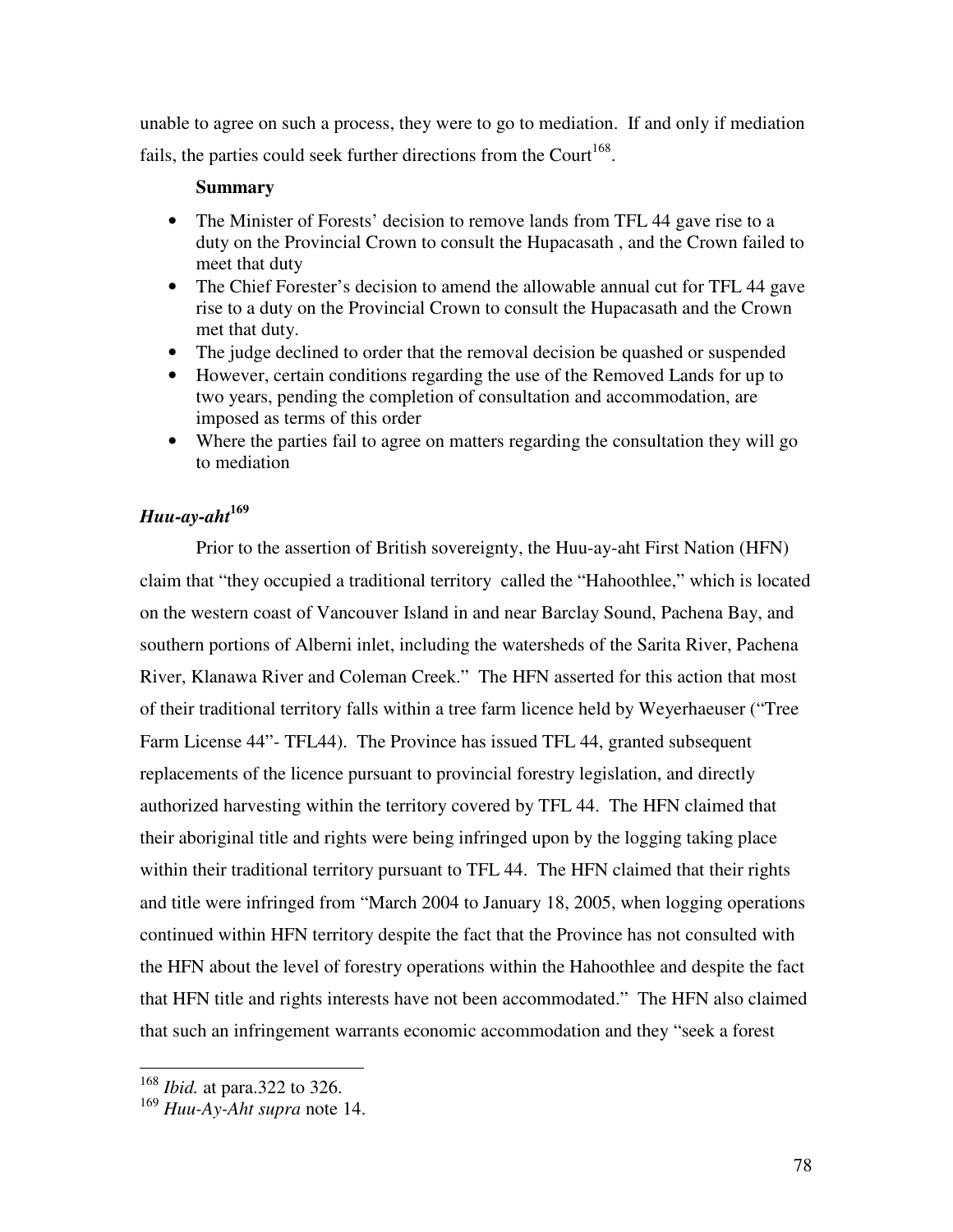tenure to take a fair allocation for the development of their lands, and revenue sharing until a treaty is determined $170$ ."

At the time of this dispute the HFN were engaged in negotiations towards a comprehensive treaty settlement within the British Columbia treaty process as part of the Maa-nulth Treaty Group. The Maa-nulth First Nations (MFN) entered the treaty process in January 1994, as part of the Nuu-chah-nulth Tribal Council (NTC). On March 10, 2001, a draft Agreement in Principle (AIP) was initialed at the NTC treaty table. Each of the 12 First Nations that comprised the NTC undertook consultations and requests for ratification with their respective communities. Six of the NTC First Nations, including the HFN, ratified the AIP, and six did not. Five of the six First Nations, including the HFN, that ratified the AIP joined to form the MFN. The MFN is composed of the HFN, the Uchucklesaht Tribe, the Ucluelet First Nation, the Toquaht Nation, and the Ka:'yu:t'h'/Chek:k'tles7et'h'<sup>171</sup>.

The MFN approached British Columbia and Canada to negotiate a final agreement based on the draft 2001 AIP and accordingly the MFN are now at their own treaty table as the Maa-nulth Treaty Group. The MFN signed the AIP on October 3, 2003. Among other things, the AIP provides that each MFN member will own forest resources on their land and will have exclusive authority to determine charges relating to the harvesting of forest resources on its land. However, the AIP does not provide any detail regarding forest resources as this is to be determined in the final agreement which takes place at the end of stage 5 of the treaty process. The AIP itself does not legally recognize aboriginal rights and title. The MFN are presently at stage 5 of the treaty process, namely negotiation towards a final agreement. In stage 5 of the treaty process, technical and legal issues are resolved to produce a final agreement that embodies the principles outlined in the AIP and formalizes the new relationship among the parties. Once signed and formally ratified, the final agreement becomes a treaty and legally recognizes aboriginal rights and title. Stage 6 of the treaty process is merely implementation of the agreement reached at in stage 5. The land component of the AIP includes up to 20,900 hectares of provincial Crown land and 2,105 hectares of existing

<sup>170</sup> *Ibid.* at para. 4 to 5.

<sup>171</sup> *Ibid.* at para. 7.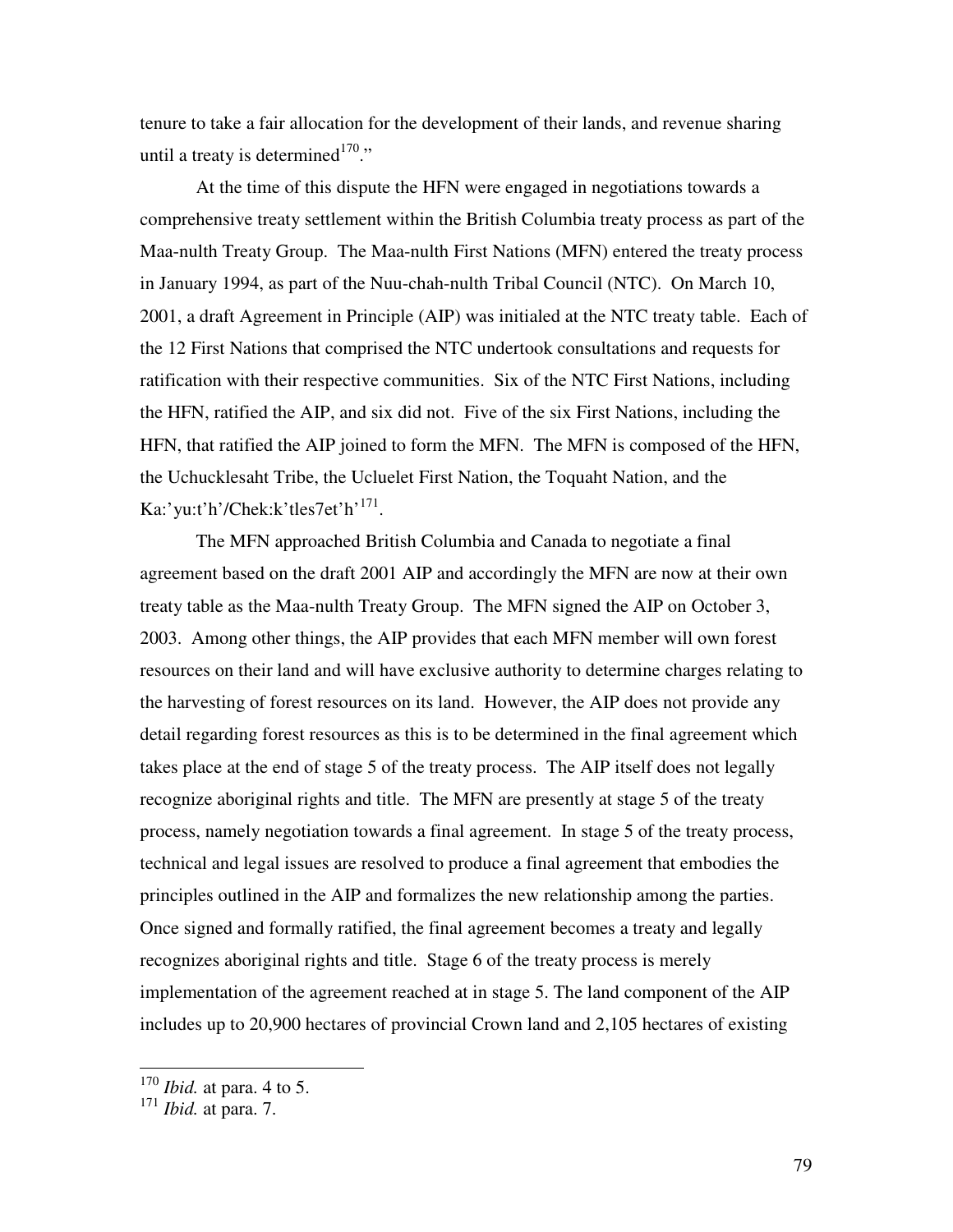Indian reserve land, which will include the existing HFN Indian reserve land and up to 6,500 hectares of additional lands. According to the Crown, the capital transfer provided by Canada is \$62.5 million. The AIP outlines major components of a treaty, including rights to resources such as wildlife, fish and timber, culture and related self-government provisions<sup>172</sup>.

The HFN assert that approximately 95% of the HFN traditional territory is within the boundaries of TFL 44. A TFL is a large area based tenure granting the rights to manage the forest lands and to apply for cutting permits to harvest timber. MOF is responsible for the administration of TFLs and for dealing with all TFL licenses. The present licensee of TFL 44 is Weyerhaeuser whose current forest development plan contemplates a further 5.4 million cubic metres of timber ("m3") out of the Hahoothlee territory within the next 5 years. The estimated stumpage payable to the Province in relation to the anticipated volume of harvest of 5.4 million m3 over the next 5 years is in the range of \$143 million. The Province will receive additional revenues from income, property and sales tax. The HFN claim, and the respondents have not disputed, that between 1940 and 1996, approximately 35,000,000 m3 has been harvested from the Hahoothlee. Over 56% of old growth forests within the Hahoothlee were harvested from 1940 to 1996. The HFN has submitted that the rate of harvest proposed for the HFN territory far exceeds the geographic proportion of the annual allowable cut (AAC) for the entire TFL. The HFN maintain that a sustainable AAC in their territory would be limited to 225,000 m3 per year, whereas Weyerhaeuser plans to harvest approximately 1,000,000 m3 per year out of the Hahoothlee in each of the next 5 years. The HFN is claiming that much of this future harvesting will take place within areas of significant cultural importance to the HFN and that the removal of this economically valuable timber represents a serious, ongoing, and unaccommodated infringement of HFN's aboriginal title and forestry rights $^{173}$ .

<sup>172</sup> *Ibid*. at para. 8 to 9.

<sup>173</sup> *Ibid*. at para. 11 to 12.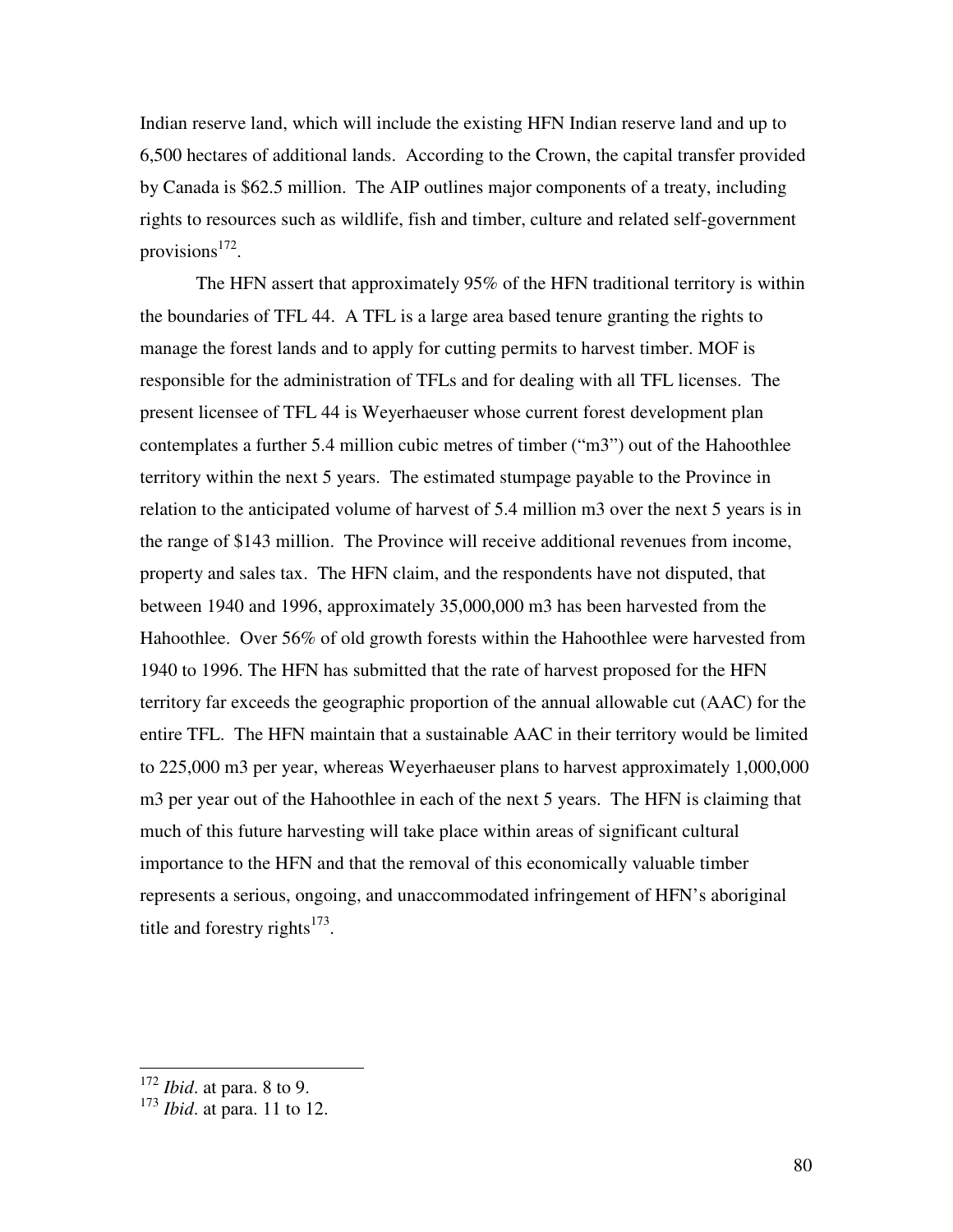#### **Previous Accommodation Agreements, Interim Measures Agreement and Interim Measures Extension Agreement**

As part of the effort to participate in the forestry processes within the Hahoothlee, in 1998 the HFN signed an Interim Measures Agreement (IMA) with the Ministry of Forestry (MOF. The term of the IMA was for 3 years, and provided for:

- 1. an inter-governmental working relationship between the HFN and the MOF;
- 2. the establishment of a joint forest council to resolve issues of forest management, cultural heritage and economic development;
- 3. joint planning in relation to forestry activities in the HFN territory;
- 4. protection of cultural heritage resources; (e) the creation of economic development opportunities; and
- 5. dispute resolution processes.

The IMA arose out of a conflict regarding harvest levels in TFL 44 and the HFN request for accommodation. It hoped to address economic development issues through direct funding from MOF and by engaging Forestry Renewal BC multi-year funding for forest restoration and enhancement. The IMA also established at section 11 that "the agreement does not define or limit the aboriginal rights, title and interests of the HFN" and that the map of the Hahoothlee was to be used for the purposes of the IMA agreement was to "define the territorial scope of the application of this agreement only." Later on March 5, 2001, the parties renewed the IMA through the Interim Measures Extension Agreement (IMEA), and included the Uchucklesaht First Nation as an additional party. Section 11 of the IMEA mirrored section 11 in the IMA. However, the IMEA included an agreement regarding a direct tenure award, which was not part of the original IMA. Recent amendments to the *Forest Act* had allowed MOF to enter into a direct tenure award agreement. In accordance with the direct tenure award agreement included in the IMEA and s. 47.3 of the *Forest Act*, the MOF invited the HFN and the Uchucklesaht to jointly apply for a timber sale licence for a volume of up to 265,000 m3. This licence agreement was dated January 28, 2003. On March 5, 2004, the IMEA expired. In the fall of 2003, the HFN attempted to negotiate a renewal of the IMA and IMEA. The HFN claim that the Province refused to enter into a renewal unless the HFN entered into a Forest and Range Agreement (FRA). The MOF, on the other hand, claims that it was impossible for it to renew the IMEA in its current form due to significant changes in the mandate and structure of MOF during the period between 2002 and 2004. As of April 24, 2004, MOF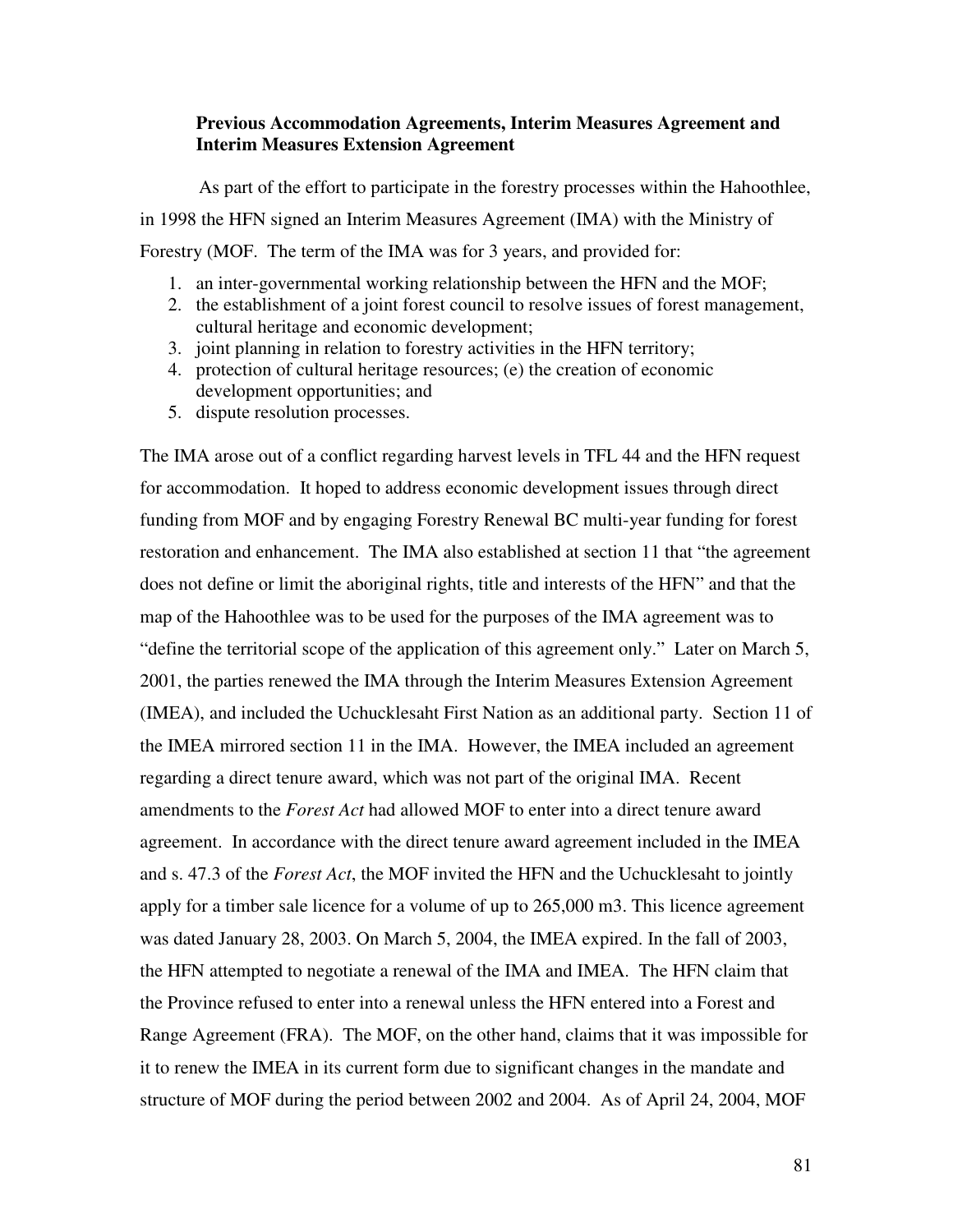was no longer involved in strategic planning, inventory, or restoration and enhancement priority setting and funding. The Ministry of Sustainable Resource Management is now responsible for economic sustainable development of Crown land. Further, new legislation, namely the *Forest and Range Practices Act*<sup>174</sup>, changed the operations planning and approvals process within the MOF. As a result of these changes, the MOF claims that the referral process under the IMEA did not reflect the provisions of the *Forest and Range Practices Act<sup>175</sup> .*

#### **The Forest and Range Agreement Policy**

In March 2003, the MOF announced its forest revitalization plan. Part of that plan included the enactment of the *Forestry Revitalization Act<sup>176</sup>* to take back 20% of the annual allowable cut from major replaceable forest licences and tree farm licences throughout the Province. This decision was made, in part, in order to provide volume for direct awards of forest tenures to First Nations. The 20% take-back is to be re-allocated and divided so that 10% is sold through a market-based system, the British Columbia Timber Sales Program. Approximately 8% is to be used for First Nation tenure opportunities to address accommodation of potential aboriginal interests, and the remaining amount is to be used for small tenures. At the same time, the Province appropriated a total of \$95 million for forestry revenue sharing with First Nations throughout British Columbia over the period of 2003-2005. The Ministry claims that these initiatives have provided it with the means to provide significant interim economic accommodation to those First Nations that choose to negotiate forestry agreements with the Province. The FRA programme is based on an assumption that there is a potential that exists somewhere in the asserted traditional territory of each First Nation for a *prima facie* claim for title. The FRA programme is based on an offer of forest revenue sharing and tenure allocation in an amount calculated on the registered population of the Indian Band to whom the offer is made. The calculation is based on population alone and has no relation to the strength of a First Nation's claim of aboriginal title and rights, the amount of timber or timber harvesting in the First Nation's territory, or the seriousness of the

l

<sup>174</sup> *Forest and Range Practices Act*, S.B.C. 2002, c. 69

<sup>175</sup> *Huu-Ay-Aht supra* note 14 at para.13 to 15.

<sup>176</sup> *Forestry Revitalization Act*, S.B.C. 2003, c. 17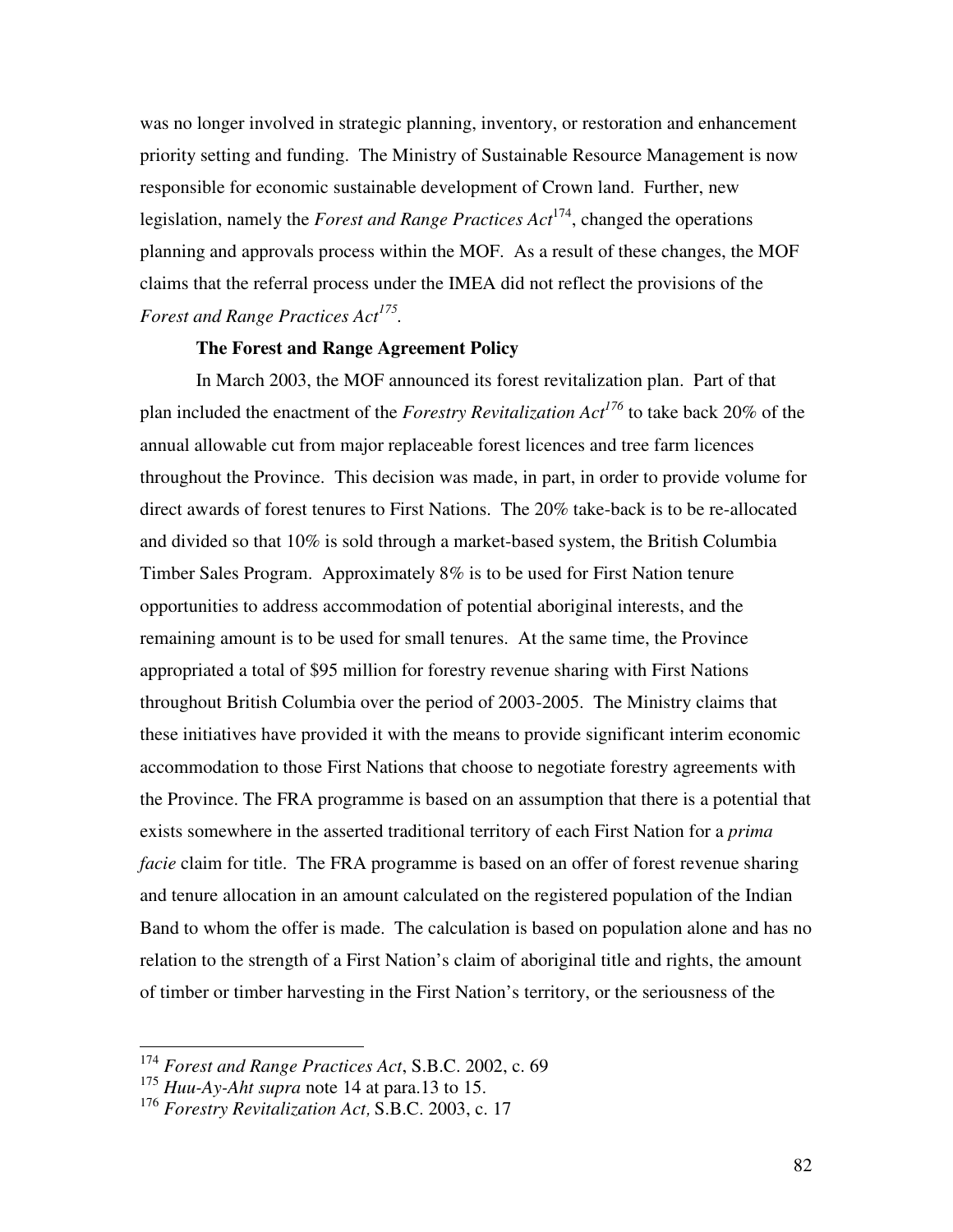potential infringement of title and rights. The MOF claims that they extensively reviewed a number of complex distribution models, including those considering values and amounts of timber harvested from specific areas, as well as regional approaches. The MOF claims that it ultimately chose the population-based approach because it had the fewest variations and disparities for an equitable distribution across the province  $177$ .

A proper consultation process considering appropriate criteria must involve active consideration of the specific interests of HFN. The conduct of the Crown from February 2004 through to the end of negotiations was intransigent. Although the government gave the appearance of willingness to consider HFN's responses, it fundamentally failed to do so. This is particularly apparent in correspondence of February 25, April 7, April 19, and April 26 2004 and in the immediate aftermath of those correspondences. The government never wavered from its position as expressed in the FRA policy. The policy was always intended to be a form of IMA so changing the name on the HFN's FRA was within the policy. The amounts offered in revenue and tenure were always within the policy guidelines with the government starting at the lowest offer available. No effort was made to work with other ministries, particularly the Ministry of Sustainable Resources, to consider what options might be available throughout government to accommodate HFN concerns. No alternative was offered to the HFN despite repeated requests by the HFN for consideration of their specific situation. No formal consultation process was ever suggested. No continuing consultation occurred when the HFN did not accept the FRA. Logging continued The government has failed to accord the HFN the status that a treaty level 5 First Nation should receive. Presumably, this conduct would be considered in determining whether the infringement of HFN title and rights were justified.

#### **Remedies**

 $\overline{a}$ 

The centre of the dispute lay for the HFN in the questions that arose when the Province applied its formula based on the population criteria. Since most or all of the cutting for TFL 44 is to occur almost entirely in the in the Hahoothlee, and to base accommodation only on a population criteria may not be adequate. The court did determined that in all practical sense that the HFN and the MOF should negotiate an

<sup>177</sup> *Huu-Ay-Aht supra* note 14 at para.17 & 20.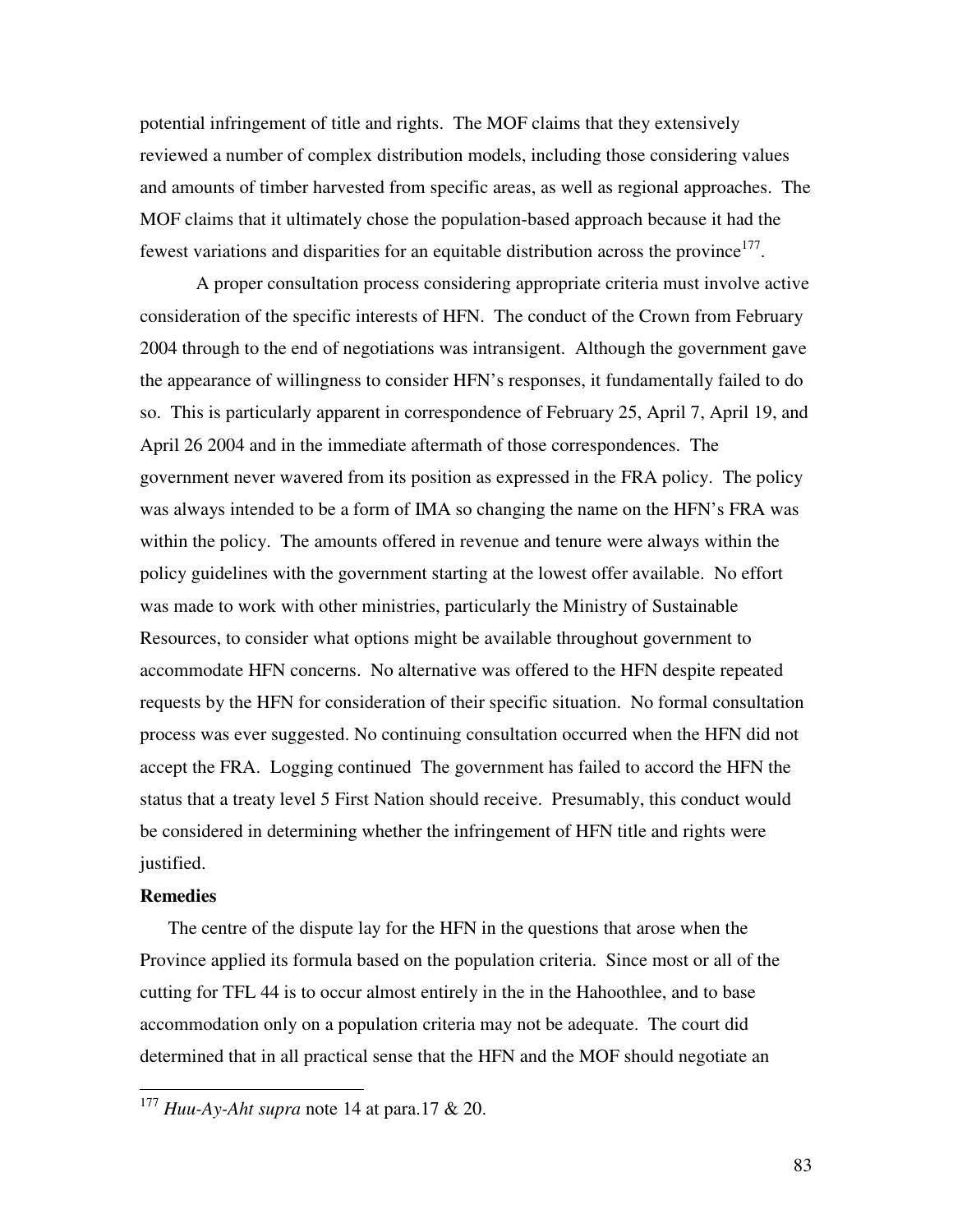agreement and this was not the place to comment on the appropriateness or adequacy of the accommodation that might be achieved at the end of the consultation process. It may be that the substance of the offer of accommodation contained in the FRA may be sufficient accommodation. However, that should not be entirely determined by only an offer based in a population based criteria, but by a strength of claim and degree of infringement. The fact that some First Nations have accepted the FRA based on the population criteria only indicates that those groups made a business decision to accept the offer, and can not reflect the sufficiency either of the consultation process or of the accommodation offered. Thus the Court awarded the HFN relief as stated in their petition<sup>178</sup>. That is, the Huu-Ay-aht First Nation received a declaration:

- 1. that the Crown as represented by the Ministry of Forests (MOF) has a legally enforceable duty to the Huu-Ay-aht First Nation (HFN) to exercise its discretion pursuant to the *Forestry Revitalization Act*, S.B.C. 2003, c. 17 and section 47.3 of the *Forest Act*, R.S.B.C. 1996, c. 157, as amended by the *Forestry (First Nations Development) Amendment Act*, S.B.C. 2002, c. 44, in a manner consistent with the Crown's duty to consult in good faith and to endeavour to seek workable economic accommodation between aboriginal rights and title interests of the HFN, on the one hand, and the short-term and long-term objectives of the Crown to manage forestry permits and approvals in HFN traditional territory in accordance with the public interest, both aboriginal and non-aboriginal;
- 2. that in its application of the Forest and Range Agreement (FRA) program pursuant to the *Forestry Revitalization Act* and the *Forest Act,* the MOF as an agent of the Crown in right of British Columbia has an administrative duty to endeavour in good faith to reach accommodation agreements with the HFN that are responsive to the degree of infringement of the HFN aboriginal rights and title represented by forestry operations in HFN traditional territory;
- 3. that application of a population-based formula to determine accommodation pursuant to the FRA programme does not constitute good faith consultation and accommodation in respect of the HFN aboriginal rights and title interests;
- 4. that application of a population-based formula to determine accommodation arrangements pursuant to the FRA programme does not fulfill the administrative obligations of the Crown to provide accommodation for the aboriginal rights and title interests of the HFN;
- 5. that application of a population-based formula to determine accommodation agreements for the HFN pursuant to the FRA programme has no rational connection with the legislative objectives of the FRA programme, including but not limited to, the objective of

 $\overline{a}$ <sup>178</sup> *Ibid.* at para. 127 to 128.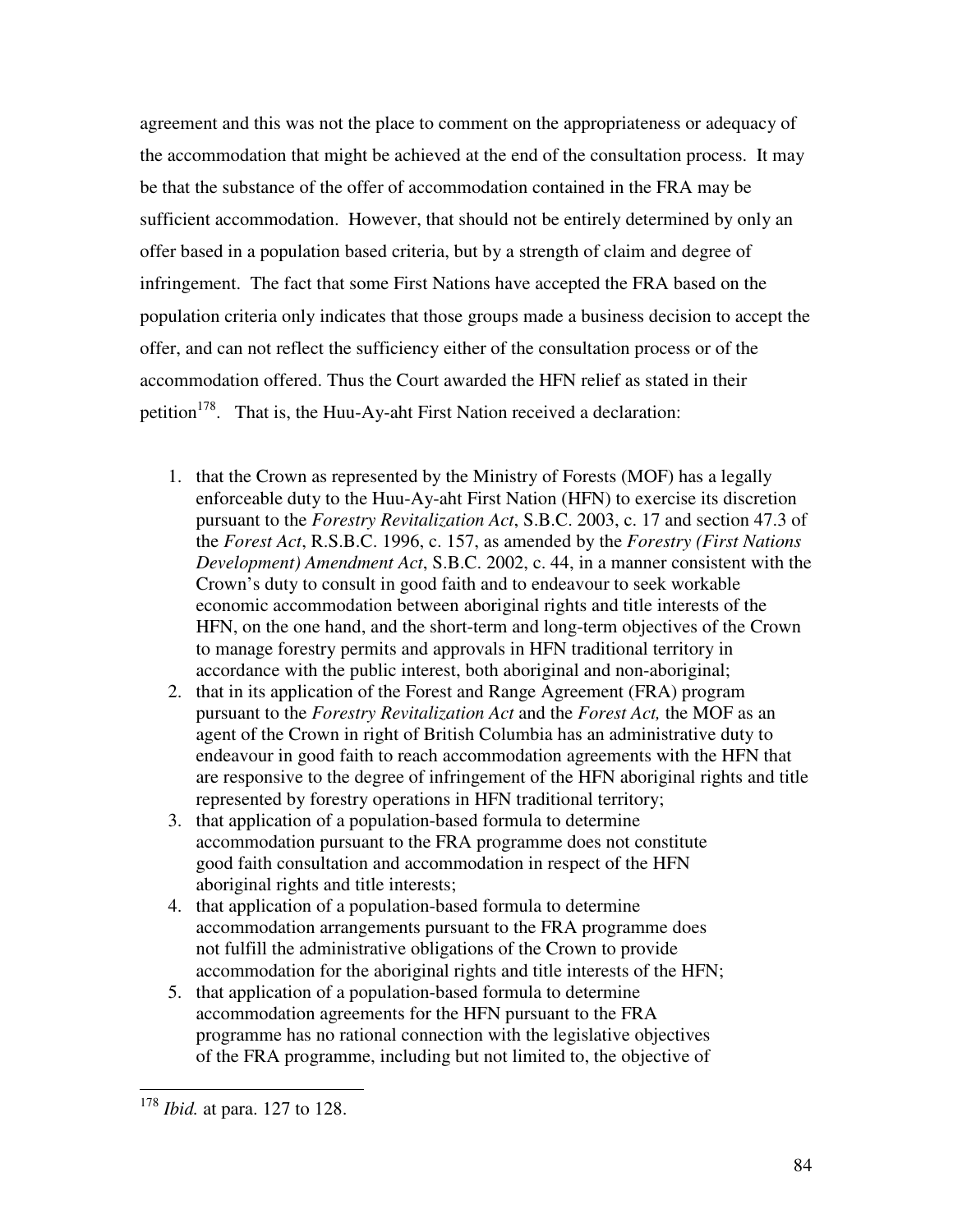promoting economic development by addressing asserted aboriginal rights and title; and

6. an order in the nature of mandamus, directing the provincial Crown, through its agent the MOF, to negotiate with the HFN in good faith, including negotiating in a manner which takes into account the HFN's claim of aboriginal title and rights, and the infringement of that claim of title and rights in respect of decisions pursuant to the *Forestry Revitalization Act* and the *Forest Act* within the HFN<sup>179</sup>

#### **Summary**

- A proper consultation process considering appropriate criteria must involve active consideration of the specific interests of HFN and the conduct of the Crown from February 2004 through to the end of negotiations was intransigent
- Although the government gave the appearance of willingness to consider HFN's responses, it fundamentally failed to do so
- The government never wavered from its position as expressed in the FRA policy. The policy was always intended to be a form of IMA so changing the name on the HFN's FRA was within the policy
- The amounts offered in revenue and tenure were always within the policy guidelines with the government starting at the lowest offer available; however, no effort was made to work with other ministries, particularly the Ministry of Sustainable Resources, to consider what options might be available throughout government to accommodate HFN concerns
- The government has failed to accord the HFN the status that a treaty level 5 First Nation should receive
- This is not to comment at all on the appropriateness or adequacy of the accommodation that might be achieved at the end of the consultation process
- The petitioners shall have declaratory relief as set out in the petition

# *R. v. Powley<sup>180</sup>*

The Supreme Court determined that members of the Métis community in and around Sault Ste. Marie have an aboriginal right to hunt for food under s. 35(1). This was determined by their fulfillment of the requirements set out in *Van der Peet<sup>181</sup>*, modified to fit the distinctive purpose of s. 35 in protecting the Métis. A secondary argument was advanced for justification, based on the alleged difficulty in identifying who is a Métis<sup>182</sup>. While the Supreme Court's finding of a Métis right to hunt for food is not speciesspecific, the evidence on justification related primarily to the Ontario moose population.

 $\overline{a}$ <sup>179</sup> *Ibid.* at para. 1.

<sup>180</sup> *R. v. Powley*, [2003] 2 S.C.R. 207.

<sup>181</sup> *Van der Peet supra* note at 10 at para 67.

<sup>182</sup> *Powley supra* note 181 at 232 & 233 at para. 49 & 53.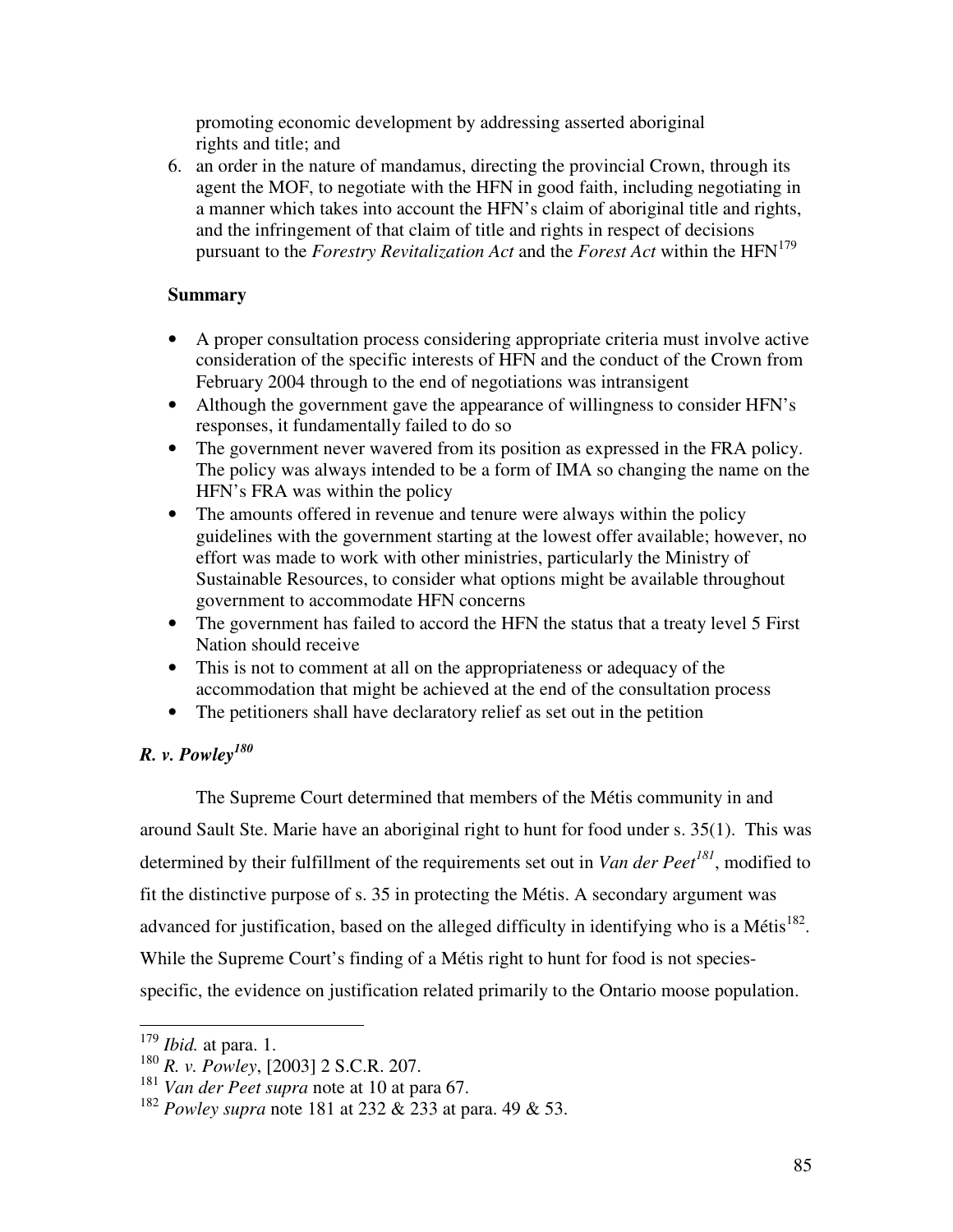The justification of other hunting regulations will require adducing evidence relating to the particular species affected. It was suggested by the Supreme Court that in the immediate future, the hunting rights of the Métis should track those of the Ojibway in terms of restrictions for conservation purposes and priority allocations where threatened species may be involved. In the longer term, a combination of negotiation and judicial settlement will more clearly define the contours of the Métis right to hunt, a right that we recognize as part of the special aboriginal relationship to the land.

#### **The** *Van der Peet* **Test**

#### **Characterization of the Right**

The first step of the *Van der Peet* test is to characterize the right being claimed<sup>183</sup>. In *Powley,* the right claimed was the right to hunt for food in a particular territory. That is, Mr. S. Powley and Mr. R. Powley shot a bull moose near Old Goulais Bay Road, in the area of Sault Ste. Marie and within the traditional hunting grounds of that Métis community. The Powley's made a point of documenting that the moose was intended to provide meat for the winter and the trial judge determined that they were hunting for food. However, they argue that, as Métis, they have an aboriginal right to hunt for food in the Sault Ste. Marie area that cannot be infringed by the Ontario government without proper justification. Because the Ontario government denies the existence of any special Métis right to hunt for food, the Powleys argued that subjecting them to the moose hunting provisions of the *Game and Fish Act<sup>184</sup>* violates their rights under s. 35 (1) of the *Constitution Act, 1982*. The trial court, Superior Court, and Court of Appeal agreed with the Powleys. They found that the members of the Métis community in and around Sault Ste. Marie have an aboriginal right to hunt for food that is infringed without justification by the Ontario hunting regulations. Steve and Roddy Powley were therefore acquitted of unlawfully hunting and possessing the Bull Moose. The question before the Supreme Court was whether ss. 46 and 47(1) of the *Game and Fish Act*, which prohibit hunting moose without a licence, unconstitutionally infringed on Mr. Steve and Roddy's aboriginal right to hunt for food, as recognized in s. 35 (1) of the *Constitution Act, 1982*.

<sup>183</sup> *Van der Peet supra* note 10 at 76.

<sup>184</sup> *Game and Fish Act*, R.S.O. 1990, c. G.1, ss. 46, 47(1).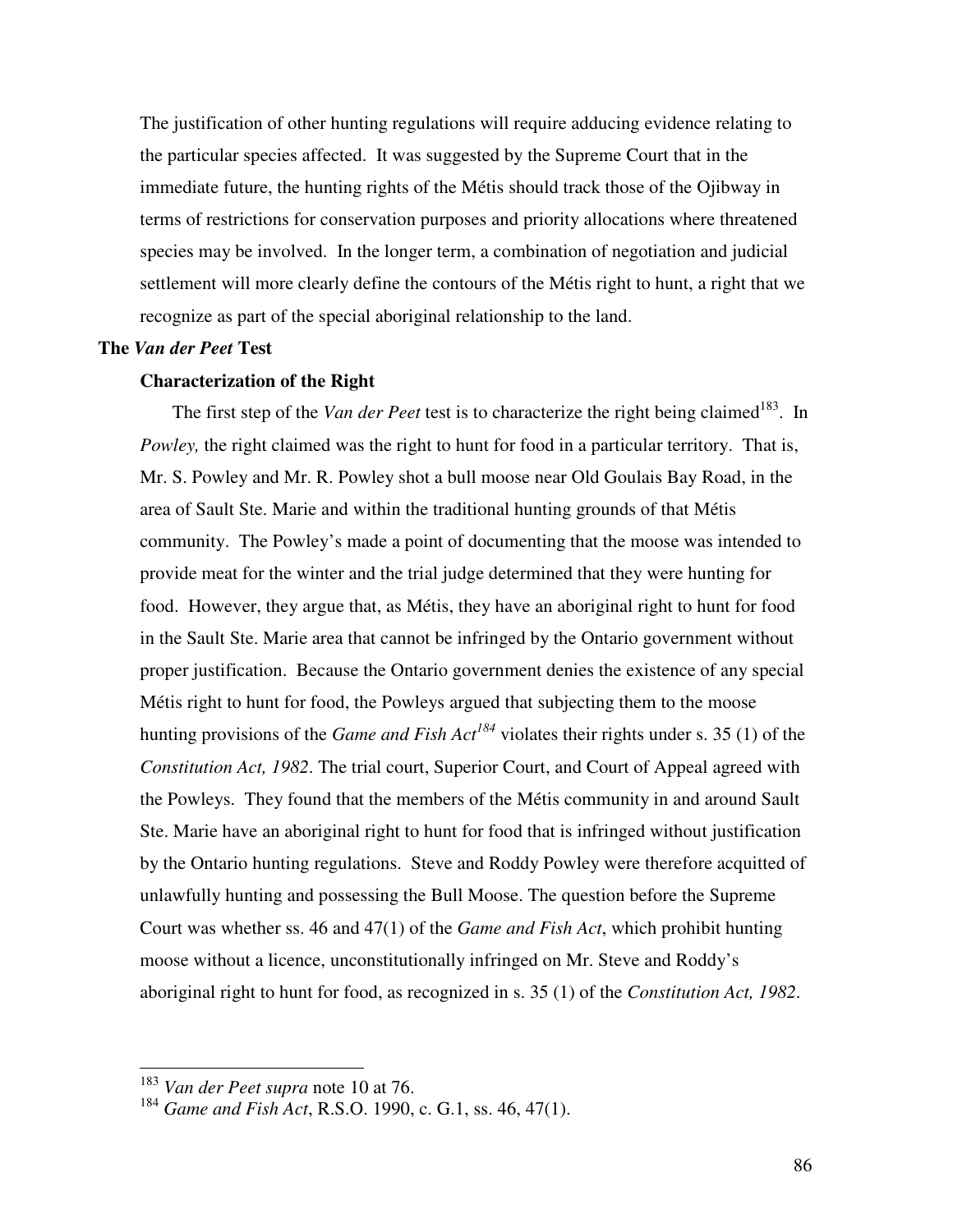In addition the secondary argument advanced was for a justification on the alleged difficulty of identifying who is Métis<sup>185</sup>.

#### **Identification of the Historic Rights-Bearing Community**

The trial judge found that a distinctive Métis community emerged in the Upper Great Lakes region in the mid-17th century, and peaked around 1850. The record indicates the following: In the mid-17th century, the Jesuits established a mission at Sainte-Marie-du-Sault, in an area characterized by heavy competition among fur traders. In 1750, the French established a fixed trading post on the south bank of the Saint Mary's River. The Sault Ste. Marie post attracted settlement by Métis — the children of unions between European traders and Indian women, and their descendants. The historical record also indicates that the Sault Ste. Marie Métis community thrived largely unaffected by European laws and customs until colonial policy shifted from one of discouraging settlement to one of negotiating treaties and encouraging settlement in the mid-19th century<sup>186</sup>.

#### **Identification of the Contemporary Rights-Bearing Community**

In addition to demographic evidence, proof of shared customs, traditions, and a collective identity is required to demonstrate the existence of a Métis community that can support a claim to site-specific aboriginal rights. Accordingly, aboriginal rights are communal rights, and as such they must be grounded in the existence of a historic and present community, and they may only be exercised by virtue of an individual's ancestrally based membership in the present community. The trial judge found that a Métis community has persisted in and around Sault Ste. Marie despite its decrease in visibility after the signing of the Robinson-Huron Treaty in 1850. While we take note of the trial judge's determination that the Sault Ste. Marie Métis community was to a large extent an "invisible entity from the mid-19th century to the 1970s, we do not take this to mean that the community ceased to exist or disappeared entirely<sup>187</sup>.

l

<sup>185</sup> *Powley supra* note 181 at 213 – 214 & 219 at para. 4 to 9 & 19.

<sup>186</sup> *Ibid.* at 220 & 228 at para. 21 & 40

<sup>187</sup> *Ibid.* at 221 & 222 at para. 23 to 24.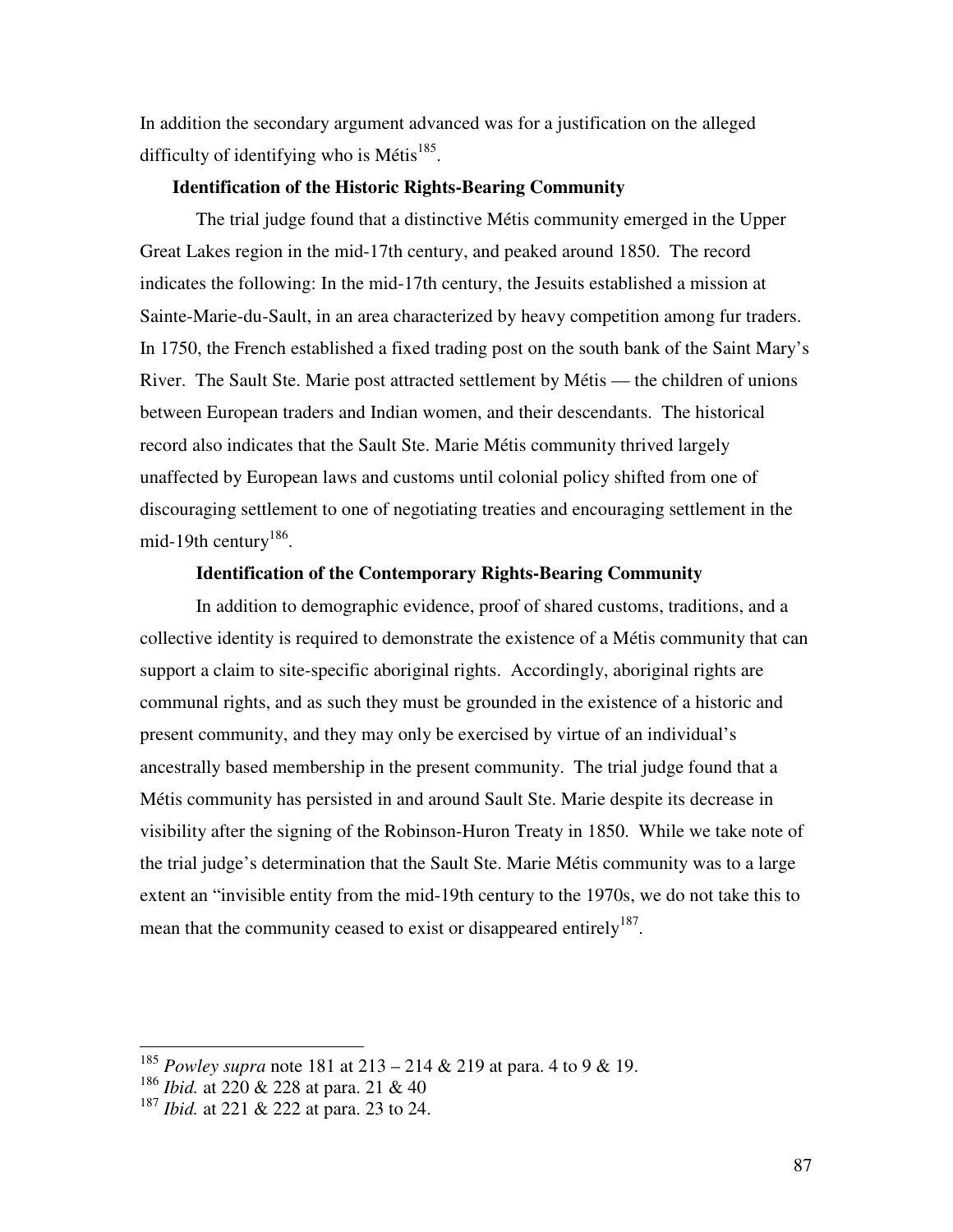#### **Verification of the Claimant's Membership in the Relevant Contemporary Community**

The Supreme Court suggested that while determining membership in the Métis community might not be as simple as verifying membership in an Indian band, this does not detract from the status of Métis people as full-fledged rights-bearers. As Métis communities continue to organize themselves more formally and to assert their constitutional rights, it is imperative that membership requirements become more standardized so that legitimate rights-holders can be identified. In the meantime, courts faced with Métis claims will have to ascertain Métis identity on a case-by-case basis. The inquiry must take into account both the value of community self-definition, and the need for the process of identification to be objectively verifiable. In addition, the criteria for Métis identity under s. 35 must reflect the purpose of this constitutional guarantee: to recognize and affirm the rights of the Métis held by virtue of their direct relationship to this country's original inhabitants and by virtue of the continuity between their customs and traditions and those of their Métis predecessors. Thus, Supreme Court adopted the guidelines that were proposed by Vaillancourt Prov. J. and O'Neill J.. In particular there were three broad factors as indicia of Métis identity for the purpose of claiming Métis rights under s. 35: self-identification, ancestral connection, and community acceptance  $^{188}$ .

. First, the claimant must self-identify as a member of a Métis community. This self-identification should not be of recent vintage: While an individual's selfidentification need not be static or monolithic, claims that are made belatedly in order to benefit from a s. 35 right will not satisfy the self-identification requirement. Second, the claimant must present evidence of an ancestral connection to a historic Métis community. This objective requirement ensures that beneficiaries of s. 35 rights have a real link to the historic community whose practices ground the right being claimed. We would not require a minimum "blood quantum", but we would require some proof that the claimant's ancestors belonged to the historic Métis community by birth, adoption, or other means. In this case, the Powleys' Métis ancestry is not disputed. Third, the claimant must demonstrate that he or she is accepted by the modern community whose continuity with the historic community provides the legal foundation for the right being

<sup>188</sup> *Ibid.* at 223 – 224 at para. 29 to 30.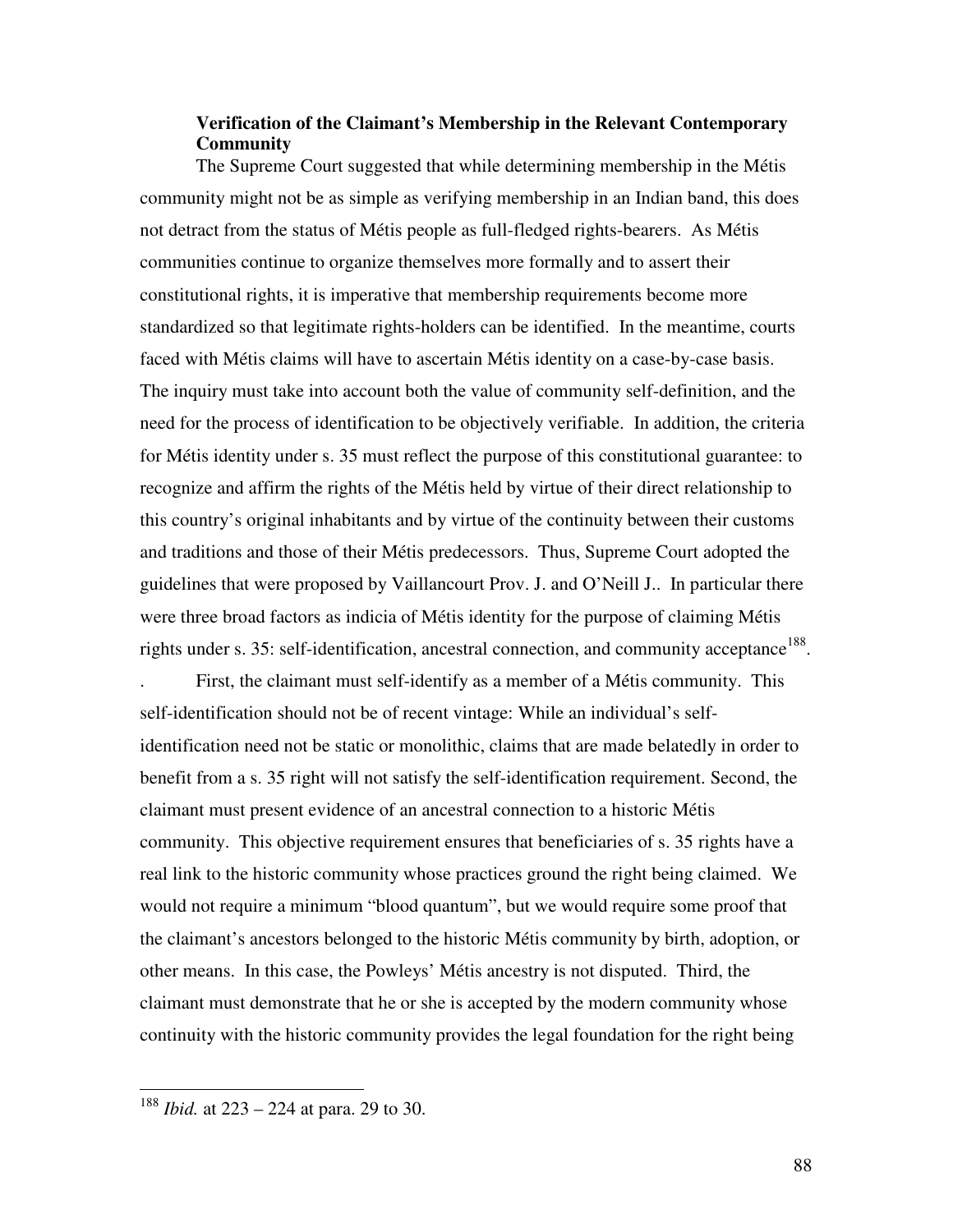claimed. Membership in a Métis political organization may be relevant to the question of community acceptance, but it is not sufficient in the absence of a contextual understanding of the membership requirements of the organization and its role in the Métis community. In this case, the Powleys' Métis ancestry was not disputed<sup>189</sup>.

#### **Identification of the Relevant Time Frame**

As indicated above, the pre-contact aspect of the *Van der Peet* test requires adjustment in order to take account of the post-contact ethnogenesis of the Métis and the purpose of s. 35 in protecting the historically important customs and traditions of these distinctive peoples. While the fact of prior occupation grounds aboriginal rights claims for the Inuit and the Indians, the recognition of Métis rights in s. 35 is not reducible to the Métis' Indian ancestry. The unique status of the Métis as an Aboriginal people with postcontact origins requires an adaptation of the pre-contact approach to meet the distinctive historical circumstances surrounding the evolution of Métis communities.

The pre-contact test in *Van der Peet* is based on the constitutional affirmation that aboriginal communities are entitled to continue those practices, customs and traditions that are integral to their distinctive existence or relationship to the land. By analogy, the test for Métis practices should focus on identifying those practices, customs and traditions that are integral to the Métis community's distinctive existence and relationship to the land. This unique history can most appropriately be accommodated by a postcontact but pre-control test that identifies the time when Europeans effectively established political and legal control in a particular area. The focus should be on the period after a particular Métis community arose and before it came under the effective control of European laws and customs. This pre-control test enables us to identify those practices, customs and traditions that predate the imposition of European laws and customs on the Métis $^{190}$ .

<sup>189</sup> *Ibid.* at 224 – 225 at para 31 to 33.

<sup>190</sup> *Ibid.* at 226 – 227 at para. 36 to 37.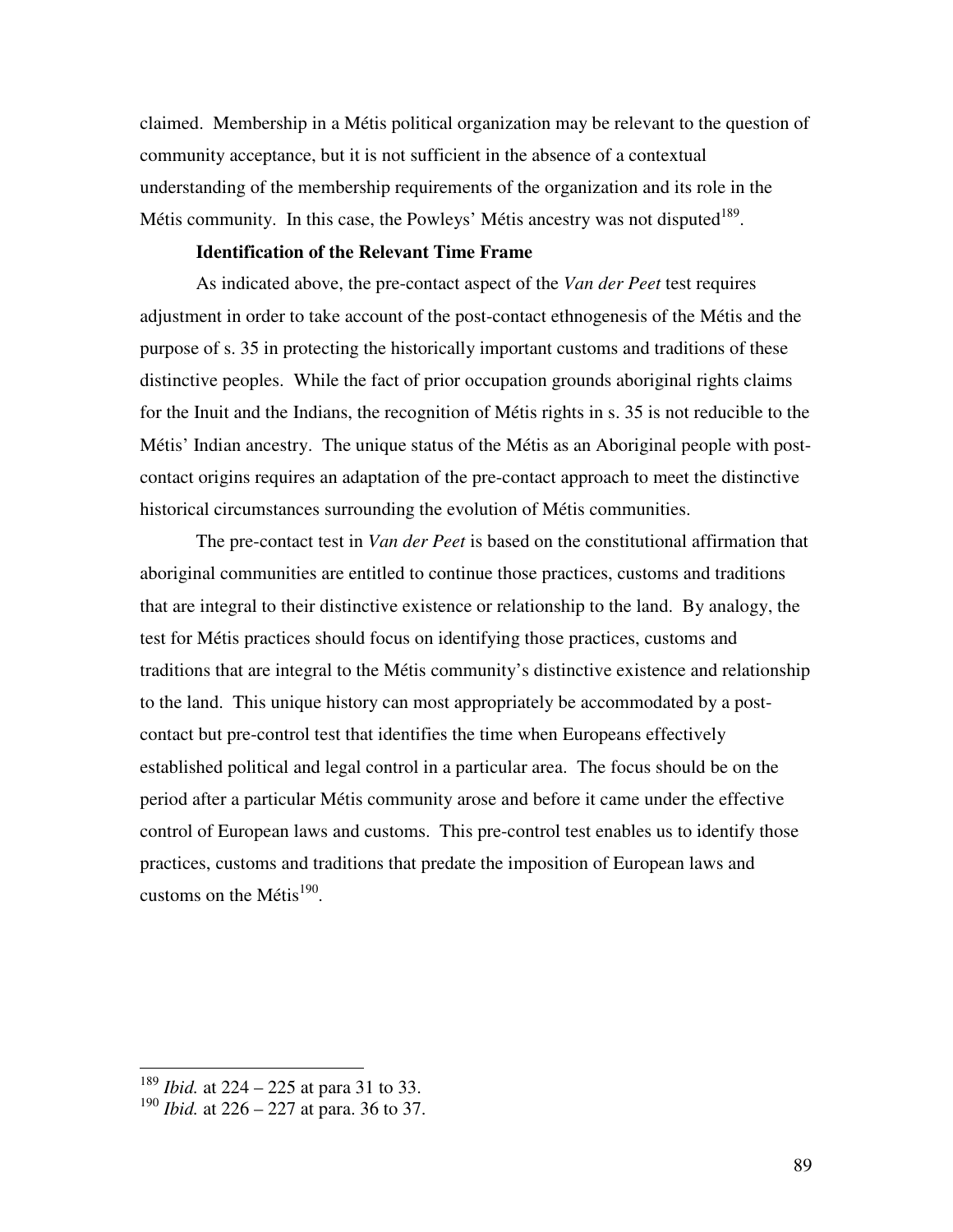#### **Determination of Whether the Practice is Integral to the Claimants' Distinctive Culture**

The practice of subsistence hunting and fishing was a constant in the Métis community, even though the availability of particular species might have waxed and waned. The evidence indicates that subsistence hunting was an important aspect of Métis life and a defining feature of their special relationship to the land<sup>191</sup>.

#### **Establishment of Continuity Between the Historic Practice and the Contemporary Right Asserted**

Although s. 35 protects "existing" rights, it is more than a mere codification of the common law. Section 35 reflects a new promise: a constitutional commitment to protecting practices that were historically important features of particular aboriginal communities. A certain margin of flexibility might be required to ensure that aboriginal practices can evolve and develop over time, but it is not necessary to define or to rely on that margin in this case. Hunting for food was an important feature of the Sault Ste. Marie Métis community, and the practice has been continuous to the present. Steve and Roddy Powley claim a Métis aboriginal right to hunt for food. The right claimed by the Powleys falls squarely within the bounds of the historical practice grounding the right $192$ .

#### **Determination of Whether or Not the Right Was Extinguished**

The doctrine of extinguishment applies equally to Métis and to First Nations claims. There is no evidence of extinguishment here, as determined by the trial judge. The Crown's argument for extinguishment is based largely on the Robinson-Huron Treaty of 1850, from which the Métis as a group were explicitly excluded<sup>193</sup>.

### **If There Is a Right, Determination of Whether There Is an Infringement**

Ontario currently does not recognize any Métis right to hunt for food, or any "special access rights to natural resources" for the Métis whatsoever. This lack of recognition, and the consequent application of the challenged provisions to the Powleys, infringed on their aboriginal right to hunt for food as a continuation of the protected historical practices of the Sault Ste. Marie Métis community<sup>194</sup>.

<sup>191</sup> *Ibid.* at 229 at para. 41.

<sup>192</sup> *Ibid.* at 230 – 231 at para. 45.

<sup>193</sup> *Ibid.* at 231 at para. 46.

<sup>194</sup> *Ibid.* at 231 at para. 47.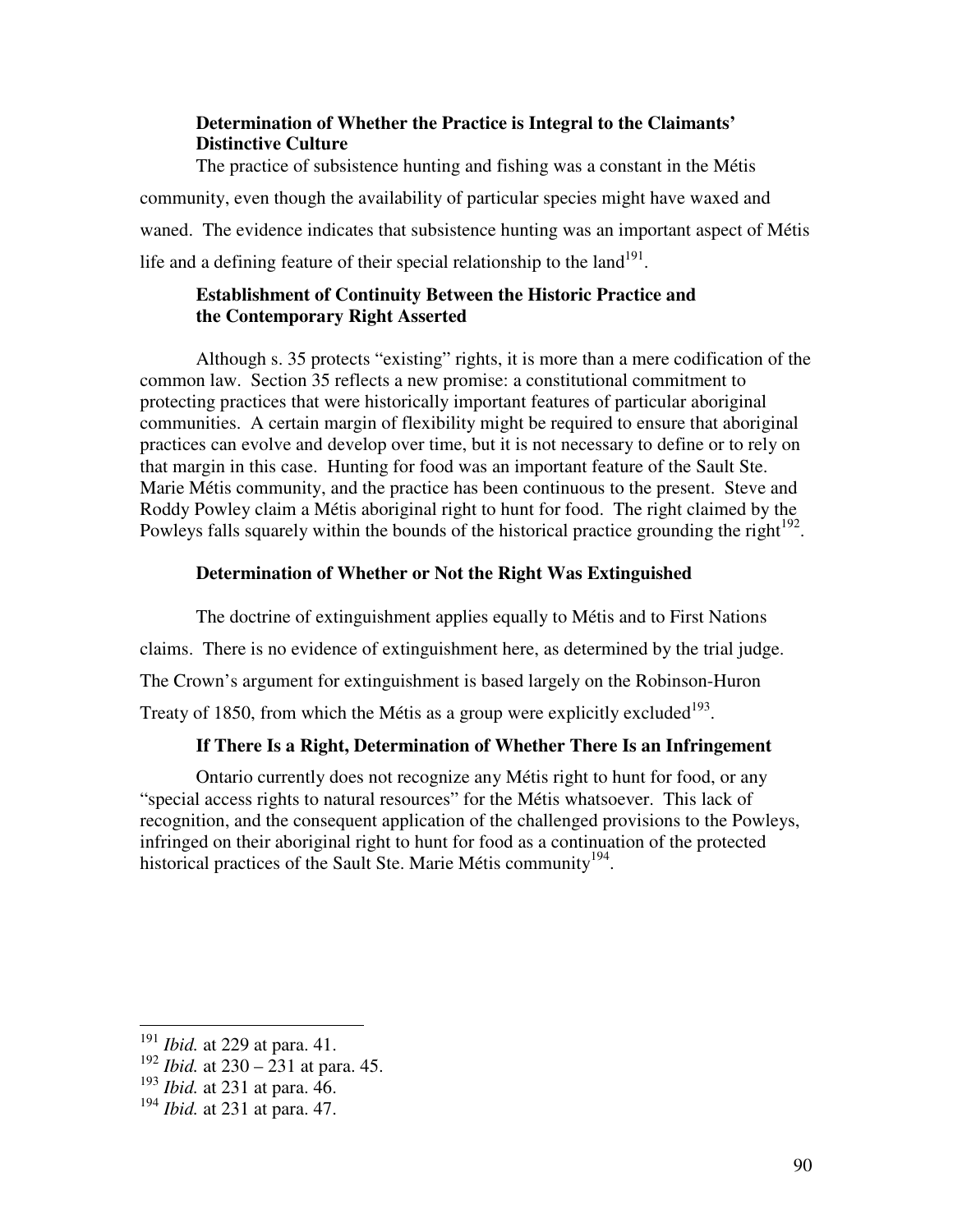# **Summary**

- Characterization of the Right
- The relevant right is not to hunt moose but to hunt for food in the designated territory
- Identification of the Historic Rights-Bearing Community
- The trial judge found that a distinctive Métis community emerged in the Upper Great Lakes region in the mid-17th century, and peaked around 1850
- Identification of the Contemporary Rights-Bearing Community
- The trial judge found that a Métis community has persisted in and around Sault Ste. Marie despite its decrease in visibility after the signing of the Robinson-Huron Treaty in 1850
- Verification of the Claimant's Membership in the Relevant Contemporary Community
- In particular there were three broad factors as indicia of Métis identity for the purpose of claiming Métis rights under s. 35: self-identification, ancestral connection, and community acceptance
- Identification of the Relevant Time Frame
- The focus should be on the period after a particular Métis community arose and before it came under the effective control of European laws and customs
- Determination of Whether the Practice is Integral to the Claimants' Distinctive Culture
- The practice of subsistence hunting and fishing was a constant in the Métis community, even though the availability of particular species might have waxed and waned
- Determination of Whether or Not the Right Was Extinguished
- There is no evidence of extinguishment here, as determined by the trial judge
- If There Is a Right, Determination of Whether There Is an Infringement
- Ontario's lack of recognition of any Métis right to hunt for food, or any "special" access rights to natural resources" has infringed on their aboriginal right to hunt for food as a continuation of the protected historical practices of the Sault Ste. Marie Métis community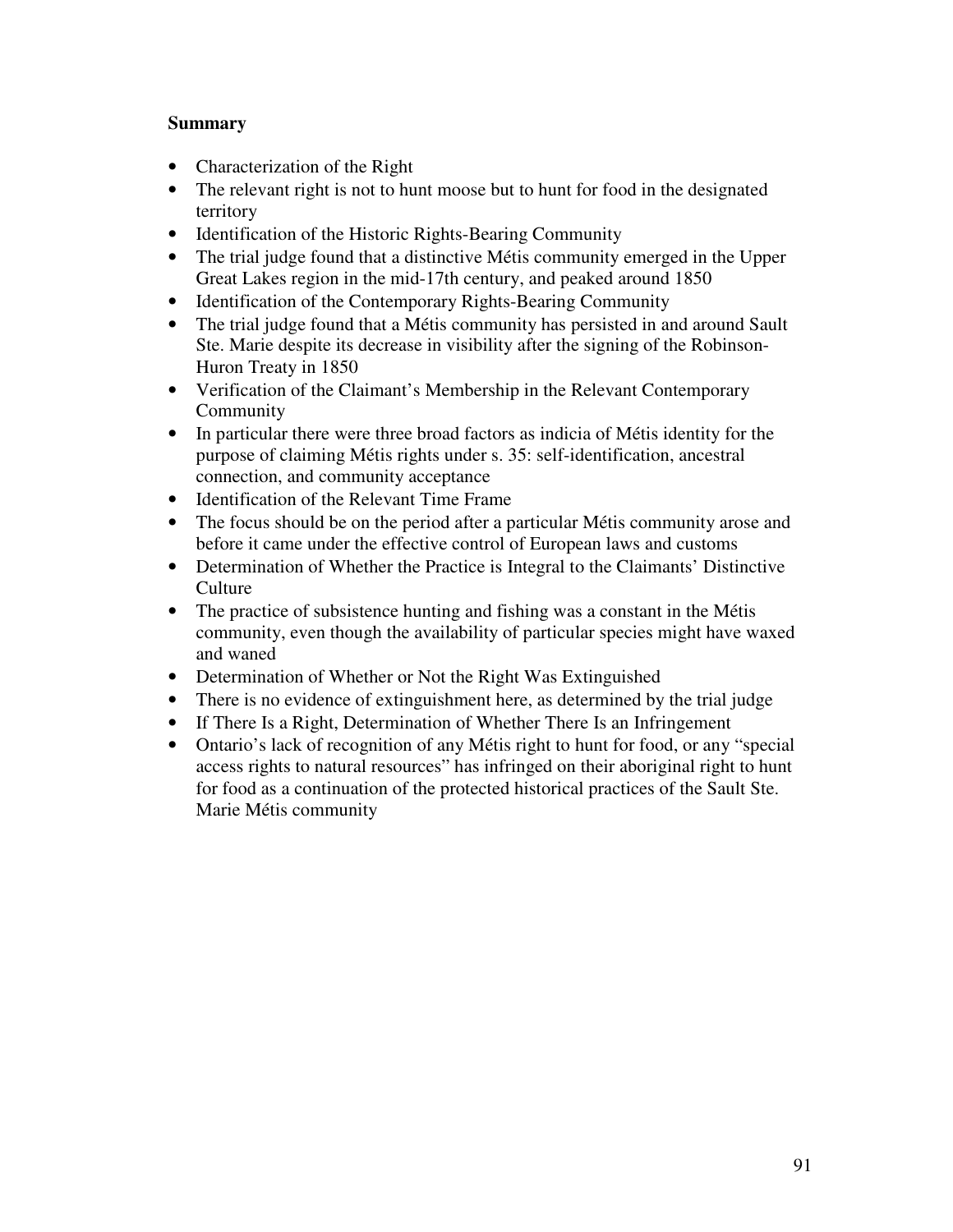#### **Bibliography**

*Amodu Tijani v. Southern Nigeria (Secretary* [1921] *2* A.C. 399.

*An Act for making more effectual Provision for the Government of the Province of Quebec in North America*, 14 Geo. 3, c. 83 (1774).

*Attorney-General for Quebec v. Attorney-General for Canada,* [1921] 1 *A.C.* 401.

*Belcher's Proclamation* (1762).

"Calder to meet Trudeau to press Nishga campaign" [Vancouver] *Sun* (1 February 1973) 2.

*Calder v. the Attorney General of BC*, [1973] S.C.R. 313.

*Campbell v. Hall* 1 Cowp. 204.

Canada, *Report of the Special Commissioners, appointed on the 8th of September, 1856 to Investigate Indian Affairs in Canada* (Toronto, Ont.: Stewart Derbishire & George Desbarts, Printer to the Queen, 1858).

"Chrétien says gov't ready to settle Indian, Inuit claims with cash; land" [Vancouver] *Sun* (18 august 1973) 12.

*Companies' Creditors Arrangement Act*, R.S.C. 195, c. C-36.

*Crown Lands and Forests Act*, S.N.B. 1980, c. C-38.1

*Delgam'uukw v. the Attorney General of BC*, [1997] 3 S.C.R. 1010.

*Fisheries Act*, R.S.C. 1970, c. F-14.

*Forest Act,* R.S.B.C. 1996, c. 157.

*Forest and Range Practices Act*, S.B.C. 2002, c. 69.

*Forestry (First Nations Development) Amendment Act*, S.B.C. 2002, c. 44.

*Forestry Revitalization Act*, S.B.C. 2003, c. 17.

*Gitanyow First Nation v. Minister of Forests, Skeena Cellulose, NWBC Timber& Pulp Ltd.* 2004 BCSC 1734.

Gitanyow Forestry Agreement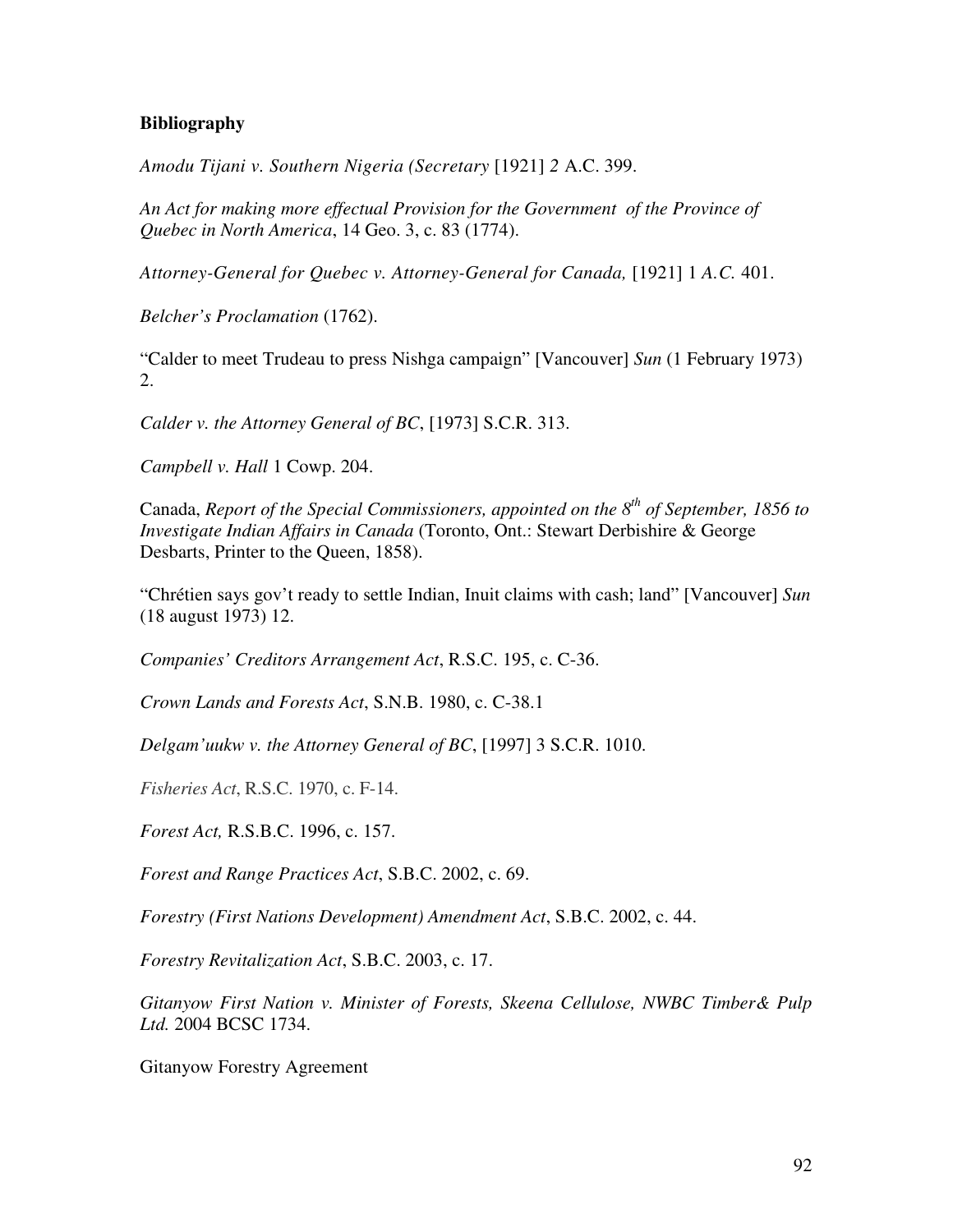*Gitxsan and other First Nations v. British Columbia (Minister of Forests)*, 2002 BCSC 1701.

Gitxsan Short-Term Forestry Agreement

*Guerin v. The Queen*, [1984] 2 S.C.R. 335.

*Haida v. British Columbia*, [2004] 3 S.C.R. 511.

*Halfway River First Nation v. BC (Minister of Forests)* 1999 BCSC 470.

*Hupacasath First Nation v. British Columbia (Minister of Forests) et. al.*, 2005 BCSC 1712.

*Huu-Ay-Aht First Nation et. al. v. The Minister of Forests et. al*., 2005 BCSC 697

Huu-ay-aht and Uchucklesaht Interim Measures Agreement Regarding a Direct Award Tenure

*Indian Act* (R.S., 1985, c.1 -5).

*Johnson v. McIntosh,* 8 Wheaton 543.

Lax Kw'alaams Indian Band Forestry/Range Interim Measures Agreement

*LaxKw'alaams Indian Band v. Minister of Forests of BC and West Fraser Mills Ltd*., 2004 BCCA 392.

Metlakatla Indian Band Forestry Interim Measures Agreement

*Mikisew Cree v. Canada (Minister of Canadian Heritage)*, [2005] 3 S.C.R. 388.

*Mi'kmaq Treaties* of 1760-61.

*Private Managed Forest Land Act,* 2003 S.B.C. c.88.

Quebec, Grand Council of the Crees (of Quebec) and Northern Quebec Inuit Association and Canada, Agreement between the Government of Quebec, Grand Council of the Crees (of Quebec) and Northern Quebec Inuit Association and the Government of Canada (Ottawa, Ont.: Department of Indian and Northern Affairs, 1975).

*Re: Paulette et al and Registrar of Titles* (No. 2) [1973] 6 W.W.R. 97.

*R. v. Gladstone*, [1996] 2 S.C.R. 723.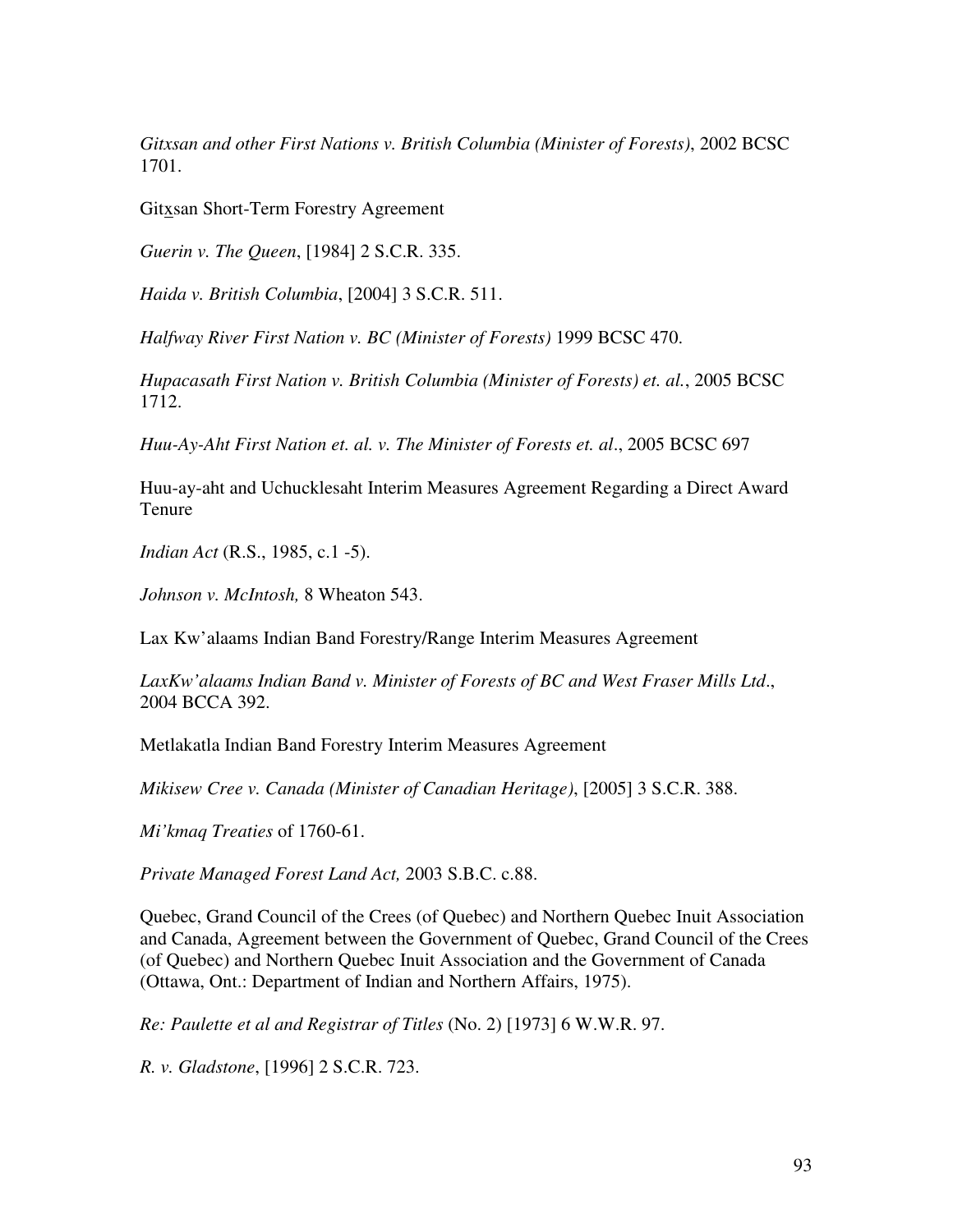*R. v. Marshall/Bernard*, [2005] 2 S.C.R. 220.

*R. v. Powley*, [2003] 2 S.C.R. 207.

*R. v. Sappier/Grey*, [2006] SCC 54.

*R. v. Sparrow*, [1990], 1 S.C.R. 1075.

*R. v. Van der Peet*, [1996] 2 S.C.R. 507.

*St. Catherine's Milling and Lumber Co. v. The Queen*, (1888), 14 (A.C. 46) 541**.** 

*Settlement Act*, 1884, c. 14 S.B.C.

*Smith v. The Queen* [1983] 1 S.C.R. 554.

*Taku River Tlingit First Nation v. British Columbia (Project Assessment Director)*, [2004] 3 S.C.R. 550.

*The Cherokee Nation v. The State of Georgia,* 5 Peters 1.

*The Constitution Act, 1867* (*British North America Act, 1867*), 30 & 31 Victoria.

"Top court 'rejects' Nishga land claim" [Times] *Colonist* (31 January 31) 1.

Treaty 3 between Her Majesty, The Queen and the Saulteaux Tribe of Indians and the Ojibbeway Indians at the Northwest Angle of the Lake of the Woods with Adhesions, 1871 (Transcribed by: Roger Duhamel, F.R.S.C., Queen's Printer and Controller of Stationery, Ottawa, 1966).

*Worcester v. The State of Georgia,* 6 Peters 515.

*Yal et al v. the Minister of Forests of BC and Skeena Cellulose Inc.*, 2005 BCSC 994.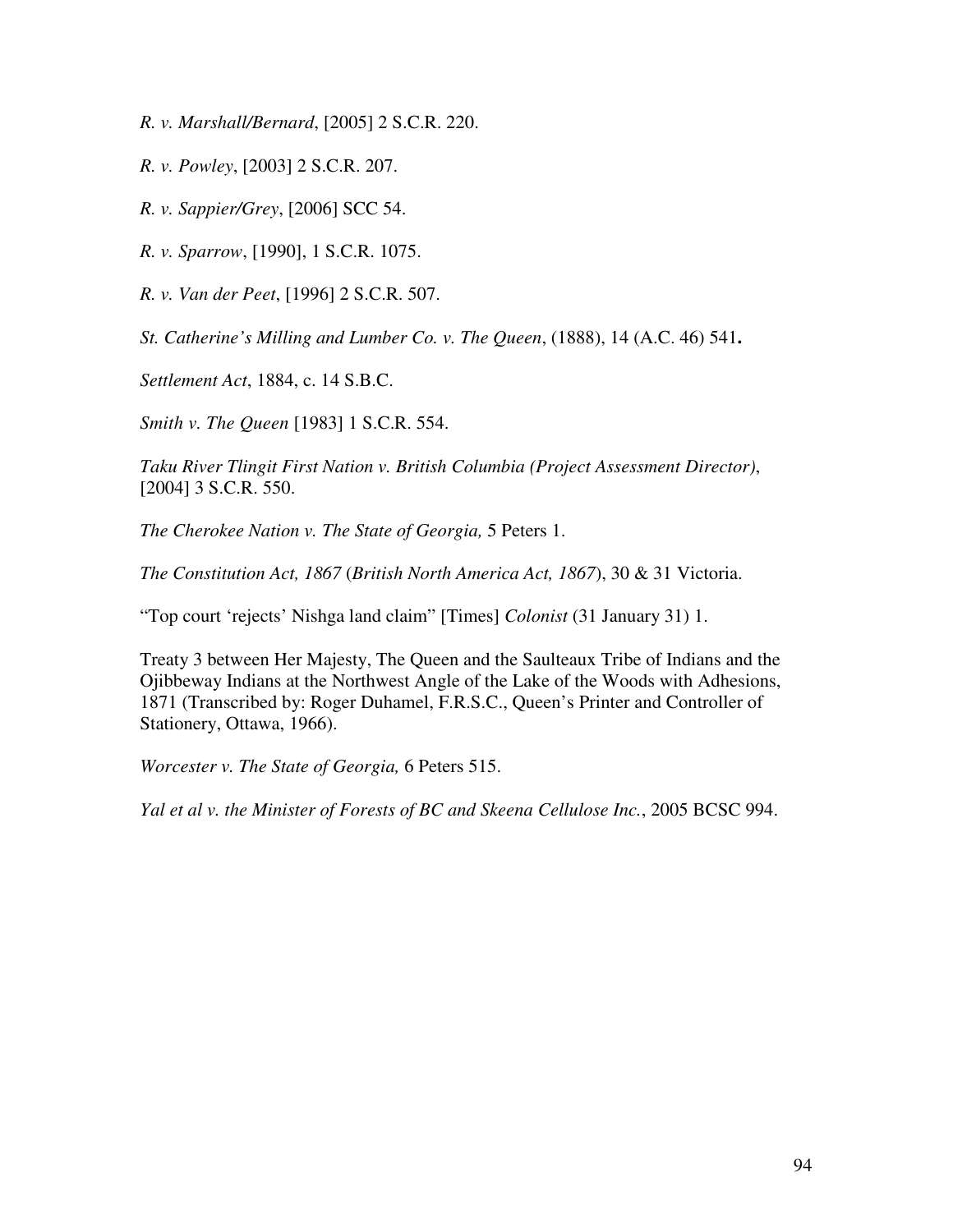#### **Appendix 1: Forest and Range Agreements**

 Laid out are the main points of the Lax Kw'alaams Indian Band Forestry/Range Interim Measures Agreement, the Metlakatla Forestry Interim Measures Agreement, the Gitanyow Forestry Agreement, the Gitxsan Short-Term Forestry Agreement and the Huuay-aht and Uchucklesaht Interim Measures Agreement Regarding a Direct Award Tenure. It is hoped that setting out the terms of the following agreements will illustrate the direction that the Province of British Columbia is taking with respect to engaging the concerns of the specific community with respect to economic development, control over planning and cut rates, consultation in the general, and lastly, revenue sharing. Please note, not all categories in the agreements are discussed, nor are they represented in all of the Agreements.

### **Lax Kw'alaams Indian Band Forestry/Range Interim Measures Agreement, October 3, 2003**

#### **Economic Benefits to the Lax Kw'alaams Indian Band Invitation to apply for a licence**

- Lax Kw'alaams Indian Band have been invited to apply for a non-replaceable for licence, under the Forest Act to harvest a total of 135,000 cubic metres from underscut in the Kalum Forest District over a two to five year term
- Lax Kw'alaams Indian Band have been invited to apply for forest licence in the North Coast Timber Supply Area under the Forest Act to harvest timber over a five year term in both the Kalum and North Coast up to 650,000 cubic metres
- The Lax Kw'alaams Indian Band are required to submit a business plan
- The Lax Kw'alaams Indian Band will get assistance up to \$40,000 to create their business plan
- Although the above licences are non-replaceable, the Province has put in renewal provisions and may invite a new licence upon the expiry at no lesser AAC

#### **Revenue Sharing**

• The Government of BC will provide a revenue sharing economic benefit to the Lax Kw'alaams Indian Band of \$1,370,000 annually to address interim accommodation during the term of this Agreement

#### **Consultation and Accommodation Respecting Operational Plans**

• The Government of BC has agreed to consult with the Lax Kw'alaams Indian Band and the Allied Tsimshian Tribes in a timely manner on all Operational Plans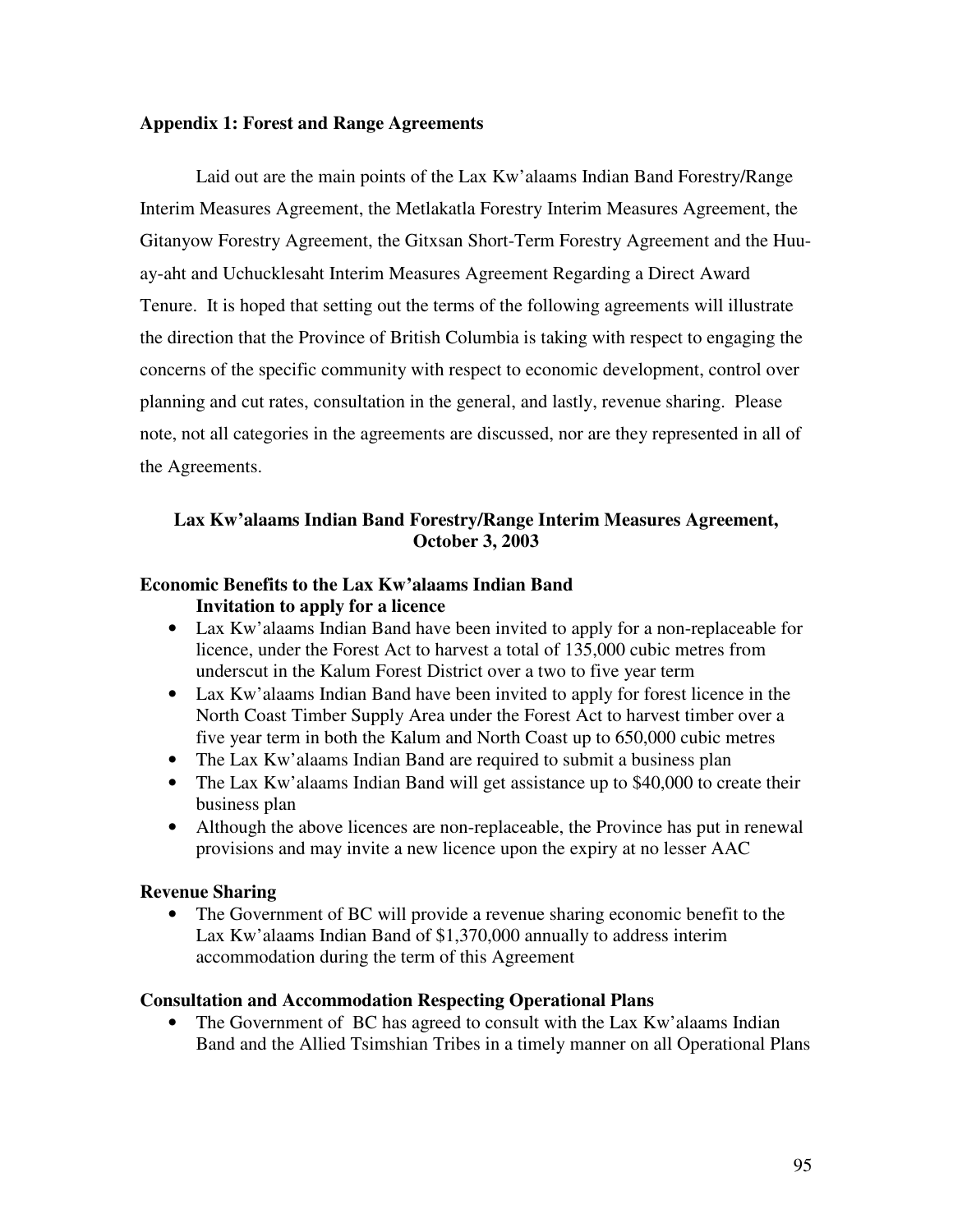- Lax Kw'alaams Indian Band and the Allied Tsimshian Tribes will participate fully and in a timely manner to review all Operational Plans within the Lax Kw'alaams Indian Band and the Allied Tsimshian Tribes traditional territories
- Lax Kw'alaams Indian Band and the Allied Tsimshian Tribes will provide information about their aboriginal interests potentially affected by the development proposed in the operational plan area
- Workable accommodation (means modifications to the Operational Plans) will be initiated when concerns are raised by the Lax Kw'alaams Indian Band and the Allied Tsimshian Tribes of infringements to their aboriginal rights are likely to be infringed upon

# **Consultation and Accommodation Respecting Administrative Decisions**

- Lax Kw'alaams Indian Band and the Allied Tsimshian Tribes agree that Government of BC has fulfilled its duty of consultation and seeks workable economic benefits, aboriginal rights infringements and related activities authorized by or resulting from the following Administrative decisions during the term of this agreement:
	- 1. The Minister of Forests' consent to the transfer of shares of Skeena Cellulose Inc. to NWBC Timber and Pulp Ltd.
	- 2. The Regional Manger's decision respecting cut control penalties of New Skeena's Forest Products's tenure (TLF 1, FL A16835)
	- 3. The Minister of Forests' disposition of undercut volume associated with New Skeena Forest Products' forest tenures (TLF 1, FL A16835)
	- 4. The Minister of Forests consent to replace TLF 1 and the Regional Managers' consent to replace FL A16835
	- 5. Any administrative decision made by statutory decision makers form time to time related to Lax Kw'alaams Indian Band and the Allied Tsimshian Tribes traditional territory
- The Government of BC has no further duty to consult
- The Government of BC will include the Lax Kw'alaams Indian Band and the Allied Tsimshian Tribes in the Timber Supply Review process for the North Coast Timber Supply Area and the Kalum Timber Supply Area
- Lax Kw'alaams Indian Band and the Allied Tsimshian will provide timely information on aboriginal rights infringements affected by the AAC

### **Land and Resource Stability**

• Any legal proceedings by the Lax Kw'alaams Indian Band and the Allied Tsimshian may suspend or terminate this Agreement

### **Dispute Resolution**

- Any disputes that arise the parties will appoint a representative to meet as soon as possible to resolve the issue
- Lax Kw'alaams Indian band and the Allied Tsimshian will not support, condone or encourage any of unlawful interference with activities related to timber harvesting or other forest and range activities covert by this agreement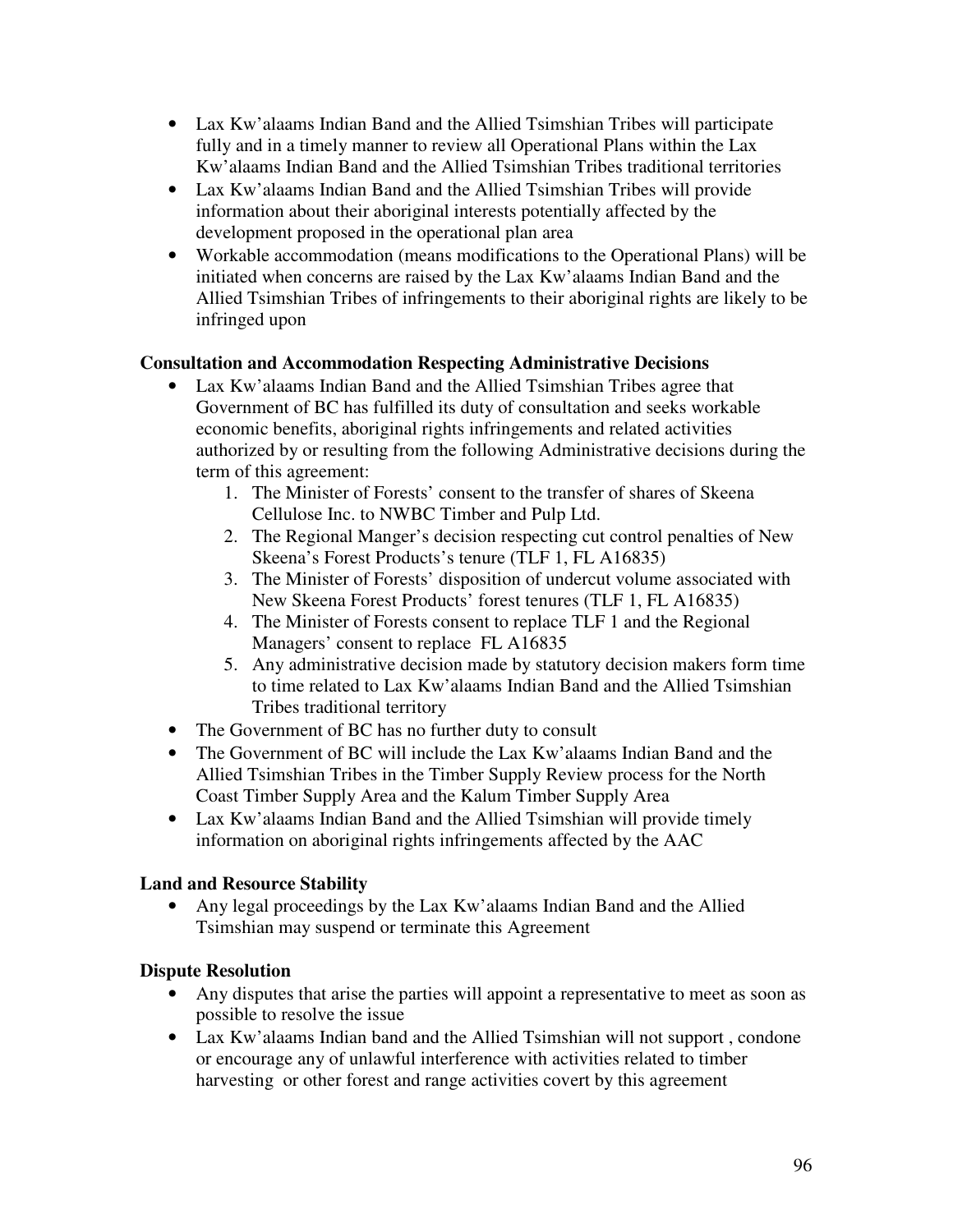### **Metlakatla Indian Band Forestry Interim Measures Agreement, December 8, 2003**

# **Economic Benefits to the Metlakatla**

# **Invitation to apply for a licence**

- Metlakatla Indian Band have been invited to apply for a non-replaceable for licence, under the Forest Act to harvest a total of 50,000 cubic metres from undercut in the North Coast Timber Supply Area over a two to five year term
- Metlakatla Indian Band have been invited to apply for forest licence in the North Coast Timber Supply Area under the Forest Act to harvest timber over a five year term in North Coast up to 160,000 cubic metres (32,000 annually)
- The Metlakatla Indian Band are required to submit a business plan
- The Metlakatla Indian Band will get assistance up to \$25,000 to create their business plan

### **Revenue Sharing**

- The Government of BC will provide a revenue sharing economic benefit to the Metlakatla Indian Band of \$345,000 annually to address interim accommodation during the term of this Agreement
- Maintenance of financial records and an audited statement

### **Consultation and Accommodation Respecting Operational Plans**

- The Government of BC has agreed to consult with the Metlakatla Indian Band in a timely manner on all Operational Plans
- Metlakatla Indian Band in a timely manner to review all Operational Plans within the Metlakatla Indian Band's traditional territories
- Metlakatla Indian Band will provide information about their aboriginal interests potentially affected by the development proposed in the operational plan area
- Workable accommodation (means modifications to the Operational Plans) will be initiated when concerns are raised by the Metlakatla Indian Band of infringements to their aboriginal rights are likely to be infringed upon

### **Consultation and Accommodation Respecting Administrative Decisions**

- Metlakatla Indian Band agrees that Government of BC has fulfilled its duty of consultation and seeks workable economic benefits, aboriginal rights infringements and related activities authorized by or resulting from the following Administrative decisions during the term of this agreement:
	- 1. The Minister of Forests' consent to the transfer of shares of Skeena Cellulose Inc. to NWBC Timber and Pulp Ltd.
	- 2. The Regional Manger's decision respecting cut control penalties of New Skeena's Forest Products's tenure (TLF 1, FL A16835)
	- 3. The Minister of Forests' disposition of undercut volume associated with New Skeena Forest Products' forest tenures (TLF 1, FL A16835)
	- 4. The Minister of Forests consent to replace TLF 1 and the Regional Managers' consent to replace FL A16835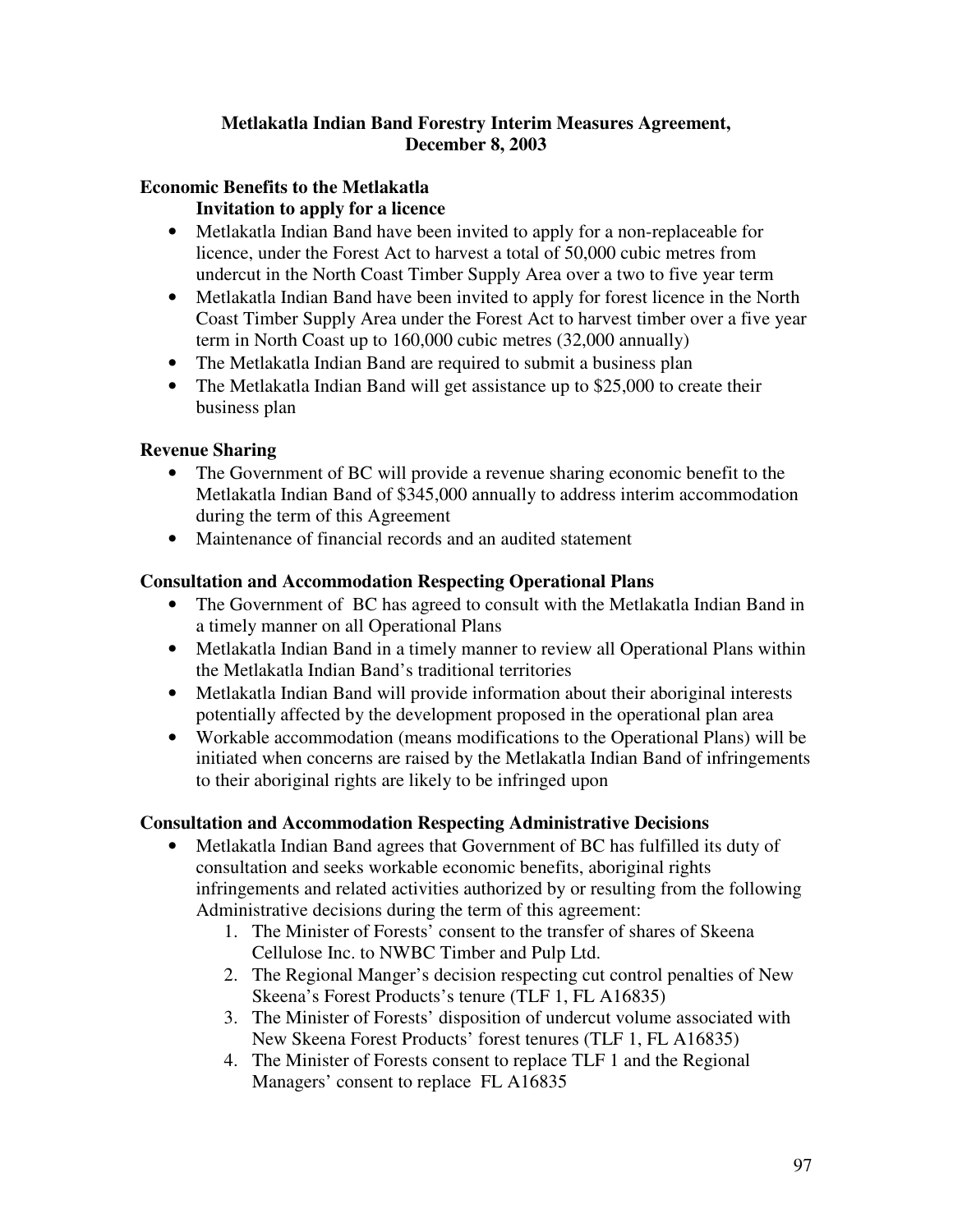- 5. Any administrative decision made by statutory decision makers form time to time related to Metlakatla Indian Band traditional territory
- The Government of BC will include the Metlakatla Indian Band in the Timber Supply Review process for the North Coast Timber Supply Area
- Metlakatla Indian Band will provide timely information on aboriginal rights infringements affected by the AAC

# **Land and Resource Stability**

• Metlakatla Indian Band will respond in a timely manner to any decisions made by the Government of BC, work co-operatively to resolve any issues that may arise where acts of intentional interference occur

### **Dispute Resolution**

• Any disputes that arise the parties will appoint a representative to meet as soon as possible to resolve the issue

# **Gitanyow Forestry Agreement, July 28, 2006**

### **Forest Planning**

- Gitanyow will continue to work collaboratively on implementing with the British Columbia the Cranberry/Kispiox Timber Supply Area planning exercise with the 92,000 funding (Already provided)
- The parties agree to work with the Integrated Land Management Bureau to merge management objectives jointly developed through the Cranberry/Kispiox landscape plan with the South Nass Sustainable Resource Management Plan to encompass the entire Gitanyow Traditional Territory
- The Gitanyow and British Columbia are undertaking a Sustainable Resource Management Plan and British Columbia has provided \$145,000 to support this project in the 2006/2007 fiscal year
- The Gitanyow and British Columbia have agreed to encourage the Licencees to develop Operational Plans with the joint landscape level plans

### **Forest Restoration**

- British Columbia has agreed to establish a Northwest Reforestation/Enhancement Program with a budget of \$1 Million over the 2005 to 2010 period for reforestation and enhancement
- British Columbia has agreed to provide an additional \$1 Million through the Northwest Reforestation/Enhancement Program for reforestation and enhancement over the 2005 to 2010 in the Nass Timber Supply Area and Orenda Forest licence A16883 operating areas
- British Columbia has agreed to provide \$25,000 in the 2006/2007 period for planning with respect to reforestation and enhancement in the Nass Timber Supply Area through the Northwest Reforestation/Enhancement Program

### **Joint Resources Council**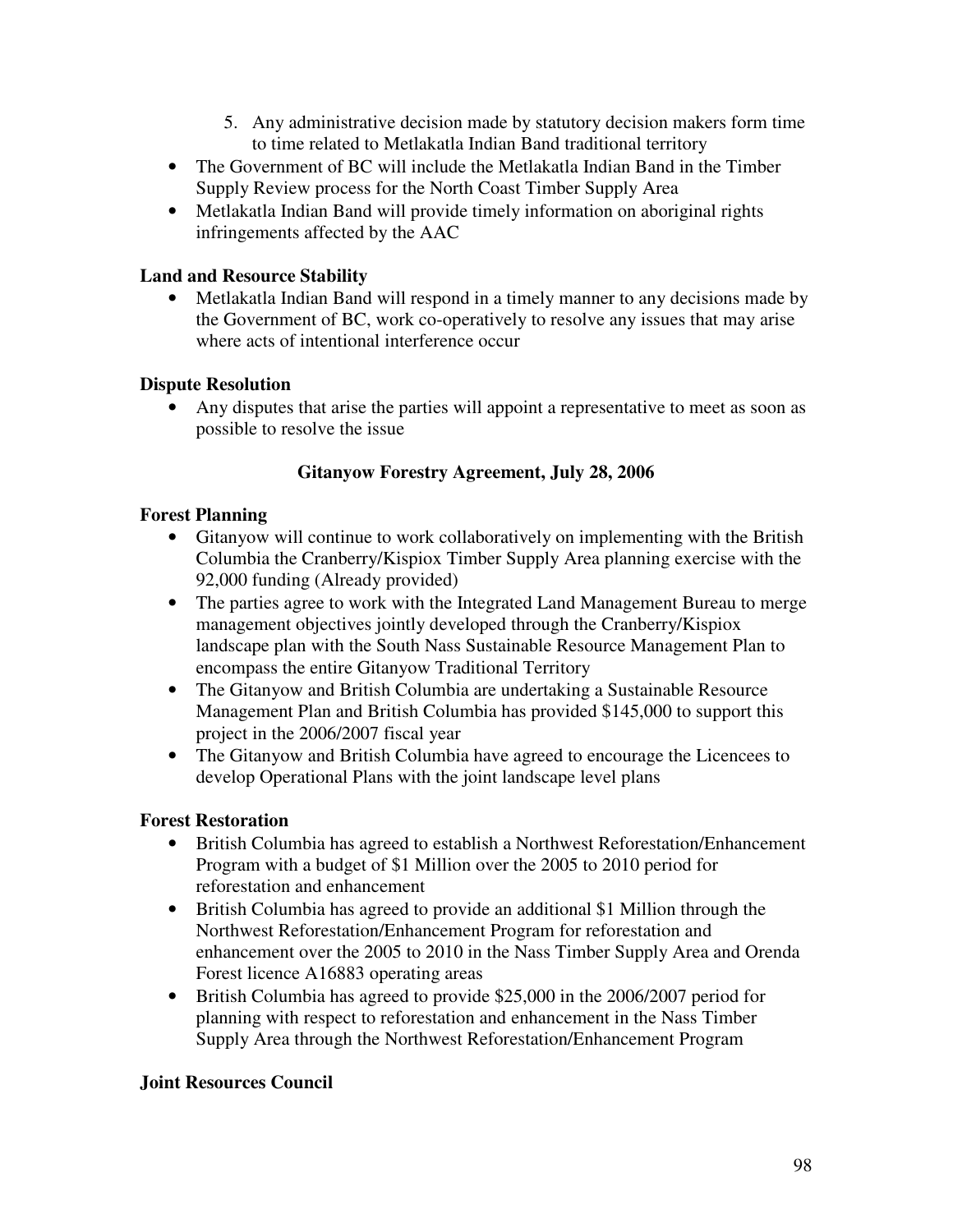- British Columbia and the Gitanyow agree to establish and operate a Joint Resources Council for the purpose of:
	- 1. cooperatively address Gitanyow's aboriginal interests at the appropriate level of Crown land use planning
	- 2. Consultative processes and provisions to identify and resolving strategic issues early in the forest planning process
	- 3. completion and administration of the Gitanyow Kispiox-Cranberry Landscape Unit Plan and the Gitanyow Nass Strategic Resource Management Plan
- British Columbia has provided \$10,000 in the 2006/2007 year to the Gitanyow to support the establishment of the Joint Resource Council's activities over the next year

### **Economic Opportunities to Gitanyow**

# **Forest Tenure**

- The Minister is to invite the Gitanyow to apply for a non-replaceable Licence on a non-competitive basis for up to 86,000 cubic metres in the Cranberry Timber Supply Area and 18,000 cubic metres in the Nass Timber Supply Area, and up to 430,000 cubic metres over a five year period
- British Columbia will provide \$35,000 for developing capacity for the Gitanyow to market the timber and to develop forest tenure planning

# **Interim Payment**

• British Columbia will pay the Gitanyow \$357,000 annually

### **Specific Accommodation**

- That BC Timber Sales halts all road construction in the Hanna-Tintina Watershed pending the completion of the South Nass Sustainable Resource Management Plan
- That Timber Barron Forest Products Ltd. halts all road construction in the Hanna-Tintina Watershed pending the completion of the South Nass Sustainable Resource Management Plan

### **Capacity Funding**

• British Columbia will pay the Gitanyow \$275,000 per year in order that the Gitanyow is able to engage in ongoing consultative efforts with the Joint Resource Council, to assist with participation in and implementation of joint planning ventures and to resolve key issues with respect to forestry planning

### **Consultation and Accommodation respecting Administrative and Operational**

- Gitanyow agrees that Government of BC has fulfilled its duty of consultation and seeks workable economic benefits, aboriginal rights infringements and related activities authorized by or resulting from the following Administrative decisions during the term of this agreement:
	- 1. The Minister of Forests' consent to the transfer of shares of Skeena Cellulose Inc. to NWBC Timber and Pulp Ltd.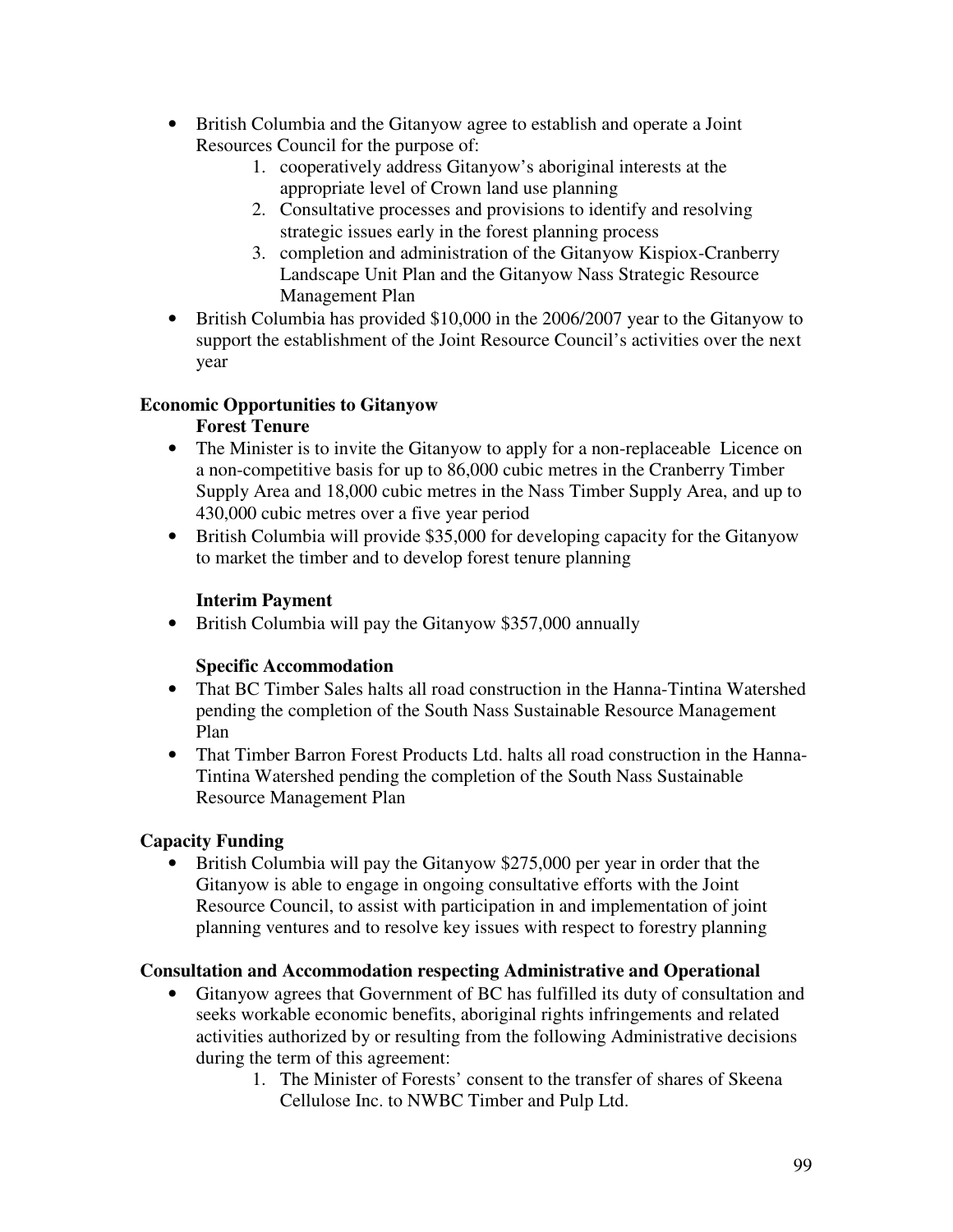- 2. The Regional Manger's decision respecting cut control penalties of New Skeena's Forest Products's tenure (TLF 1, FL A16831, FL A16883)
- 3. The Minister of Forests' disposition of undercut volume associated with New Skeena Forest Products' forest tenures (TLF 1, FL A16831, FL A16883)
- 4. The Minister of Forests consent to transfer shares of Buffalo Head forest Products (holder of FL A16884) to KAOS Holding Ltd.
- 5. replace TLF 1 under the *Forest Act*

# **Dispute Resolution**

• Any disputes that arise the parties will appoint a representative to meet as soon as possible to resolve the issue

# **Gitxsan Short-Term Forestry Agreement, August 4, 2006**

# **Forest Stewardship and Planning**

- British Columbia and the Gitxsan agree to initiate a pilot planning project for the Gitsegukla Watershed to create a sustainable watershed plan
- From this pilot project the parties will define a long term forestry agreement within the entire traditional territory
- The project will include collecting existing information such as timber harvesting history, silviculture backlogs, cultural heritage inventories, wildlife species inventories, and state of the habitat, and other resource features

# **Economic Opportunities**

**Forest Tenure** 

- The Gitxsan will be invited to apply for one or more non-replaceable forest licences under the Forest Act to harvest up to 1.2 million cubic metres over a 5 year term from the undercut of the former New Skeena Forest Products licence within the Kispiox Timber Supply Area
- If the Minister has determined if there is sufficient volume of timber available in the Bulkley, Nass, Prince George and/or Cranberry Timber Supply Area the Minster will invite the Gitxsan to apply for one or more licences

### **Interim Payment**

- British Columbia agrees to pay the Gitxsan \$2,775,310 annually
- During the term of this agreement, British Columbia, through the Ministry of Forests and Range and the Ministry of Aboriginal Relations and Reconciliation will establish a working group to explore alternative benefits and revenue sharing options with the Gitxsan

# **Forest Restoration**

• British Columbia will direct \$60,000 in contracts to the Gitxsan for the fiscal year of 2006.2007 as a partial effort to restore the failed pine plantations in the Kispiox Timber Supply Area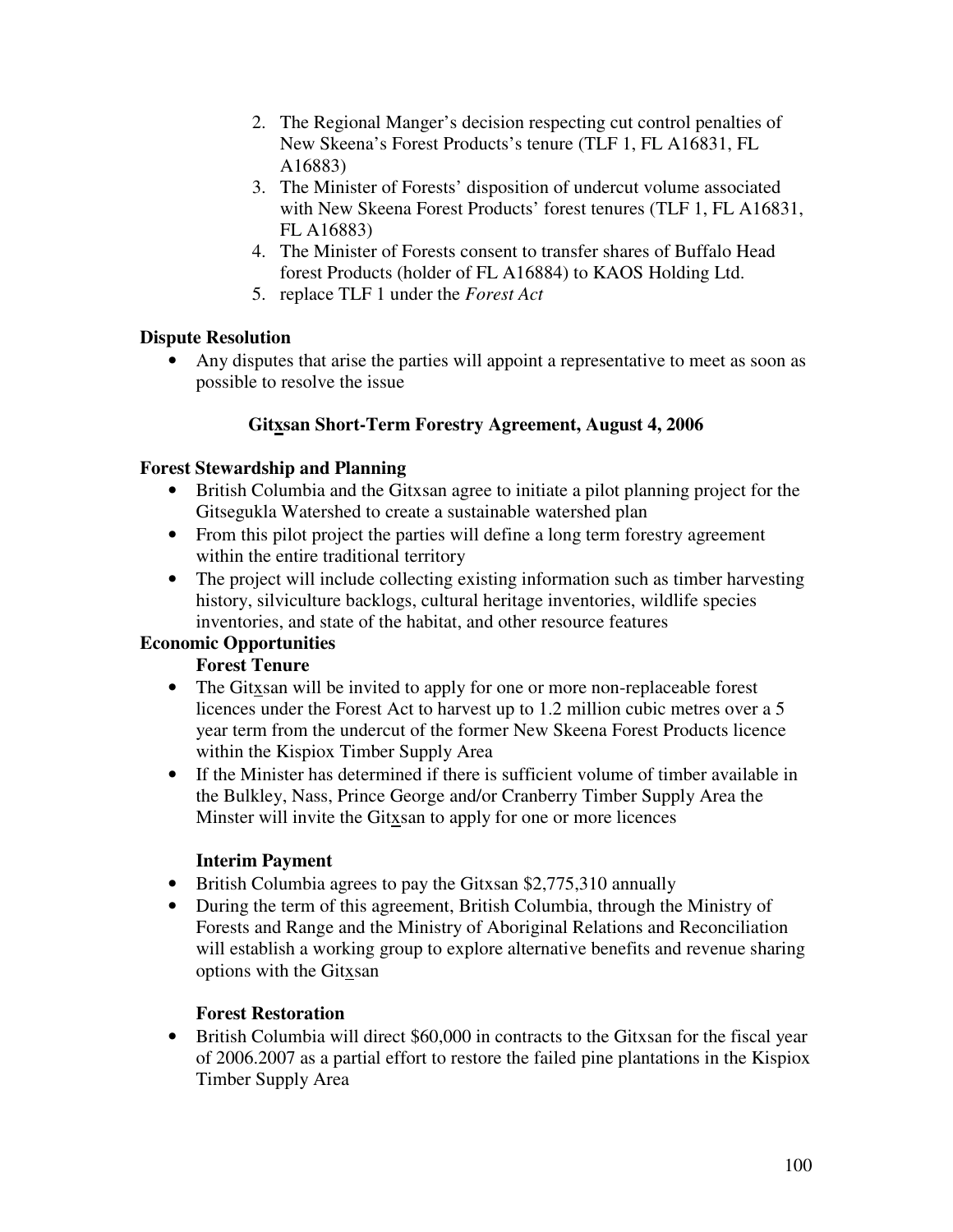- It is anticipated that British Columbia will be spending at least \$1 million over the next four years on the Northwest Reforestation/Forest Enhancement Program in the Gitxsan Traditional Territories
- That the Gitxsan be part of the collaborative planning process with the Ministry of Forests and Range to implement the activities under the Northwest Reforestation/Forest Enhancement Program
- British Columbia will spend \$1 million over the next four years on the Northwest Reforestation/Forest Enhancement Program in the Nass Timber Supply Area, including the Orenda Forest Licence, A 16883

# **Consultation and Accommodation Respecting Administrational Decisions**

- Gitxsan agrees that Government of BC has fulfilled its duty of consultation with this agreement and seeks workable economic benefits, aboriginal rights infringements and related activities authorized by or resulting from the following Administrative decisions during the term of this agreement:
	- 1. The Minister of Forests' consent to the transfer of shares of Skeena Cellulose Inc. to NWBC Timber and Pulp Ltd.
	- 2. The Regional Manger's decision respecting cut control penalties of New Skeena's Forest Products's tenure (TLF 1, FL A16829, FL A16831. FL A16883)
	- 3. The Minister of Forests' disposition of undercut volume associated with New Skeena Forest Products' forest tenures (TLF 1, FL A16829, FL A16831. FL A16883, FL A16835, FL A16883)
	- 4. The Minister of Forests consent to transfer of FL A16829 from Skeena to West Fraser Mills Ltd.
	- 5. The Minister of Forests consent to transfer shares of Buffalo Head Forest Products (FL A16884) to KAOS Holding Ltd. Skeena to West Fraser Mills Ltd
	- 6. The Minister of Forests consent to transfer of Woodlot 132 from Randy Castle to Robert Wagner
	- 7. replace TLF 1 under the *Forest Act*
	- 8. Forest Licence Replacements
- British Columbia will provide the Gitxsan with a list of Administrative decisions
- British Columbia will meet with the Gitxsan throughout the year to provide an opportunity to hear Gitxsan concerns
- British Columbia will include the Gitxsan in the Timber Supply review process that will lead to the AAC Determinations

### **Stability within Gitxsan Traditional Territory**

• The Gitxsan will respond in a timely manner to any decisions made by the Government of BC, work co-operatively to resolve any issues that may arise where acts of intentional interference occur